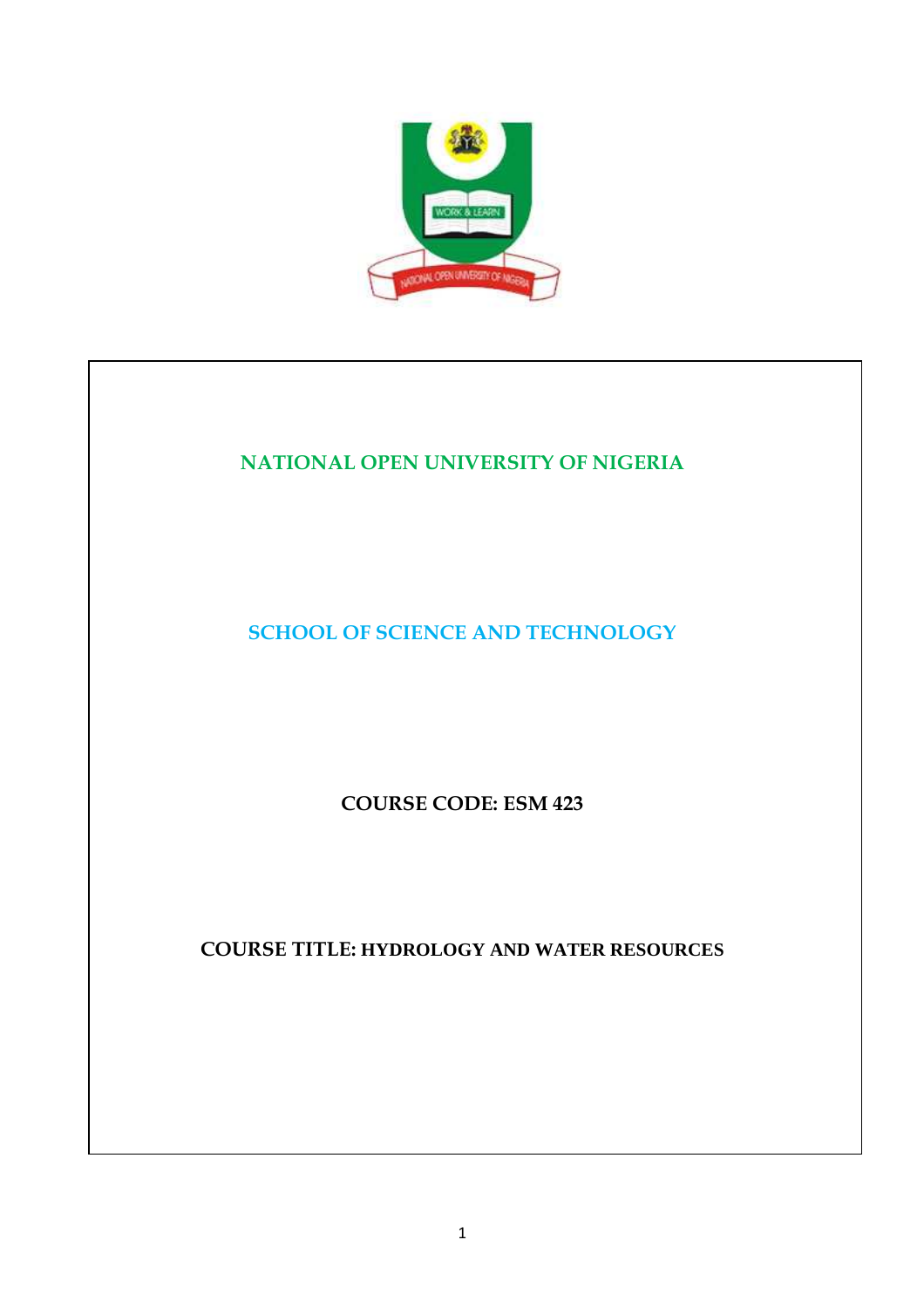# **ESM 423: HYDROLOGY AND WATER RESOURCES**

# **MODULE I**

| Unit 1: Definition and Scope of Hydrology             | $\overline{2}$ |
|-------------------------------------------------------|----------------|
| Unit 2: Brief History of the Development of Hydrology | 8              |
| Unit 3: Basic Properties of Water                     | 15             |
| Unit 4: The Hydrologic Cycle                          | 24             |
| Unit 5: Applications of Hydrology                     | 29             |
| <b>MODULE II</b>                                      |                |
| Unit 1: Concept of the Drainage Basin                 | 34             |
| Unit 2: Ground Water Resources                        | 40             |
| Unit 3: Surface Water Resources                       | 46             |
| Unit 4: Precipitation                                 | 52             |
| Unit 5: Humidity                                      | 60             |
| <b>MODULE III</b>                                     |                |
| Unit 1: Interception                                  | 67             |
| Unit 2: Infiltration                                  | 72             |
| Unit 3: Soil Moisture                                 | 76             |
| Unit 4: Evaporation and Evapotranspiration            | 82             |
| Unit 5: Runoff                                        | 90             |
| <b>MODULE IV</b>                                      |                |
| Unit 1: Erosion                                       | 97             |
| Unit 2: Flooding                                      | 106            |
| Unit 3: Sediment                                      | 115            |
| Unit 4: Problems of Water Resources Development       | 127            |
| Unit 5: Development and Management of Water Resources | 134            |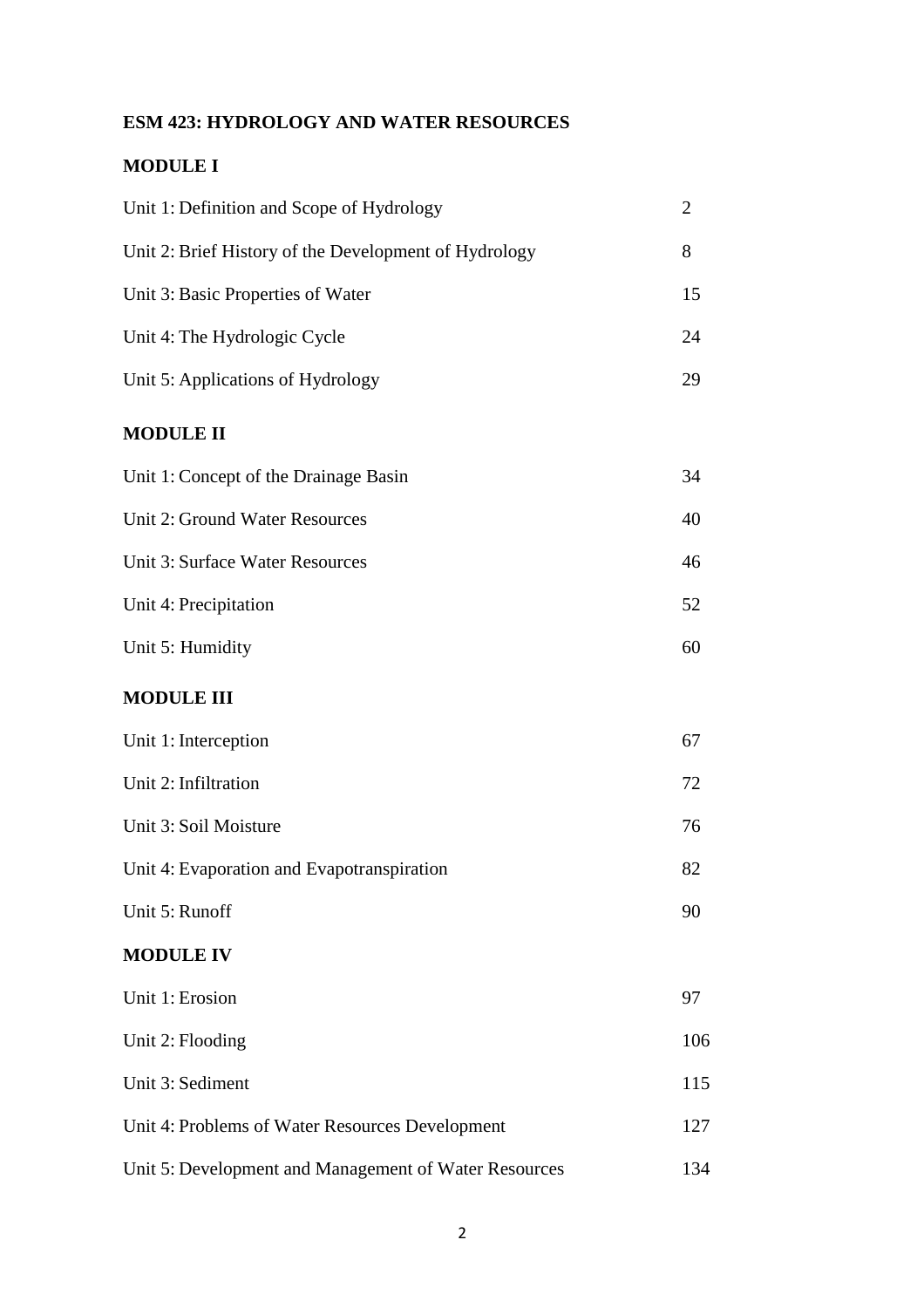#### **MODULE I**

- Unit 1: Definition and Scope of Hydrology
- Unit 2: Brief History of the Development of Hydrology
- Unit 3: Basic Properties of Water
- Unit 4: The Hydrologic Cycle
- Unit 5: Applications of Hydrology

## **UNIT 1: DEFINITION AND SCOPE OF HYDROLOGY**

#### **Contents**

| Introduction |
|--------------|
|              |

- 2.0 Objectives
- 3.0 Main Content
- 3.1 What is Hydrology?
- 3.2 Scope of Hydrology
- 3.3 Major Branches of Hydrology
- 4.0 Conclusion
- 5.0 Summary
- 6.0 Tutor Marked Assignment
- 7.0 References/Further Reading

## **1.0: Introduction**

Hydrology is a scientific discipline, as it adopts the scientific method in its study. Hydrological studies involve the application of scientific knowledge and mathematical principles to solve water related problems. The focus of this unit is the introductory aspect of hydrology. Sub-topics such as: what is hydrology? Scope and major branches of hydrology will be highlighted.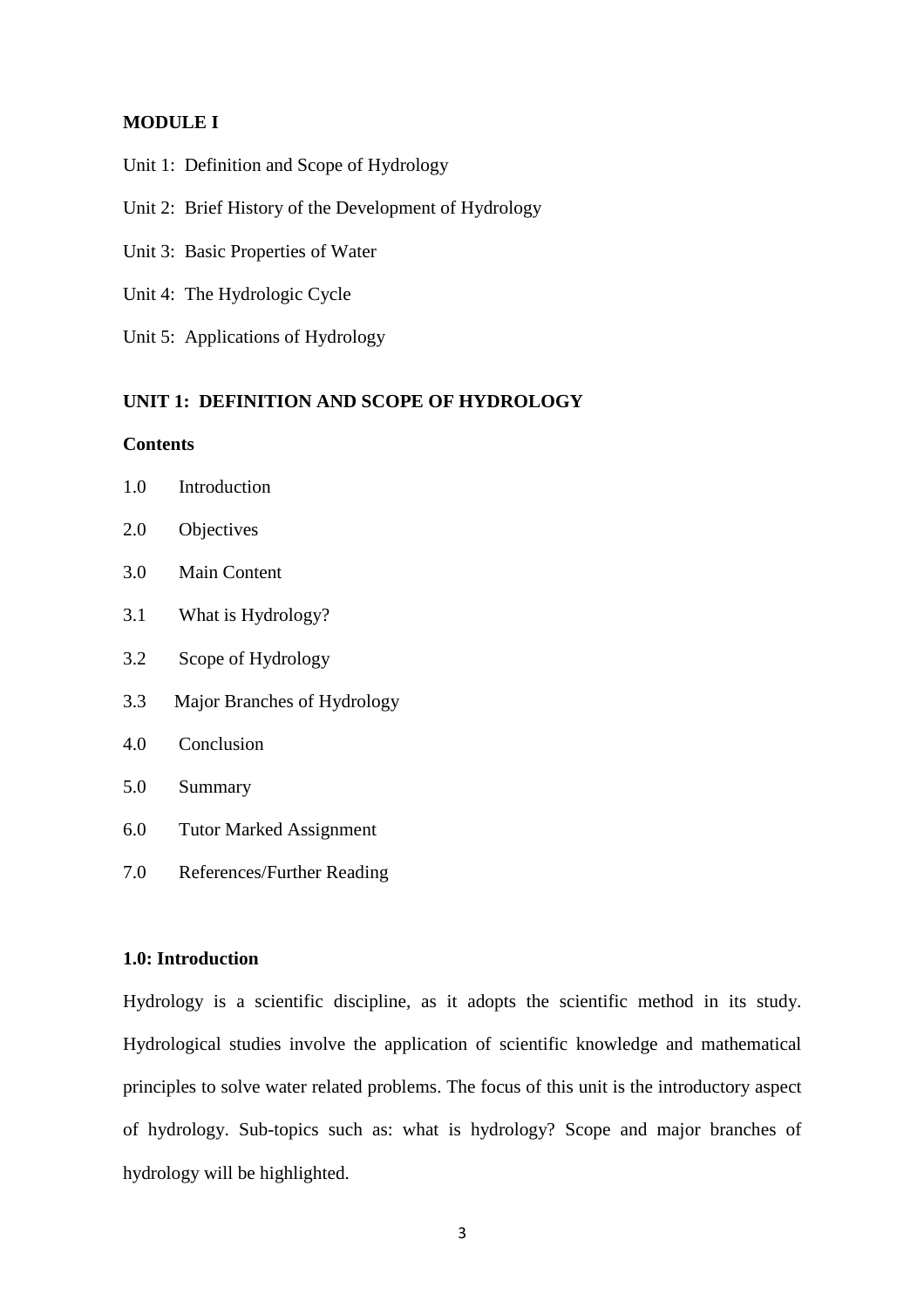#### **2.0: Objectives**

The learning objectives of this unit are as follows:

- To define hydrology
- To discuss the scope of hydrology
- To state the major branches of hydrology

## **3.0 Main Content**

## **3.1 What is Hydrology?**

Hydrology is the science dealing with the waters of the earth, their occurrence, distribution and circulation, their chemical and physical properties and their interaction with the environment (Ward and Robinson, 2000). Similarly, Universities Council on Water Resources (UCWR, 2011) defines hydrology as the science that encompasses the occurrence, distribution, movement and properties of the waters of the earth and their relationship with the environment within each phase of the hydrologic cycle.

From the above definitions of hydrology, it can simply be summarized that hydrology is the detailed scientific study of water.

#### **3.2 Scope of Hydrology**

The study of hydrology is multi-disciplinary. That is, it incorporates professionals from various disciplines such as geography, chemistry, physics, biology, geology and engineering. The hydrologic cycle is the central theme of the study of hydrology; hence all of the physical, chemical and biological processes involving water as it travel its various paths in the atmosphere, over and beneath the earth's surface are of interest to the hydrologist (person that studied hydrology).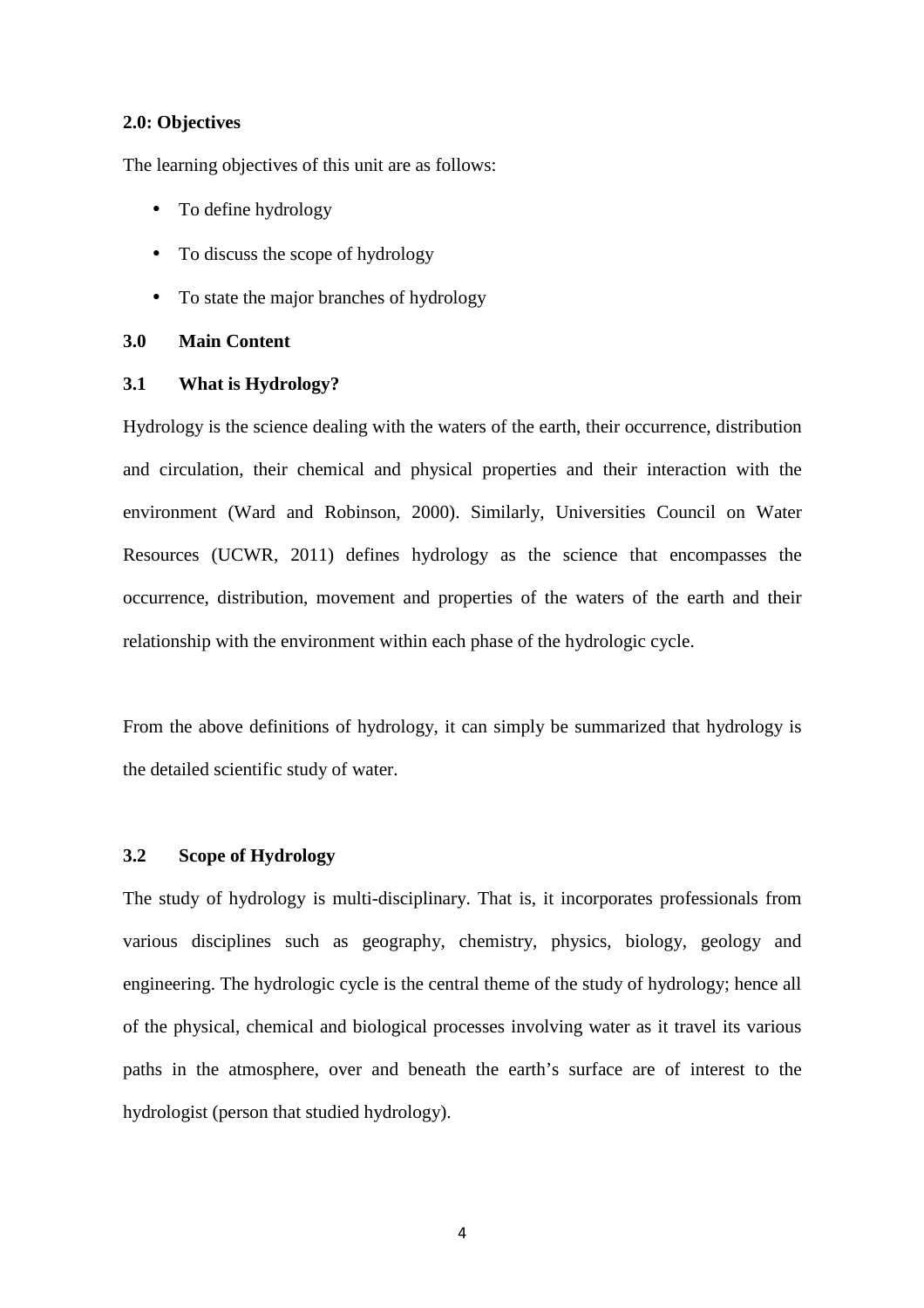Although hydrology is concerned with the study of water, especially atmospheric and terrestrial fresh water, its emphases have changed from time to time and vary from one practitioner to another. Some have discerned in such changes identifiable historical patterns or 'eras' of hydrology, with a progression, for example, from physical hydrology, through engineering hydrology, to water resources hydrology (Ward and Robinson, 2000).

In spite of the changing emphases however, hydrological studies involve the application of scientific knowledge and mathematical principles to solve water related problems such as quantity, quality and availability in society. Hydrologists may be concerned with finding water supplies for cities or irrigated farms, or controlling river flooding or soil erosion.

The study of hydrology involves both laboratory analysis and direct field measurements of hydrological processes: rainfall, erosion, runoff, soil moisture etc. Measurement is fundamental for assessing water resources and understanding the processes involved in the hydrologic cycle. Because the hydrologic cycle is so diverse, hydrological measurement methods equally span many disciplines including soil, oceanography, atmospheric science, geology, geophysics amongst others. The data obtained through measurements of hydrological processes are analyzed and interpreted by the hydrologist for the purpose of predicting or solving water resources problems. Generally, each hydrologic problem is unique in that it deals with a distinct set of physical conditions within a specific river basin. Hence, quantitative conclusions of one analysis are often not directly transferable to another problem. However, the general solution for most problems can be developed from application of a few relatively basic concepts (Linsley, et al, 1982). It should be noted at this point that the modern day hydrologist relies on computers for organizing, summarizing and analyzing masses of data, and for modeling studies.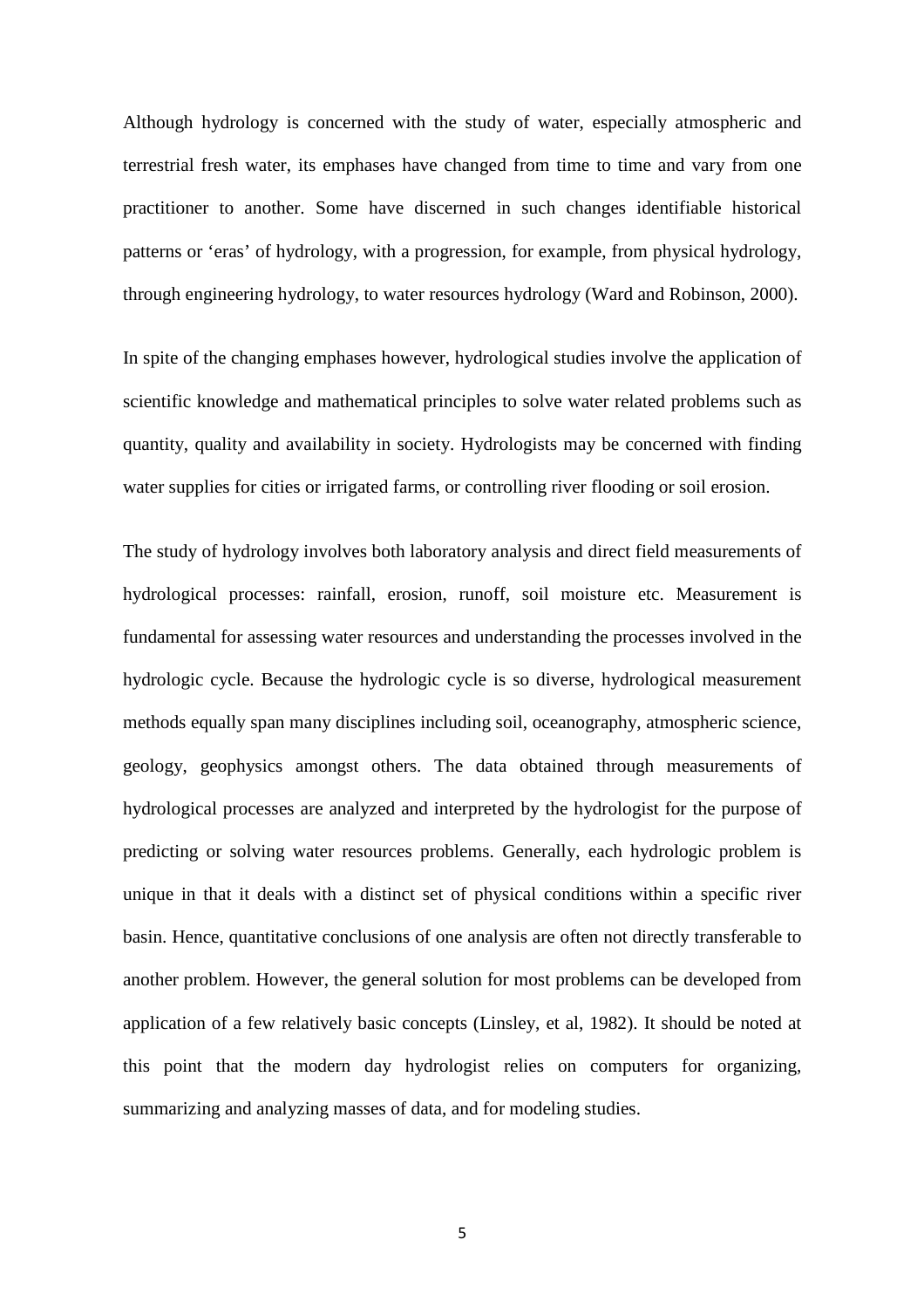## **3.3 Major Branches of Hydrology**

The continuous growth and development of hydrology, resulting to its several areas of application in society, has led to the evolvement of different areas of specialization. Each of these branches or areas of specialization is concerned with the study of an aspect of hydrology. The following are some of the major branches in hydrology.

**Chemical Hydrology:** This branch deals with the study of the chemical characteristics of water.

**Ecohydrology:** This branch is concerned with the study of interactions between organisms and the hydrologic cycle.

**Surface Hydrology:** This area focuses on the study of hydrologic processes that operate at or near Earth's surface.

**Hydrogeology:** This is the study of presence and movement of groundwater.

**Hydrometeorology:** This is the study of the transfer of water and energy between land and water body surfaces, and the lower atmosphere.

**Engineering Hydrology:** This area of hydrology is concerned mainly with estimating rates or volumes of flow or the changes in these values resulting from human activities.

**Hydroinformatics:** This is the study of the adaptation of information technology to hydrology and water resources applications.

**Isotope Hydrology:** This is the study of the isotopic signatures of water.

## **Self Assessment Exercise**

Create a table showing the major branches in hydrology and state what each branch you mention focuses on in the study of hydrology.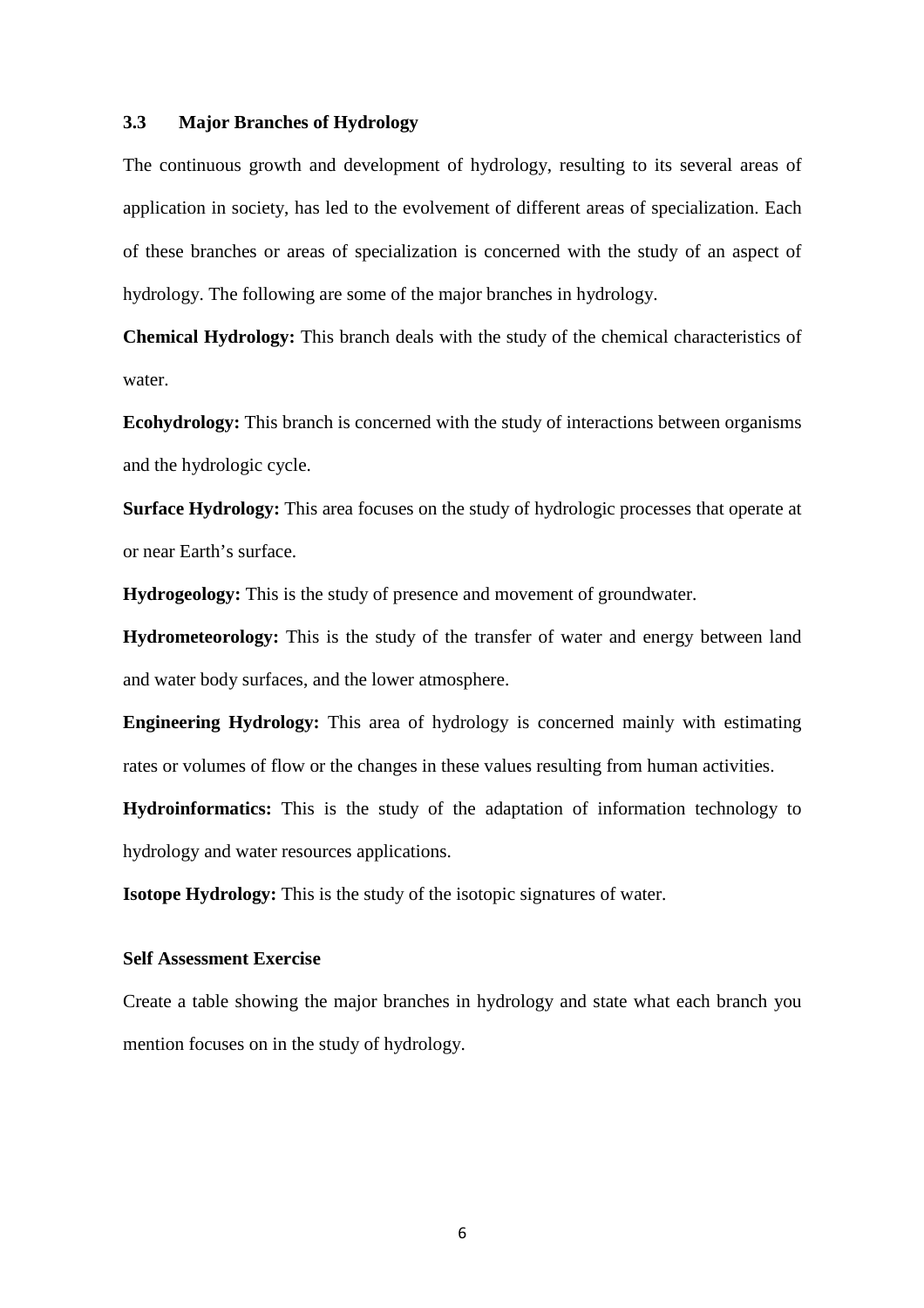#### **4.0 Conclusion**

Having gone through this unit, you should be well acquainted with the definition and scope of hydrology, its major branches and mode of study, which involve both laboratory analysis and field measurements of hydrological processes. To further appreciate the science of hydrology, unit 2 will discuss a brief history of the development of hydrology.

## **5.0 Summary**

- Hydrology is the detailed scientific study of water.
- The study of hydrology is multi-disciplinary.
- The hydrological cycle is the central theme of the study of hydrology.
- Hydrological studies involve the application of scientific knowledge and mathematical principles to solve water related problems.
- The major branches of hydrology include: chemical hydrology, ecohydrology, surface hydrology, hydrogeology amongst others.

#### **6.0 Tutor Marked Assignment**

- (1) The detailed scientific study of water is called\_\_\_\_\_\_\_\_
- (2) The branch of hydrology that deals with the study of the chemical characteristics of water is called
- (3) The \_\_\_\_\_\_\_\_\_\_ is the central theme of the study of hydrology.
- (4) A person that studied hydrology is called.
	- (a) hydrocomist (b) hydronomist
	- (c) hydrologist (d) hydronogist
- (5) All except one are some of the hydrological processes measured in the study of hydrology.

(a) rainfall, (b) runoff (c) soil moisture (d) rock formation

7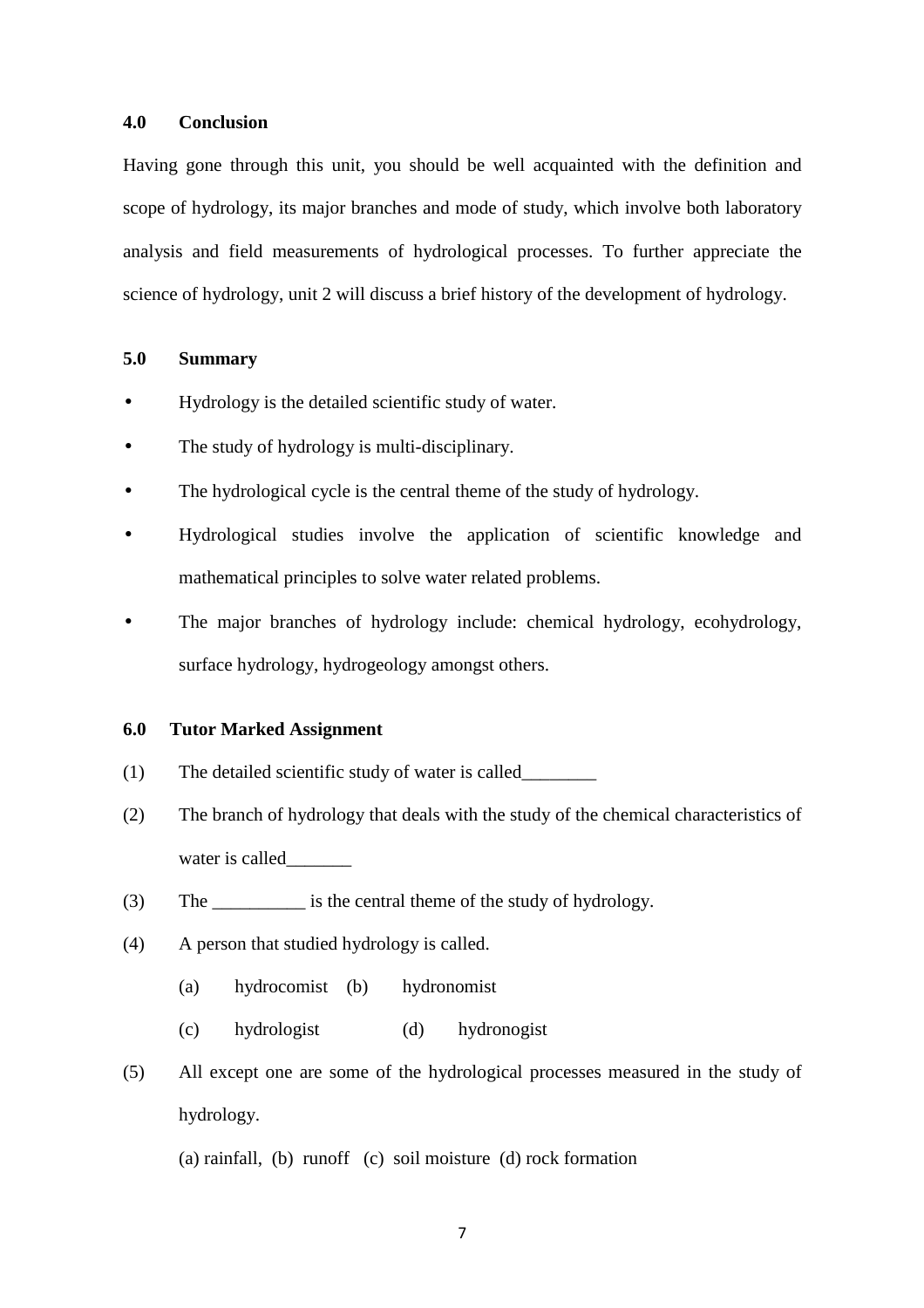- (6) Which of the following is note a branch of hydrology?
	- (a) chemical hydrology (b) surf hydrology (c) hydrogeology
	- (d) isotope hydrology

## **7.0 References/Further Reading**

- Linsley, R.K. Jr, Kohler, M.A. and Paulhus J.L.H. (1982). *Hydrology for Engineers Third Edition.* McGraw-Hill International Book.
- Universities Council on Water Resources (2011). *Hydrology: The Study of Water and Water Problems. A Challenge for Today and Tomorrow.*
- Viessman, W and Lewis, G.L. (2003). *Introduction to Hydrology. Fifth Edition,* Pearson Education, Inc Upper Saddle River, NJ 07458.
- Ward, R.C. and Robinson M. (2000). *Principles of Hydrology. Fourth Edition,* McGraw-Hill Publishing Company (UK).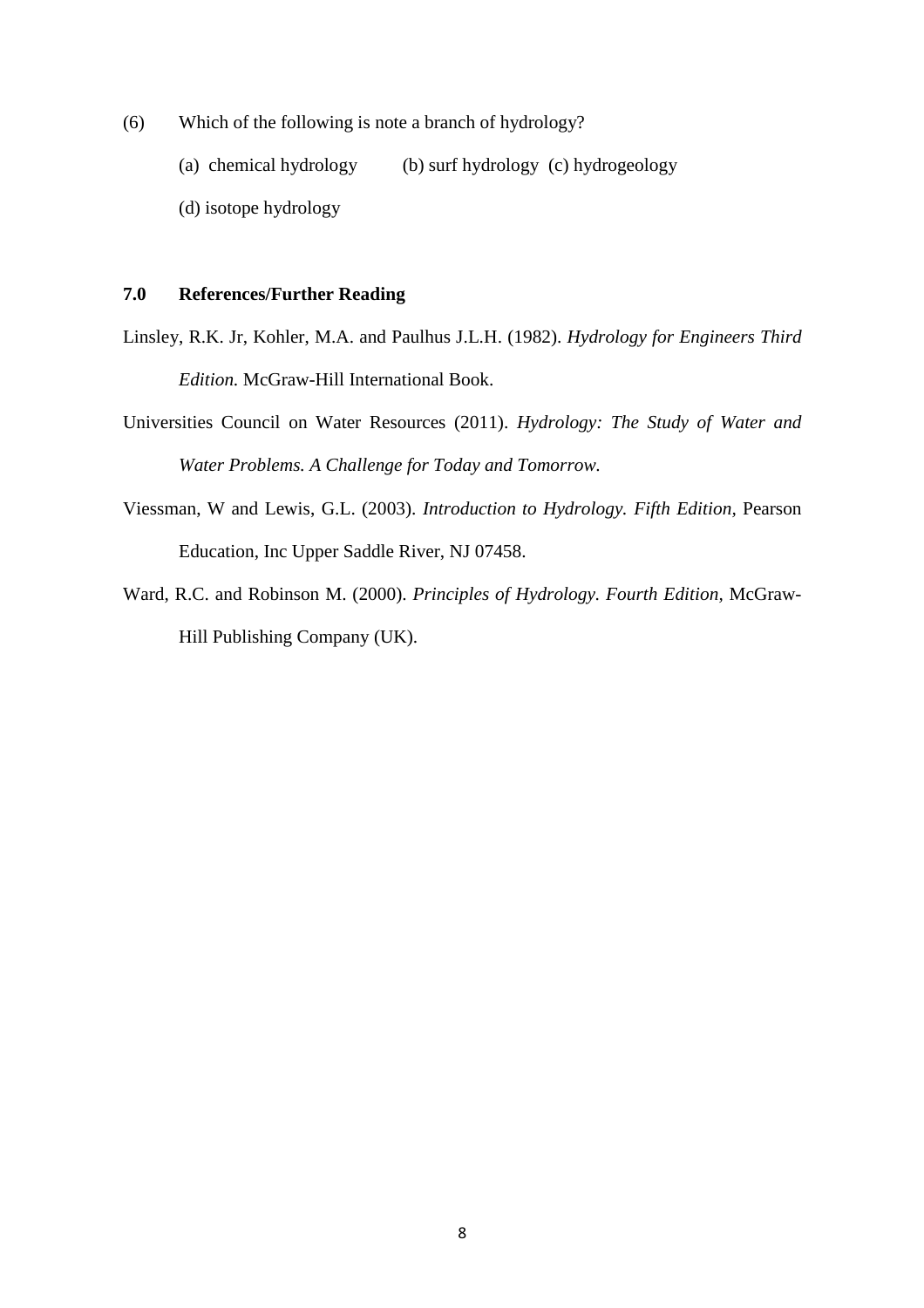## **UNIT 2: BRIEF HISTORY OF THE DEVELOPMENT OF HYDROLOGY**

#### **Contents**

1.0: Introduction

- 2.0: Objectives
- 3.0: Main Content
- 3.1: Early Stage of Hydrology Development
- 3.2: Modern Stage of Hydrology Development
- 4.0: Conclusion
- 5.0: Summary
- 6.0: Tutor Marked Assignment
- 7.0: References/Further Reading

## **1.0 Introduction**

Having been introduced to the definition and scope of hydrology in unit I, it is therefore important to have a peep into the historical development of hydrology. The historical aspect of the course is necessary because it provides a better understanding on how the course had faired through the various ages. The historical development of hydrology will be discussed under two broad subdivisions – early and modern stages of hydrology.

## **2.0 Objectives**

The learning objectives are as follows:

- To state the development of hydrology during the early stage.
- To state the development of hydrology during the modern stage.
- To list the major contributors to the development of hydrology during both stages.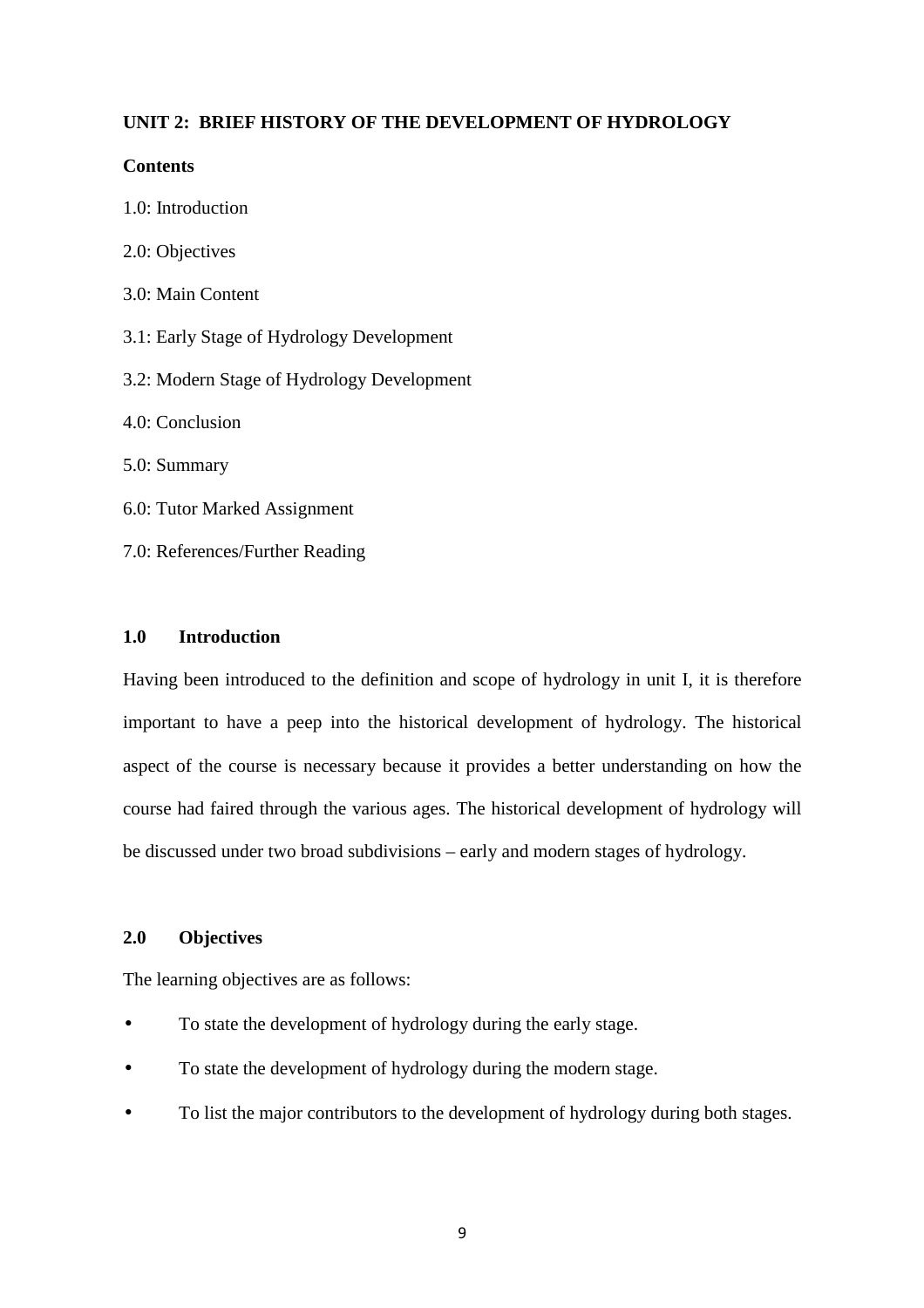#### **3.0 Main Content**

#### **3.1 Early Stage of Hydrology Development**

Most of the early civilization in the world grew up along river courses, such as the Nile Valley in Egypt and the Hwang Ho River in China. These early civilizations developed along river courses because of the proximity to water supply.

In the times of this early civilization, dams and channels were dug to store, direct and conserve water. All the structures they built were mainly to control nature. The people who built these dams and channels did not really understand the hydrological implications of the structures they constructed. From the period of 3500-300 B.C, no efforts were really made to understand the structures built by early civilizations across river valleys to get water.

The Egyptians were at the forefront for knowledge in hydrological processes. For example, about 3500 BC the Nile was dammed to improve agricultural productivity of previously barren lands. In addition, they recorded the fluctuations in the level of water of the Nile using an instrument called the nilumeter. The information they obtained provided flood warning to inhabitants' resident at the lower basin of the Nile. In the field of groundwater, the Egyptians were also at the forefront. They constructed a lot of instruments used in determining the level of the water table and the likelihood of getting water from the place.

During the Roman Empire, there was substantial development in the field of hydrology. This was the era where the practical engineers really came to the forefront in hydrological study. They were more practical than their predecessors; they built sewers, fine harbours, roads and dams. In fact, the first water supply system was built in Rome. Their approach was mainly empirical. At this time, there were no established principles guiding the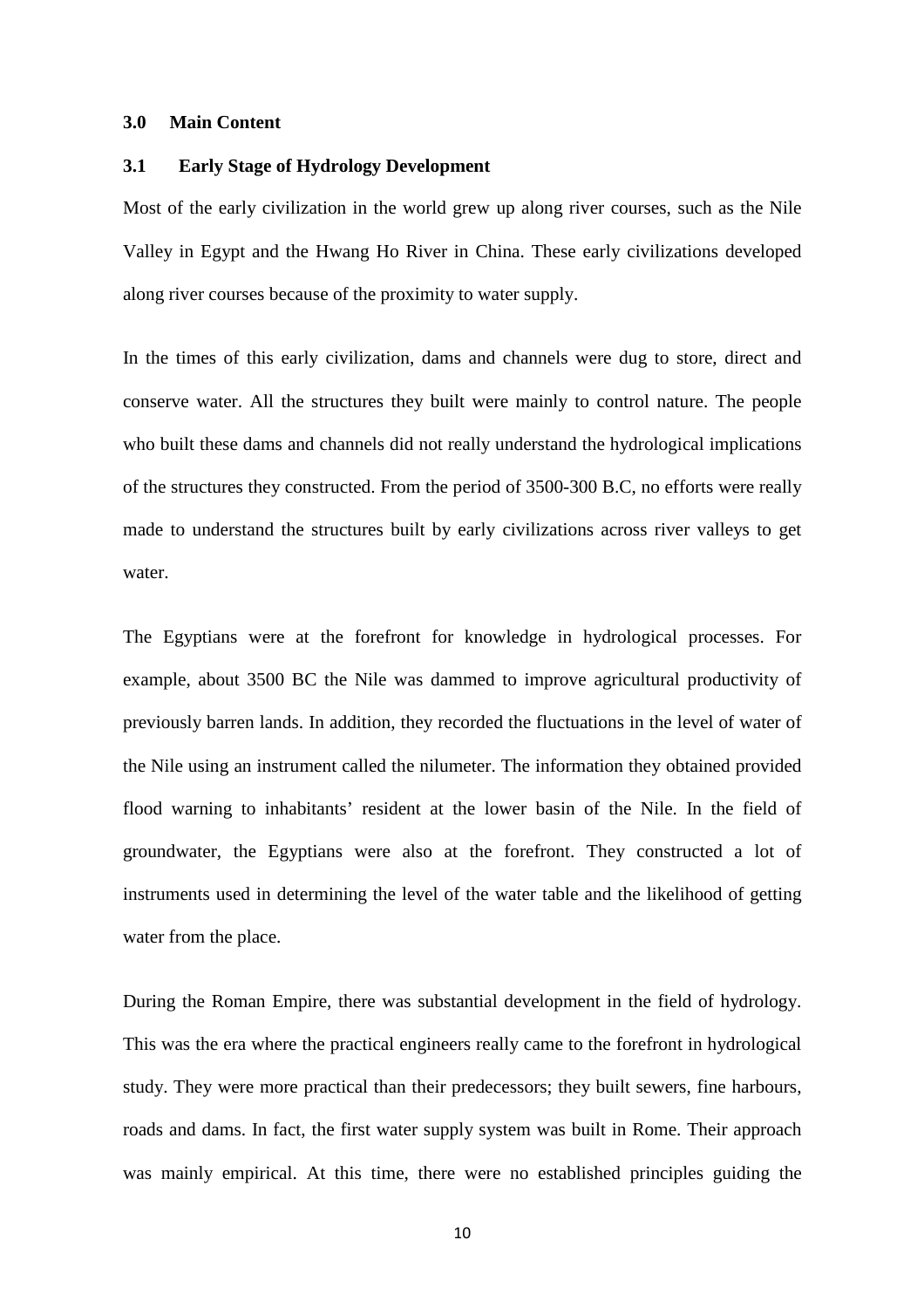structures they built. The only area where the Romans discussed theory as a guiding principle in their engineering works was in the process of discharge, which they gave as:

 $D = V \times A$  --------- (1) Where:  $D =$  discharge  $V =$  velocity  $A = cross sectional area.$ 

One of the foremost contributors to hydrological development during the first century was Marcus Vitruvius. He described a philosophical theory of the hydrologic cycle, in which precipitation falling in the mountains infiltrated the Earth's surface and led to streams and springs in the lowlands.

In the  $15<sup>th</sup>$  century upwards various exploration works began to surface. The Europeans exploration of the whole world at this period, led to the emergence of more philosophies about water in the landscape. For instance, with the adoption of a more scientific approach Leonardo da Vinci and Bernard Palissy independently reached an accurate representation of the hydrologic cycle.

Leonardo da Vinci made three major contributions to the development of hydrology.

- (1) He stated clearly a hydrological cycle
- (2) He made a clear understanding of the principle of flow of water in river channels.
- (3) He used floats in determining water velocity, hence velocity distribution in the channel.

On the other hand, Bernard Palissy stated categorically that rivers and streams originate from rainfall. He expatiated on the principles guiding artesian wells, lag time in hydrograph and other related phenomena of water flow. He also thought about the need for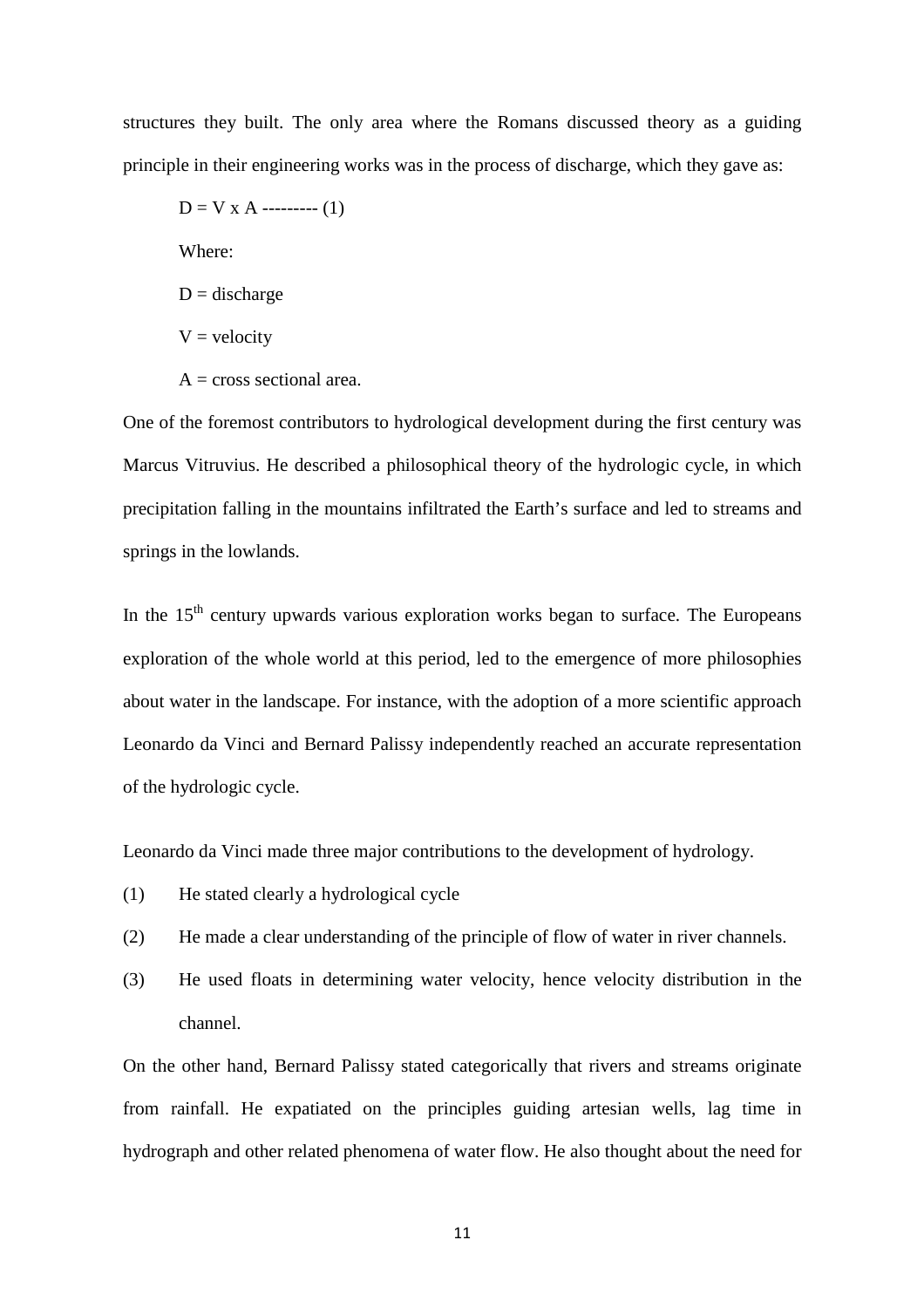aforestation in drainage basin to control erosion and conserve water in soils. It was not until the  $17<sup>th</sup>$  century that hydrologic variables began to be quantified.

## **3.2 Modern Stage of Hydrology Development**

The beginning of the modern stage of hydrology development could probably be traced to the  $17<sup>th</sup>$  century when hydrological variables began to be quantified.

Pioneers of the modern science of hydrology include Pierre Perrault, Edmund Halley and Edme Mariotte. In France, Pierre Perrault proved that rainfall was sufficient to support the flow of streams and rivers throughout the year. He demonstrated this by demarcating the basin of River Seine and calculated the annual discharge, and rainfall of the basin and found out that the discharges of River Seine was only  $\frac{1}{6}$  of the total discharge of the basin. Edmund Halley proved that enough water is evaporated from the ocean, stagnant water bodies to produce rainfall and replenish rivers. What he did was to calculated the total evaporation from the Mediterranean Sea and also determine the amount of water that enters it from the nine major rivers. He found that the amount of water entering the Mediterranean was a little over  $\frac{1}{3}$  the amount of water lost through evaporation.

Edme Mariotte major contribution to hydrology was on his work on River Seine, where he combined velocity and river cross-section measurements to obtain discharge. Other major developments during this period were the development of the automatic rain gauge and the current meter, which was used to measure the velocity of water.

During the  $18<sup>th</sup>$  century, the Pitot tube was developed and installed at various points along river channels in other to know at what point the velocity is highest along the cross sectional area of a river. It was found out that the river has its highest velocity at the centre of the cross-sectional area; and lowest on top and around the corners where it has frictional drags with the walls of the channel.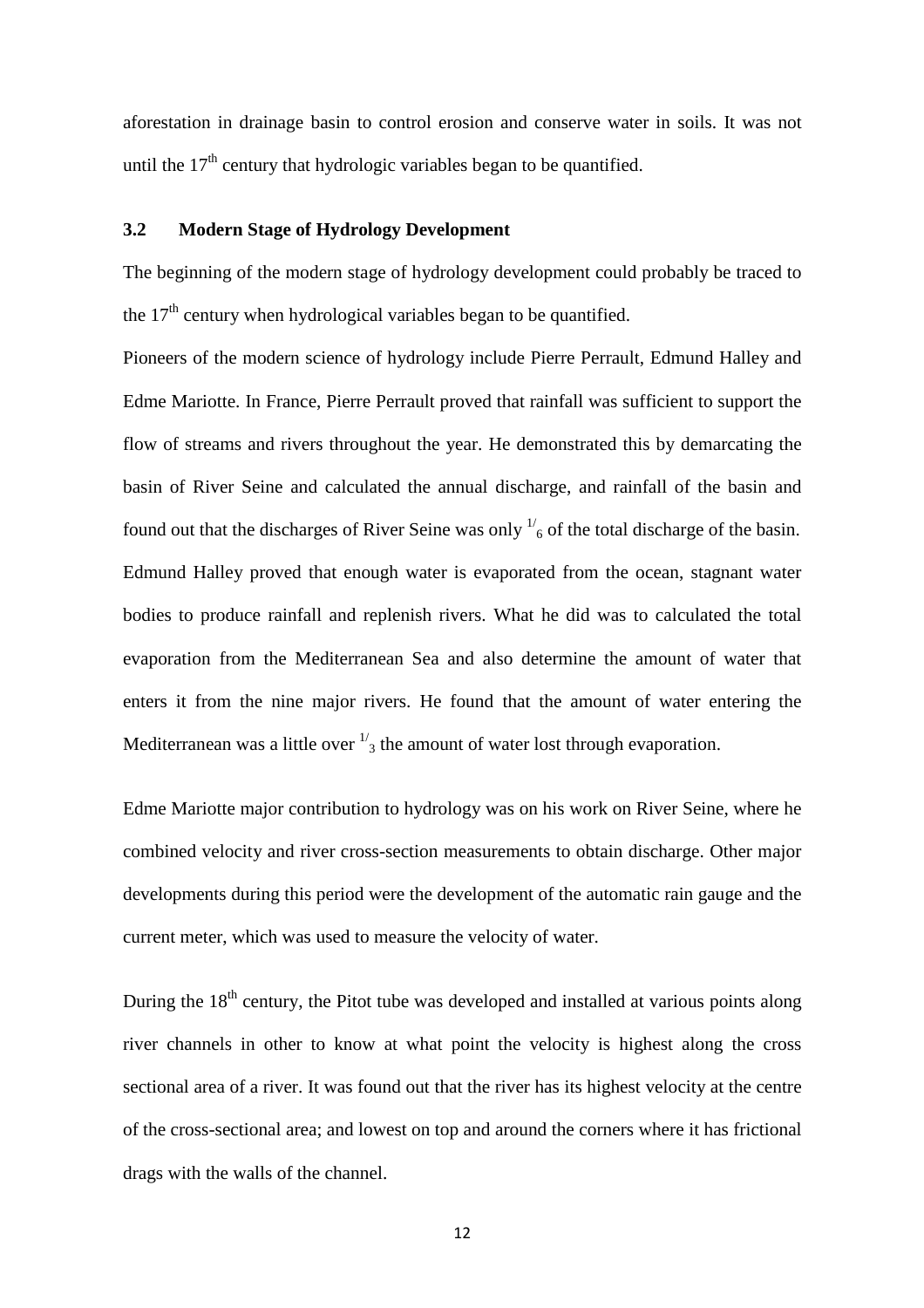Anthony Chazy in the 18<sup>th</sup> century was the first to extend the characteristics of one stream to another. That is, he was the first to discuss the fact that most of the hydrological processes and principles of river systems are similar. He discovered this while he was working on the task to improve water supply to Paris.

In the  $19<sup>th</sup>$  century like in other sciences, hydrology experienced rapid growth. This period saw the development in groundwater hydrology, including Darcy's law, the Dupuit-Thiem well formula, and Hagen-Poiseuille's capillary flow equation.

In the 20th century, rational analysis began to replace empiricism, while governmental agencies began their own hydrological research programmes. Of particular importance were Leroy Sherman's unit hydrograph, the infiltration theory of Robert E. Horton, and C.V. Theis's Aquifer test/equation describing well hydraulics. Since the 1950s however, hydrology has been approached with a more theoretical basis than in the past, facilitated by advances in the physical understanding of hydrological processes and by the advent of computers and especially Geographic Information Systems (GIS).

#### **Self Assessment Exercise**

Can you identify the major contributors and their contributions to the development of hydrology?

## **4.0 Conclusion**

Having gone through the history of the development of hydrology, you should be well acquainted of its various developmental stages and major contributors to its development. From the history, it is evident that the early stage of hydrological study was unscientific, while the modern stage brought the study of hydrology to the full embrace of the scientific method.

13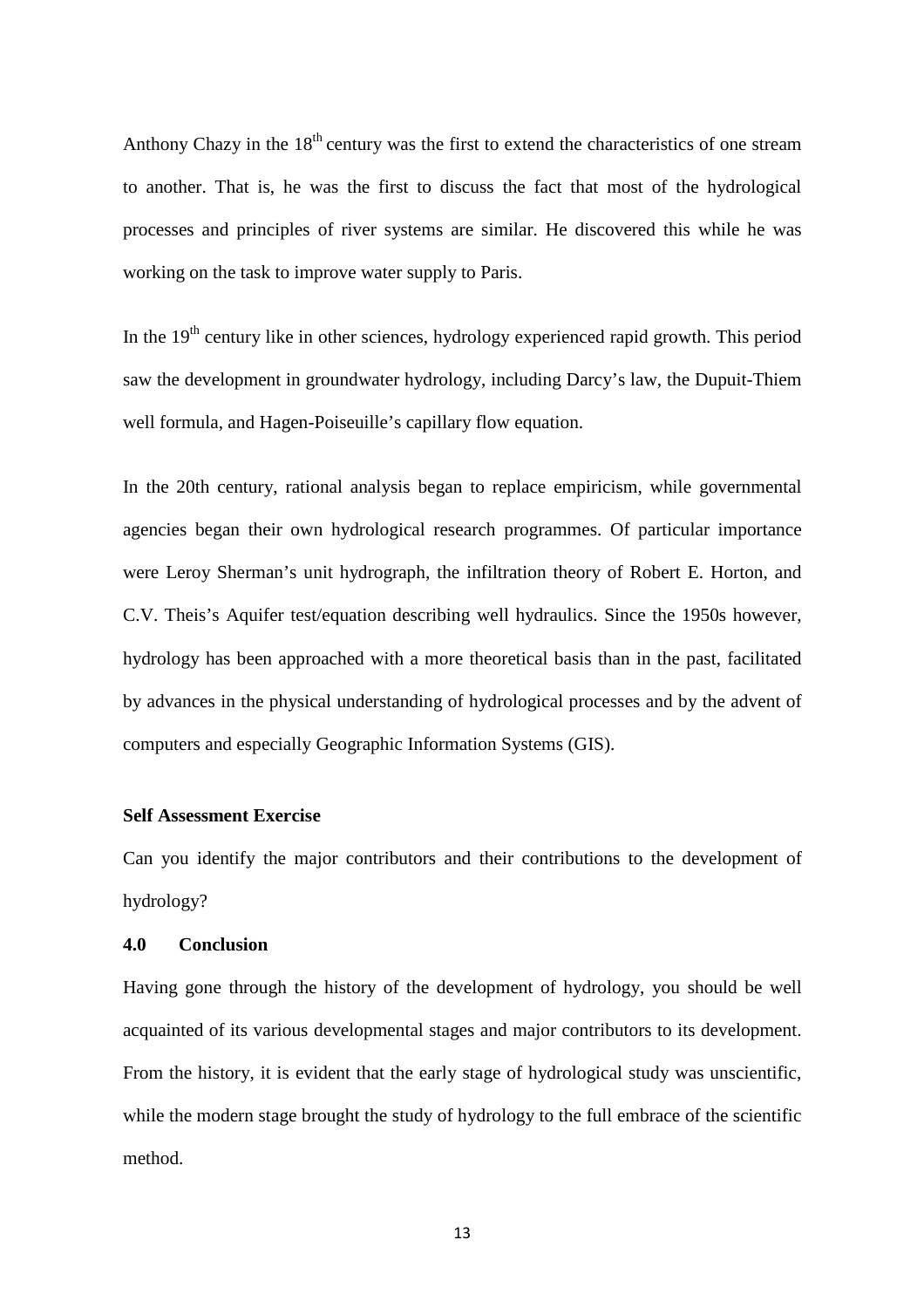#### **5.0 Summary**

- The history of the development of hydrology can be classified into early and modern stages.
- The Egyptians were at the forefront for knowledge in hydrological processes. For example, about 3500 B.C the Nile was dammed to improve agricultural productivity of previously barren lands.
- The early stage of hydrological development witnesses a philosophical and empirical approach.
- The  $18<sup>th</sup>$  and  $19<sup>th</sup>$  century witness significant growth in hydrology. This period saw the development of the pitot tube and ground water hydrology.
- The modern stage of hydrological development saw the embrace of the scientific methods.
- Some of the major contributors to the development of hydrology include: Marcus Vitruvius, Leonardo da Vinci, Bernard Palissy, Pierre Perrault, Edmund Halley and Edme Mariotte.

#### **6.0 Tutor Marked Assignment**

- (1) The Egyptians recorded the fluctuations in the level of water of the Nile using an instrument called the
- (2) The approach to the study of hydrology during the early stage was
- (3) The beginning of the modern stage of hydrological development could probably be traced to what century.
	- (a)  $15^{th}$  century (b)  $16^{th}$  century (c)  $17^{th}$  century (d)  $18^{th}$  century
- (4) Who described a philosophical theory of the hydrologic cycle, in which precipitation falling in the mountains infiltrated the Earth's surface and led to streams and springs in the lowlands.
	- (a) Marcus Vitruvius (b) Leonardo da Vinci (c) Bernard Palissy (d) Edmund Halley.

14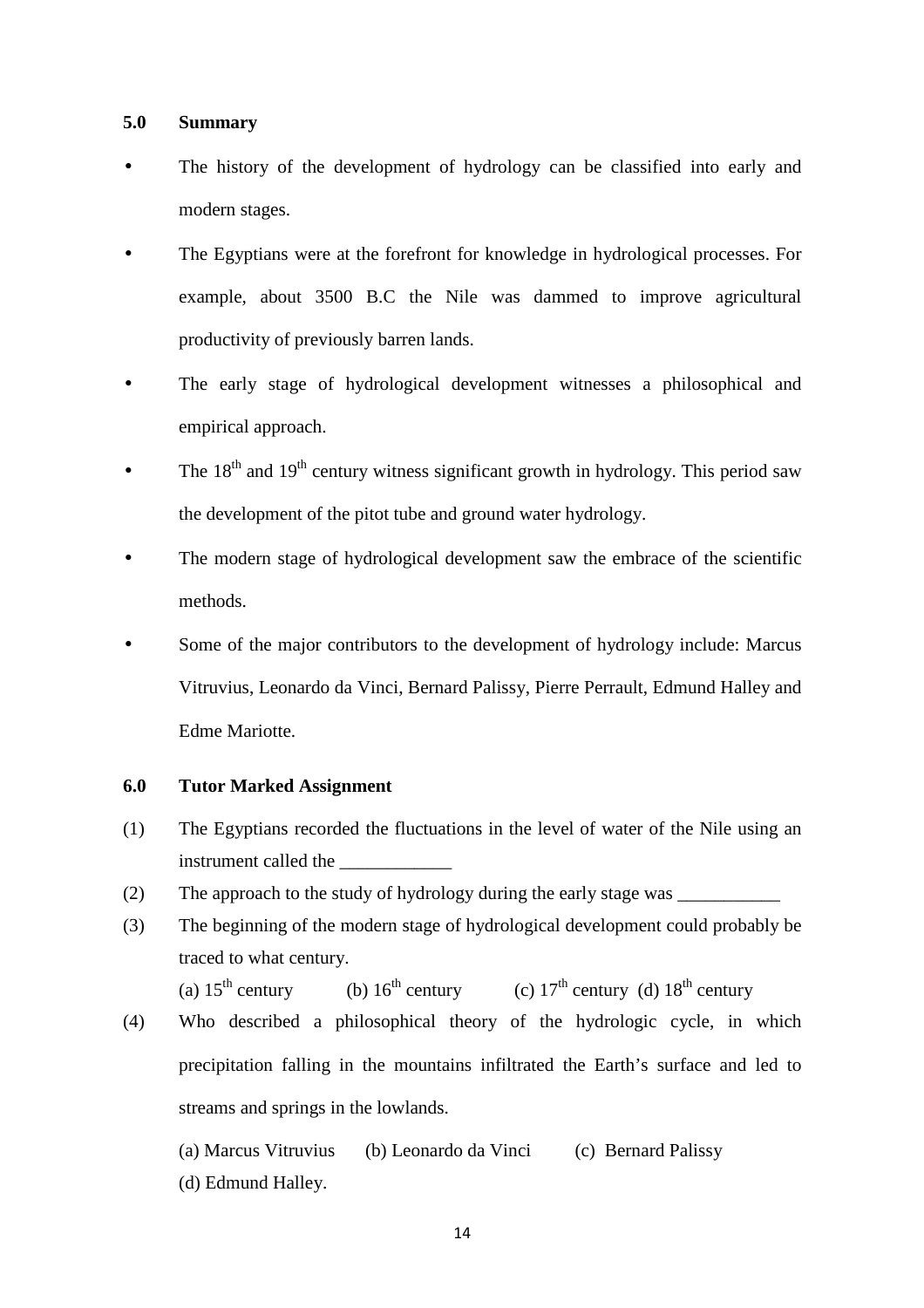(5) The beginning of the development of groundwater hydrology could be traced to what century.

(a)  $15^{th}$  century (b)  $17^{th}$  century (c)  $18^{th}$  century (d)  $19^{th}$  century

# **7.0 References/Further Reading**

Ward, R.C. & Robinson, M. (2000). *Principles of Hydrology, Fourth Edition,*

McGraw Hill Publishing U.K.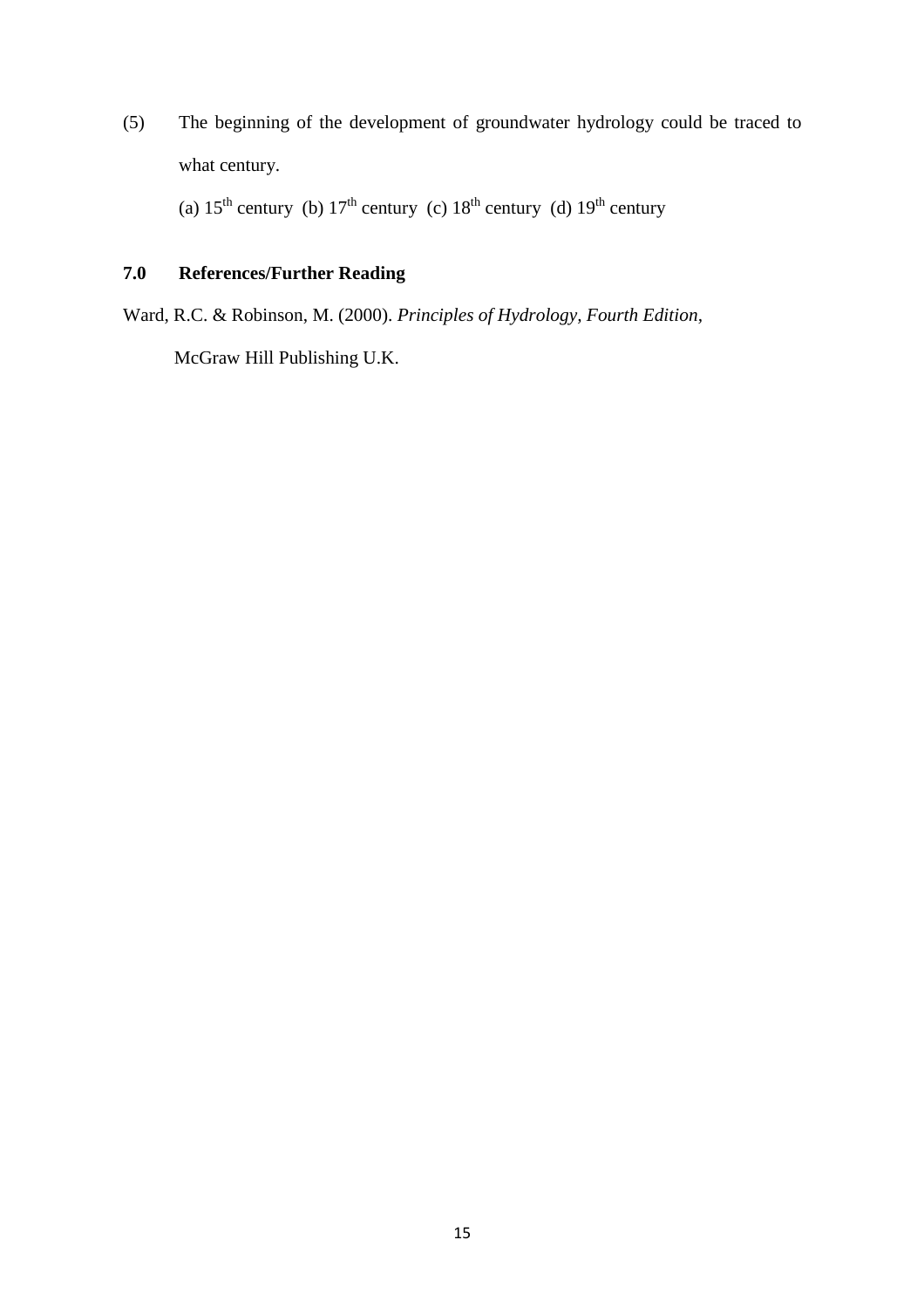#### **UNIT 3: BASIC PROPERTIES OF WATER**

#### **Contents**

- 1.0: Introduction
- 2.0: Objectives
- 3.0: Main Content
- 3.1 Structure of Water Molecule
- 3.2 Different States of Water
- 3.2.1 Water (Liquid Phase)
- 3.2.2 Water Vapour (Gas Phase)
- 3.2.3 Ice (Solid Phase)
- 3.3 Water as a Universal Solvent
- 3.4 Water as a Source of Energy
- 3.5 Moderating Influence of Water on Climate
- 4.0: Conclusion
- 5.0: Summary
- 6.0: Tutor Marked Assignment
- 7.0: References/Further Reading

## **1.0 Introduction**

Water, one of man most precious resources and an important component of the environment, is not well appreciated until reduced availability or quality or both threaten its use (Ohwo, 2010). Water is the most abundant compound in the biosphere. It has a volume of about 1½ billion cubic kilometers. Of this quantity 97% is salt water, which is a major disadvantage to man. Only 3% is fresh water, of which about three quarter is locked up in the poles as ice and of course on the top of high mountains. Less than one percent is left in lakes and rivers for human use.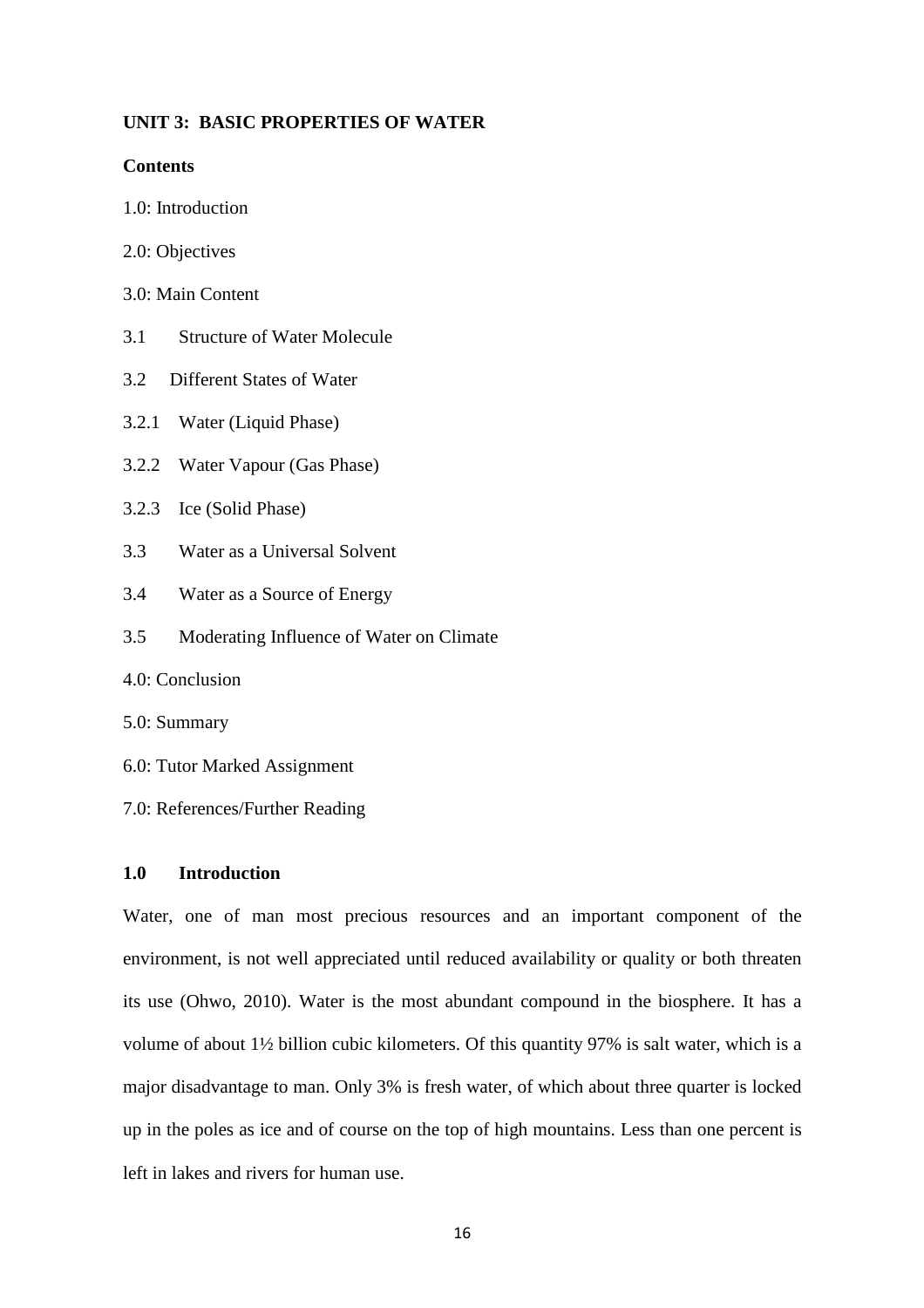In order to appreciate water as a resource, we will examine its basic properties, which include the states of water, water as a universal solvent, a source of energy, its effect on climate, and structure of its molecule.

## **2.0 Objectives**

The learning objectives are as follows:

- To discuss the three states of water
- To state why water is referred to as universal solvent
- To discuss the moderating influence of water on climate
- To state how water is a source of energy.

#### **3.0 Main Content**

#### **3.1 Structure of Water Molecule**

The distance of Earth from the sun places it within a remarkable temperate zone compared with the other planets. This temperature location allows all states of water-ice, liquid and vapour, to occur naturally on earth. Two atoms of hydrogen and one of oxygen  $(H_2O)$ , which readily bond, compose a water molecule. The resulting molecule exhibits a unique stability, as a versatile solvent, and possesses extraordinary heat characteristics (Christopherson, 2007). As the most common compound on Earth's surface, water exhibits uncommon properties. Because of the nature of the hydrogen-oxygen bond, the hydrogen side of the water molecule has a positive charge and the oxygen side a negative charge; hence it dissolves so many other molecules and elements. Thus, because of its solvent activity, pure water is rare in nature (Christopherson, 2007).

Water molecules are attracted to each other because of their polarity. The positive (hydrogen) side of one water molecule is attracted to the negative (oxygen) side of another. The bonding between water molecules is called hydrogen bonding, it is important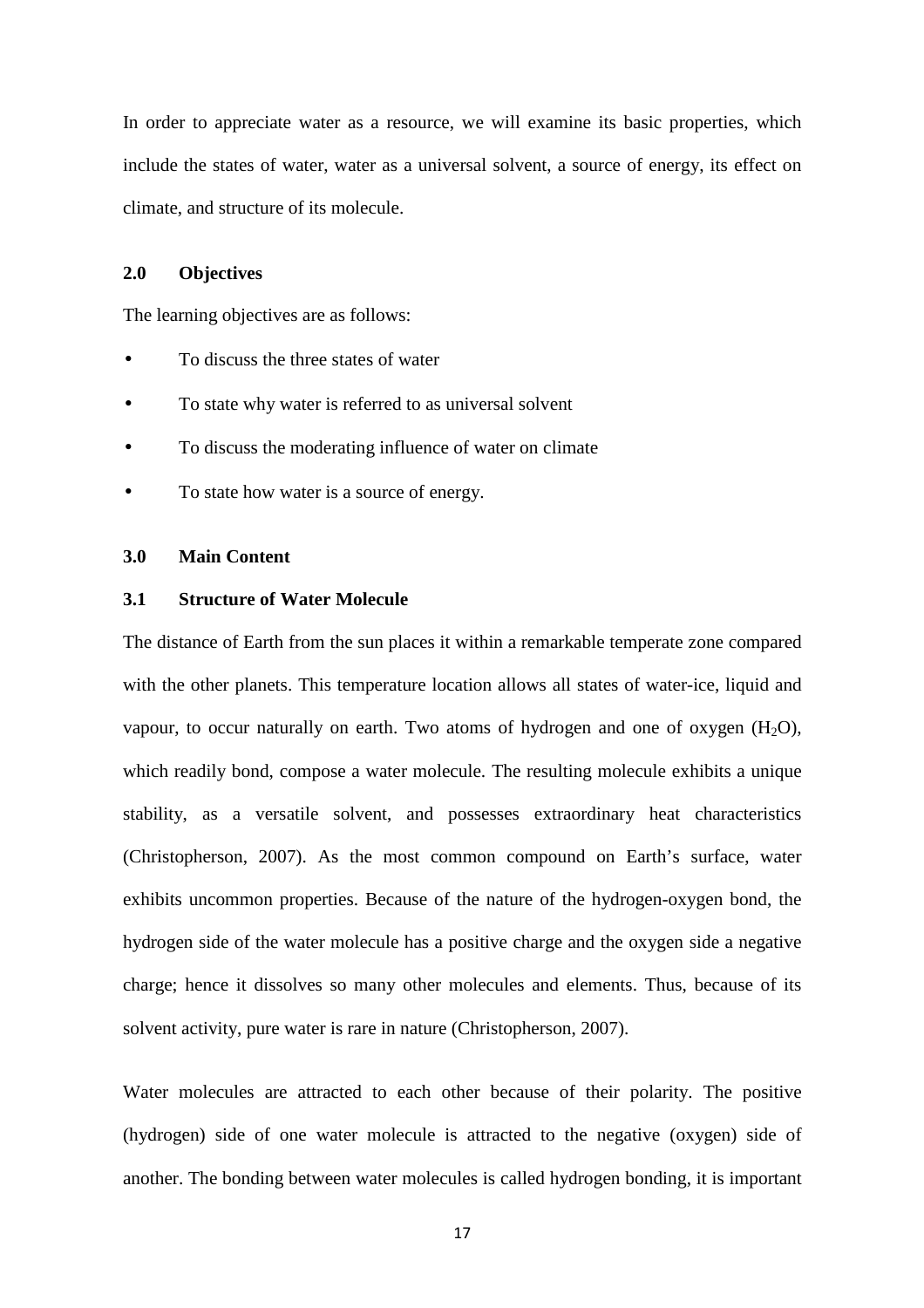to note that without hydrogen bonding, water would be a gas at normal surface temperatures.

## **3.2 Different States of Water**

Water can exist in three states- Solid (ice), liquid (water), and gas (water vapour). A change of state from solid to liquid, liquid to gas or solid to gas requires the input of heat energy called latent heat, which is drawn in from the surroundings and stored within the water molecules. When the change goes the other way, from liquid to solid, gas to liquid, or gas to solid, this latent heat is released to the surroundings.

**3.2.1 Water (Liquid Phase):** As a liquid, water assumes the shape of its container and is a non compressible fluid, quite different from solid, rigid ice. For ice to melt, heat energy must increase the motion of the water molecules to break some of the hydrogen bonds. Despite the fact that there is no change in sensible temperature between ice at  $0^0C$  and water at  $0^0$ C, 80 calories of heat must be added for the phase change of 1 gram of ice to 1 gram of water. This heat is called latent heat because it is stored within the water and is liberated with a phase reversal when a gram of water freezes. These 80 calories are the latent heat of melting and of freezing. A calorie is the amount of energy required to raise the temperature of 1 gram of water (at  $15^{\circ}$ C). To raise the temperature of 1 gram of water from freezing at  $0^0C$  (32<sup>0</sup>f) to boiling at 100<sup>0</sup>C (212<sup>0</sup>f), we must add 100 additional calories, gaining an increase of  $1^{0}C(1.8^{0}f)$  for each calorie added (Christopherson, 2007).

**3.2.2 Water Vapour (Gas Phase):** Water vapour is an invisible and compressible gas in which each molecule moves independently. To accomplish the phase change from liquid to vapour at boiling temperature, under normal sea-level pressure, 540 calories must be added to 1 gram of boiling water. Those calories are the latent heat of vaporization. When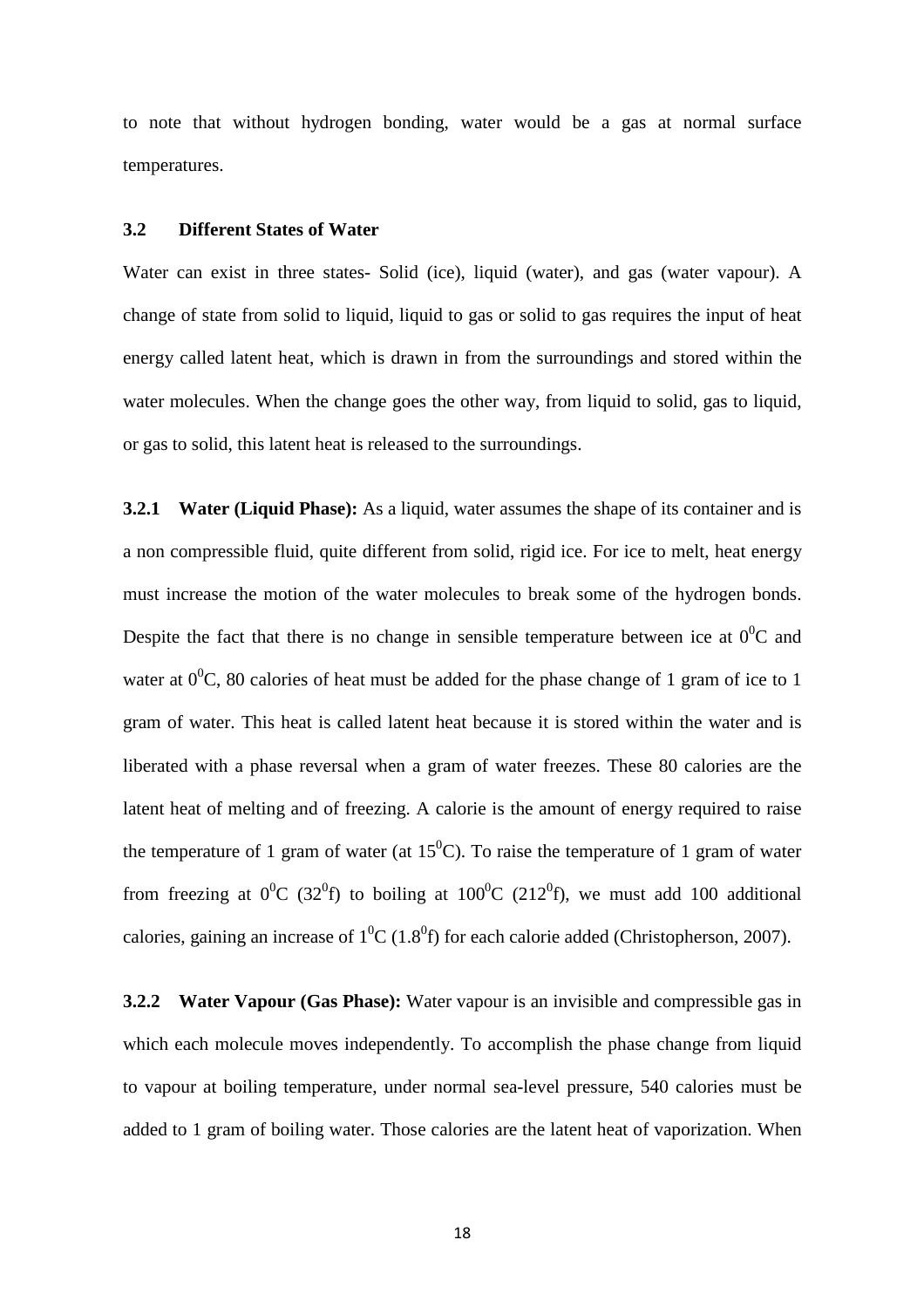water vapour condenses to a liquid, each gram gives up its hidden 540 calories as the latent heat of condensation.

In summary, taking 1g of ice at  $0^0C$  and changing its phase to water, then to water vapour at  $100^{\circ}$ C – from a solid to a liquid, to a gas – absorbs 720 calories (80 cal + 100 cal + 540 cal). Reversing the process, or changing the phase of 1g of water vapour at  $100^{\circ}$ C to water, then to ice at  $0^0$ C, liberates 720 calories into the surrounding environment.

**3.2.3 Ice (Solid Phase):** Among common compounds and molecules, water is the only one whose solid form is lighter than its liquid form (it expands by about 8% when it freezes, becoming less dense), which is why ice floats. If ice were heavier than liquid water, it would sink to the bottom of water bodies; the biosphere would be vastly different from what it is, and life, if it existed at all, would be greatly altered. If bodies of water froze from the bottom up, they would freeze solid, killing all life in the water. Cells of living organisms are mostly water. As water freezes and expands, cell membranes and walls rupture. Finally, water is transparent to sunlight, allowing photosynthetic organisms to live below the surface (Botkin and Keller, 1998). Figure 1.0 shows the three states of water and water's phase changes.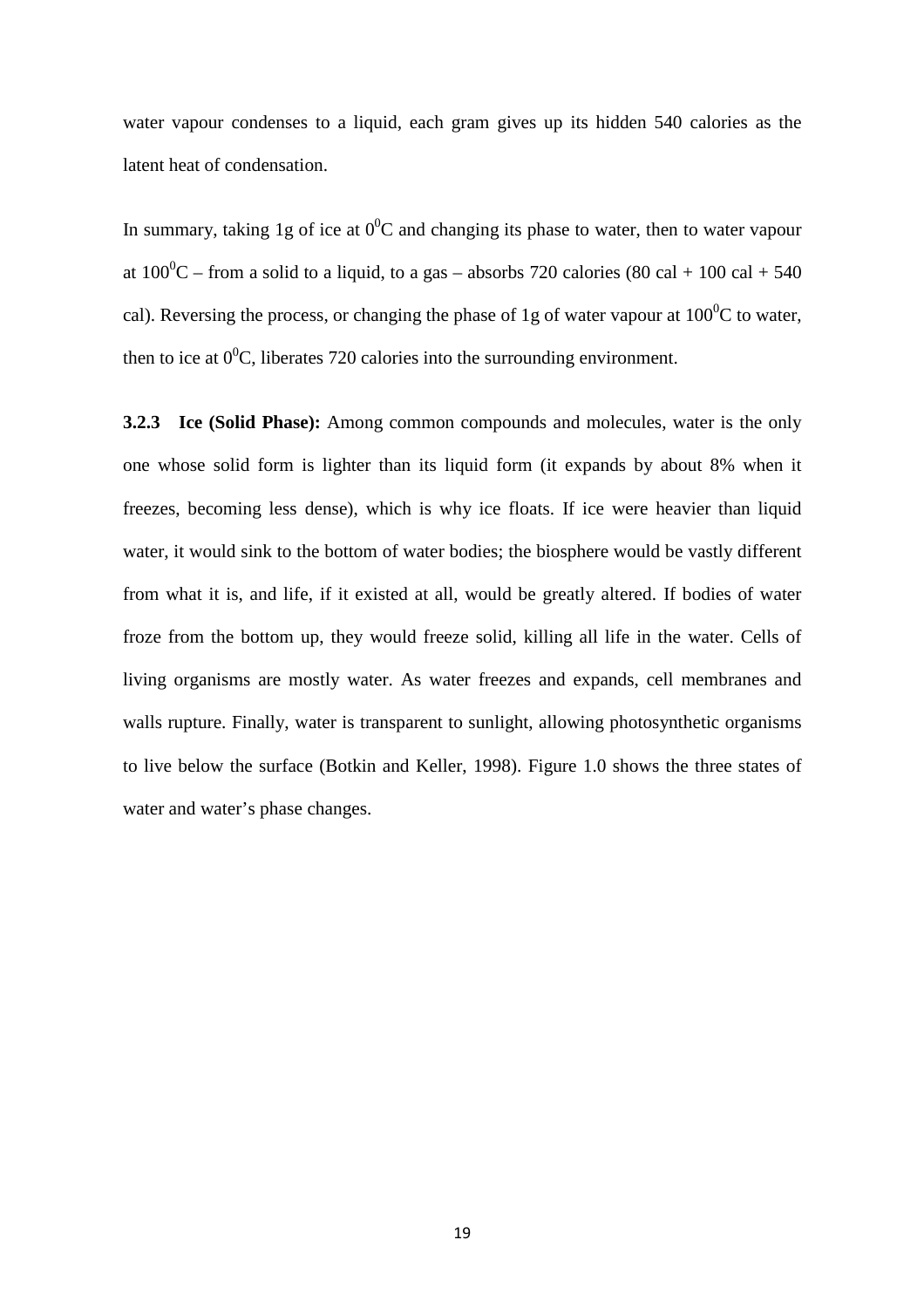Figure 1.0 above shows the three physical states of water: (a) water vapour, (b) water, and (c) ice. Note the molecular arrangement in each state and the terms that describe the changes from one phase to another as energy is either absorbed or released. Also note how the polarity of water molecules bonds them to one another, loosely in the liquid state and firmly in the solid state. The plus and minus symbols on the phase changes denote whether heat energy is absorbed (+) or liberated (-) during the phase change.

## **3.3 Water as a Universal Solvent**

Water is a universal solvent because it is needed by all biological lives. Water is a nonionic polar molecule, which dissolve anything similar to it. As earlier stated, the molecule of water is made up of two atoms-hydrogen and oxygen. Out of these two, oxygen atom is negatively charged whereas the atom of hydrogen carries a positive charge. As both the charges are weak, it makes the molecule neutral in itself. It is because of the same reason that water is able to dissolve all those substances which are of the similar type. Thus, water dissolves more of the substances rather than the liquid in it.

When a substance dissolves, its molecules separate from one another and mingle with molecules of the solvent. Because water is electrically charged, it dissolves other charged molecules such as salts, but it does not dissolve uncharged molecules such as oil (Arms, 1994).

It should be noted that humans require more of water than any other substance. The food we eat and the air we breathe in contain a lot of chemicals and other toxins, which are only purified by our kidneys with the help of water.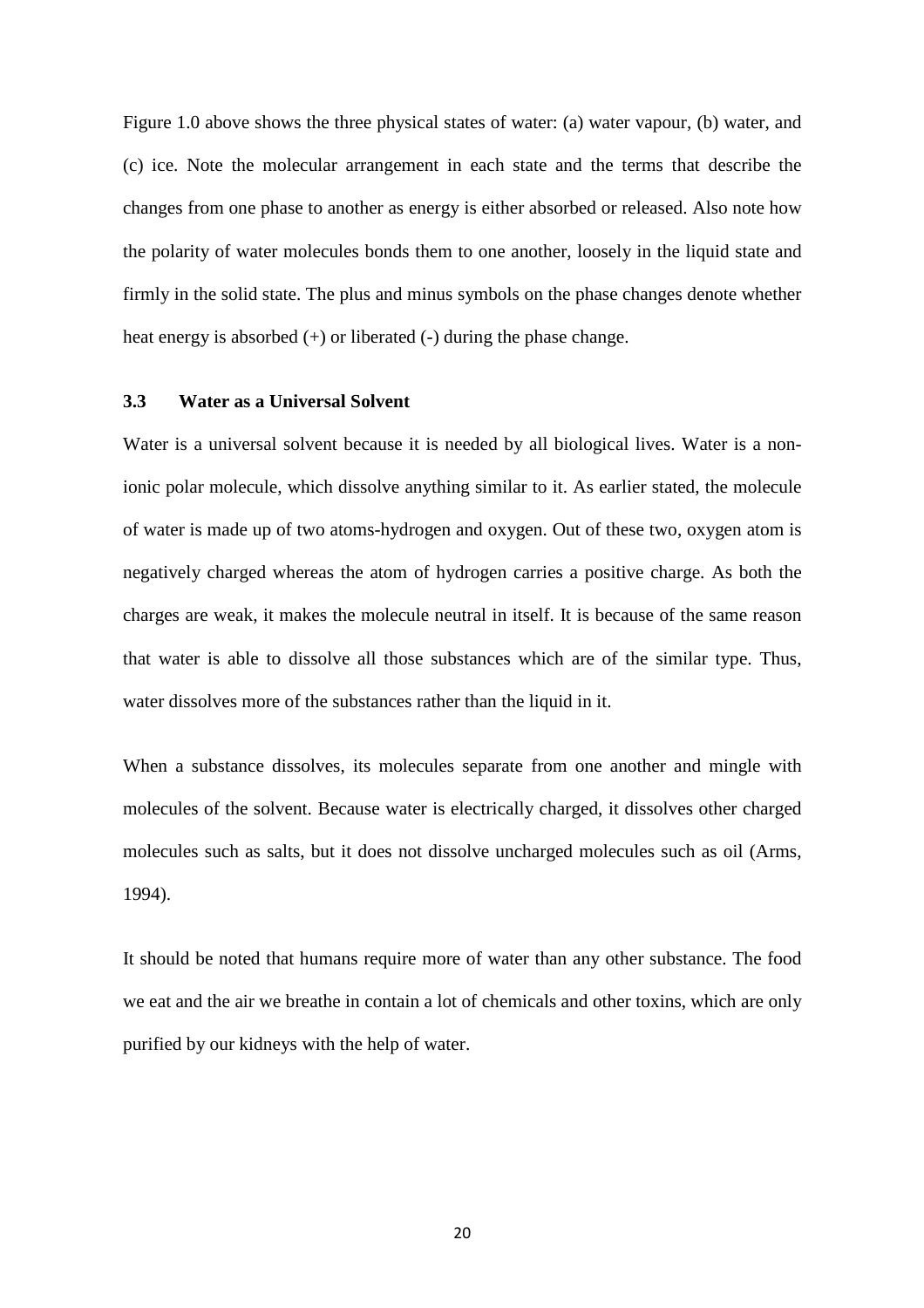#### **3.4 Water as a Source of Energy**

Water act as a source of energy in different ways, for example, the evaporation of water is one of the major sources through which the atmosphere gets its energy. Evaporated water on getting to the upper part of the atmosphere condenses and energy is liberated into the atmosphere.

Hydroelectric energy is produced through the force of falling water. The capacity to produce this energy is dependent on both the available flow and the height from which the water falls. Building up behind a dam, water accumulates potential energy. This is transformed into mechanical energy when the water rushes down the sluice and strikes the rotating blades of a turbine. The turbine's rotation spins electromagnets, which generate current in stationary coils of wire. Finally, the current is put through a transformer where the voltage is increased for long distance transmission over power lines.

## **3.5 Moderating Influence of Water on Climate**

Bodies of water affect climate in many ways, but perhaps the most significant impact is based on the fact that large bodies of water act as heat sinks. In other words, large bodies of water tend to store heat in warm periods and release it in cold periods. This is because the thermal capacity of water is high, which means it takes a lot of energy to change the temperature of water. So, during the summer, land areas near a large body of water may not heat up as much as areas that are not close to water, because the water itself is absorbing much of the heat energy. This will cause the climate to be more moderate in summer near the coast. Likewise in winter, the water near the coast will slowly release this energy, causing coastal areas to be less cold, in general, than inland areas. So, in summary, large bodies of water tend to moderate temperatures in both summer and winter in nearby land areas, compared to areas that are further inland.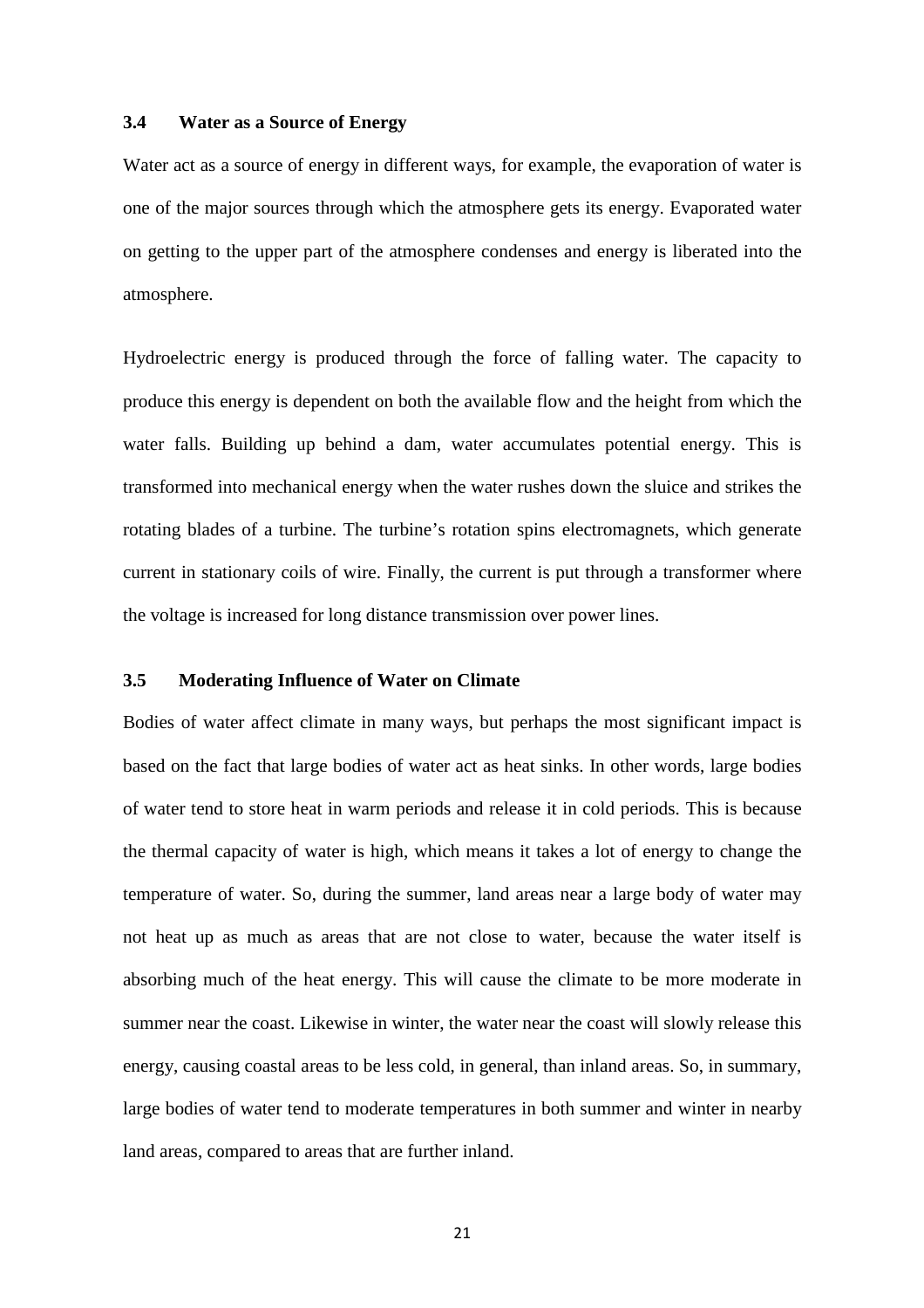There are many other ways that bodies of water affect climate, such as warm or cold temperature currents. The Gulf stream, for example, a warm current, tends to keep the east coast of the US warmer than it otherwise would be, because it flows from the warm Gulf of Mexico past Florida and up along the east coast.

#### **Self Assessment Exercise**

What evidence do you have to support the assertion that the solid state (ice) of water is lighter than the liquid state?

#### **4.0 Conclusion**

In order to understand water as a resource, we must understand its basic properties and its role in the biosphere. As has been revealed from the above discussions, water is a unique liquid; without it, life as we know it is impossible. Compared with most other common liquids, water has a high capacity to absorb or store heat and it's a good liquid solvent. Because many natural waters are slightly acidic they can dissolve a great variety of compounds. In addition, water can exist in three different states – liquid, solid and gas; it also has a moderating effluence on climate and a good source of energy.

#### **5.0 Summary**

- Two atoms of hydrogen (positive) and one of oxygen (negative) which readily bond compose a water molecule. The molecules are attracted to each other because of their polarity. The bonding between water molecules is called hydrogen bonding.
- Water can exist in three states-solid, liquid and gas. A change of state from one form to another requires the input of heat energy called latent heat.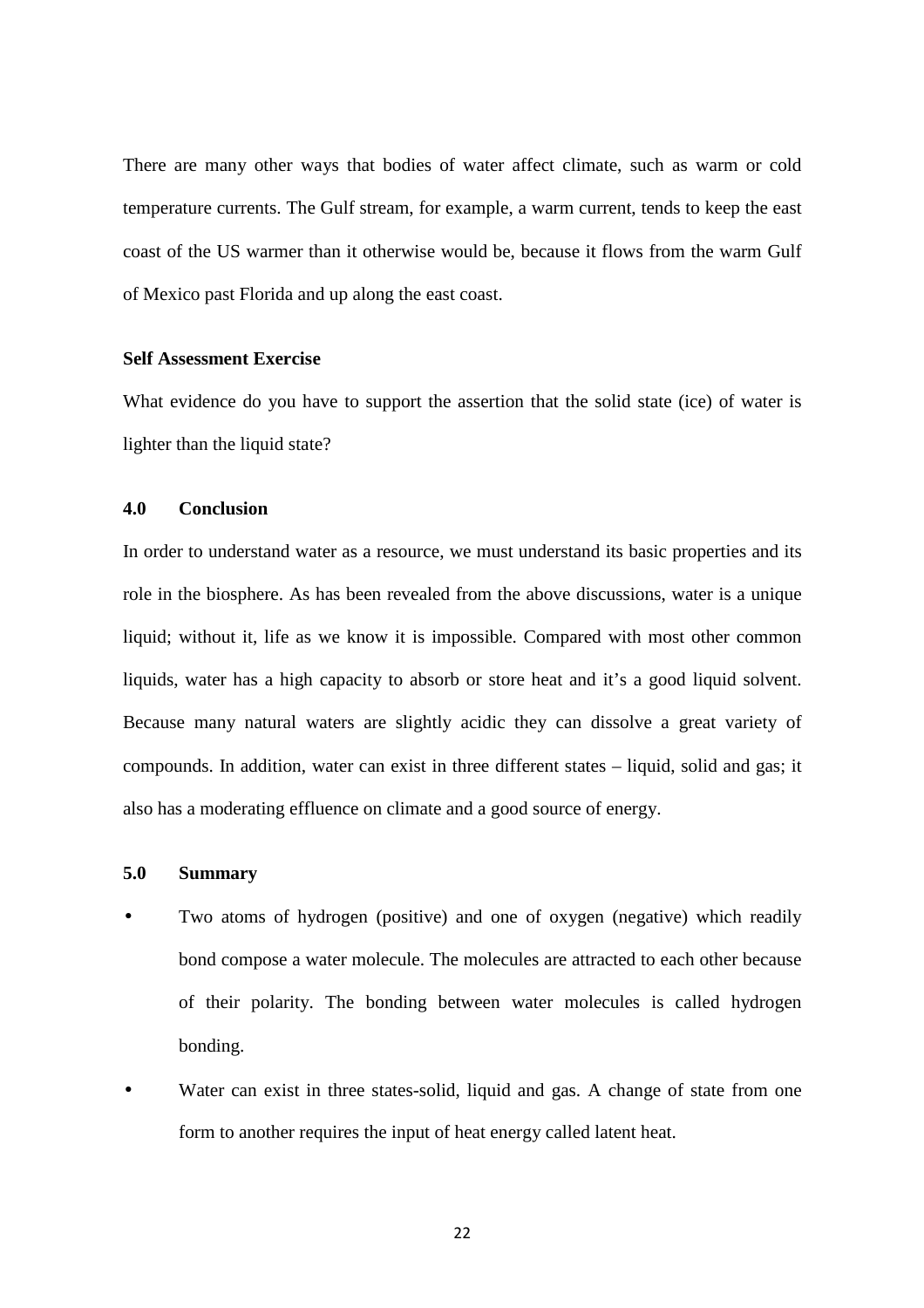- Water is a universal solvent because it is needed by all biological lives. It is a nonionic polar molecule, which dissolves anything similar to it.
- Evaporation of water is one of the major sources through which the atmosphere gets its energy. Water is also a source of hydroelectric energy.
- Water has a moderating influence on climate, as large bodies of water act as heat sinks (its ability to store heat in warm periods and release it in cold periods).

## **6.0 Tutor Marked Assignment**

- (1) The bonding between water molecules is called \_\_\_\_\_\_\_\_\_\_\_\_\_\_\_\_\_\_\_\_\_\_\_\_\_\_\_\_\_\_\_
- (2) Name the three states of water
	- (a)  $\qquad \qquad$
	- $(b)$
	- $(c)$
- (3) Water is referred to as a universal solvent because it is needed by all
- (4) How many calories of heat must be added for the phase change of 1 gram of ice to 1 gram of water?
	- (a) 70 calories (b) 80 calories (c) 540 calories (d) 720 calories
- (5) Which of the following is true about water?
	- (a) The solid form is heavier than the liquid form
	- (b) The solid form is lighter than the liquid form
	- (c) The solid form is equal to the liquid form
	- (d) None of the above
- (6) What happens when water freezes?
	- (a) It contracts (b) it remains unchanged (c) It expands (d) None of the above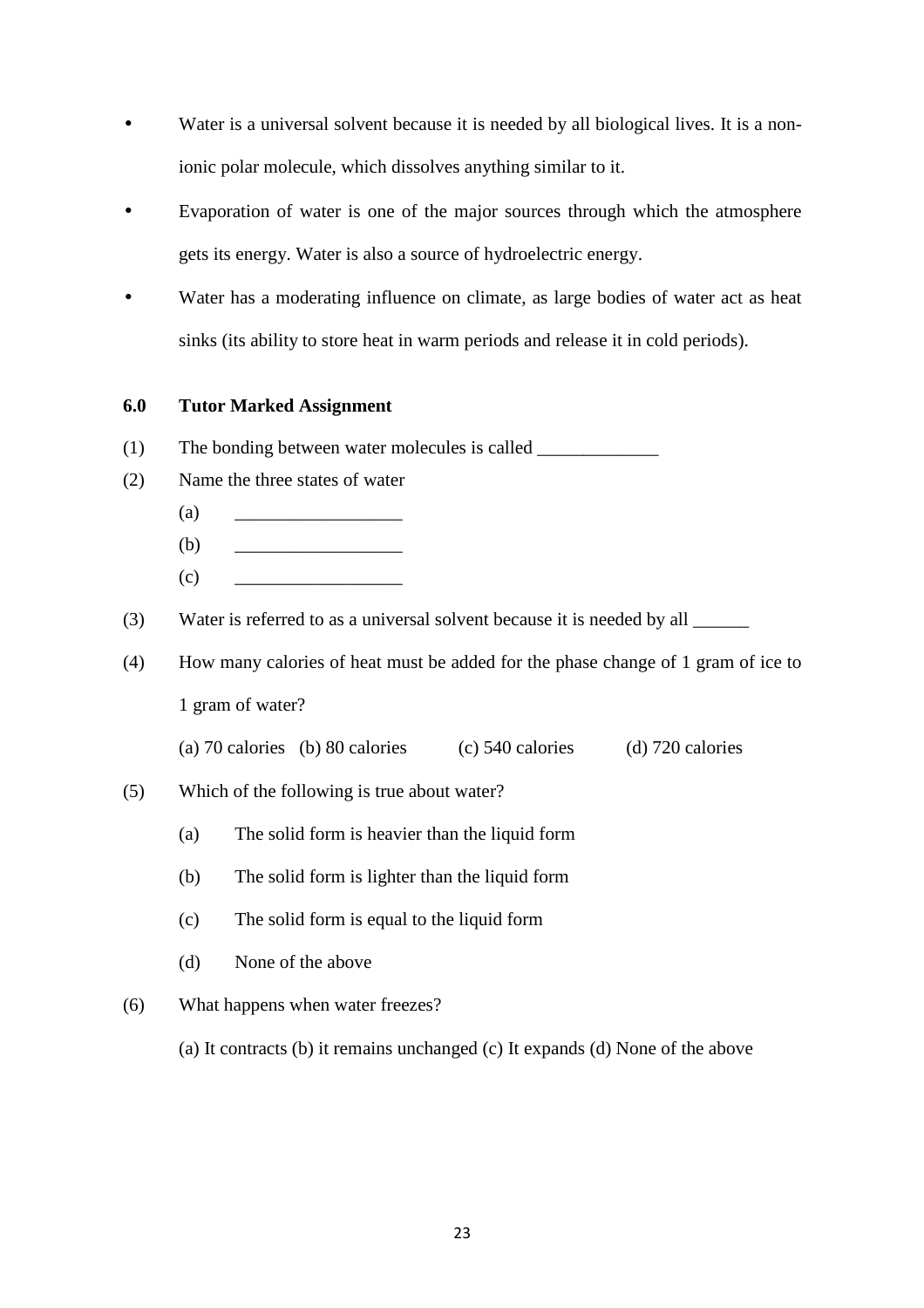#### **7.0 References/Further Reading**

- Arms, K. (1994). *Environmental Science. Second Edition*, Sanders College Publishing. U.S.A.
- Botkin, D.B and Keller, E.A. (1998). *Environmental Science. Earth as a Living Planet. Second Edition,* John Wiley and Sons Inc. New York.
- Christopherson, R.W. (2007). *Elemental Geosystems. Fifth Edition,* Pearson Prentice Hall Upper Saddle River, N.J. 07458.
- http://wiki.answers.com/Q/How does large bodies of Water affect climate ll ix zz/ouqr6xud 4/6/11.
- Ohwo, O. (2010). *The Spatial Patterns of Water Supply and Management in Warri Effurun Metropolis, Delta State, Nigeria. Unpublished Ph.D Thesis.* Delta State University, Abraka.
- Strahler, A and Strahler, A (2006). *Introducing Physical Geography, Fourth Edition* John Wiley & Sons Inc.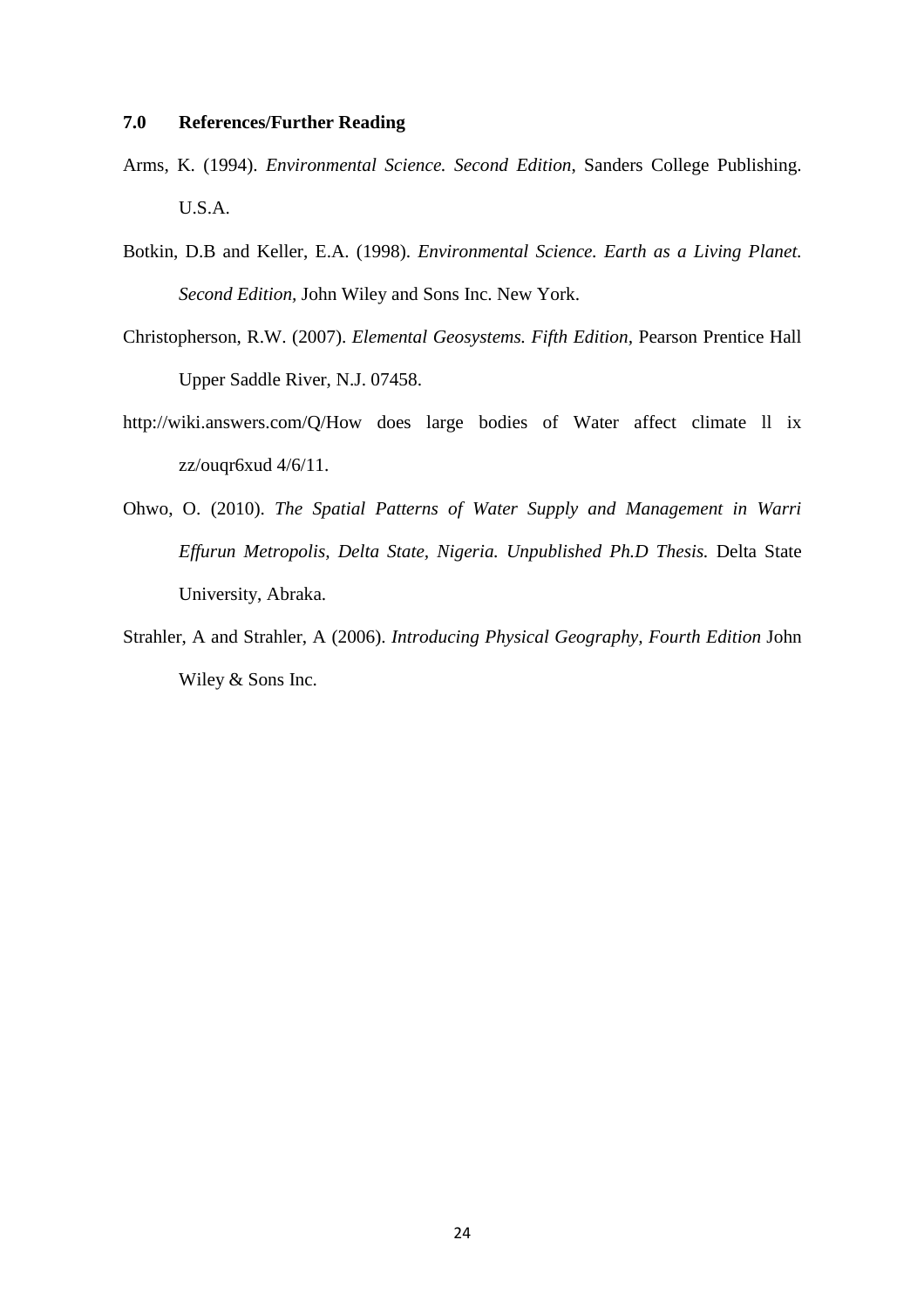## **UNIT 4: THE HYDROLOGIC CYCLE**

#### **Contents**

- 1.0: Introduction
- 2.0: Objectives
- 3.0: Main Content
- 3.1: Definition of hydrologic cycle
- 3.2: Processes in the hydrologic cycle
- 4.0: Conclusion
- 5.0: Summary
- 6.0: Tutor Marked Assignment
- 7.0: References/Further Reading

## **1.0 Introduction**

As noted in unit 1, the hydrologic cycle is the central theme of the study of hydrology. Hence, it is important to know what hydrologic cycle is all about, and the various processes involved in the hydrologic cycle. Understanding the hydrologic cycle therefore, is basic to understanding water supply and is a key to the proper management of water resources.

## **2.0 Objectives**

The learning objectives are as follows:

- To define hydrologic cycle
- To identify and discuss the various processes in the hydrologic cycle.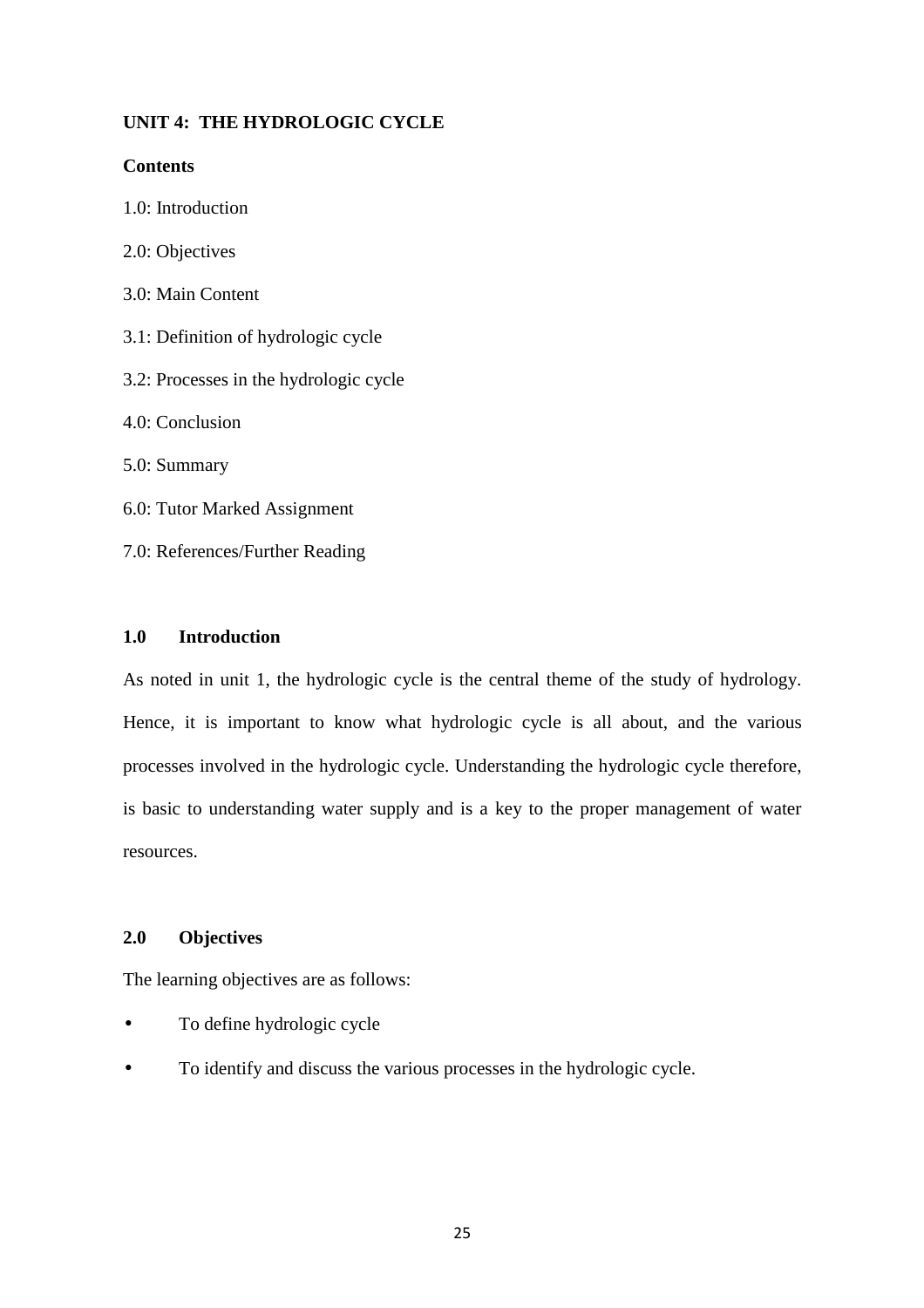#### **3.0 Main Content**

#### **3.1 Definition of Hydrologic Cycle**

The movement and endless recycling of water between the atmosphere, the land surface, and underground is called hydrologic cycle. This movement, driven by the energy of the sun and the force of gravity, supplies the water needed to supported life (http://www.cartage.org.ib/en/themes/sciences/Earthscience/Geology/water cycles/ Hydro, 2005).

Similarly, Viessman and Lewis (2003) defined hydrologic cycle as a global sun-driven process whereby water is transported from the oceans to the atmosphere to the land and back to the sea. The ocean is the earth's principal reservoir; it stores over 97 percent of the terrestrial water. Water is evaporated by the sun, incorporated into clouds as water vapour, falls to the land and sea as precipitation, and ultimately finds its way back to the atmosphere through a variety of hydrologic processes.

The hydrologic cycle can be considered a closed system for the earth because the total amount of water in the cycle is fixed even though its distribution in time and space varies. There are many sub-cycles within the worldwide system, which are generally open-ended. It is these subsystems that give rise to the many problems of water supply and allocation that confront hydrologists and water managers (Viessman and Lewis, 2003).

#### **3.2 Processes in the Hydrologic Cycle**

The entire process in the hydrologic cycle can be divided into five parts, which include: condensation, precipitation, infiltration, runoff and evaporation. The hydrologic cycle is very complex. This is because all biological lives depend on water. However, it is necessary, in spite of its complexities to look at the major path-ways or processes in the movement of water through the cycle.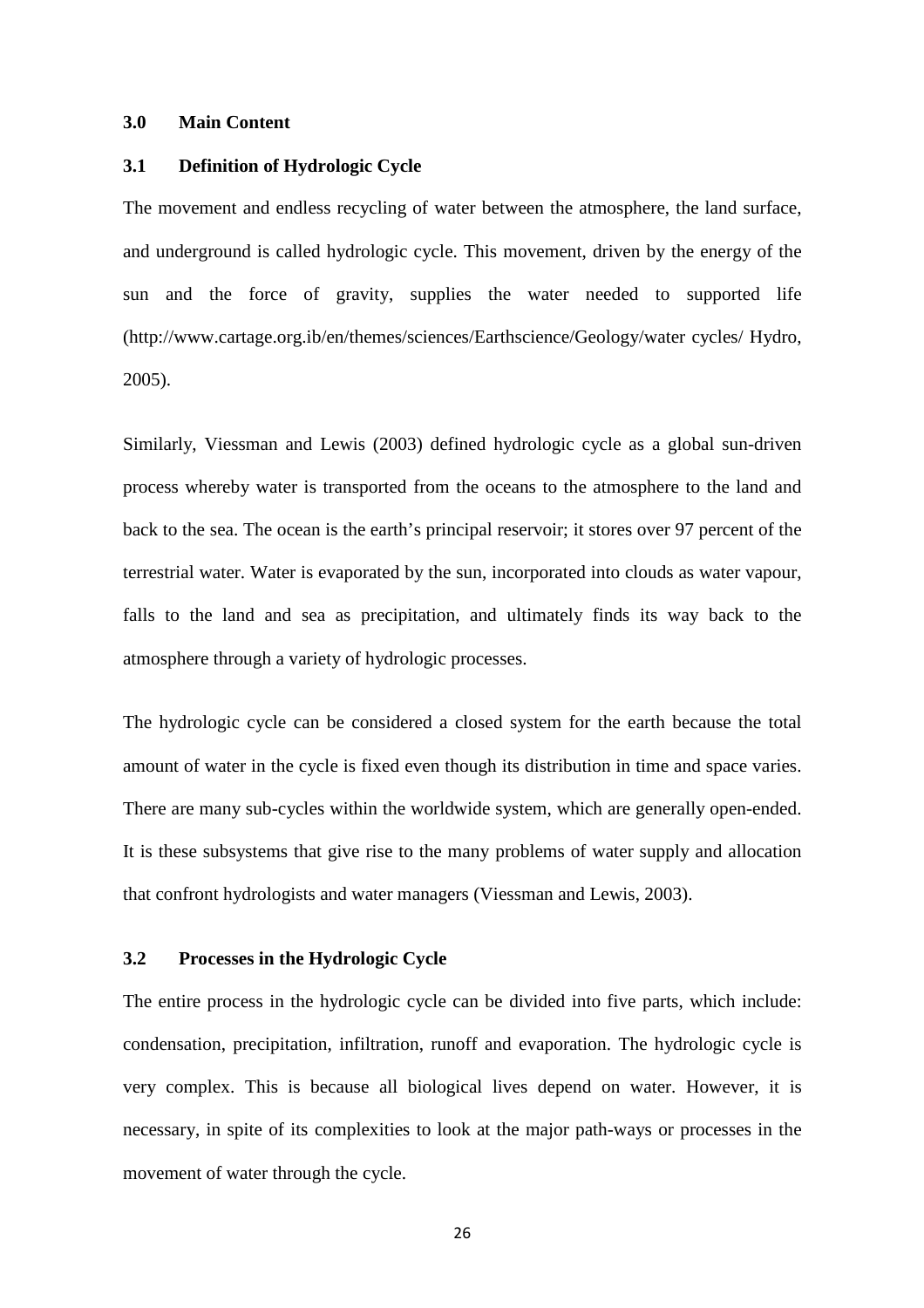Starting from the ocean, which is sometimes termed as the reservoir of water, evaporation takes place due to solar heating. The evaporated water moves into the upper atmosphere, where it condenses and may fall back as rain into the ocean bodies. However, where there is an onshore wind, the evaporated water could be blown to the land in form of moisture laden wind. Over the land, condensation can occur especially where the moisture laden wind is forced high up into the atmosphere due to topography. This may result in orographic rains. Even right on the land evaporation could take place from stagnant water body, the soil and vegetation-in a combined processes known as evapotranspiration. Rain that falls on land is used in very many processes. Plants and animals depend on it for survival. Some of it sinks into the soil through infiltration, flows underground into river systems. Where the soils are saturated, runoffs are generated. The runoffs could flow into river systems. Man can even tap water from the soils by sinking bore holes and wells. The rivers could be dammed for irrigation purposes, domestic and industrial processes.

Water could also be evaporated from dams and in other processes in which man uses it. The evaporated water moves up into the atmospheric system where it can also condense and fall as rain. The movement of water continues along the river systems. As the rivers move into the ocean, evaporation continues to take place; until it eventually empties into the ocean.

It is generally observed that evaporation is the driving force in the movement of water in the hydrologic cycle. The movement of water just discussed is a simplified model of the hydrologic cycle. In nature, the movement of water could be much more complex and complicated. The hydrologic cycle is so fundamental to sustainable water supply because it continues to move water and keep sources fresh. Without this process, life on Earth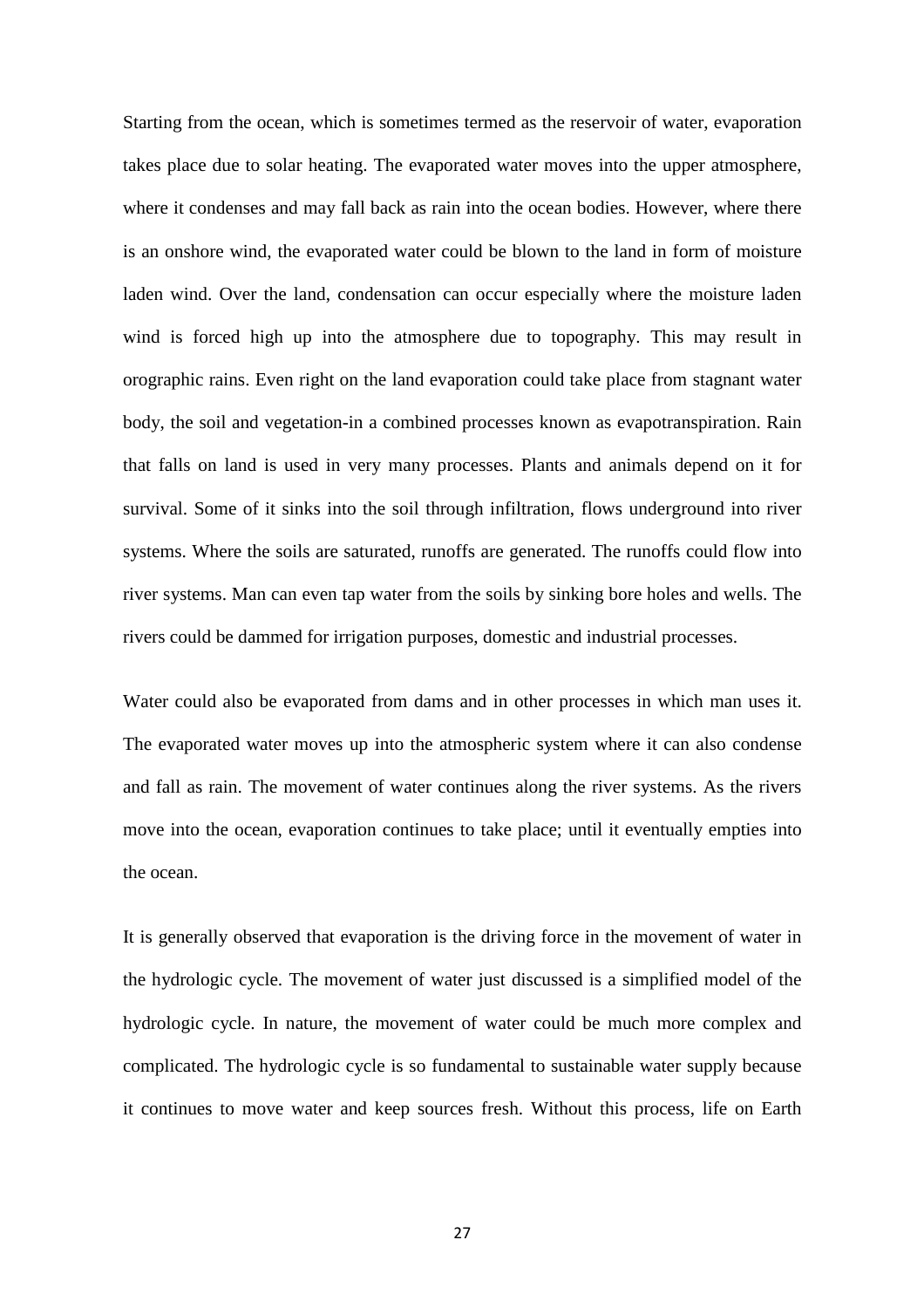would be impossible (http://www.und. nodak.edu/instruct/eng/fkarner/pages/cycle.htm, 2006). Figure 1.1 shows a simplified diagram of the hydrologic cycle.

## **Self Assessment Exercises**

- (i) To better understand the concept of the hydrologic cycle, try and identify the major pathways of precipitation and the various uses of water on the earth surface.
- (ii) Draw a simplified diagram of the hydrologic cycle.

#### **4.0 Conclusion**

From the above discussions, it is no longer in doubt that the hydrologic cycle is the major theme of the study of hydrology. Most of the basic concepts and processes studied in hydrology have their roots in the hydrologic cycle, as would soon be revealed in the following modules. It can safely be concluded that without the hydrologic cycle that continue to purify our water supply sources, life on Earth would have been greatly uttered.

## **5.0 Summary**

• The hydrologic cycle is the endless movement of water between the atmosphere, land and underground, driven by the sun and force of gravity.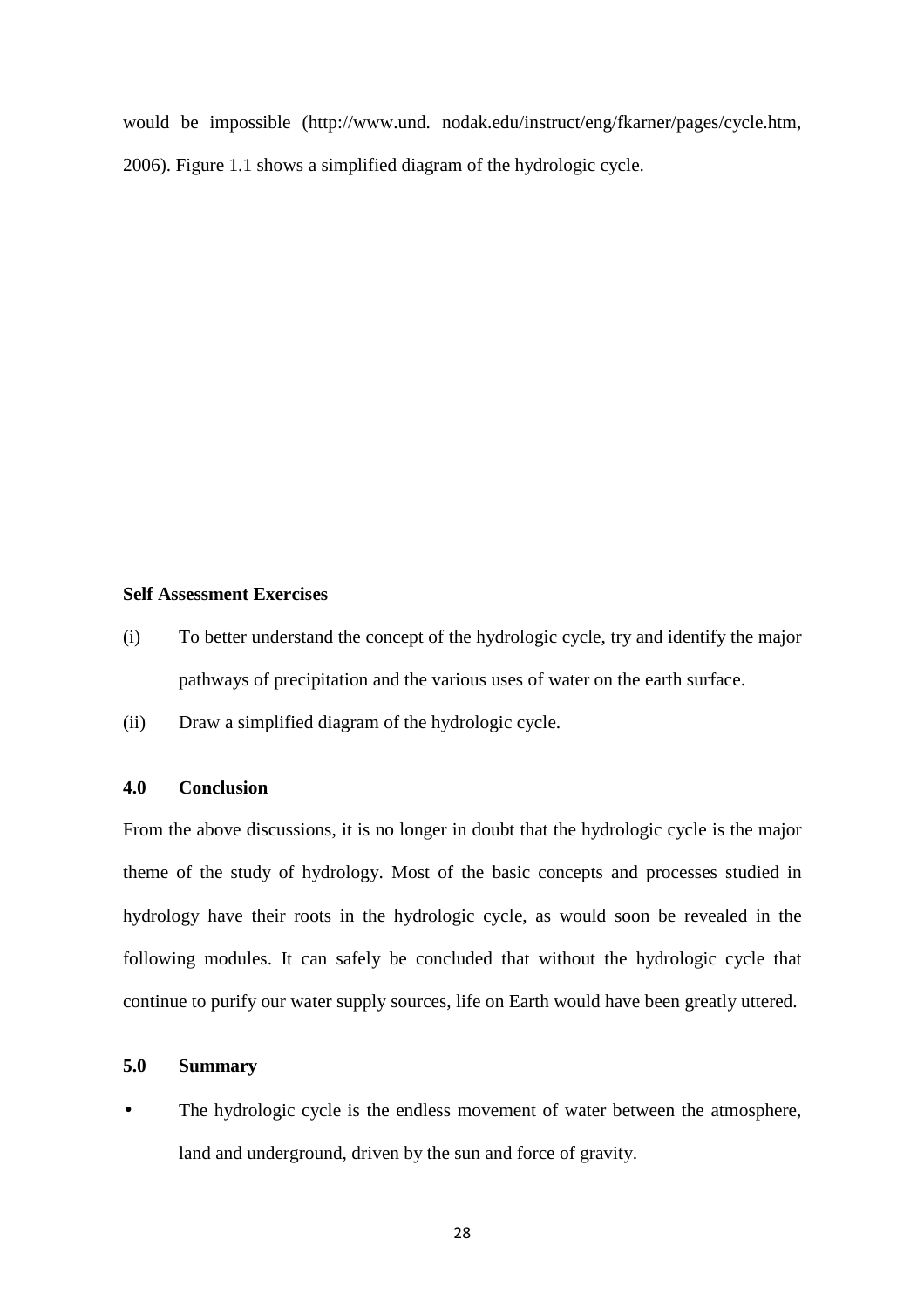- The entire process in the hydrologic cycle can be divided into five partsevaporation, condensation, precipitation, infiltration and runoff.
- Evaporation caused by the sun's energy is the driving force in the movement of water in the hydrologic cycle.
- The hydrologic cycle is so fundamental to sustainable water supply because it continues to move water and keep sources fresh.

#### **6.0 Tutor Marked Assignment**

- (1) Evaporation takes place due to  $\frac{1}{\sqrt{1-\frac{1}{\sqrt{1-\frac{1}{\sqrt{1-\frac{1}{\sqrt{1-\frac{1}{\sqrt{1-\frac{1}{\sqrt{1-\frac{1}{\sqrt{1-\frac{1}{\sqrt{1-\frac{1}{\sqrt{1-\frac{1}{\sqrt{1-\frac{1}{\sqrt{1-\frac{1}{\sqrt{1-\frac{1}{\sqrt{1-\frac{1}{\sqrt{1-\frac{1}{\sqrt{1-\frac{1}{\sqrt{1-\frac{1}{\sqrt{1-\frac{1}{\sqrt{1-\frac{1}{\sqrt{1-\frac{1}{\sqrt{1-\frac{1}{$
- (2) When evaporated water moves into the upper atmosphere it
- (3) The process of water sinking into the soil is called  $\Box$
- (4) The combined process of water loss from soil and vegetation is called what
	- (a) evaporation (b) infiltration (c) transpiration
	- (d) evapotranspiration
- (5) The movement of water on the land surface is called what?
	- (a) runoff (b) hydrologic cycle (c) evaporation (d) precipitation

## **7.0: References/Further Reading**

- Aguado, E. and Burt, J.E. (2007) *Understanding Weather and Climate; Fourth Edition* Pearson Prentice Hall, Upper Saddle River, New Jersey, 07458,124.
- Arms, K. (1974) *Environmental Science. Second Edition,* Sanders College Publishing U.S.A.
- http://www.cartage.org.ib/en/themes/science/Earthscience/Geology/watercycles/hydo 30/10/2005
- Viessman W.Jr. & Lewis, G.L. (2003). *Introduction to Hydrology, Fifth Edition*, Pearson Education Inc. Upper Saddle River N.J. 07458.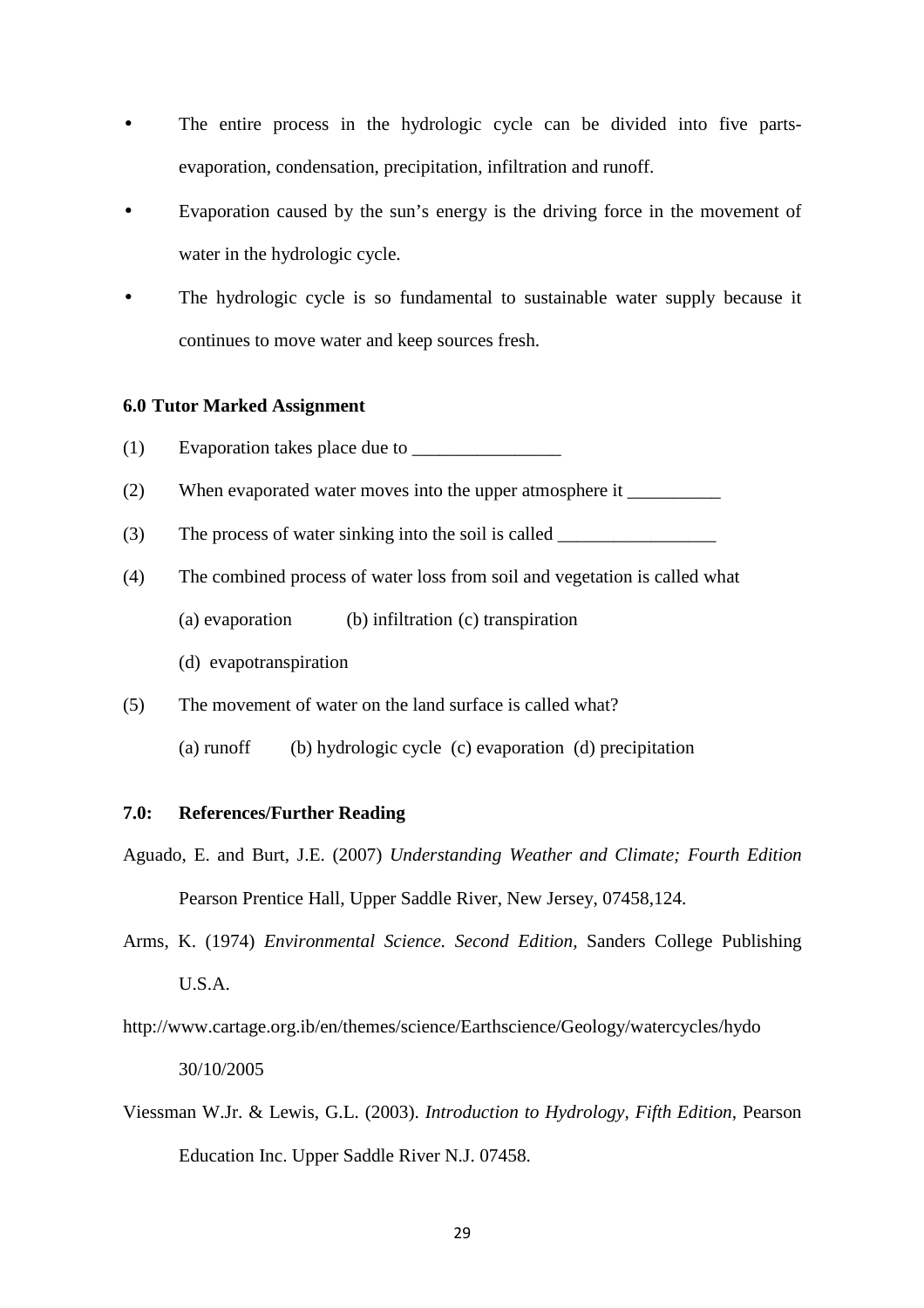## **UNIT 5: APPLICATIONS OF HYDROLOGY**

#### **Content**

1.0: Introduction

- 2.0: Objectives
- 3.0: Main Content

3.1: Applying Hydrology in Society

- 4.0: Conclusion
- 5.0: Summary
- 6.0: Tutor Marked Assignment
- 7.0: References/Further Reading

## **1.0 Introduction**

There must be justifiable reasons for the study of any discipline, and the study of hydrology is not an exception. The question now is why do we study hydrology? This question will be answer by taking a look at the various applications of hydrology in society.

## **2.0 Objective**

The learning objective for this unit is as follows:

- To identify the various areas of application of hydrology in society.
- **3.0 Main Content**

## **3.1 Applying Hydrology in Society**

The application of hydrology in the society can be traced to any human endeavour that requires the use of water. Hydrologists apply scientific knowledge and mathematical principles to solve water-related problems in society: problems of quantity, quality and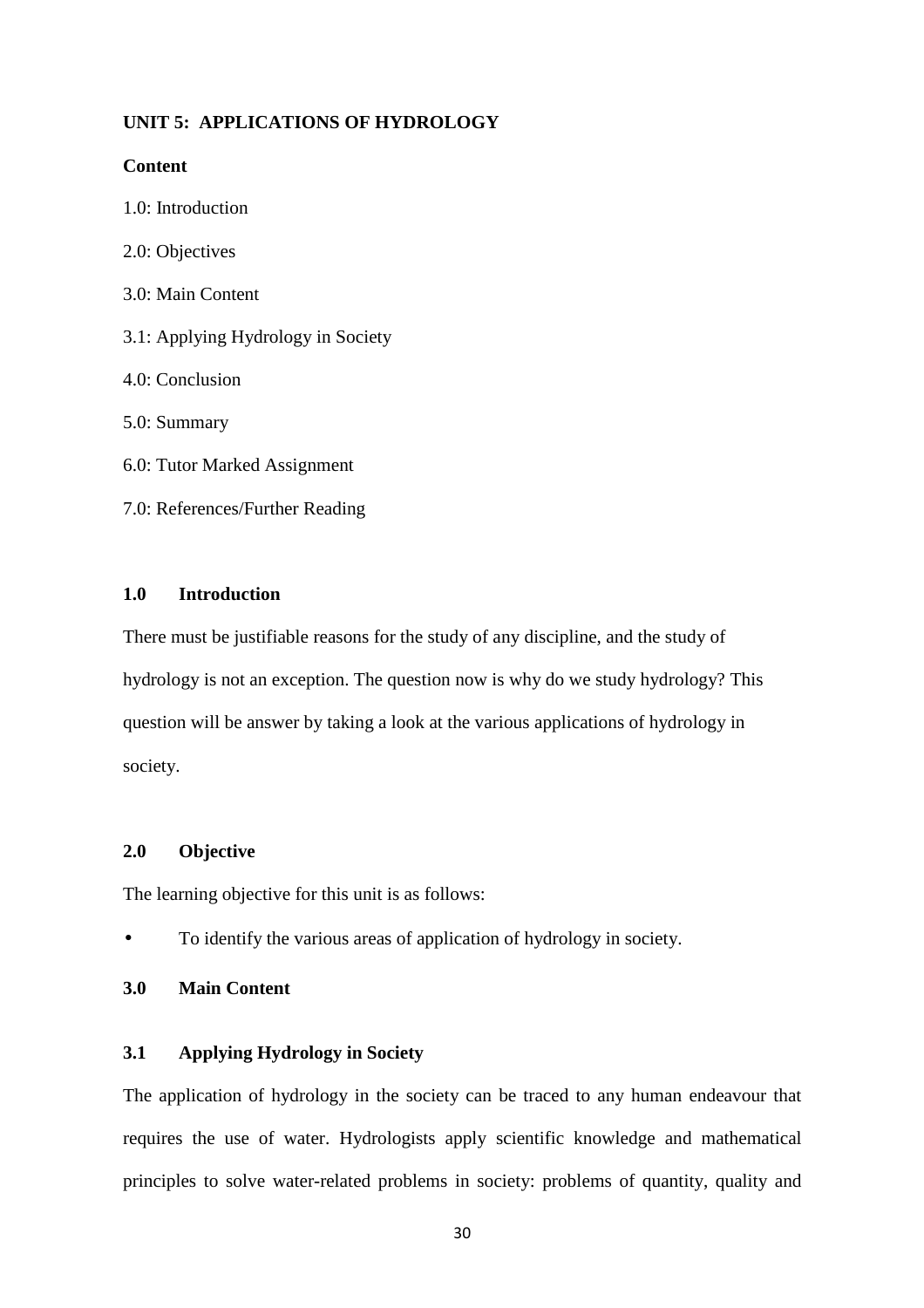availability. They may be concerned with finding water supplies for cities or irrigated farms; or controlling river flooding or soil erosion. They may work in environmental protection: preventing or cleaning up pollution or locating sites for safe disposal of hazardous wastes.

Most cities meet their needs for water by withdrawing it from the nearest river, lake or reservoir. Hydrologists help cities by collecting and analyzing the data needed to predict how much water is available from local supplies and whether it will be sufficient to meet the city's projected future needs. To do this, hydrologist study records of rainfall, snowpack depths and river flows that are collected and compiled by hydrologists in various government agencies.

Managing reservoirs can be quite complex, because they generally serve many purposes. Reservoirs increase the reliability of local water supplies. Hydrologists use topographic maps and aerial photographs to determine where the reservoir shorelines will be and to calculate reservoir depths and storage capacity. This work ensures that, even at maximum capacity, no highways, railroads or homes would be flooded.

Deciding how much water to release and how much to store depends upon the time of year, flow predictions for next several months, and the needs of irrigation and cities, as well as downstream water-users that rely on the reservoir. If the reservoir also is used for recreation or for generation of hydroelectric power, those requirements must be considered. Decisions must be coordinated with other reservoir managers along the river. Hydrologists collect the necessary information, enter it into a computer, and run computer models to predict the results under various operating strategies. On the basis of these studies, reservoir managers can make the best decision for those involved.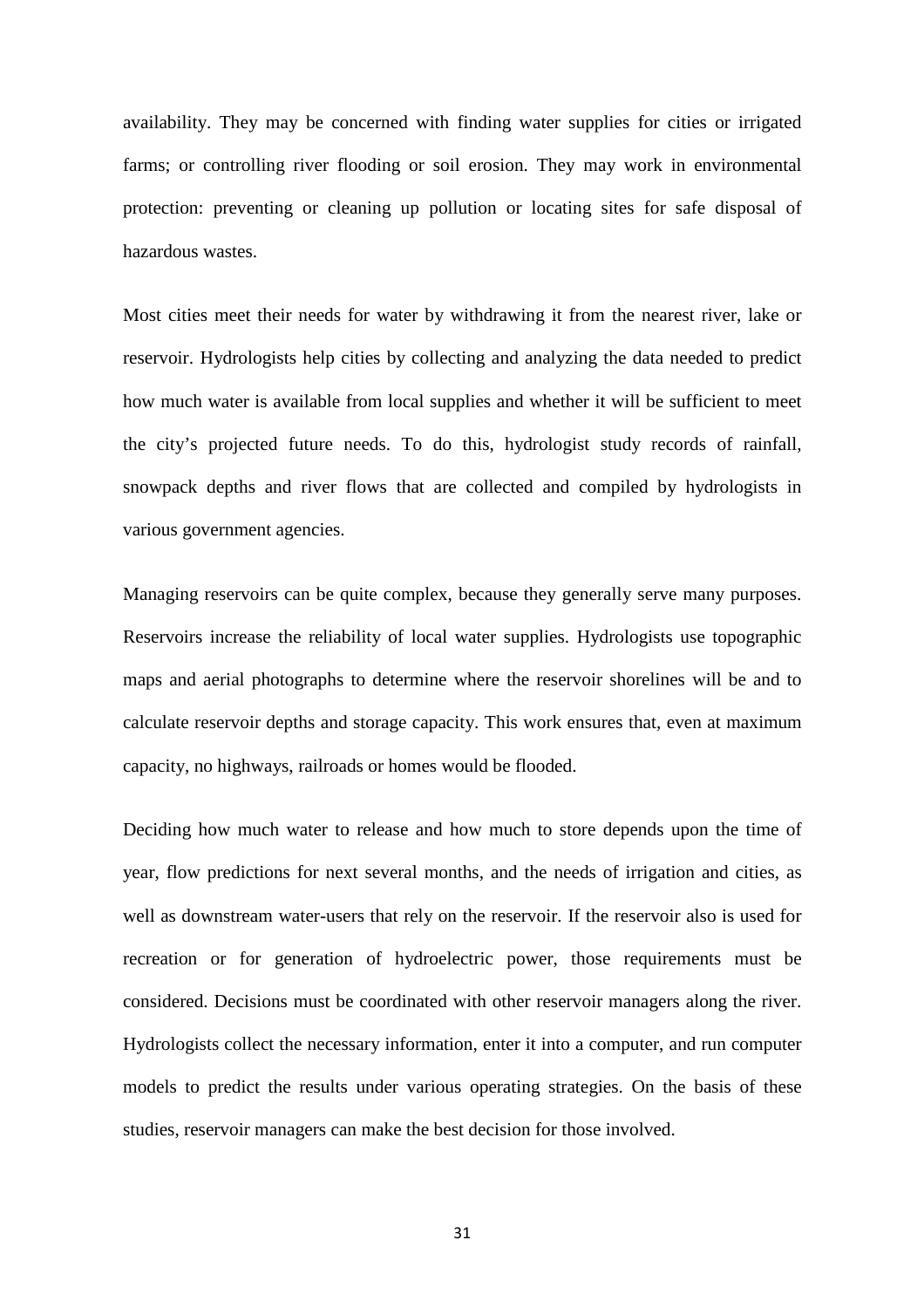The availability of surface water for swimming, drinking, industrial or other uses is sometimes restricted because of pollution. Pollution can be merely an unsightly and inconvenient nuisance, or it can be an invisible, but deadly threat to the health of people, plants and animals. In this regard, hydrologists assist public health officials in monitoring public water supplies to ensure that health standards are met. When pollution is discovered, environmental engineers work with hydrologists in devising the necessary sampling programme. Water quality in estuaries, streams, rivers and lakes must be monitored, and the health of fish, plants and wildlife along their stretches surveyed. Related work concerns acid rain and its effects on aquatic life, and the behaviour of toxic metals and organic chemicals in aquatic environments. Hydrologic and water quality mathematical models are developed and used by hydrologists for planning and management and predicting water quality effects of changed conditions.

Hydrologists help to protect groundwater supply by providing guidance in the location of monitoring wells around waste disposal sites and sample them at regular intervals to determine if undesirable leachate –contaminated water containing toxic or hazardous chemicals is reaching the ground water. Hydrologists are often consulted for the selection of proper sites for new waste disposal facilities.

Hydrology also finds its applications in the determination of water balance of a region; agricultural water balance, mitigating and predicting flood, landslide and drought risk. It is also relevant in designing dams for water supply or hydroelectric power generation, bridges, sewers and urban drainage system. Worthy of note is the relevance of hydrology in predicting geomorphological changes, such as erosion or sedimentation, and assessing the impacts of natural and anthropogenic environmental change on water resources.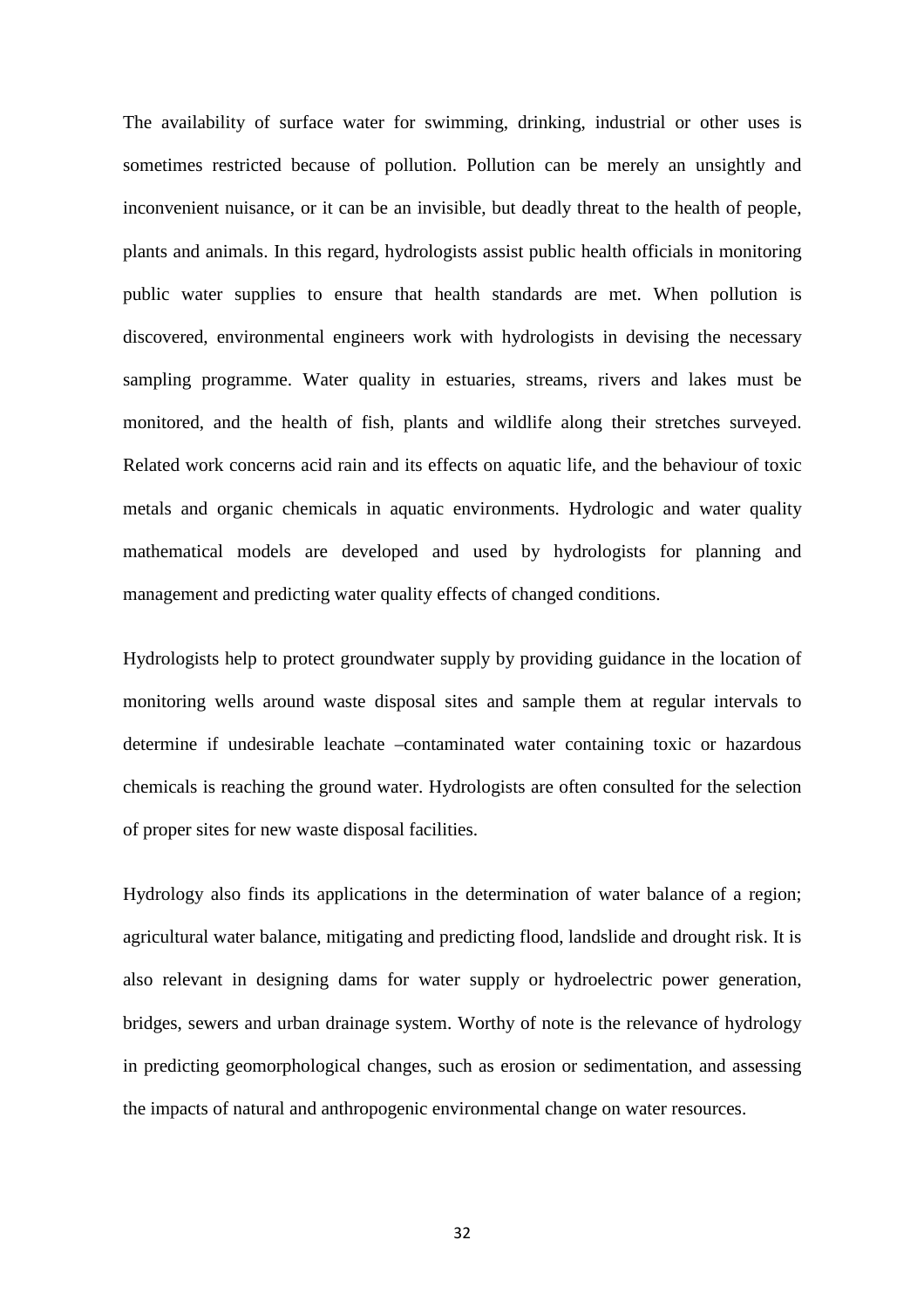#### **Self Assessment Exercise**

Examine the various use of water in the society and identify areas where hydrology can be applied.

#### **4.0 Conclusion**

From the discussions on the various possible applications of hydrology in society, it can however be concluded that the applications of hydrology is as varied as the uses of water and may range from planning multibillion naira interstate water projects to advising homeowners about backyard drainage problems.

## **5.0 Summary**

- The application of hydrology can be traced to any human endeavour that requires the use of water.
- Hydrology can be applied in the provision of water for domestic, agricultural and industrial and other uses.
- Hydrology is also relevant in predicting geomorphogical changes, such as erosion or sedimentation, and assessing the impacts of natural and anthropogenic environmental change on water resources.

#### **6.0 Tutor Marked Assignment**

- (1) The applications of hydrology in the society can be traced to any human endeavour that requires the use of  $\overline{\phantom{a}}$
- (2) The availability of surface water for drinking, industrial or other uses is sometimes restricted because of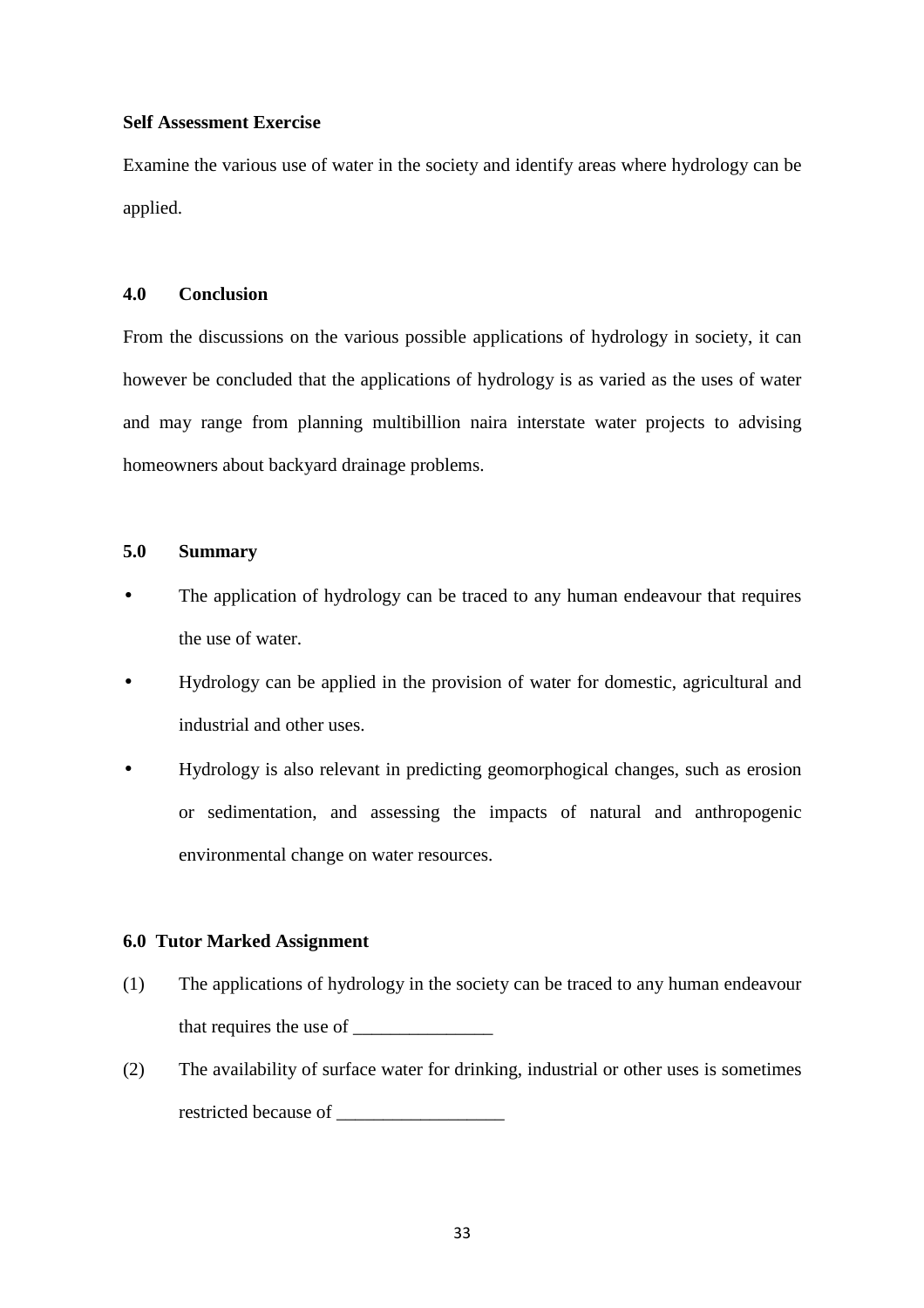- (3) Hydrology can be applied in which of the following areas?
	- (a) determination and monitoring of water quality
	- (b) determination of agricultural water balance
	- (c) designing dams for water supply
	- (d) all of the above

## **7.0 References/Further Reading**

Universities Council on Water Resources (2011). Hydrology: *The Study of* 

 *Water and Water Problems. A challenge for Today and Tomorrow*.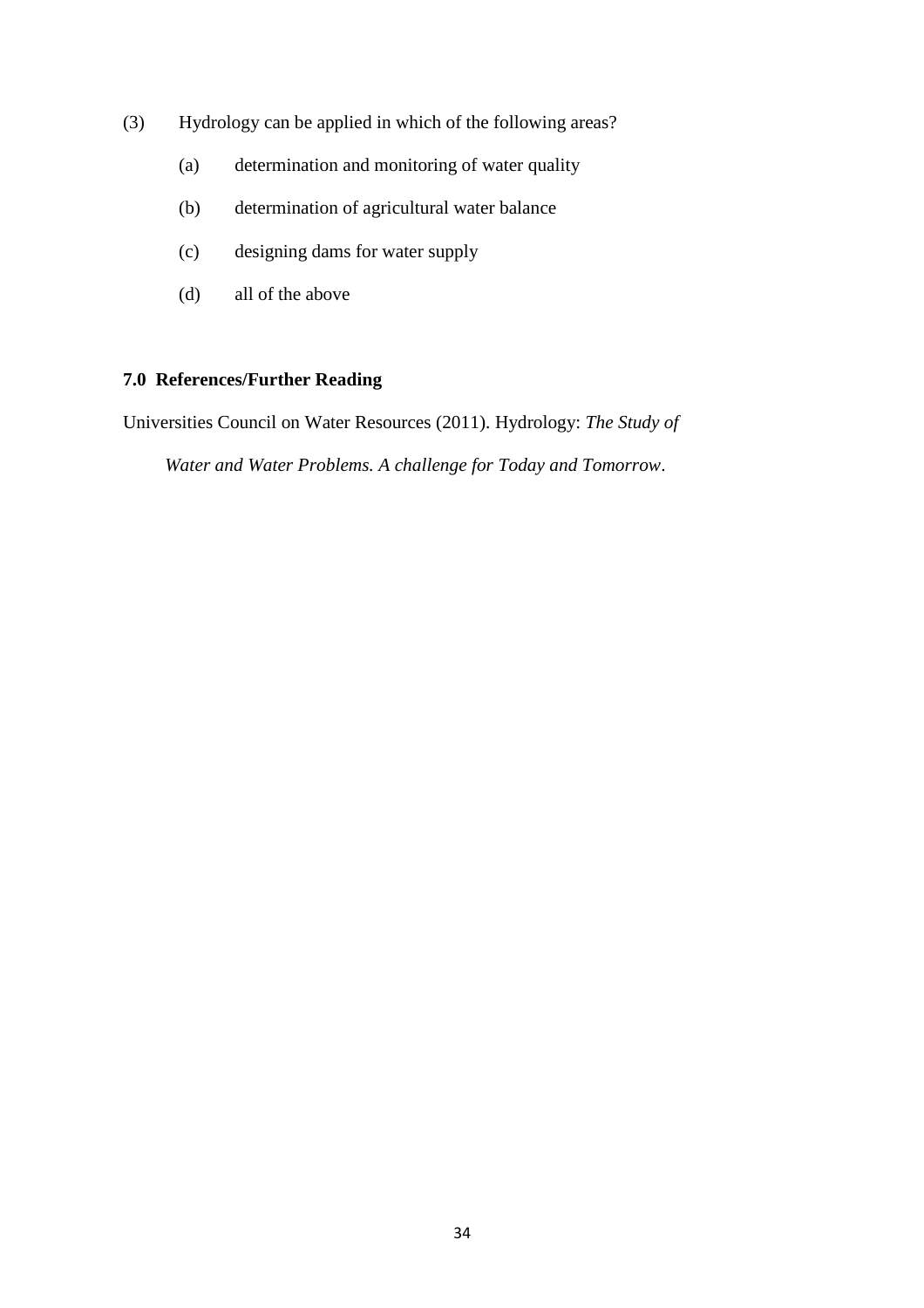## **MODULE II**

- Unit 1: Concept of the Drainage Basin
- Unit 2: Ground Water Resources
- Unit 3: Surface Water Resources
- Unit 4: Precipitation
- Unit 5: Humidity

## **UNIT 1: CONCEPT OF THE DRAINAGE BASIN**

## **Contents**

- 1.0: Introduction
- 2.0: Objectives
- 3.0: Main Content
- 3.1: Drainage Basin Defined
- 3.2: Features of Drainage Basin
- 3.3: Drainage Basin Patterns
- 4.0: Conclusion
- 5.0: Summary
- 6.0: Tutor Marked Assignment
- 7.0: References/Further Reading

## **1.0 Introduction**

Having been introduced to the concept of the hydrologic cycle in Module I, unit 4, this unit will focus on the drainage basin. The drainage basin is fundamental to the understanding of the hydrologic cycle because each drainage basin acts as an individual hydrological system, receiving quantifiable inputs of precipitations, which are transformed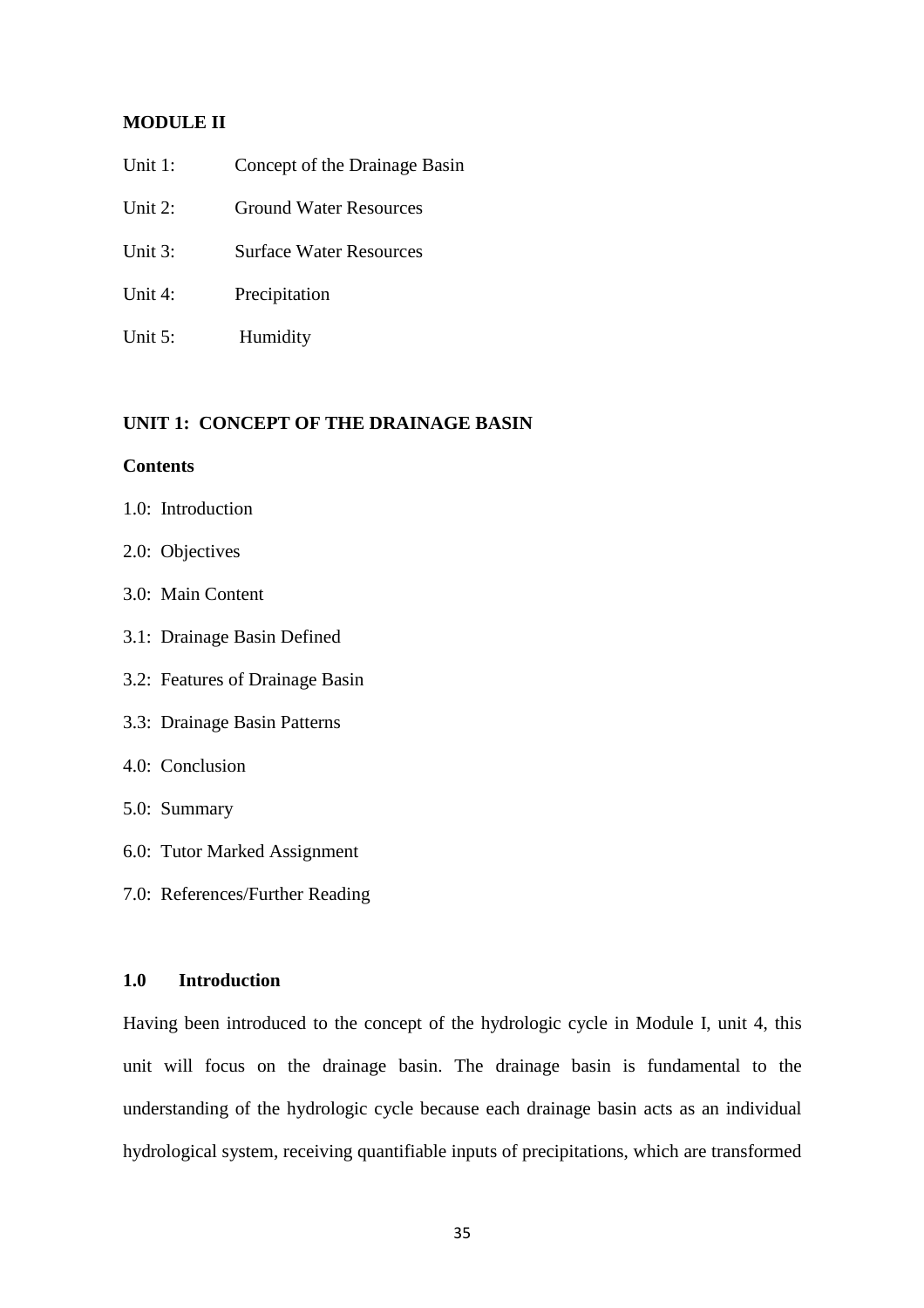into flows and storages and into output of evaporation and runoff. As a result, the drainage basin is the most commonly used unit for modeling hydrological processes, for water balance studies, for chemical budgets and for examining human impacts on hydrological systems (Ward and Robinson, 2000). This unit will however focus on the definition, features and patterns of drainage basin.

#### **2.0 Objectives**

The learning objectives for this unit are as follows:

- To define drainage basin
- To discuss the features of a drainage basin
- To discuss the various patterns in a drainage basin.

## **3.0 Main Content**

## **3.1 Drainage Basin Defined**

A drainage basin is the topographic region from which a stream receives runoff, through flow, and groundwater flow (Pidwimy, 2006).

Another definition of the drainage basin is by Gallagher (2011), who defined it as an area of the earth's surface occupied by a surface stream or other water body together with all of the tributary streams, surface, and subsurface water flows. Having defined a drainage basin, let us examine its basic features.

## **3.2 Features of Drainage Basin**

A drainage basin consists of a branched network of stream channels and adjacent slopes that feed the channels. It is bounded by a drainage divide, which mark the boundary between slopes that contribute water to different streams or drainage systems.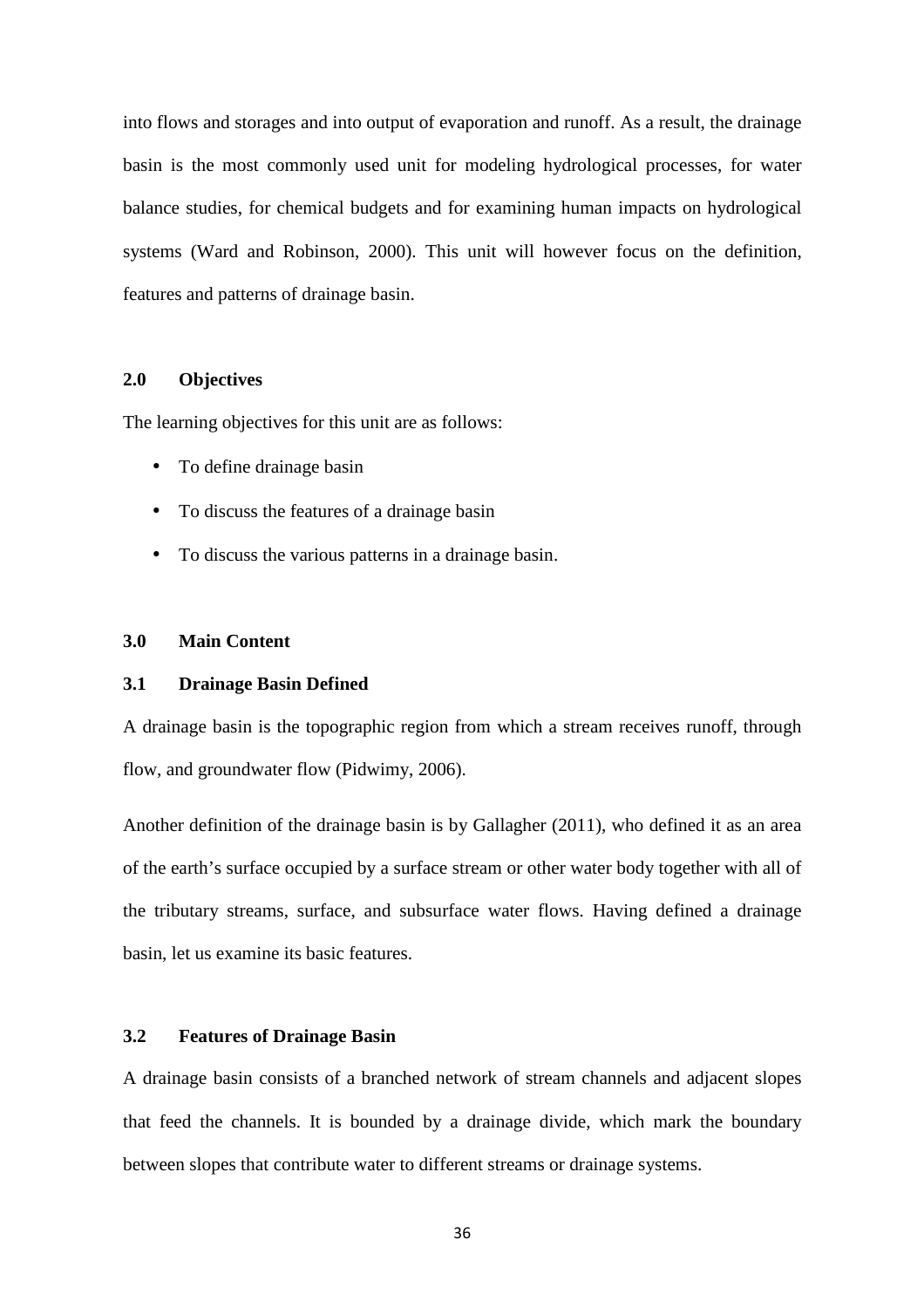According to Pidwimy (2006), drainage basins are divided from each other by topographic barriers called watershed. A watershed represents all of the stream tributaries that flow to some location along the stream channel. The number, size and shape of the drainage basins found in an area vary with the scale of examination. It should be noted that drainage basins are arbitrarily defined based on the topographic information available on a map. The quality of this information decreases as map scale becomes smaller.

Large-scale features of a drainage basin include the size, shape, and relief of the basin. Small-scale features include measurements of channel length and slope, storage capacity and drainage density of the stream network within the basin. Each of these geomorphic properties can be used to compare basins.

Drainage basins are open systems. Inputs to these systems include precipitation, snow melt, and sediment. Drainage basins lose water and sediment through evaporation, deposition, and stream flow. A number of factors influence input, output, and transport of sediment and water in a drainage basin. Such factor includes topography, soil type, bedrock, climate, and vegetation cover. These factors also influence the nature of the pattern of stream channels.

In a typical stream network within a drainage basin, each tributary receives runoff from a small area of land surface surrounding the channel. This runoff is carried downstream and merged with runoff from other small tributaries as they join the main stream. The drainage system thus provides a converging mechanism that funnels overland flow into streams and smaller streams into larger ones.

Drainage basins are important to understanding the characteristics of stream habitats. The boundaries of a drainage basin are used to explain biogeography distributions of fish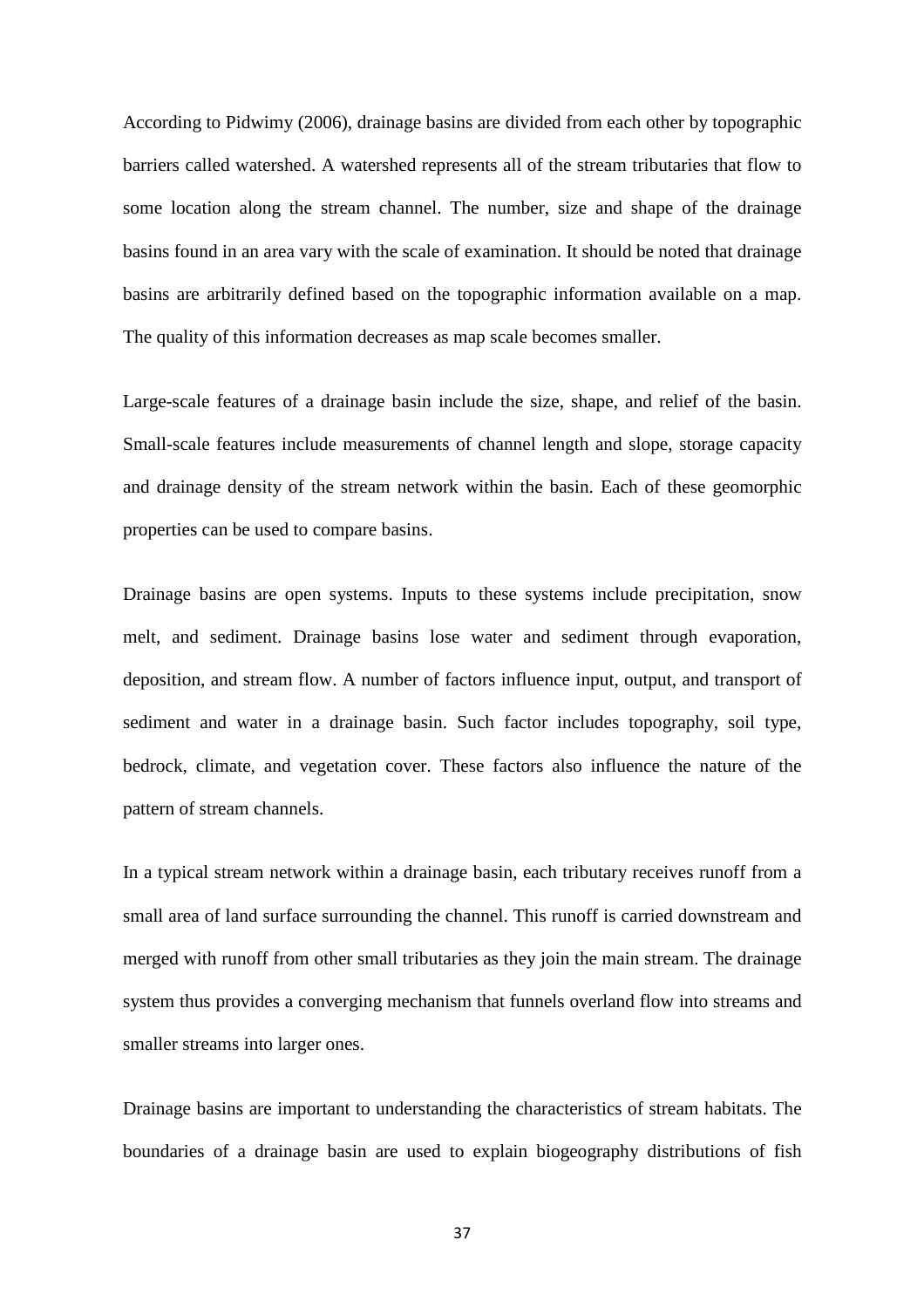species (Gallagher, 2011). Basin features are a factor in predicting flood patterns, estimating sediment yield, and predicting water availability and quality. The downstream transfer of water, sediment, nutrients, and organic material all influence the characteristics of stream habitat. It is therefore important to understand the geologic, hydrologic, morphologic, and vegetational setting of a stream in its basin. In addition, understanding drainage basin attributes aids habitat investigators when interpreting field data.

# **3.3 Drainage Basin Patterns**

As earlier stated above, factors such as topography, soil types, bedrock type, climate, and vegetation cover influence input, output, and transport of sediment and water in a drainage basin. These factors also influence the nature of the pattern of stream channels. Consequently, five common drainage patterns can easily be identified. They include trellised, rectangular, parallel, dendritic and deranged. Fig 2.0 shows the common drainage patterns.

**Trellised Drainage Pattern –** It tends to develop where there is strong structural control upon streams because of geology. In such situations, channels align themselves parallel to structures in the bedrock with minor tributaries coming in at right angels.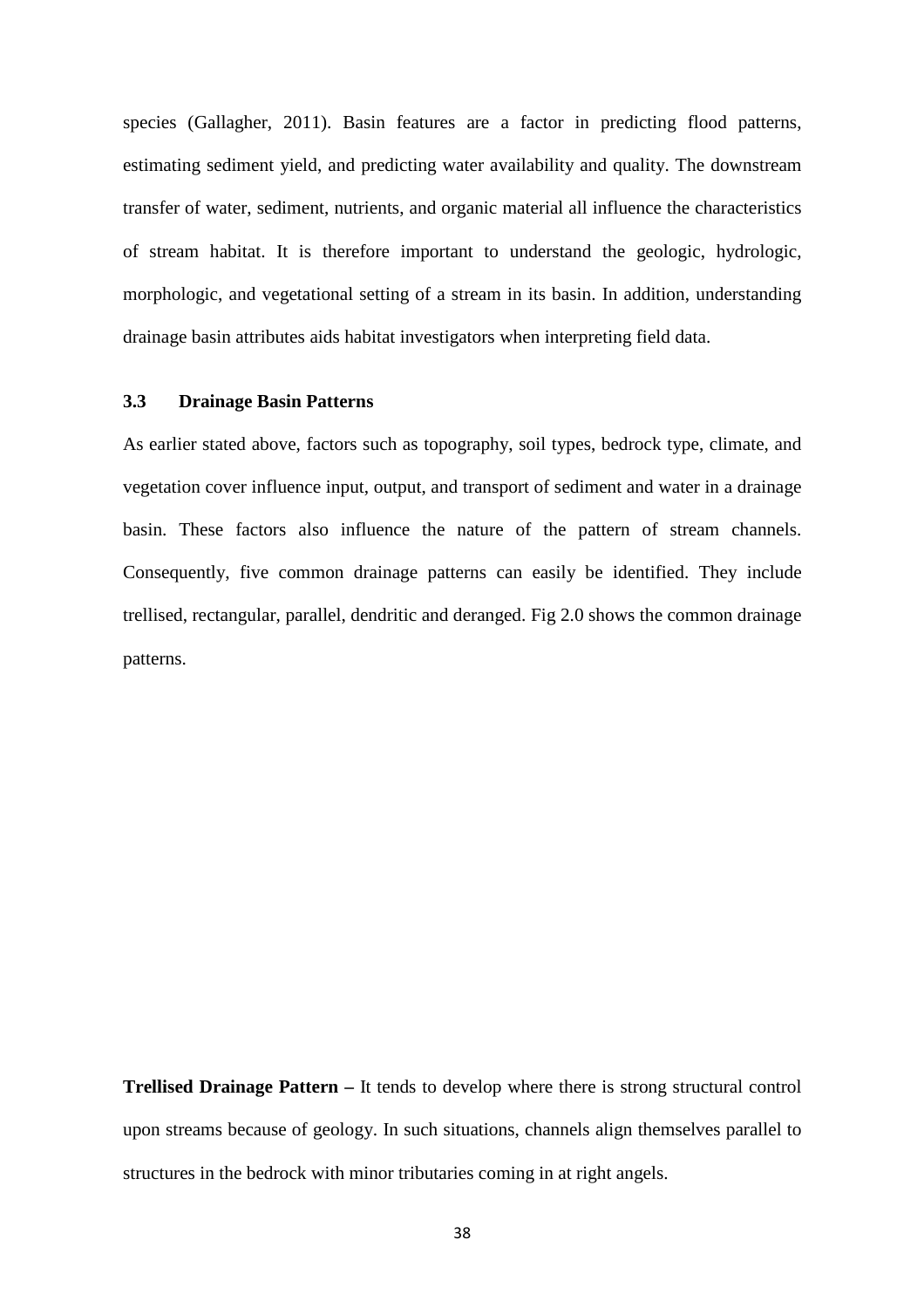**Rectangular Drainage Pattern – This occurs in areas with tectonic faults or bedrock** joints causing a stream to take on a grid-like or rectangular pattern.

**Parallel Drainage Pattern** – They are often found in areas with steep relief or where flow is over non-cohesive materials.

**Dendritic Drainage Pattern –** They are typical of adjusted systems on erodable sediments and uniformly dipping bedrock.

**Deranged Drainage Pattern –** It is found in areas recently disturbed by events like glacial activities or volcanic deposition. Over time, the stream will adjust the topography of such regions by transporting sediment to improve flow and channel pattern.

# **Self Assessment Exercise**

Attempt a sketch of the five major drainage patterns and account for the influencing factors.

#### **4.0 Conclusion**

The discussions on the drainage basin have further supported the idea that drainage basin is the most commonly used unit for modeling hydrological processes. Therefore, the understanding of the concept of the drainage basin will foster a better understanding of the hydrologic cycle and the processes involved in it.

### **5.0 Summary**

- A drainage basin is the topographic region from which a stream receives runoff, through flow, and groundwater flow.
- Drainage basin acts as an individual hydrological system, receiving quantifiable inputs of precipitations, which are transformed into flows and storages and into output of evaporation and runoff.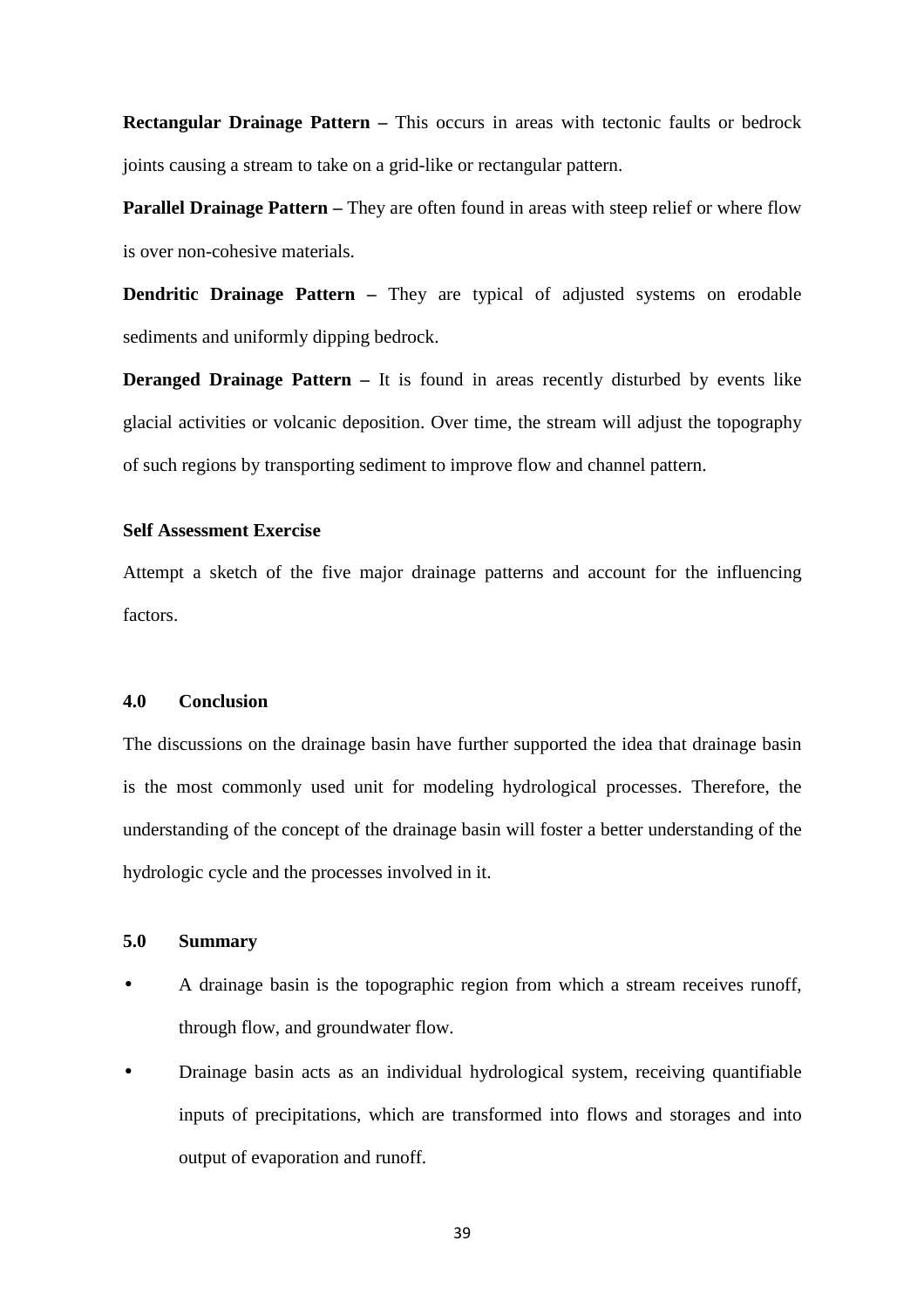- A drainage basin is bounded by a drainage divide, which mark the boundary between slopes that contribute water to different streams or drainage systems.
- A drainage basin is an open system, with an input of precipitation, snow melt and sediment, and output of evaporation, deposition and streamflow.
- There are five major drainage patterns trellised, rectangular, parallel, dendritic and deranged.

### **6.0 Tutor-Marked Assignments**

- (1) A \_\_\_\_\_\_\_\_\_\_\_\_ represents all of stream tributaries that flow to some location along the stream channel.
- (2) A \_\_\_\_\_\_\_\_\_\_\_\_ drainage pattern are often found in areas with steep relief or where flow is over non-cohesive materials.
- (1) Which of the following is not an input process to a drainage basin? (a) deposition (b) precipitation (c) snow melt (d) sediment
- (2) Which of the following is not a factor influencing input, output, and transport of sediment and water in a drainage basin.

(a) topography (b) soil colour (c) climate (d) vegetation

# **7.0 References / Further Reading**

- Pidwimy, M. (2006). "The Drainage Basin Concept" *Fundamentals of Physical Geography,2ndEdition,*http://www.physicalgeography.net/ fundamentals/10aa.html.  $5/5/2011$ .
- Strahler, A & Strahler A. (2006). *Introducing Physical Geography, Fourth Edition,* John Wiley and Sons Inc.
- Ward, R.C. and Robinson, M. (2000). *Principles of Hydrology, Fourth Edition,* McGraw Hill Publishing, UK.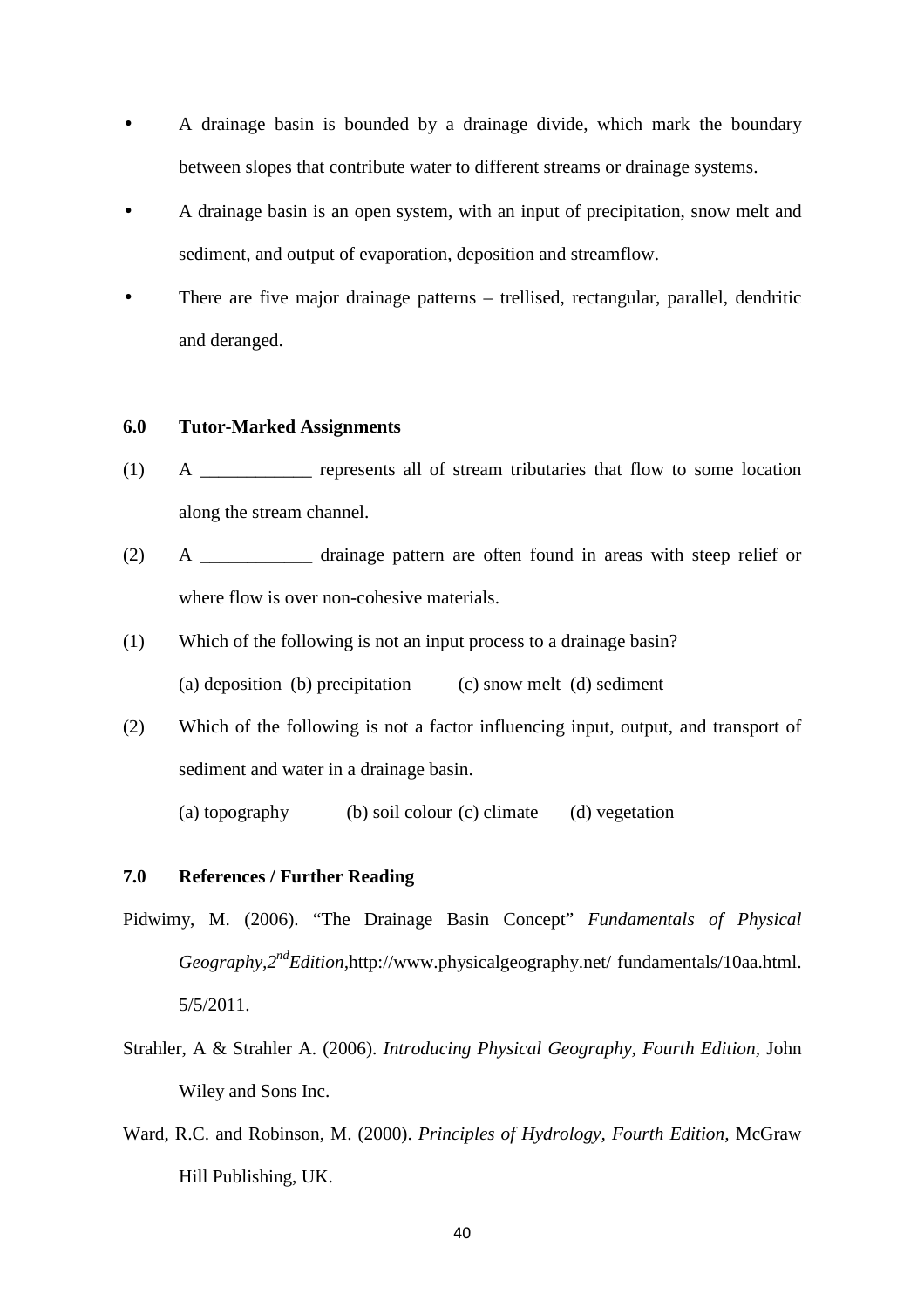# **UNIT 2: GROUNDWATER RESOURCES**

**Content** 

- 1.0: Introduction
- 2.0: Objectives
- 3.0: Main Content
- 3.1: Definition of Groundwater
- 3.2: Formation of Groundwater Resources
- 3.3: Problems of Groundwater Management.
- 4.0: Conclusion
- 5.0: Summary
- 6.0: Tutor Marked Assignment
- 7.0: References/Further Reading

# **1.0 Introduction**

The two major sources of water supply on Earth are ground and surface water. Groundwater is a part of the hydrologic cycle that lies beneath the surface but is tied to surface supplies. Groundwater is the largest potential source of freshwater in the hydrologic cycle – larger than all surface lakes and streams combined (Christopherson, 2007). Despite this volume and its obvious importance, groundwater is widely abused. This unit will define and analyze the formation of groundwater resources. It will also discuss the problems of groundwater management.

# **2.0 Objectives**

The learning objectives are as follows:

- To define groundwater.
- To discuss the formation of groundwater
- To identify the problems of groundwater management.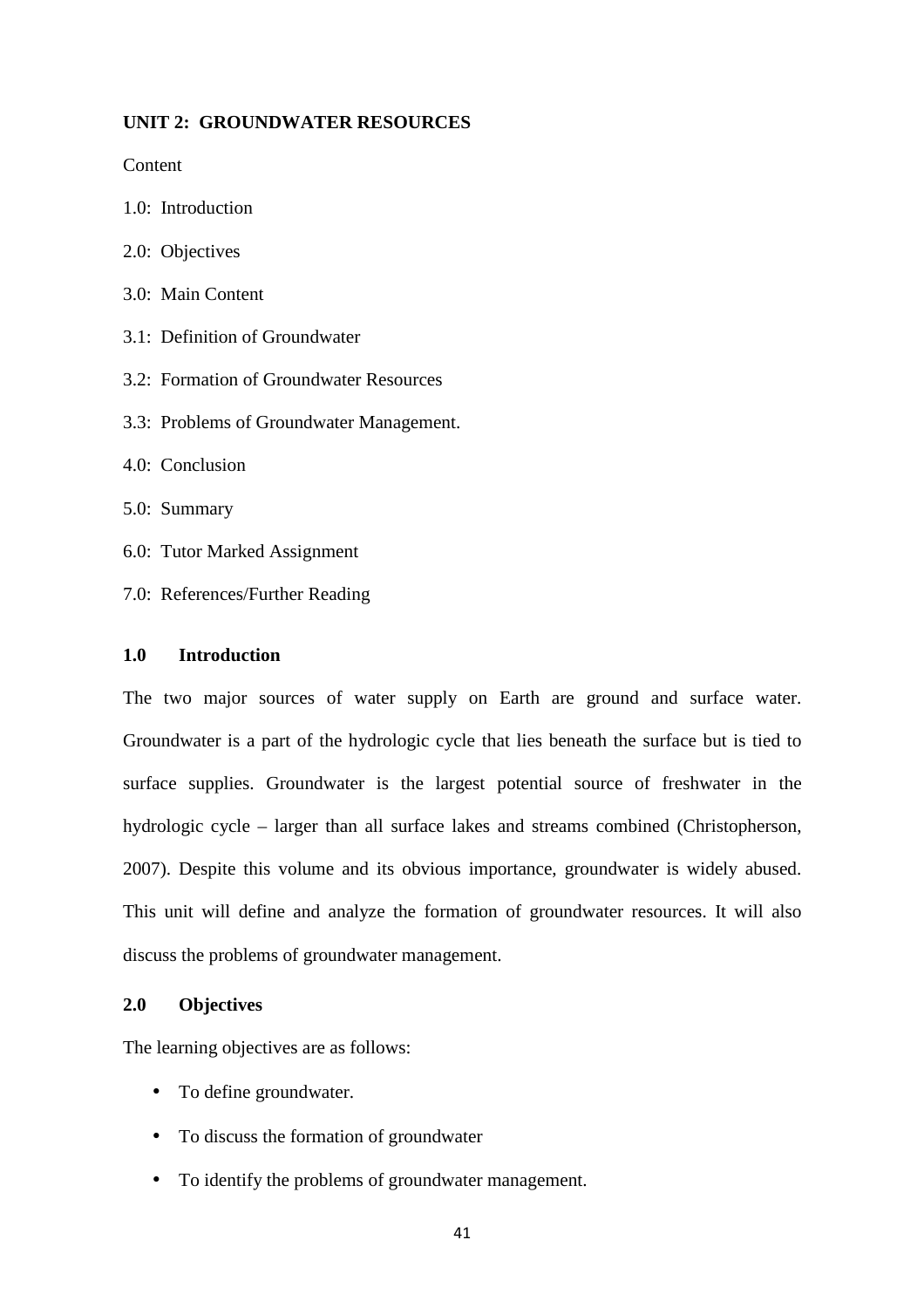#### **3.0 Main Content**

### **3.1 Definition of Groundwater**

Groundwater is the part of the sub-surface water that fully saturates the pore spaces in bedrock, regolith, or soil, and so occupies the saturated zone (Strahler and Strahler, 2006).

Arms (1994) simply defined groundwater, as water below Earth's surface. Of all the water that falls on land as rain or snow, about one third runs off the surface into streams and rivers, and another one third evaporates or is absorbed by plants. The rest drips or percolates down through soil and rocks and becomes part of the groundwater resources.

# **3.2 Formation of Groundwater Resources**

Groundwater is fed by surplus water, which percolates downward from the zone of capillary water as gravitational water. This excess surface water moves through the zone of aeration, where soil and rocks are less than saturated (an unsaturated zone) and some pore spaces contain air. Eventually, water reaches an area of collected subsurface water known as the zone of saturation, where the pores contain only water. Like a sponge made of sand, gravel, and rock, this zone stores water within its structure, filling all available pores and voids.

The porosity of this layer is dependent on the arrangement, size, and shape of individual component particles; the cement between them; and their degree of composition. Subsurface structures are referred to as permeable or impermeable, depending on whether they permit or obstruct water flows.

An acquifer is a rock layer that is permeable to groundwater flow in usable amounts. An aquiclude is a body of rock that does not conduct water in usable amounts. The zone of saturation is an unconfined aquifer, a water-bearing layer that is not confined by an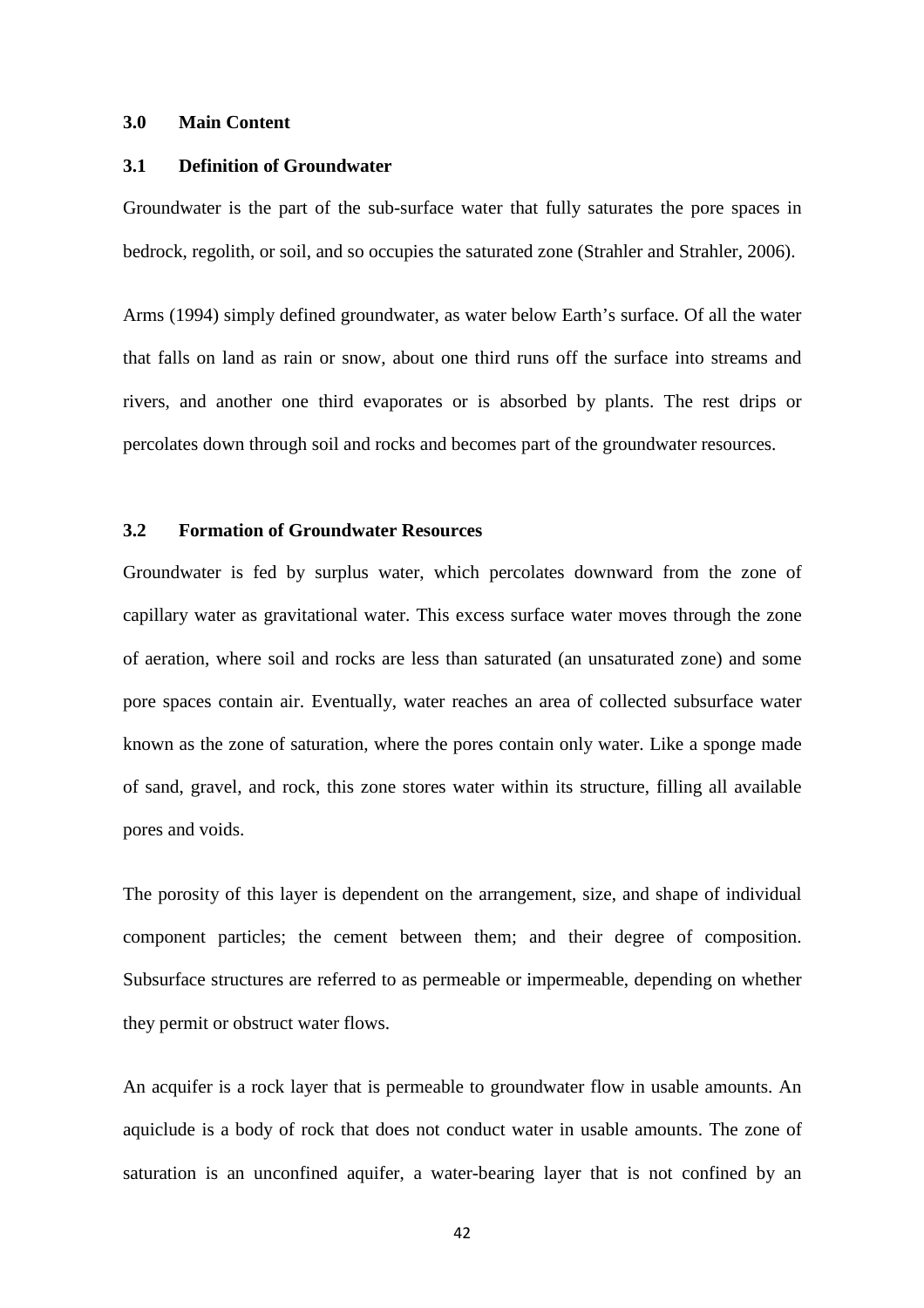overlying impermeable layer. The upper limit of the water that collects in the zone of saturation is the water table; it is the contact surface between the zones of saturation and aeration.

The slope of the water table, which generally follows the contours of the land surface, controls groundwater movement. Water wells must penetrate the water table to optimize their potential flow. Where the water table intersects the surface, it creates springs or feeds lakes or riverbeds. Ultimately, groundwater may enter stream channels and flow as surface water. During dry periods the water table can act to sustain river flows.

# **3.3 Problems of Groundwater Management**

The problems of groundwater management shall be examined from two perspectives – water table depletion and pollution.

The rapid withdrawal of ground water has seriously impacted the environment in many places. Increased urban populations and industrial developments require larger water supplies –needs that cannot always be met by constructing new surface water reservoirs. To fill these needs, vast number of wells using powerful pumps draws huge volumes of ground water to the surface, greatly altering nature's balance of groundwater discharge and recharge.

As water is pumped from a well, the level of water in the well drops, at the same time, the surrounding water is lowered in the shape of a downward-pointing cone, termed the cone of depression. The difference in height between the cone tip and the original water table is the drawdown. The cone of depression may extend out as far as 16km or more from a well where heavy pumping is continued. Where many wells are in operation, their intersecting cones will produce a general lowering of the water table. The depletion of the water table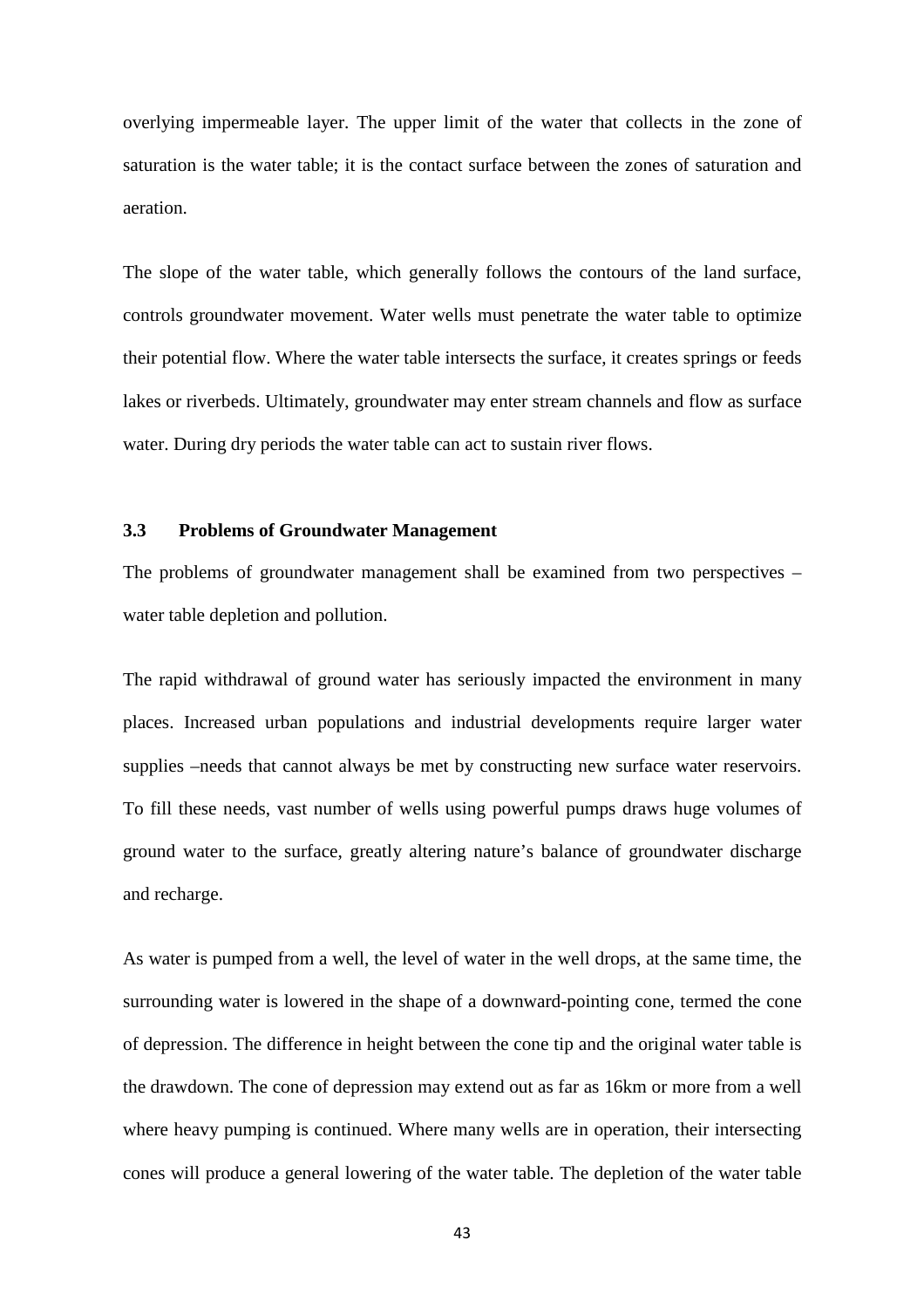often greatly exceeds recharge-the rate at which infiltrating water moves downwards to the saturated zone.

Another byproduct of water table depletion is subsidence – a sinking of the land in response to the removal of water from underlying sediments. This problem has plagued a number of major cities that rely heavily on groundwater wells for their water supplies.

An interesting side effect of urban sprawl and paving land for parking lots, mall, office and industrial parks, and sub-divisions is that the process seals the land, rendering it impermeable to water. Paving and sealing urban surfaces deprives the groundwater system of adequate recharge water, thereby further reducing water table.

Another major environmental problem related to ground water withdrawal is contamination of wells by pollutants that infiltrate the ground and reach the water table. Both solid and liquid waste is responsible.

When surface water is polluted, groundwater also becomes contaminated because it is recharged from surface – water supplies. Groundwater migrates slowly compared to surface water. Surface water flows rapidly and flushes pollution downstream, but sluggish groundwater, once contaminated, remains polluted virtually forever (Christopherson, 2007).

Pollution can enter groundwater from industrial waste injection wells, septic tank outflows, seepages from hazardous waste disposal sites, industrial toxic-waste dumps, residues of agricultural pesticides, herbicides, fertilizers, and residential and urban wastes landfills.

44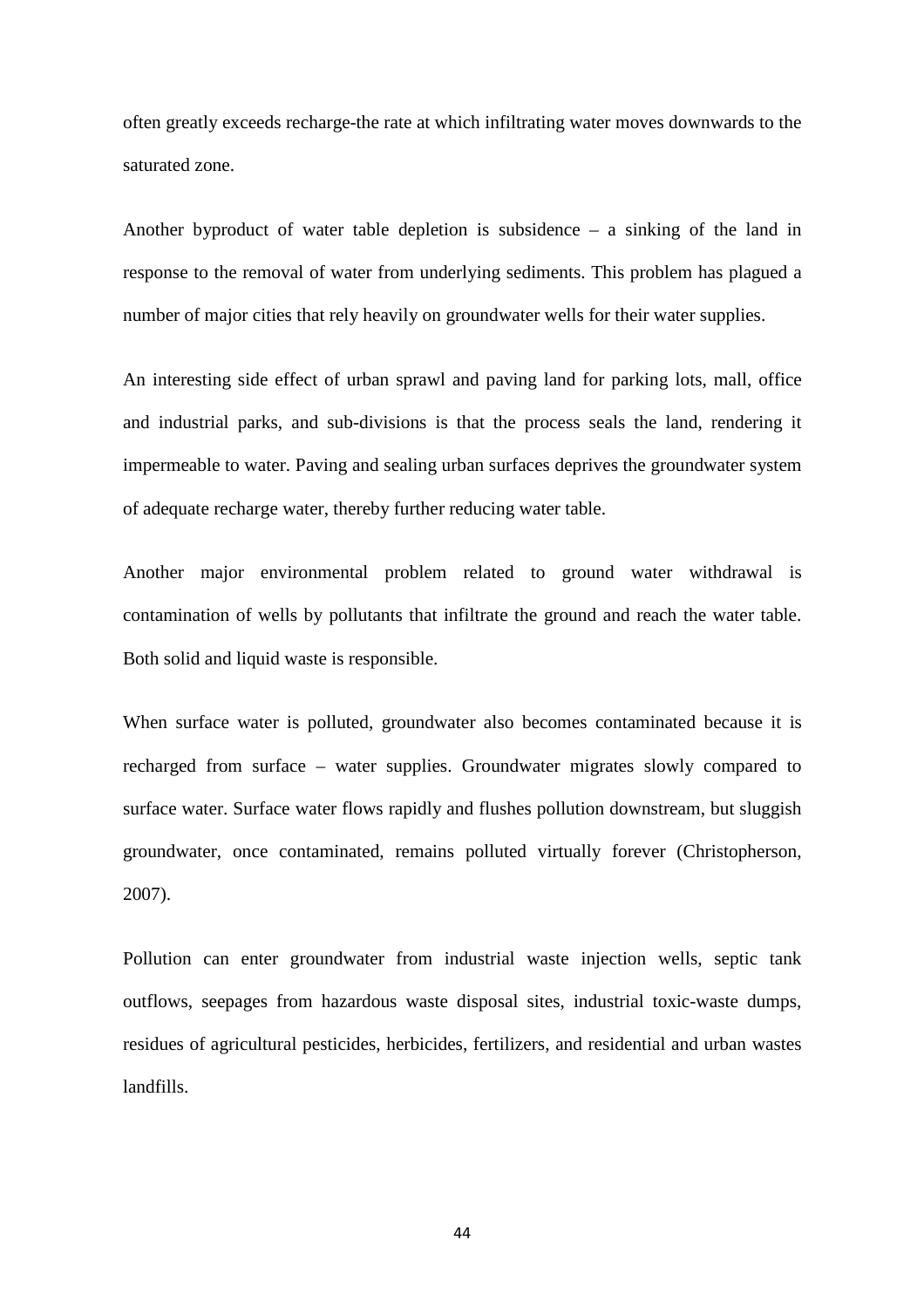Another source of contamination in coastal wells is saltwater intrusion. Since fresh water is less dense than salt water, coastal aquifer can be underlain by a layer of salt water from the ocean. When the aquifer is depleted, the level of saltwater rises and eventually reaches the well from below, rendering the well unusable.

# **Self Assessment Exercise**

Account for the formation of groundwater resources, and state how the problem of groundwater can be effectively managed.

# **4.0 Conclusion**

Groundwater is a rich source of fresh water supply for domestic, agricultural and industrial uses. However, there are some militating problems in its management, which include pollution and depletion of the water table. If the problem of overuse and pollution are controlled, groundwater will continue to be a reliable source of fresh water supply.

### **5.0 Summary**

- Groundwater can be defined as water below the earth surface.
- Groundwater is the largest potential source of freshwater in the hydrological cycle.
- Groundwater is fed by surplus water, which percolates downward from the zone of capillary water as gravitational water.
- Water table depletion and contamination are some of the major challenges affecting the use of groundwater resources.

## **6.0 Tutor Marked Assignment**

- (1) The two major sources of water supply on earth are \_\_\_\_ and \_\_\_\_ water.
- (2) \_\_ is a rock layer that is permeable to groundwater flow in useable amounts.

45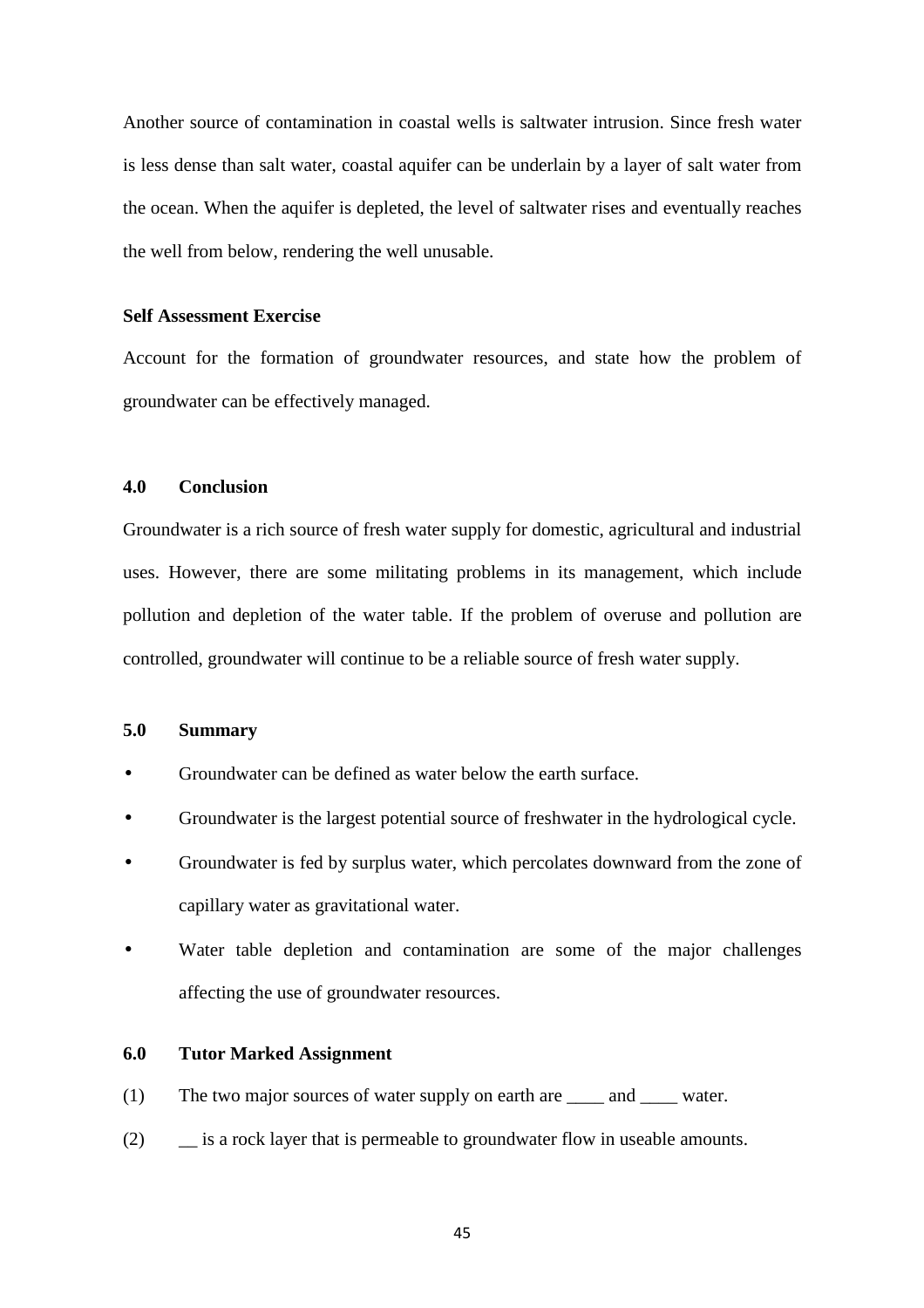- (3) A sinking of the land in response to the removal of water from underlying sediment is called
- (1) A body of rock that does not conduct water in usable amounts is called what? (a) aquifers (b) cone of depression (c) aquiclude (d) gravel
- (2) Which of the following is a problem of groundwater management? (a) salt water intrusion (b) pollution (c) water table depletion (d) all of the above
- (3) Pollution can enter groundwater through which of the following sources. (a) industrial waste (b) injection wells (c) herbicides (d) all of the above

# **7.0 References / Further Reading**

- Arms, K. (1994) *Environmental Science. Second Edition,* Sanders College Publishing, U.S.A.
- Christopherson, R.W. (2007) *Elemental Geosystem, Fifth Edition*, Pearson Prentice Hall Upper Saddle River N.J. 07458.
- Strahler, A and Strahler A. (2006), *Introducing Physical Geography, Fourth Edition*, John Wiley and Sons Inc.
- Ward, R.C. and Robinson, M. (2000) Principles of Hydrology, Fourth Edition MacGraw Hill Publishing UK.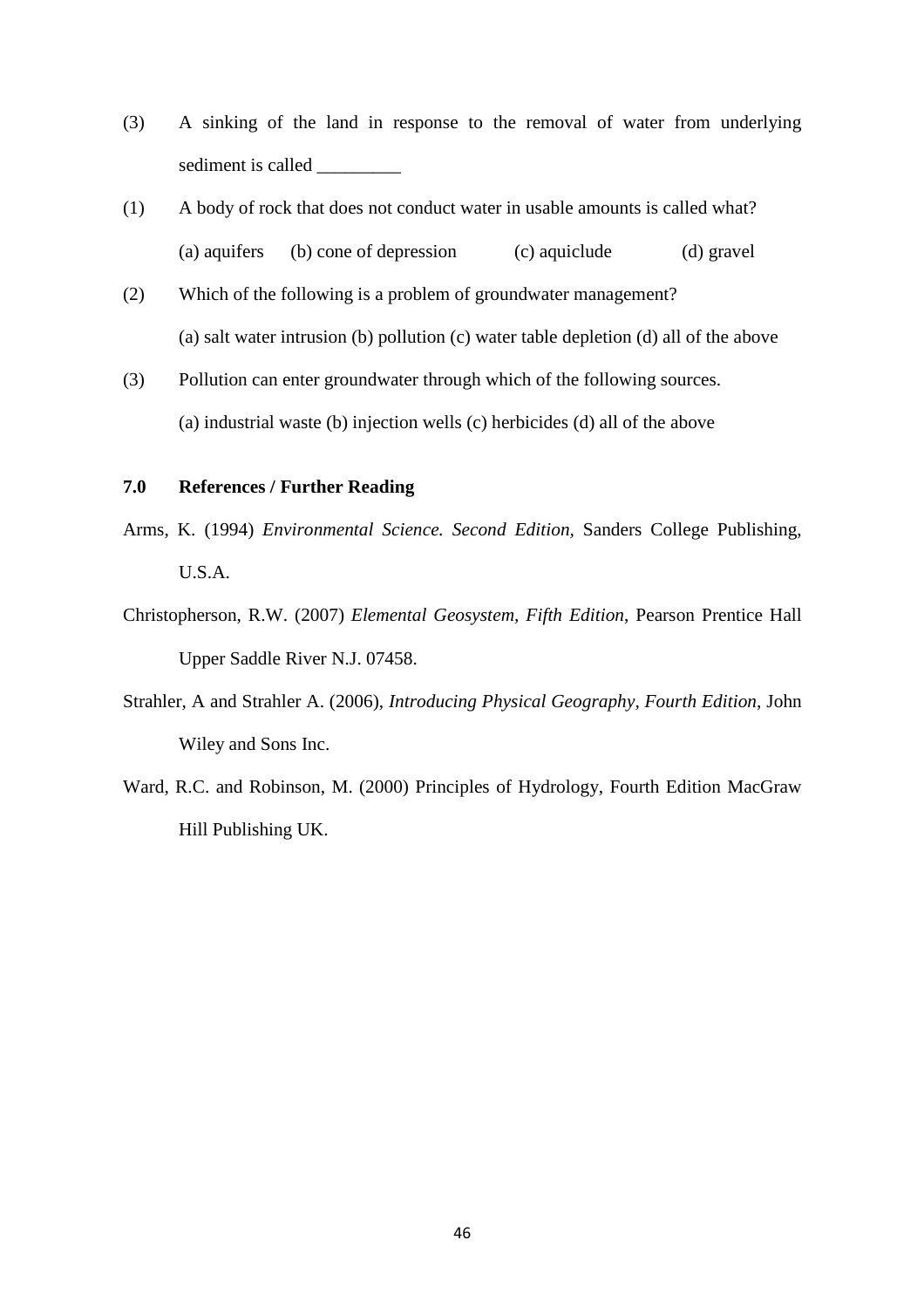### **UNIT 3: SURFACE WATER RESOURCES**

#### **Contents**

|  |  | 1.0: Introduction |
|--|--|-------------------|
|--|--|-------------------|

- 2.0: Objectives
- 3.0: Main Content
- 3.1: Definition of surface water
- 3.2: Overland flow and stream flow
- 3.3: Surface water pollution.
- 4.0: Conclusion
- 5.0: Summary
- 6.0: Tutor Marked Assignment
- 7.0: References/Further Reading

# **1.0 Introduction**

As earlier noted while discussing groundwater resources, surface water resources is one of the two major sources of water supply on earth. It is also a major component of the hydrological cycle.

So far, we have examined how water moves below the land surface. Now, we turn to tracing the flow paths of surplus water that runs off the land surface and ultimately reaches the sea. Here, we will be concerned primarily with rivers and streams. In general usage, we speak of "river" as large watercourses and "stream" as smaller ones. However, the word "stream" is also used as a scientific term designating the channeled flow of surface water of any amount. This unit will focus on the definition of surface water, overland and stream flows, and surface water pollution.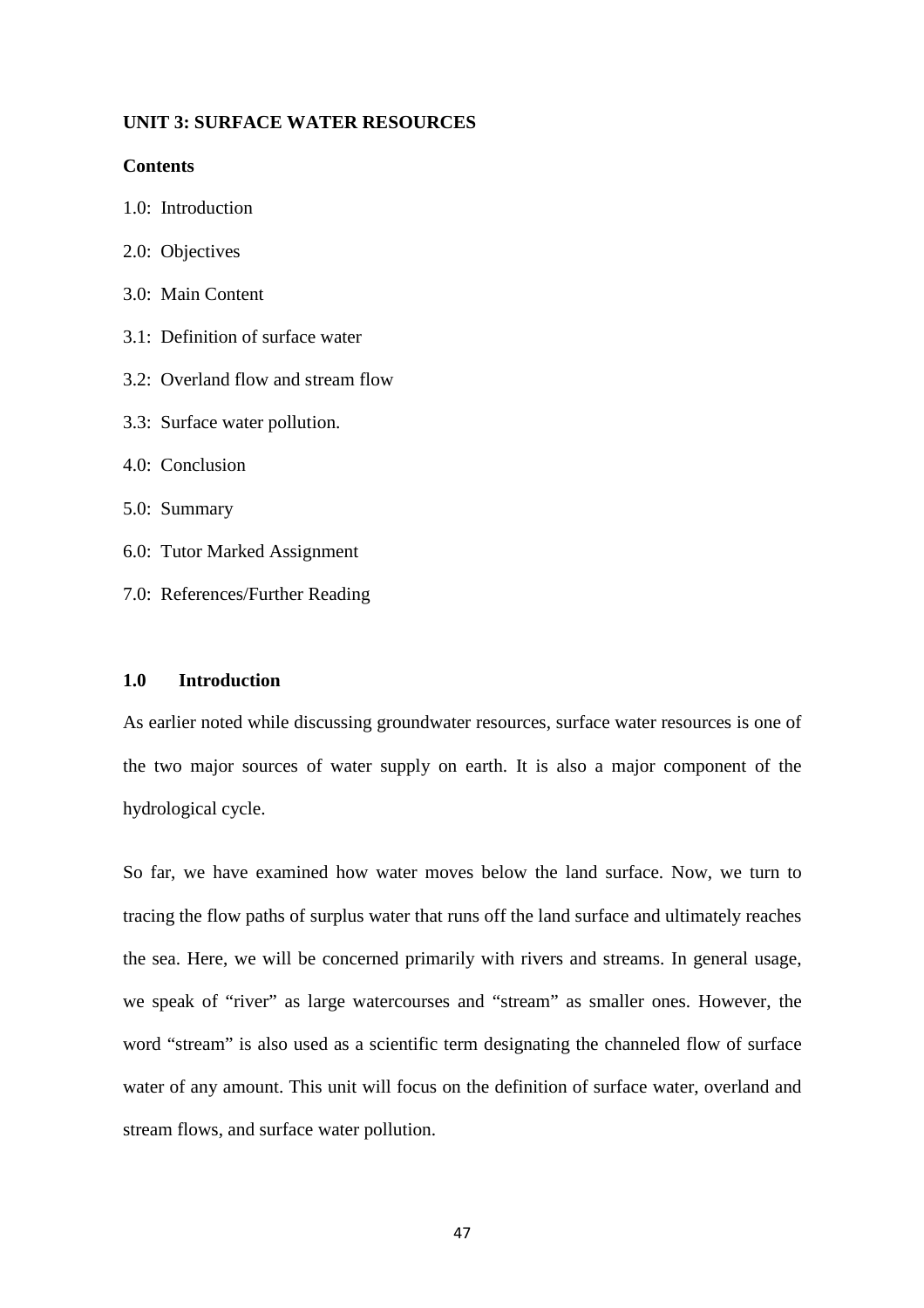#### **2.0 Objectives**

The learning objectives are as follows:

- To define surface water
- To distinguish between overland flow and stream flow.
- To identify the various forms of surface water pollution.

#### **3.0 Main Content**

# **3.1 Definition of Surface Water**

Surface water is water in a river, lake or fresh water wet land. Surface water is naturally replenished by precipitation and naturally lost through discharge to the oceans, evaporation and unrecovered infiltration (http://en.wikipedia.org/wiki/water\_resources 2007).

Surface water can be withdrawn from the stream, lakes and reservoirs for human activities but only part of the total annual runoff is available for use. Some of it flows into the sea two rapidly to be captured and some must be left in the stream for wildlife. In some years the amount of runoff is reduced by below average precipitation (Miller, 1996). Although the only natural input to any surface water system is precipitation within its watershed, the total quantity of water in that system at any given time is also dependent on many other factors – landscape, temporal variation, geographic factors and human activities. Hence, surface water is non-uniformly distributed over the earth surface (Viessman and Hammer, 1998).

### **3.2 Overland Flow and Stream Flow**

Runoff that flows down the slopes of the land in broadly distributed sheets is overland flow. We can distinguish overland flow from stream flow, in which the water occupies a narrow channel confined by lateral banks. Overland flow can take several forms. Where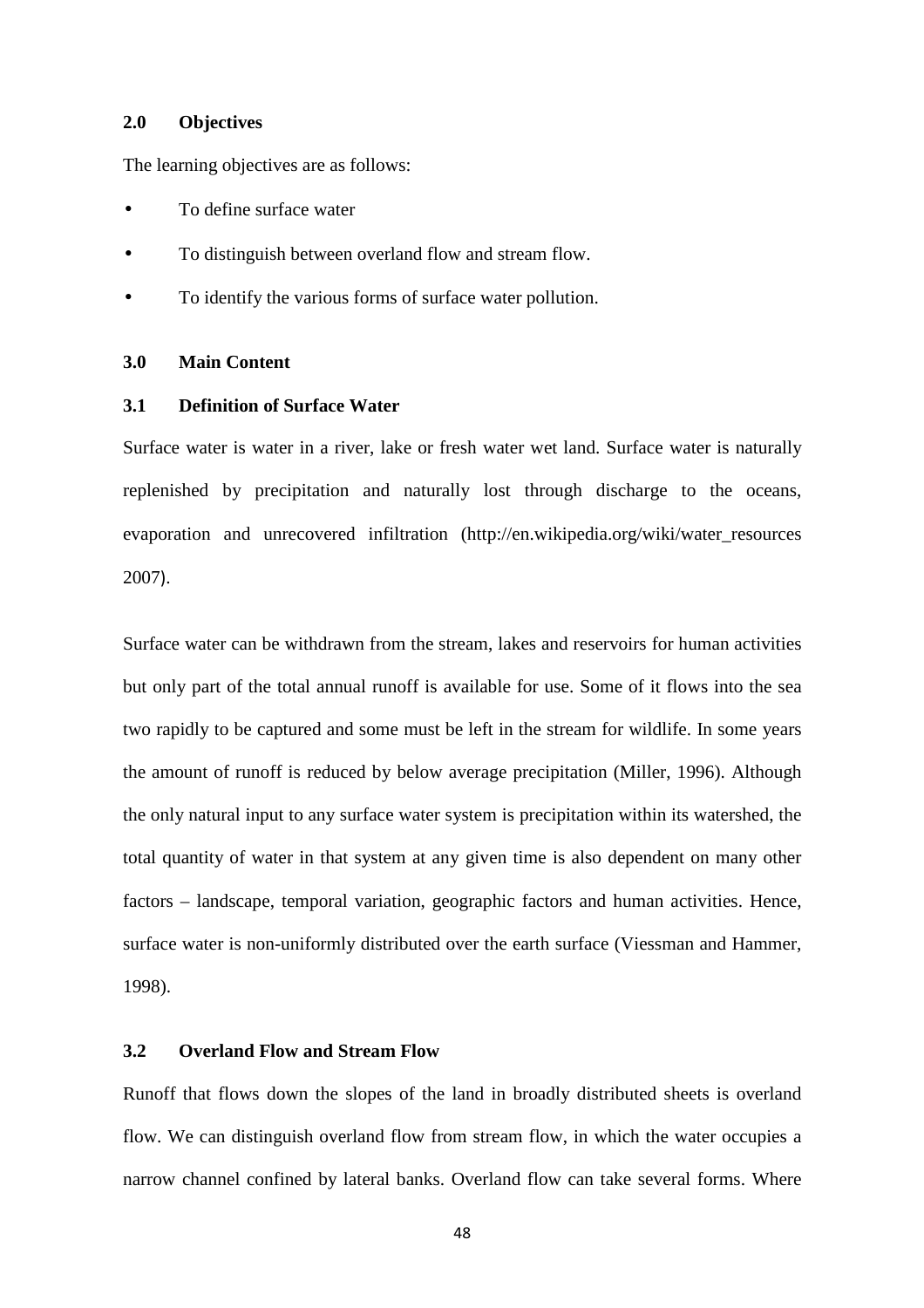the soil or rock surface is smooth, the flow may be a continuous thin film, called sheet flow. Where the ground is rough or pitted, flow may take the form of a series of tiny rivulets connecting one water-filled hollow with another. On a grass-covered slope, overland flow is sub-divided into countless tiny threads of water, passing around the stems. Even in a heavy and prolonged rain, you might not notice overland flow in progress on a sloping lawn. On heavily forested slopes, overland flow may pass entirely concealed benefit a thick mat of decaying leaves.

Overland flow eventually contributes to a stream, which is a much deeper, more concentrated form of runoff. We can define a stream as a long, narrow body of flowing water occupying a trench like depression, or channel, and moving to lower levels under the force of gravity. The channel of a stream is a narrow trough. The forces of flowing water shape the trough to its most effective form for moving the quantities of water and sediment supplied to the stream.

As a stream flows under the influence of gravity, the water encounters resistance – a form of friction – with the channel walls. As a result, water close to the bed and banks moves slowly, while water in the central part of the flow moves faster. If the channel is straight and symmetrical, the single line of maximum velocity shifts toward the bank on the outside of the curve (Strahler and Strahler, 2006).

Streams may be classified as influent or influence. In an effluent stream, flow is maintained during the dry season by groundwater seepage into the stream channel from the subsurface. An influent stream is entirely above the groundwater table, and flows only on direct response to precipitation. Water from an influent stream seeps down into the subsurface.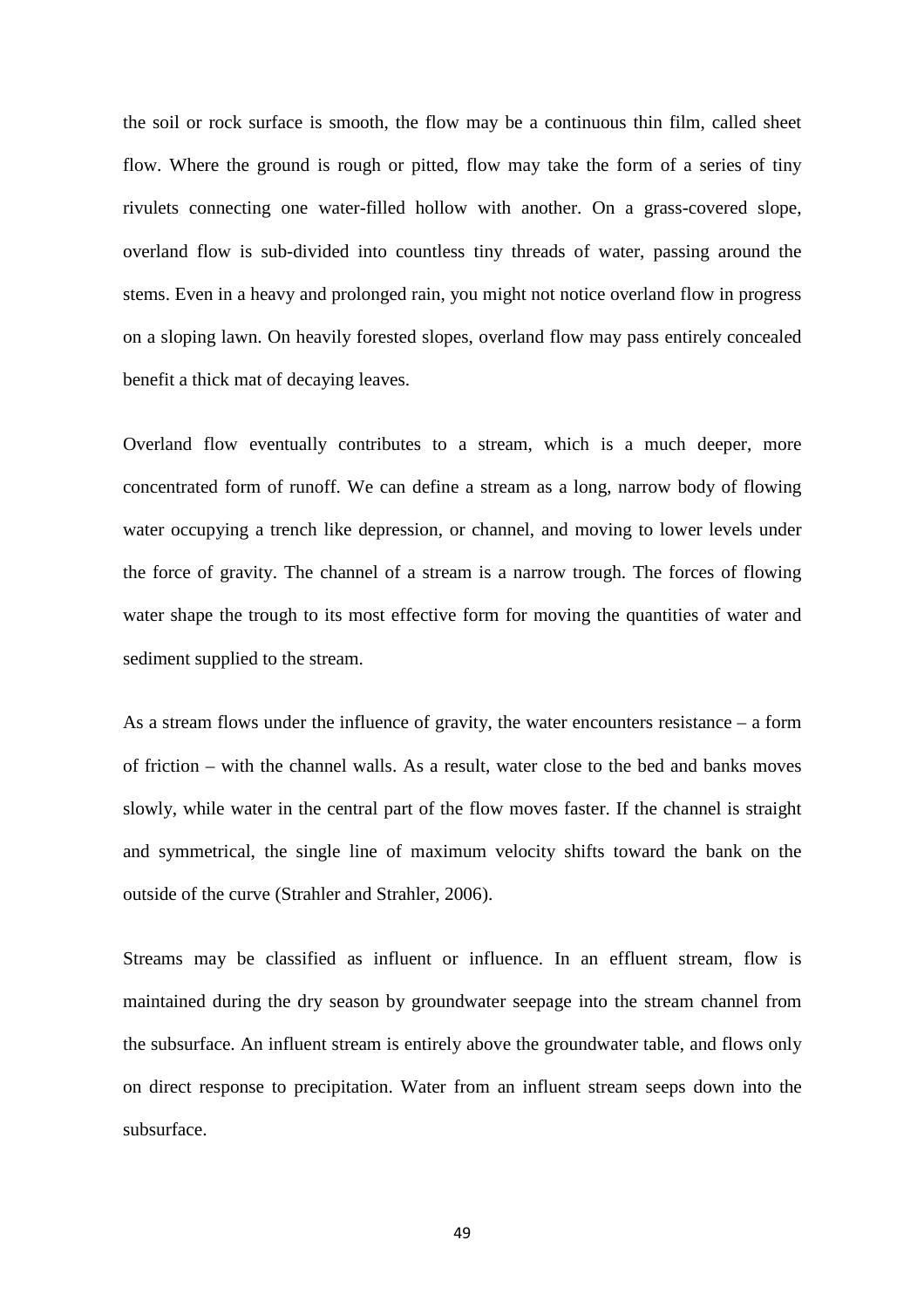# **3.3 Surface Water Pollution**

Pollution of surface water occurs when too much of undesirable or harmful substance flows into a body of water exceeding the natural ability of that water body to remove the undesirable material, dilute it to a harmless concentration, or convert it to a harmless form.

Water pollutants, like pollutants in general are categorized as emitted from point or nonpoint sources. Point sources are distinct and confined, such as pipes from industrial or municipal sites that empty into streams or rivers. Nonpoint sources, such as runoff, are diffused and intermitted and are influenced by factors such as land use, climate, hydrology, topography, native vegetation, and geology. Common urban nonpoint sources include urban runoff from streets or fields; such runoff contains all sorts of pollutants, from heavy metals to chemicals and sediments. Rural sources of nonpoint pollution are generally associated with agriculture, mining, or forestry. Nonpoint sources are difficult to monitor and control (Botkin and Keller, 1998).

From an environmental view point, two approaches to deal with water pollution arereduced the source or treat the water to remove or convert the pollutant to a harmless form. Which of the options is used depends on the specific circumstances of the pollution problem. However, reduction at the source is the most environmentally preferable way of dealing with pollutants.

# **Self Assessment Exercise**

What do you think are the major limitations to the optimal use of surface water resources?

#### **4.0 Conclusion**

From the above discussions, it is evident that surface water constitutes an important source of water supply for our everyday usage. However, because of the peculiar nature of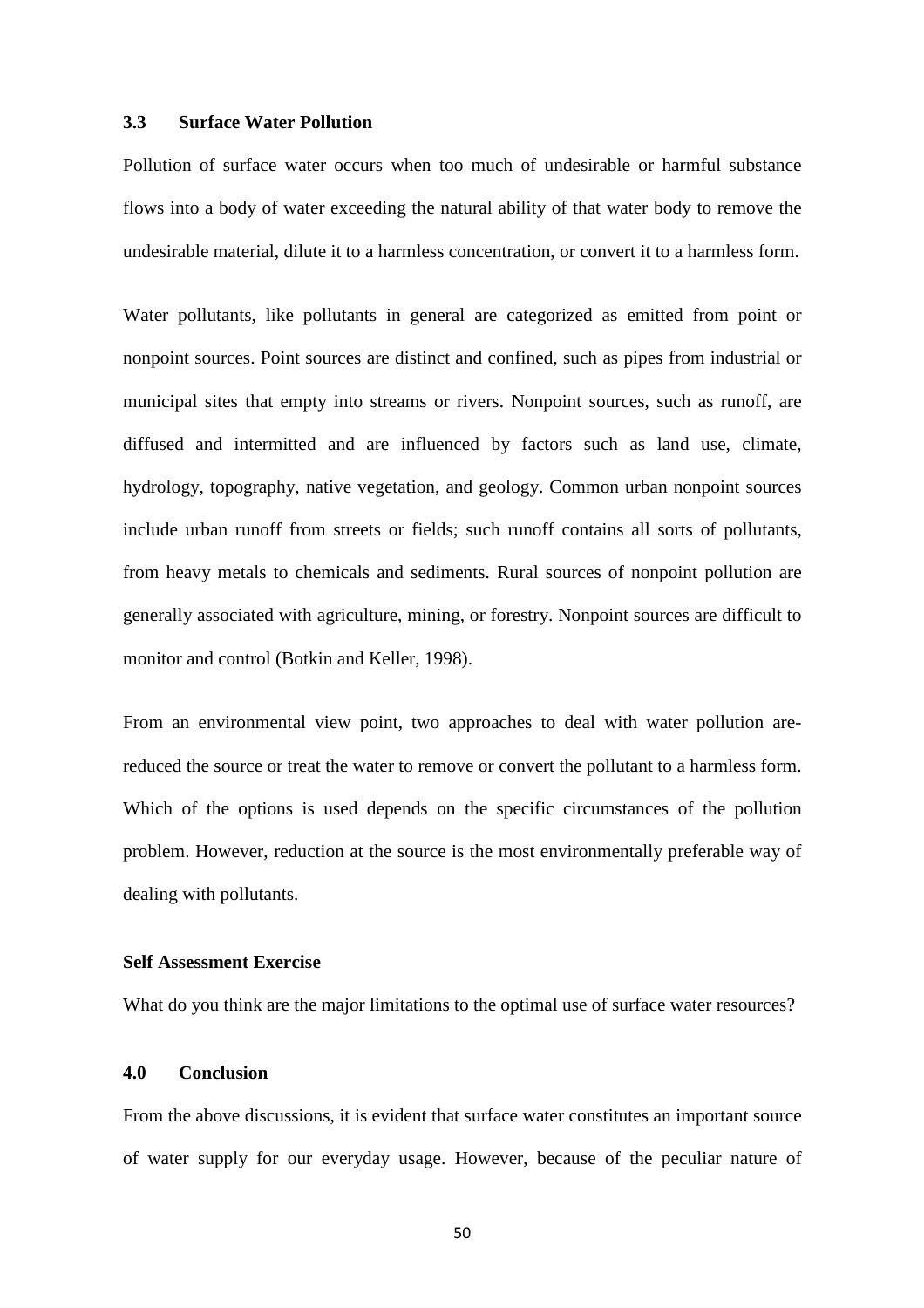surface water, it is easily abused leading to pollution. The pollution problem has created a great burden for those who use this source of water supply. To enhance the quality of surface water supply, it has to be treated to remove the harmful substances in it.

# **5.0 Summary**

- Surface water is one of the major sources of water supply; it is also an important component of the hydrological cycle.
- Surface water is water in a river, lake or fresh water wetland.
- Overland flow is runoff that flows down the slopes of the land in broadly distributed sheets; while stream flow is when the water occupies a narrow channel confined by lateral banks.
- Surface water pollution occurs when the water quality is degraded.
- Two of the approaches to dealing with water pollution are reduce the source or treat the water to remove or convert the pollutant to a harmless form.

#### **6.0 Tutor Marked Assignment**

- (1) Water in a river, lake or fresh water wetland is called
- (2) The only natural input to any surface water system within its watershed is \_\_\_\_\_\_\_
- (3) When water occupies a narrow channel confined by lateral banks it is called\_\_\_\_\_
- (4) Surface water is naturally lost through which of the following (a) discharge to the ocean (b) evaporation (c) unrecovered infiltration (d) All of the above
- (5) Which of the following reasons accounts for the non uniform distribution of surface water over the earth surface?
	- (a) climatic factors (b) human activities (c) all of the above
	- (d) none of the above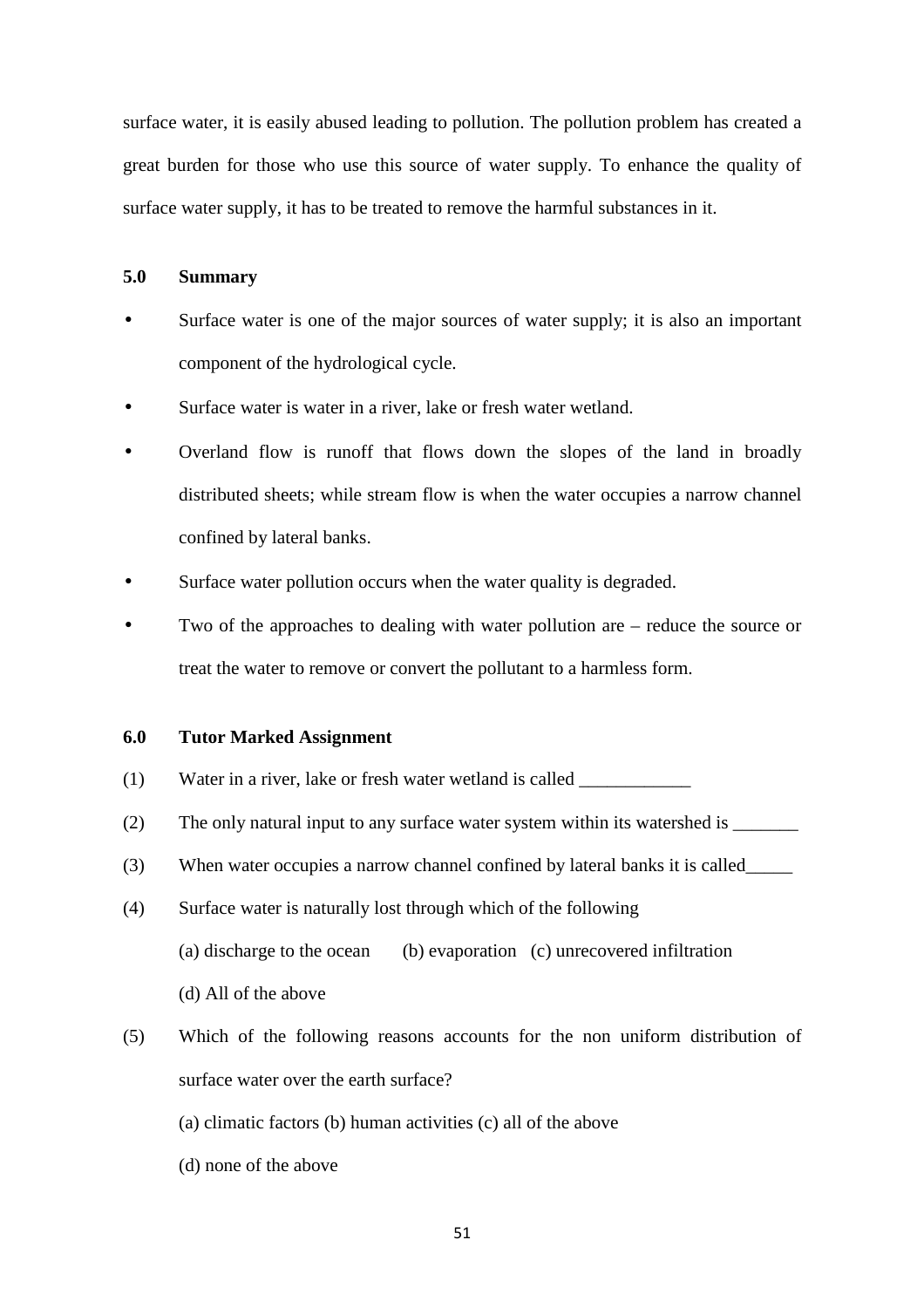- (6) Which of the following is not a non point source of pollution of surface water?
	- (a) pipes from industrial sites that empty into rivers
	- (b) urban runoff from streets
	- (c) agricultural runoff
	- (d) runoff from fields

#### **7.0 References/Further Reading**

Botkin, D.B. and Keller, E.A. (1998). *Environmental Science: Earth as a Living Planet, Second Edition,* John Wiley and Sons Inc. New York.

http://en.wikipedia.org/wiki/water\_resources 11/13/2007.

- Miller, G.T. (1996). *Living in the Environment: Principles, Connections and Solutions, Nineth Edition,* Wadsworth Publishing Company Belomont, California.
- Viessman, W. and Hammer, M.J. (1988). *Water Supply and Pollution Control, Sixth Edition,* California, Addison Wesley Longman Incorporated.
- Strahler, A and Strahler, A. (2006). *Introducing Physical Geography, Fourth Edition,* John Wiley & Sons Inc.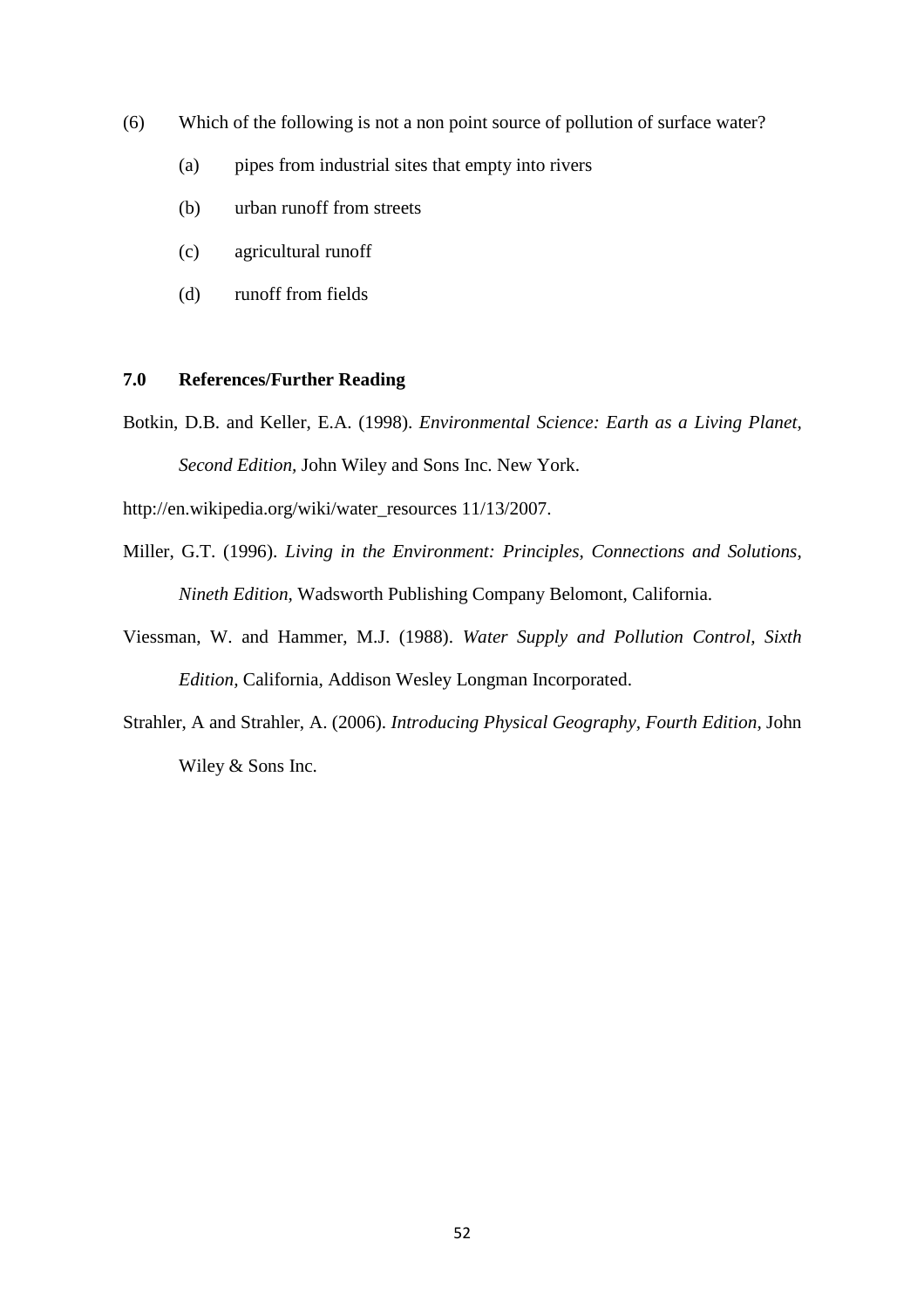### **UNIT 4: PRECIPITATION**

#### **Contents**

- 1.0: Introduction
- 2.0: Objectives
- 3.0: Main Content
- 3.1: What is Precipitation?
- 3.2: Formation of Precipitation
- 3.3: Types of Precipitation
- 3.3.1: Cyclonic
- 3.3.2: Convectional
- 3.3.4: Orographic
- 3.4: Measurements of Precipitation
- 4.0: Conclusion
- 5.0: Summary
- 6.0: Tutor Marked Assignment
- 7.0: References/Further Reading

# **1.0 Introduction**

In our discussions on surface and groundwater resources, we did mention that precipitation is the primary input vector of the hydrologic cycle. It replenish both surface and groundwater sources. The major forms of precipitation are rain, snow and hail. Precipitation is derived from atmospheric water, its form and quantity thus being influenced by the action of other climatic factors such as wind, temperature, and atmospheric pressure. In this unit, we shall attempt a definition of precipitation, its formation, types and measurement.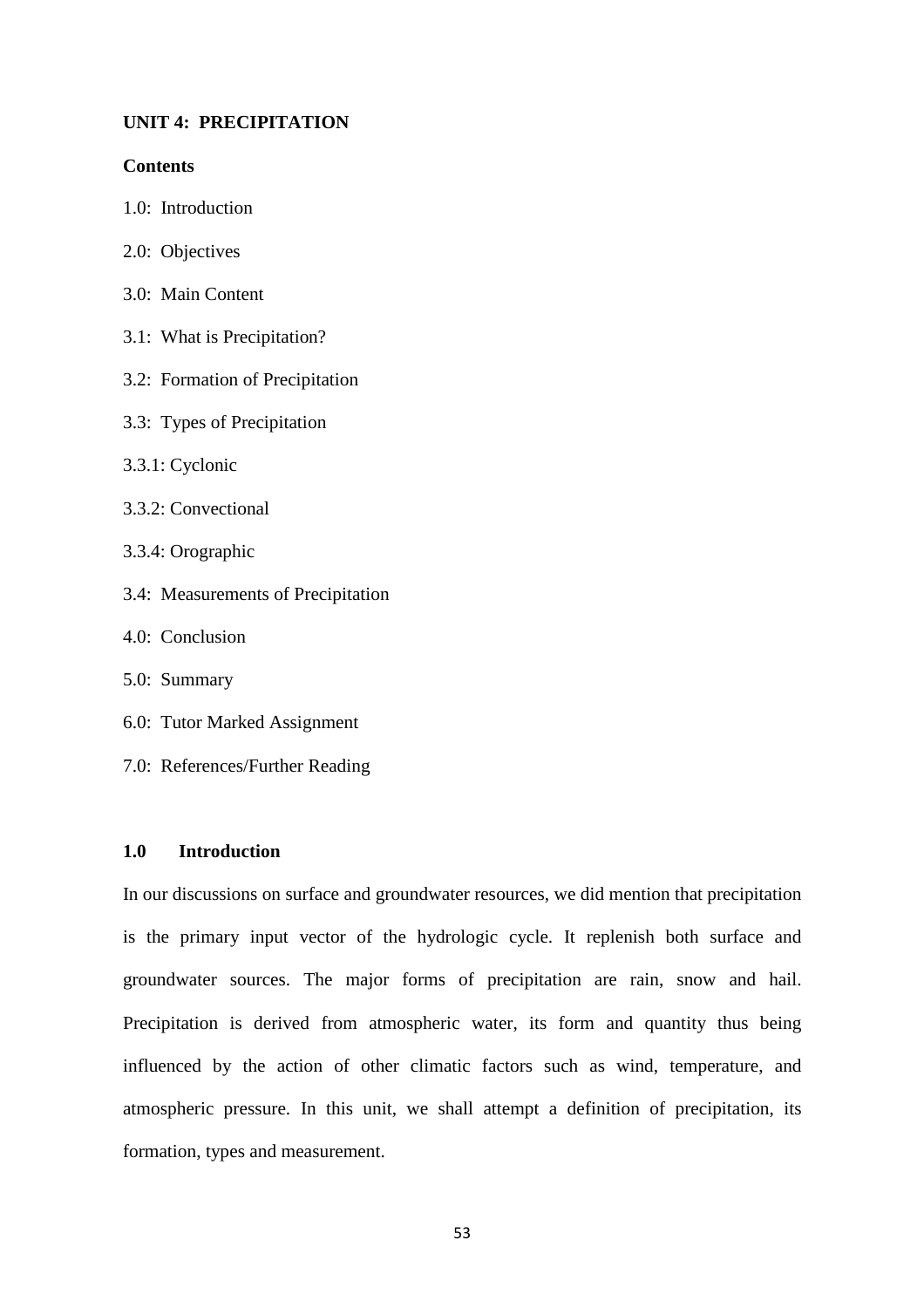# **2.0 Objectives**

The learning objectives are as follows:

- To define precipitation.
- To discuss the formation of precipitation.
- To describe the types of precipitation.
- To illustrate the measurement of precipitation.

#### **3.0 Main Content**

# **3.1 What is Precipitation?**

Precipitation can be defined as water falling in solid or liquid form e.g. rain, snow, and hail. Precipitation is the process that provides the fresh water essential for most forms of terrestrial life. Clouds are the source of precipitation; however, evaporation and condensation processes are the driving forces.

### **3.2 Formation of Precipitation**

Precipitation can form in two ways. In warm clouds, fine water droplets condense, collide, and coalesce into larger and larger droplets that can fall as rain. In colder clouds, ice crystals form and grow in a cloud that contains a mixture of both ice crystals and water droplets. The first process occur when saturated air rises rapidly, and cooling forces additional condensation. Cloud droplets grow by added condensation and attain a diameter of 50 to 100mm. In collisions with one another; the droplets grow to about 500um in diameter. This is the size of water droplets in drizzle. Further collisions and coalescence increase drop size and yield rain. Average rain drops have diameters of about 1000 to 2000um, but they can reach a maximum diameter of about 7000um. Above this value they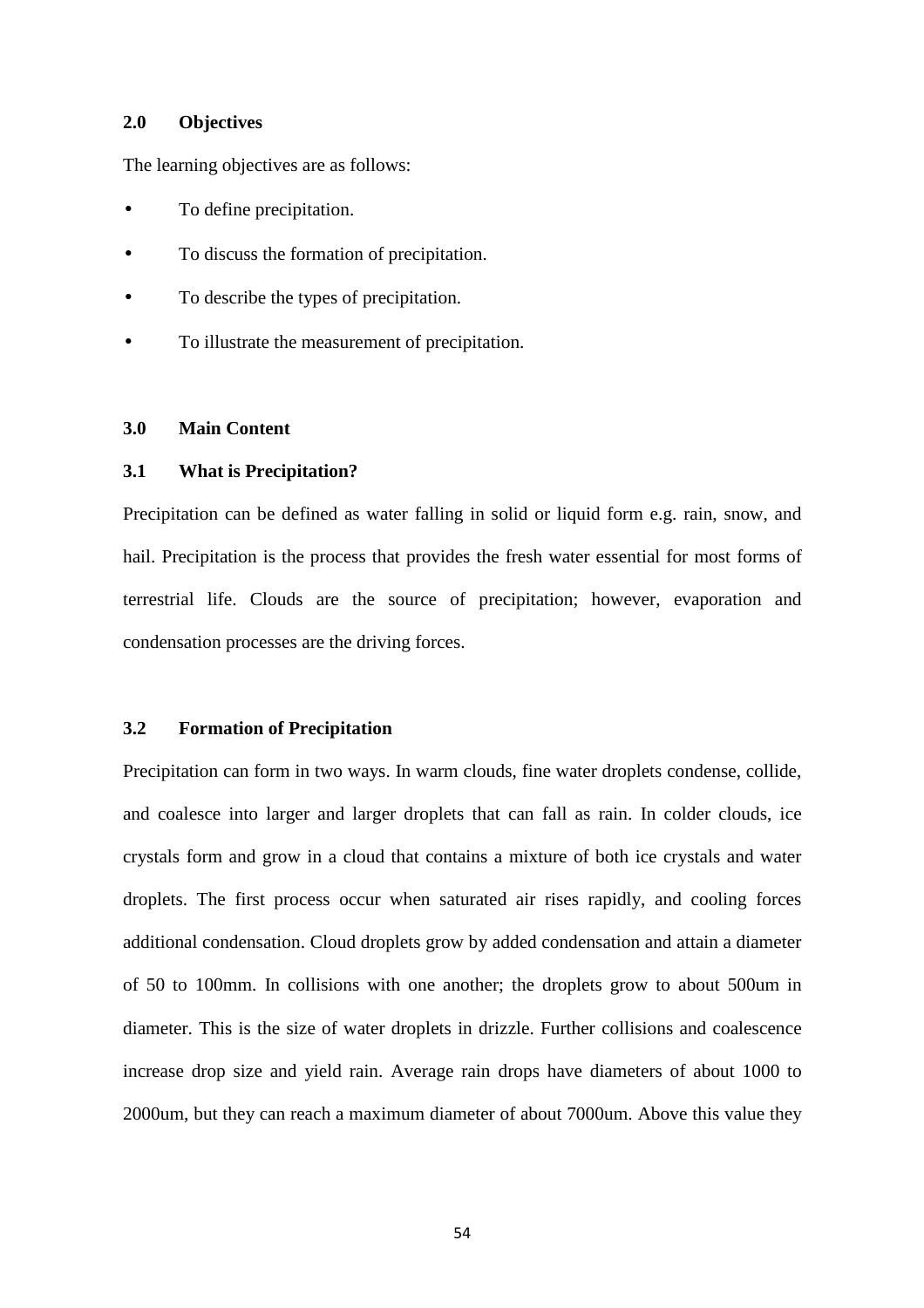become unstable and break into smaller drops while falling. This type of precipitation occurs in warm clouds typical of the equatorial and tropical zones.

In cold clouds, a second process produces snow. Here, clouds contain a mixture of ice crystals and super cooled water droplets. As the ice crystals take up water vapour and grow by deposition, the super cooled water droplets lose water vapour by evaporation and shrink. When an ice crystal collides with a droplet of super cooled water, it induces freezing of the droplet. Ice crystals grow further, taking on shapes such as plates, columns, or needles. Under certain conditions, the ice crystals take the form of dendrites – delicate structure with six-sided symmetry.

When the underlying air layer is below freezing, snow reaches the ground as a solid form of precipitation. Otherwise, it melts and arrives as rain. A reverse process, the fall of raindrops through a cold air layer results in the freezing of rain and produces pellets or gains of ice; which are commonly referred to as a sleet in North America (Strahler and Strahler, 2006).

### **3.3 Types of Precipitation**

Precipitation is often classified according to the factor mainly responsible for the lifting of the air mass (Linsley, et al, 1982). Accordingly, three major types of precipitation are identified. They include cyclonic, convectional and orographic precipitation.

### **3.3.1 Cyclonic Precipitation**

Cyclonic precipitation results from the lifting of air converging into a low-pressure-area, or cyclone. Cyclonic precipitation may be either frontal or nonfrontal. Frontal precipitation results from the lifting of warm air on one side of a frontal surface over, cold denser air on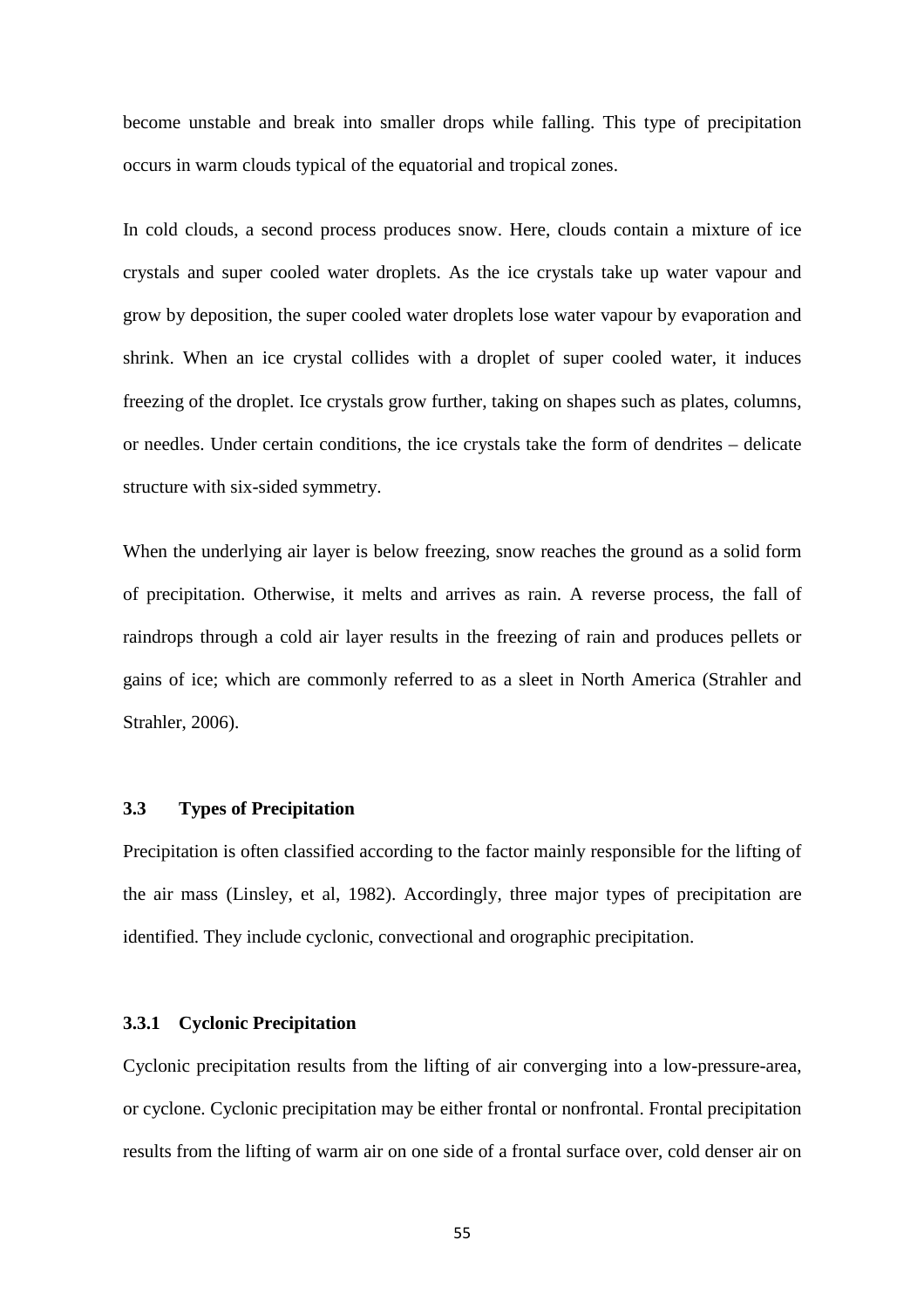the other side. Warm-front precipitation is formed when warm air advances upward over a colder air mass. The rate of ascent is relatively slow, since the average slope of the frontal surface is usually between  $\frac{1}{100}$  and  $\frac{1}{300}$ . Precipitation may extend 300 to 500km ahead of the surface front and is generally light to moderate and nearly continues until passage of the front. Cold front precipitation, on the other hand, is of showery nature and is formed when warm air is forced upward by an advancing mass of cold air, the leading edge of which is the surface cold front. Cold fronts move faster than warm fronts, and the frontal surfaces, with slopes usually averaging  $\frac{1}{50}$  to  $\frac{1}{150}$ , is steeper. Consequently, the warm air is forced upward more rapidly than by the warm front, and precipitation rates generally much higher. Heaviest amounts and intensities occur near the surface front.

# **3.3.2 Convectional Precipitation**

Convectional precipitation is caused by natural rising of warmer, lighter air in colder, denser surrounding. Generally, this kind of precipitation occurs in the topics, where on a hot day, the ground surface gets heated unequally, causing the warmer air to lift up as the colder air comes to take its place. The vertical air currents develop tremendous velocities. Convectional precipitation occurs in the form of showers of high intensity and of short duration.

# **3.3.3 Orographic Precipitation**

Orographic precipitation is caused by air masses which strike some natural topographic barriers like mountains, and cannot move forward and hence rise up, causing condensation and precipitation. All the precipitation we have in Himalayan region is because of this nature. It is rich in moisture because of their long travel over oceans.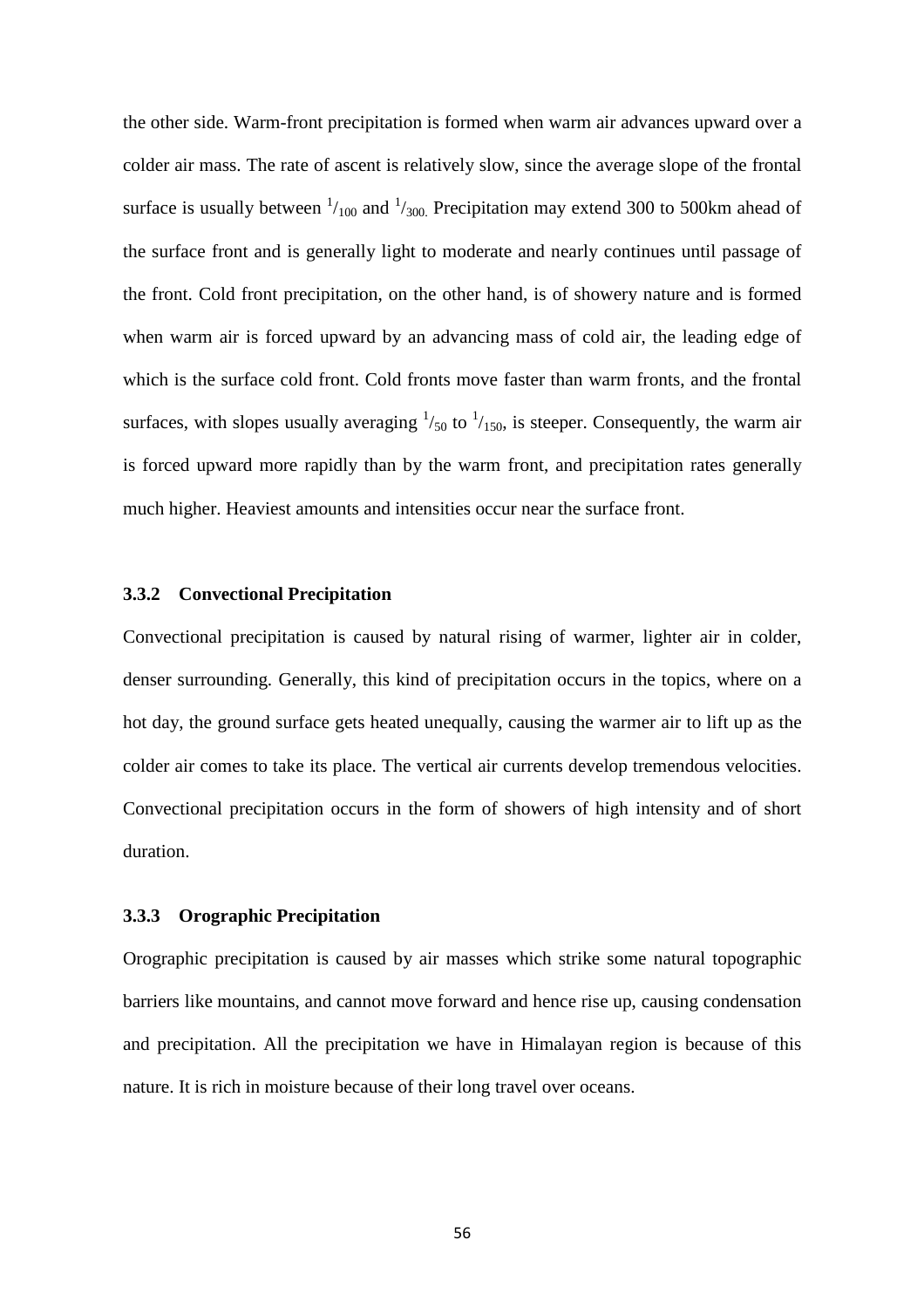At this point, it should be noted that in nature, the effects of these various types of cooling discussed above, are often interrelated. Therefore, the resulting precipitation in most cases cannot be identified as being of any one type.

### **3.4 Measurement of Precipitation**

A variety of instruments and techniques have been developed for gathering information on precipitation. Instruments for measuring amount and intensity of precipitation are the most important. All forms of precipitation are measured on the basis of the vertical depth of water that would accumulate in a level surface if the precipitation remained where it fell. In the metric system precipitation is measured in millimeters and tenths.

Precipitation is measured with a rain gauge. It consists of a collecting jar, a funnel and a container, which is dug on the ground, with 30cm of the instrument appearing above the ground. Rain gauge is usually sited is an open place, where there are no trees or tall buildings to obstruct the incoming precipitation. The diameter of the funnel is normally 13cm. The water that collects in the jar is then poured into a measurement cylinder from where the amount of precipitation that has fallen is read off. Figure 2.1 shows a diagrammatic representation of a rain gauge.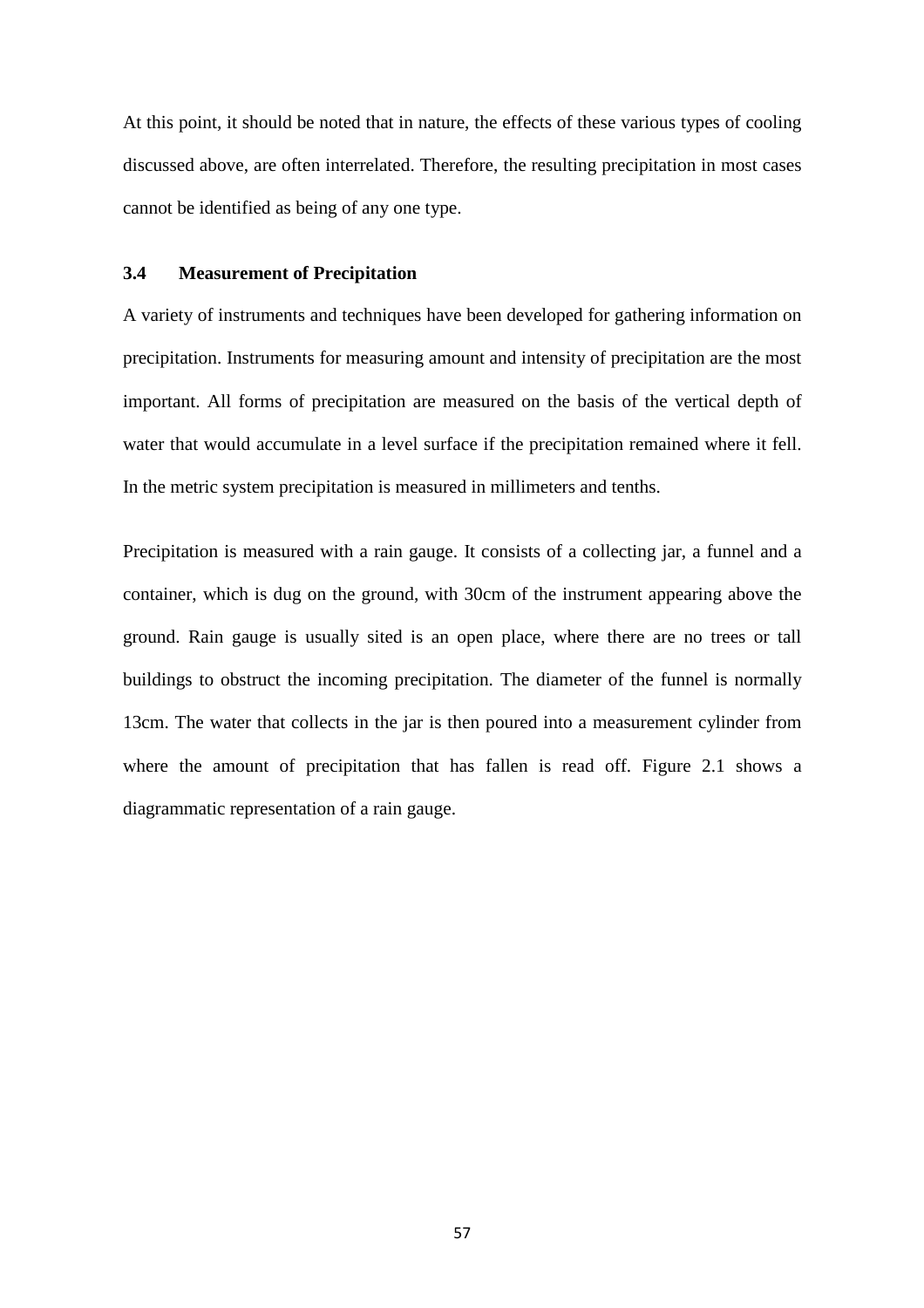#### **Self Assessment Exercise**

Identify the three major types of precipitation and state their modes of formation

# **4.0 Conclusion**

Precipitation is an important process of the hydrologic cycle, which helps to replenish both surface and groundwater sources. It also helps to sustain the available freshwater pool on earth. Having gone through this unit, you should appreciate the various dynamic processes that take place for us to receive precipitation on planet Earth. In addition, you should be well acquainted with the types of precipitation and mode of its measurement.

# **5.0 Summary**

- Precipitation can be defined as water falling in solid or liquid form e.g. rain, snow, and hail.
- The formation of precipitation involves three basic processes-lifting and cooling of air mass, condensation and droplet formation.
- There are three types of precipitation cyclonic, convectional and orographic.
- Rain gauge is an instrument used in measuring precipitation.

# **6.0 Tutor Marked Assignment**

- (1) The instrument used in measuring rainfall is
- (2) The type of precipitation caused by air masses which strike some natural topographic barriers like mountain is called\_\_\_\_\_\_
- (3) Which of the following is not a type of precipitation?

(a) snow (b) cyclonic (c) convectional (d) orographic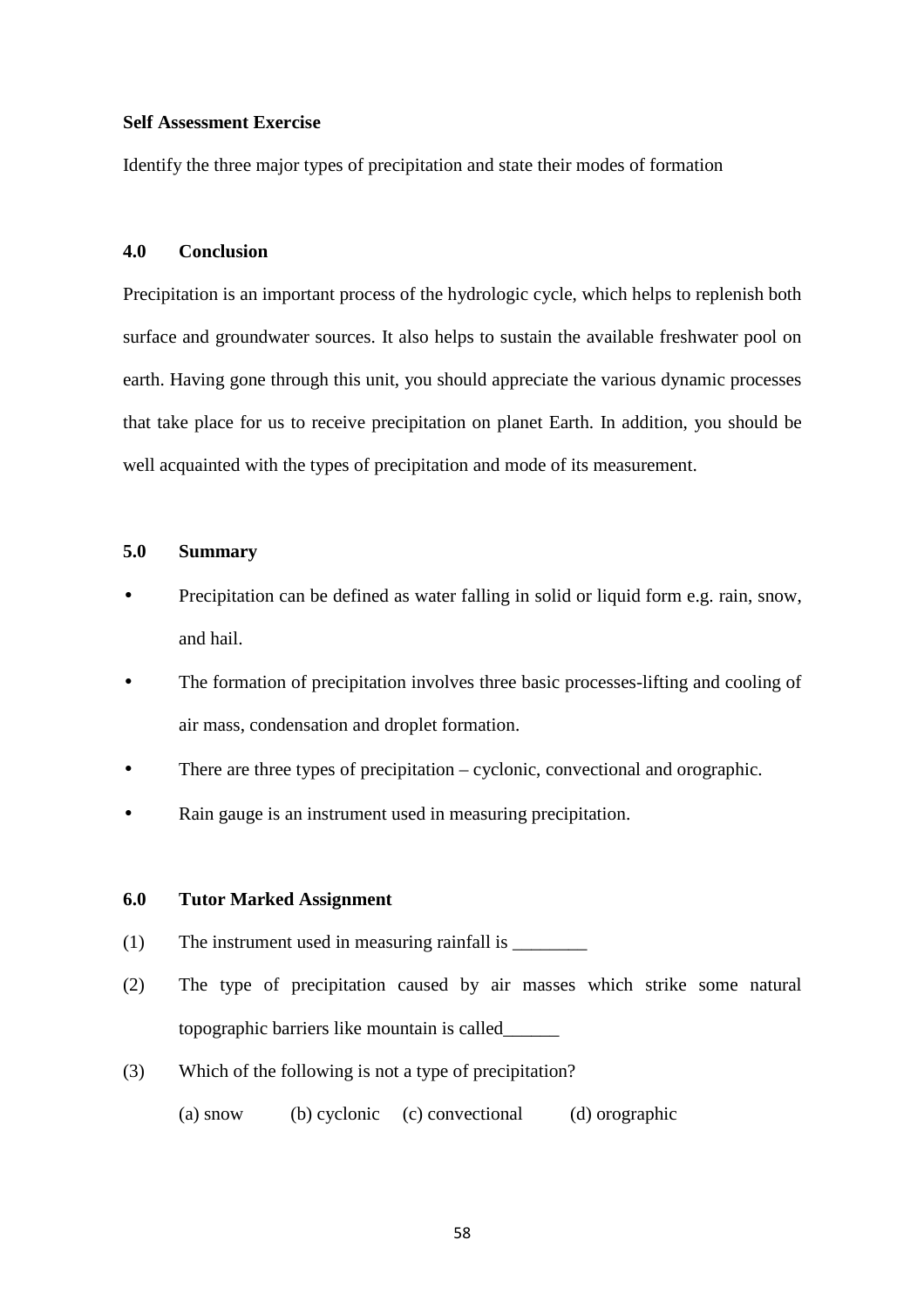- (4) The formation of precipitation that involves the natural rising of warmer, lighter air in colder, denser surrounding is called what (a) orographic (b) conventional (c) cyclonic (d) none of the above
- (5) What type of precipitation is mainly associated with the tropics? (a) cyclonic (b) orographic (c) conventional (d) all of the above

# **6.0 References / Further Reading**

- Linsley, R.K. Jr; Kohler M.A. and Paulhus, J.L.H. (1982). *Hydrology for Engineers, Third Edition,* MacGraw Hill, International Book Company.
- Smithson, P; Addison, K and Atkinson, K (2002). *Fundamentals of the Physical Environment, Third Edition,* Rutledge, Tay and Frances Group, London.
- Strahler, A and Strahler A. (2006). *Introducing Physical Geography, Fourth Edition*, John Wiley & Sons Inc.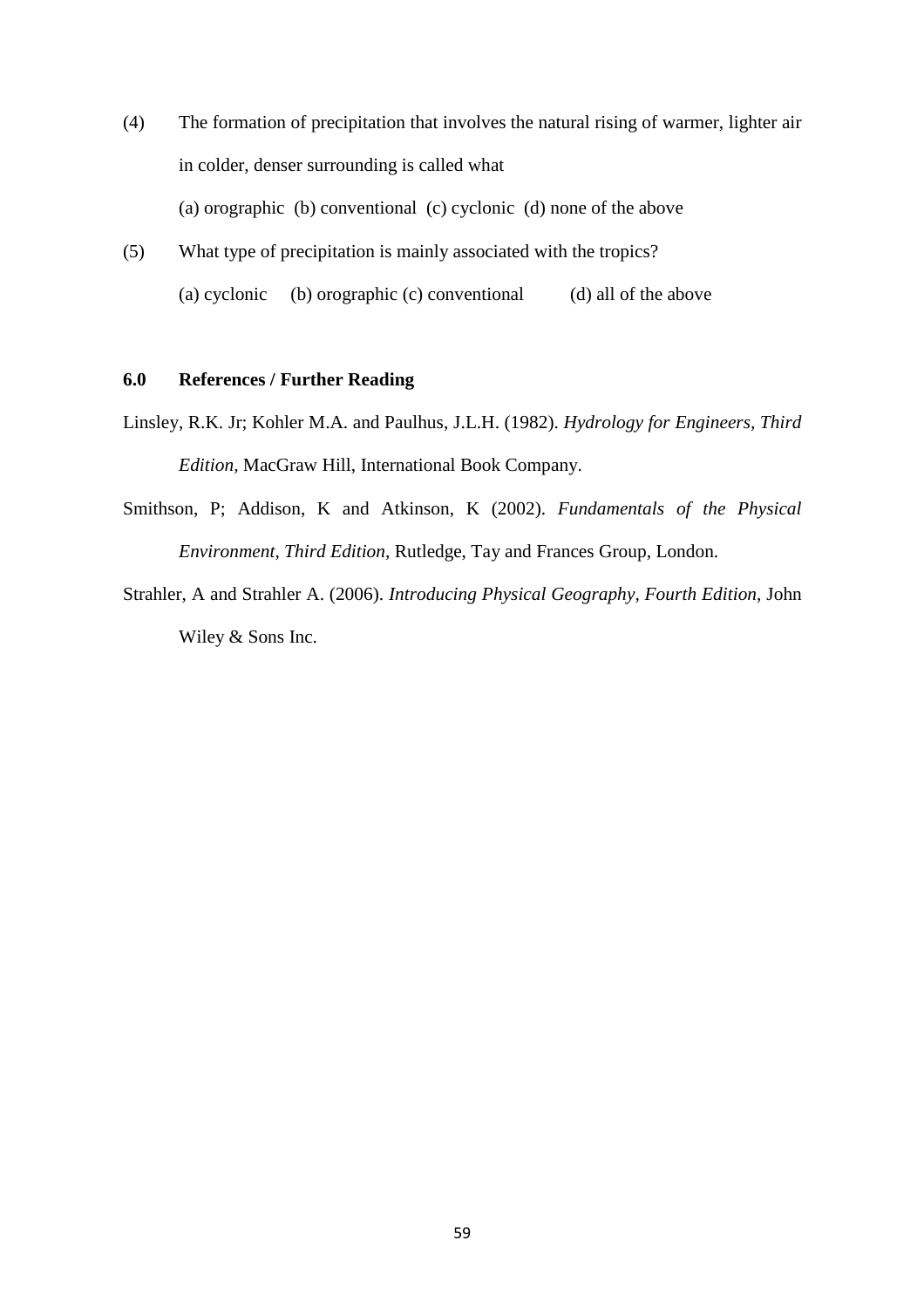# **UNIT 5: HUMIDITY**

# **Contents**

- 1.0: Introduction
- 2.0: Objectives
- 3.0: Main Content
- 3.1: What is Humidity?
- 3.2: Specific Humidity
- 3.3: Relative Humidity
- 3.4: Measurements of Humidity
- 4.0: Conclusion
- 5.0: Summary
- 6.0: Tutor Marked Assignment
- 7.0: References/Further Reading

# **1.0 Introduction**

Humidity is another subset of the hydrological cycle, and its knowledge is important to the study of hydrology. Humidity is concerned with the vapor state (gas) of water in the atmosphere. This unit will focus on the definition of humidity, specific and relative humidity, and its measurement.

# **2.0 Objectives**

The learning objectives are as follows:

- To define humidity
- To distinguish between specific and relative humidity
- To state and describe the instruments used in measuring humidity.
- To calculate relative humidity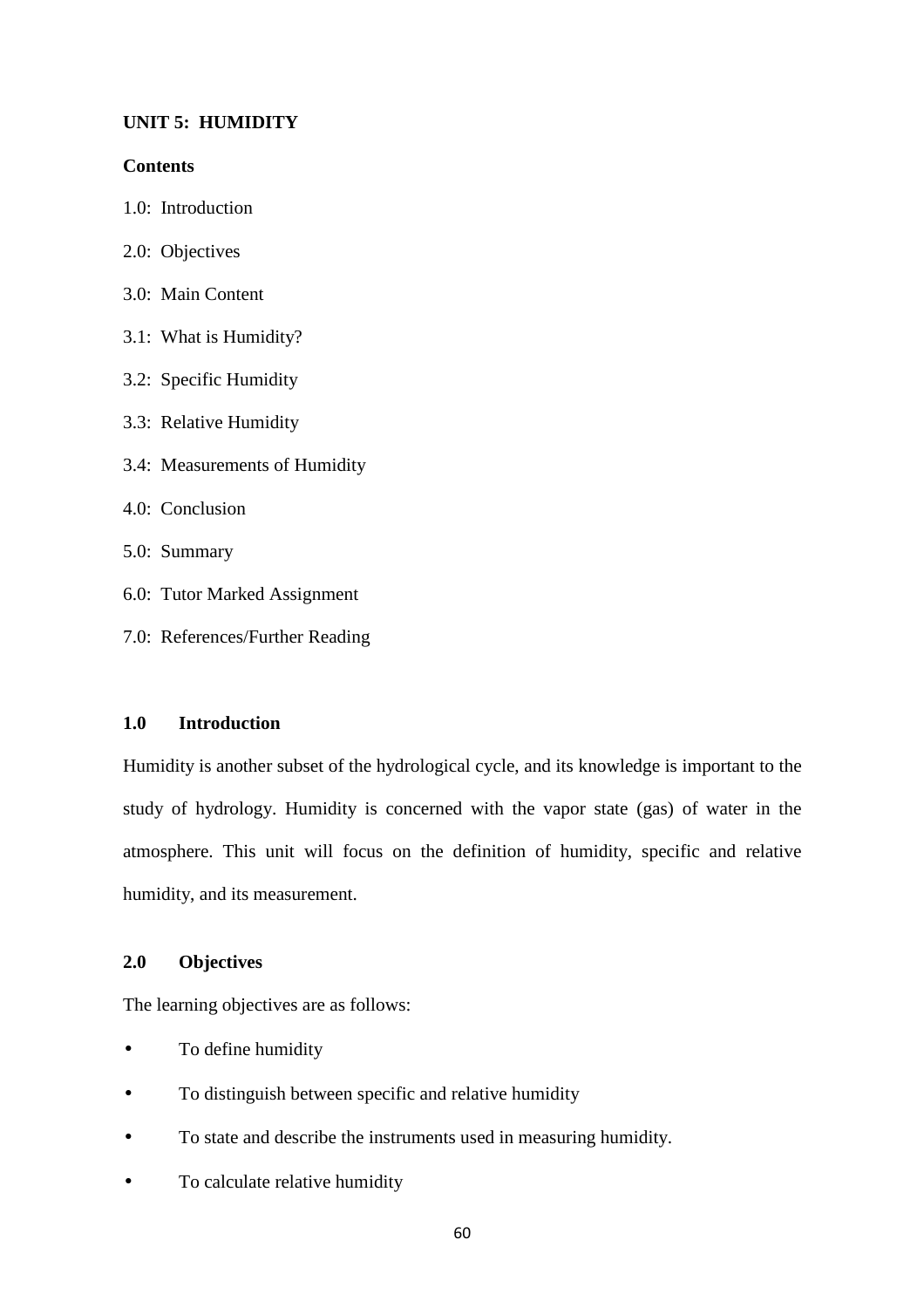### **3.0 Main Contents**

### **3.1 What is Humidity?**

Humidity refers to the amount of water vapour present in the air. The amount of water vapour present in the air varies widely from place to place and time to time. It ranges from almost nothing in the cold, dry air of arctic regions in winter to as much as 4 or 5 percent of a given volume of air in the warm wet regions near the equator (Strahler and Strahler, 2006).

Understanding humidity and how the moisture content of air is measured involves an important principle, which states that the maximum quantity of moisture that can be held at any time in the air is dependent on air temperature. Warm air can hold more water vapour than cold air. For example, air at room temperature  $(20^0C)$  can hold about three times as much water vapour as air at freezing point  $(0^0C)$ .

#### **3.2 Specific Humidity**

Specific humidity is the actual quantity of water vapour held by a parcel of air. This measure is important because it describes how much water vapour is available for precipitation. Specific humidity is stated as the mass of water vapour contained in a given mass of air and is expressed as grams of water vapour per kilogram of air (g/kg). Specific humidity is often used to describe the moisture characteristics of a large mass of air. For example, extremely cold dry air over arctic regions in winter may have a specific humidity as low as 0.2g/kg. In comparison, the extremely warm, moist air of equatorial regions often holds as much as 18g/kg. The total natural range on a worldwide basis is very wide. In fact, the largest values of specific humidity observed are from 100 to 200 times as great as the smallest (Strahler and Strahler, 2006).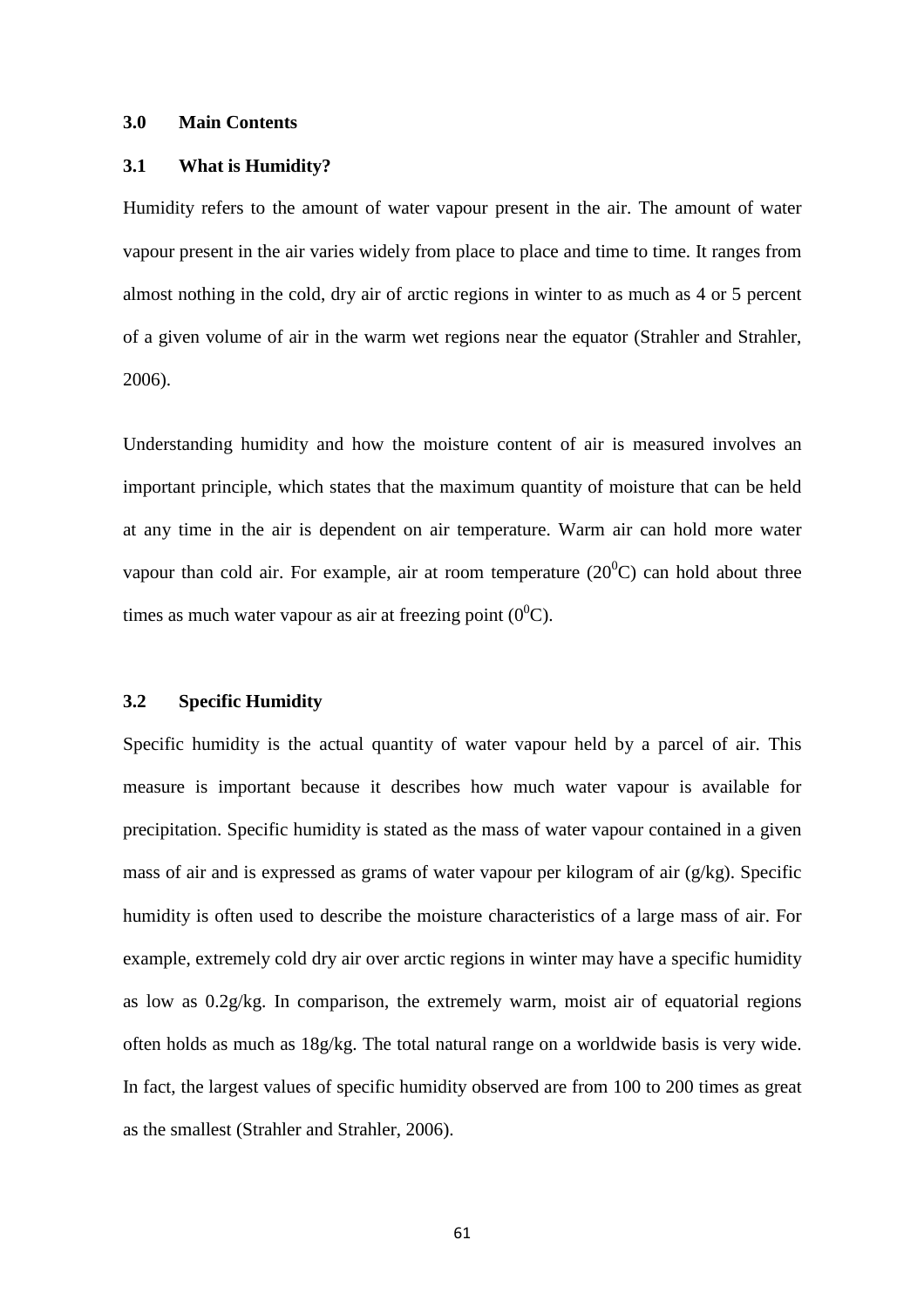Specific humidity is a yardstick for a basic natural resource – water. It is a measure of the quantity of water in the atmosphere that can be extracted as precipitation. Cold moist air can supply only a small quantity of rain or snow, but warm, moist air is capable of supplying large amounts.

Another way of describing the water vapour content of air is by its dew-point temperature. If air is slowly chilled, it eventually will reach saturation. At this temperature, the air holds the maximum amount of water vapour possible. If further cooling continues, condensation will begin and dew will form. The temperature at which saturation occurs is therefore known as the dew-point temperature. Moist air will have a higher dew-point temperature than drier air.

#### **3.3 Relative Humidity**

Relative humidity is a ratio (expressed as a percentage) of the amount of water vapour that is actually in the air compared to the maximum water vapour possible in the air at a given temperature. Warmer air increases the evaporation rate from water surfaces, whereas cooler air tends to increase the condensation rate of water vapour to water surfaces. Because there is a maximum amount of water vapour that can exist in a volume of air at a given temperature, the rates of evaporation and condensation can reach equilibrium at some point; the air is then saturated with humidity. Relative humidity varies because of evaporation, condensation; or temperature changes. All three affect both the moisture in the air (the numerator) and the water vapour possible (the denominator) in the air. The formula for calculating the relative humidity ratio and expressing it as a percentage is simply.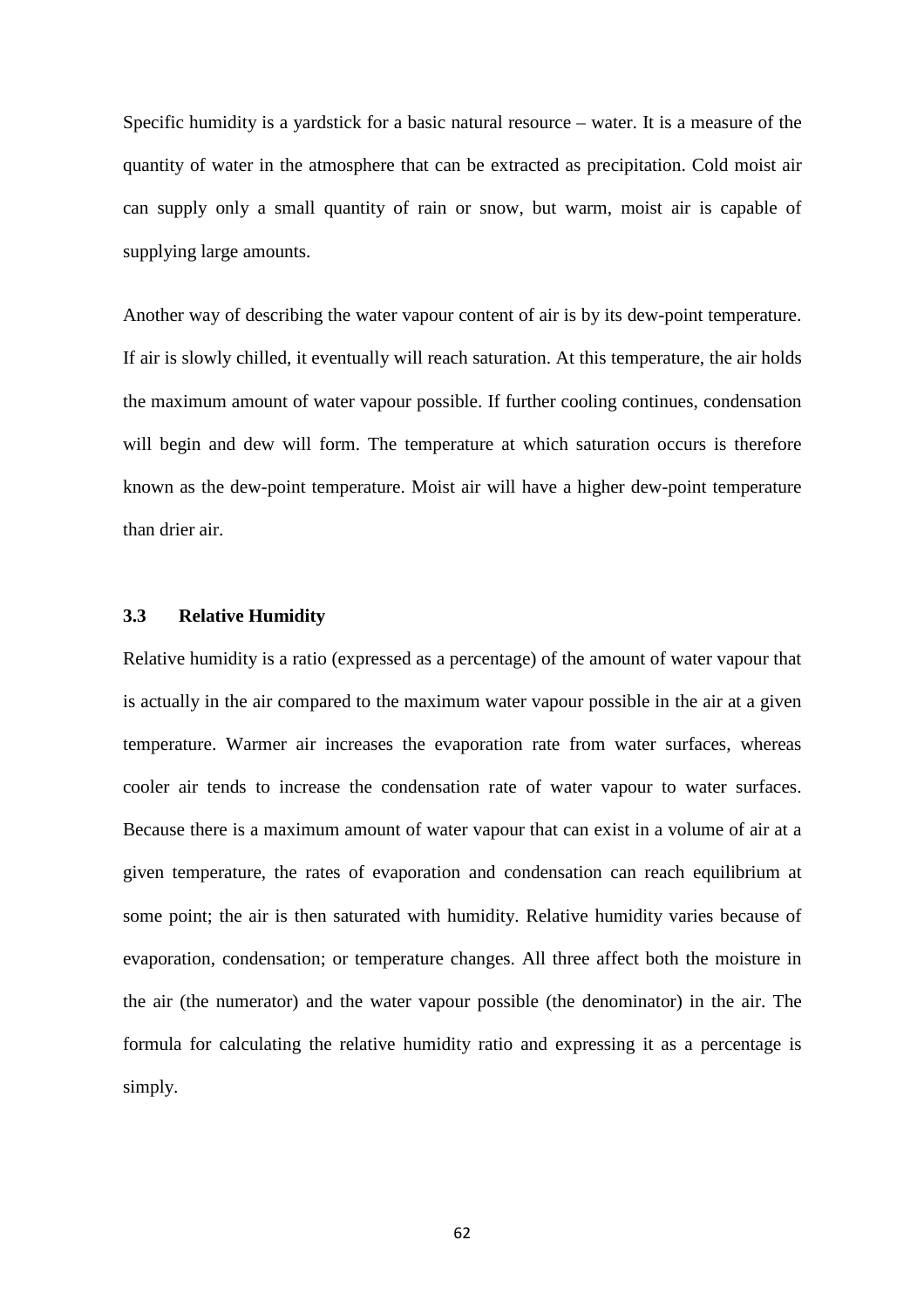# Relative  $=$  Actual water vapour in the air  $x = 100$ Humidity Maximum water vapour possible in the air at that temperature

As earlier stated, air is saturated when the rate of evaporation and the rate of condensation reach equilibrium – that is 100% relative humidity. In saturated air, the net transfer of water molecules between a moisture surface and the air reaches equilibrium. Saturation indicates that any further addition of water vapour or any decrease in temperature that reduces the evaporation rate will result in active condensation (clouds, fog, or precipitation). Therefore, relative humidity indicates the nearness of air to a saturated condition and when active condensation will begin.

The temperature at which a given mass of air becomes saturated is the dew-point temperature. In other words, air is saturated when the dew-point temperature and the air temperature are the same. When temperatures are below freezing, the term frost point is sometimes used. A cold drink in a glass provides a common example of these conditions. The water droplets that form on the outside of the glass condense from the air because the air layer next to the glass is chilled to below its dew-point temperature and thus is saturated (Christopherson, 2007).

During a typical day, air temperature and relative humidity relate inversely – as temperature rises, relative humidity falls. Relative humidity is highest at dawn, when air temperature is lowest. If you park outdoors, you know about the wetness of the dew that condenses on the car overnight. Relative humidity is lowest in the late afternoon, when higher temperatures increase the rate of evaporation.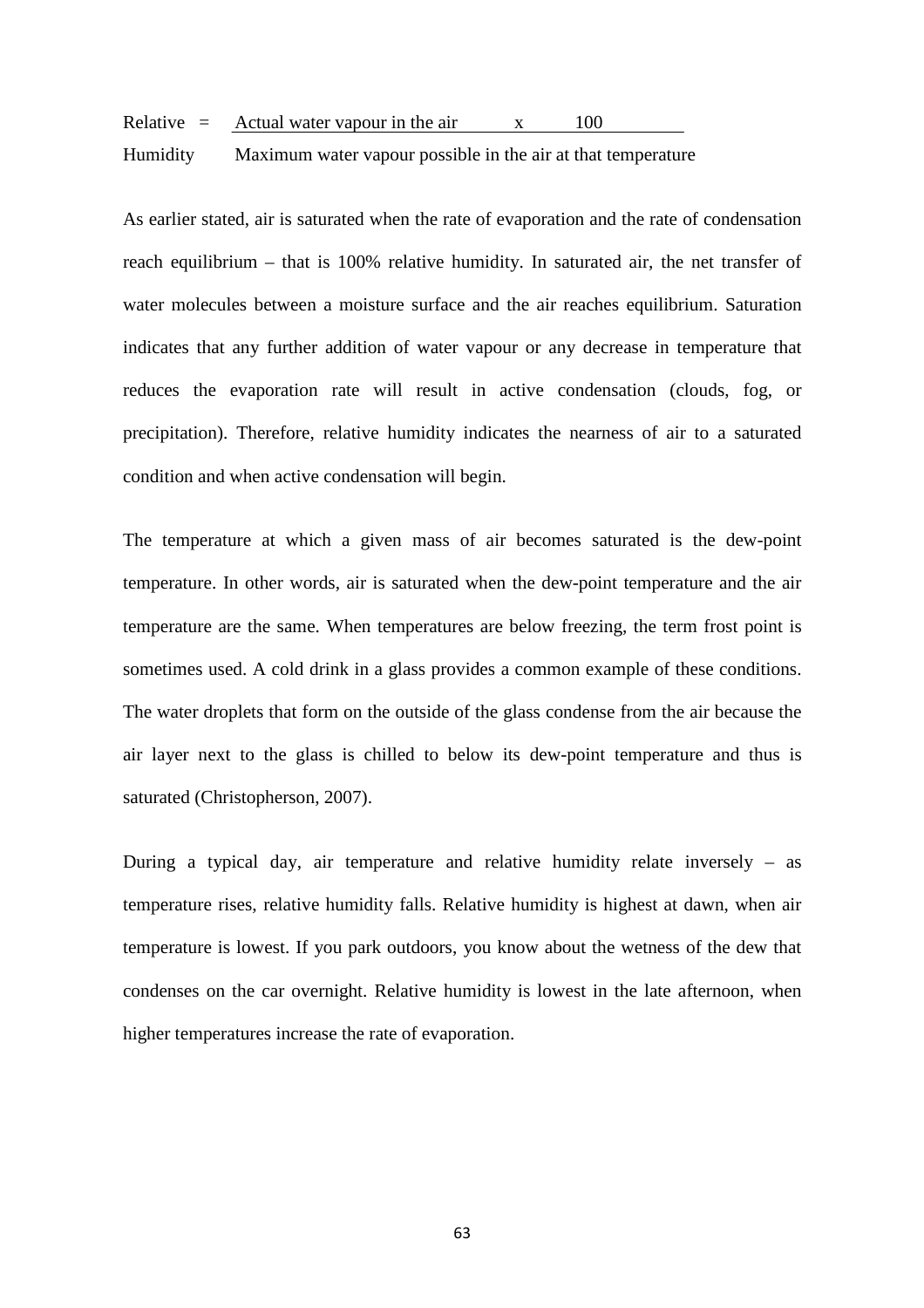#### **3.4 Measurement of Humidity**

Relative humidity is measured with various instruments. The hair hygrometer is based on the fact that human hair changes as much as 4% in length between 0% and 100% relative humidity. The instrument connects a standardized bundle of human hair through a mechanism to a gauge. As the hair absorbs or loses water in the air, its change in length indicates relative humidity.

Another instrument used to measure relative humidity is a sling pyschrometer. This device has two thermometers mounted side by side on a metal holder. One is called the dry-bulb thermometer; it simply records the ambient (surrounding) air temperature. The other thermometer is called the wet-bulb thermometer, because it is moist. The psychrometer is then spun by its handle; after a minute or two, the temperature of each bulb is compared on a relative humidity (Psychrometric) chart, from which relative humidity can be determined. The rate at which water evaporates from the wick depends on the relative saturation of the surrounding air. If the air is dry, water evaporates quickly, absorbing the latent heat of evaporation from the wet bulb thermometer, causing the temperature to drop (wet-bulb depression). In an area of high humidity, much less water evaporates from the wick, resulting in a smaller temperature difference between the two thermometers.

### **Self Assessment Exercises**

- (i) Based on your understanding of the concepts of precipitation and humidity, do you think there is any relationship between both concepts?
- (ii) What is the difference between specific humidity and relative humidity?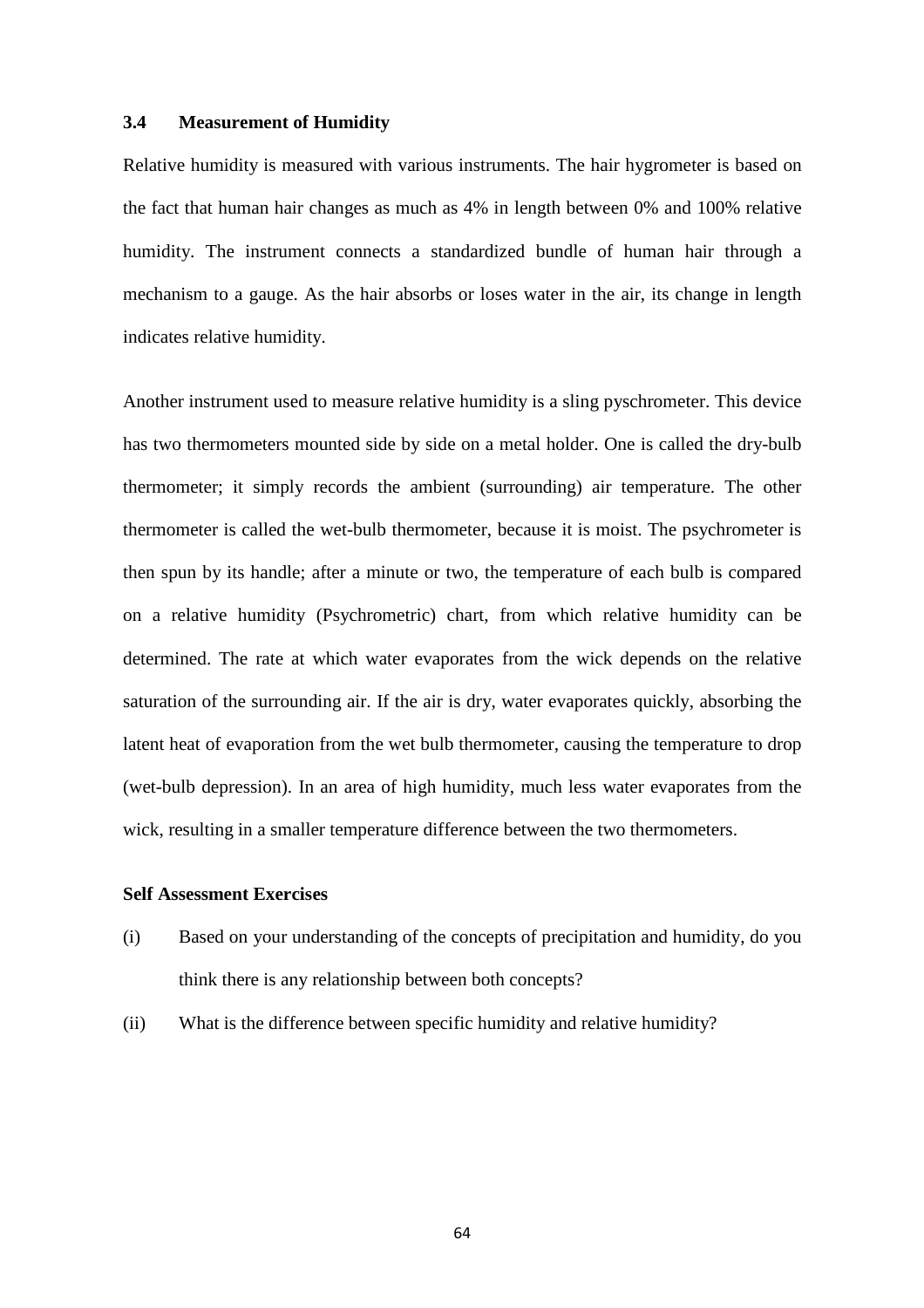## **4.0 Conclusion**

Having gone through this unit, you should by now be well informed of the close relationship that exists between humidity and precipitation – a significant component of the hydrologic cycle. Humidity is a measure of the quantity of water in the atmosphere that can be extracted as precipitation. In other words, the amount of precipitation received in a given area is dependent to a very large extent on the moisture characteristics of the air mass.

#### **5.0 Summary**

- Humidity refers to the amount of water vapour present in air.
- Warm air holds much more water vapour than cold air.
- The dew-point temperature of a mass of air is the temperature at which saturation will occur. The more water vapour in the air, the higher is the dew-point temperature.
- Relative humidity depends on both the water vapour content and the temperature of air. It compares the amount of water held by air to the maximum amount that can be held at that temperature.

### **6.0 Tutored-Marked Assignments**

- (1) The amount of water vapour present in the air is called
- (2) The maximum quantity of moisture that can be held at any time in the air is dependent on \_\_\_\_\_\_\_\_\_\_
- (3) The actual amount of water vapour held by a parcel of air is called \_\_\_\_\_\_
- (4) Which of the following is an instrument used in measuring relative humidity? (a) sling psychrometer (b) hair hygrometer (c)  $A \& B$  (d) none of the above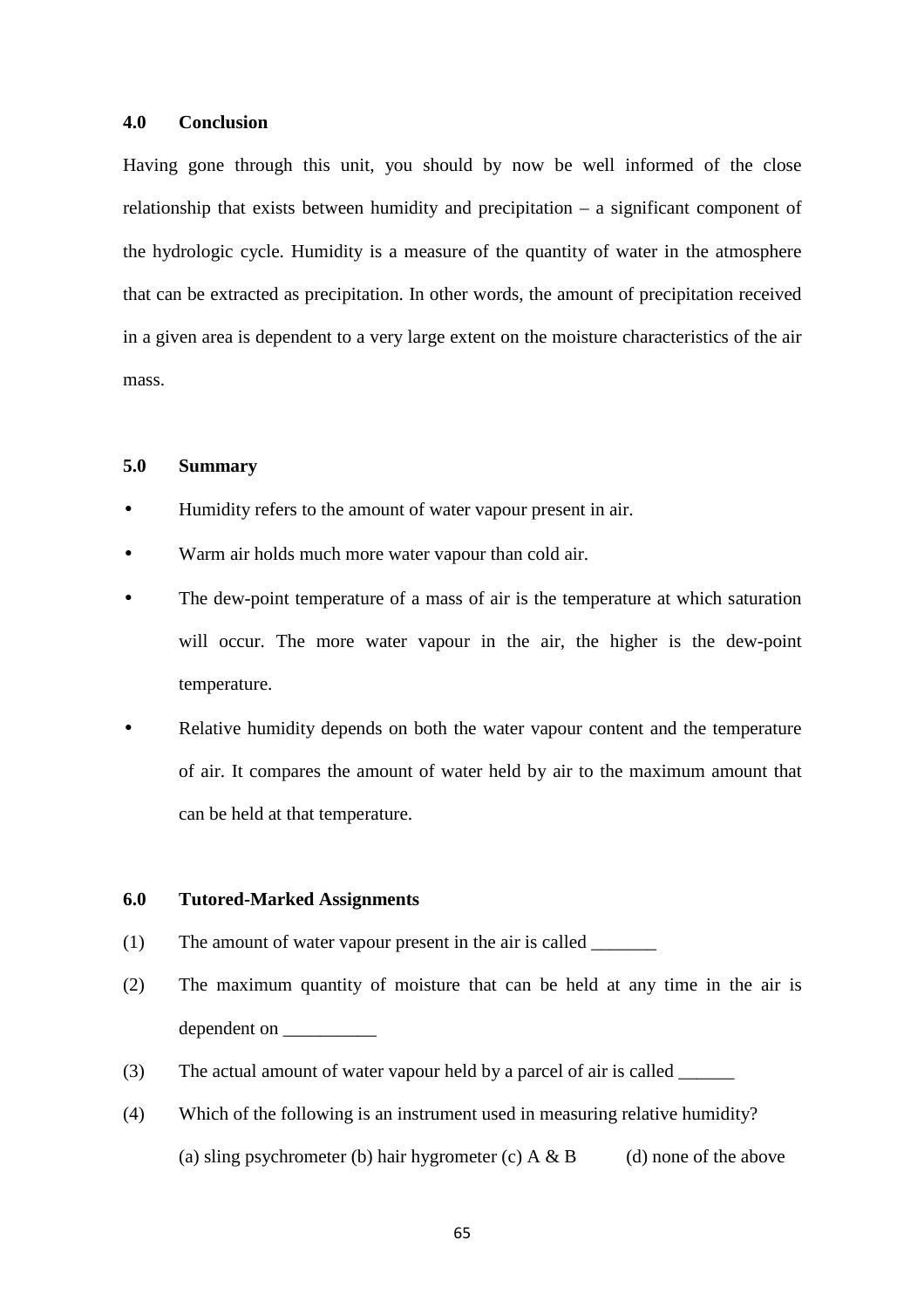(5) At what percentage is relative humidity said to be saturated

|  | (a) 0% | (b) $50\%$ | (c) $100\%$ | (d) $200\%$ |
|--|--------|------------|-------------|-------------|
|--|--------|------------|-------------|-------------|

- (6) What factor influences the variation of relative humidity?
	- (a) evaporation (b) temperature (c) a and b (d) none of the above

# **7.0 References / Further Reading**

- Christopherson, R.W. (2007). *Elemental Geosystems, Fifth Edition*, Pearson Prentice Hall Upper Saddle River N.J. 07458.
- Strahler, A and Strahler, A. (2006). *Introducing Physical Geography. Fourth Edition,*  Wiley and Sons Inc.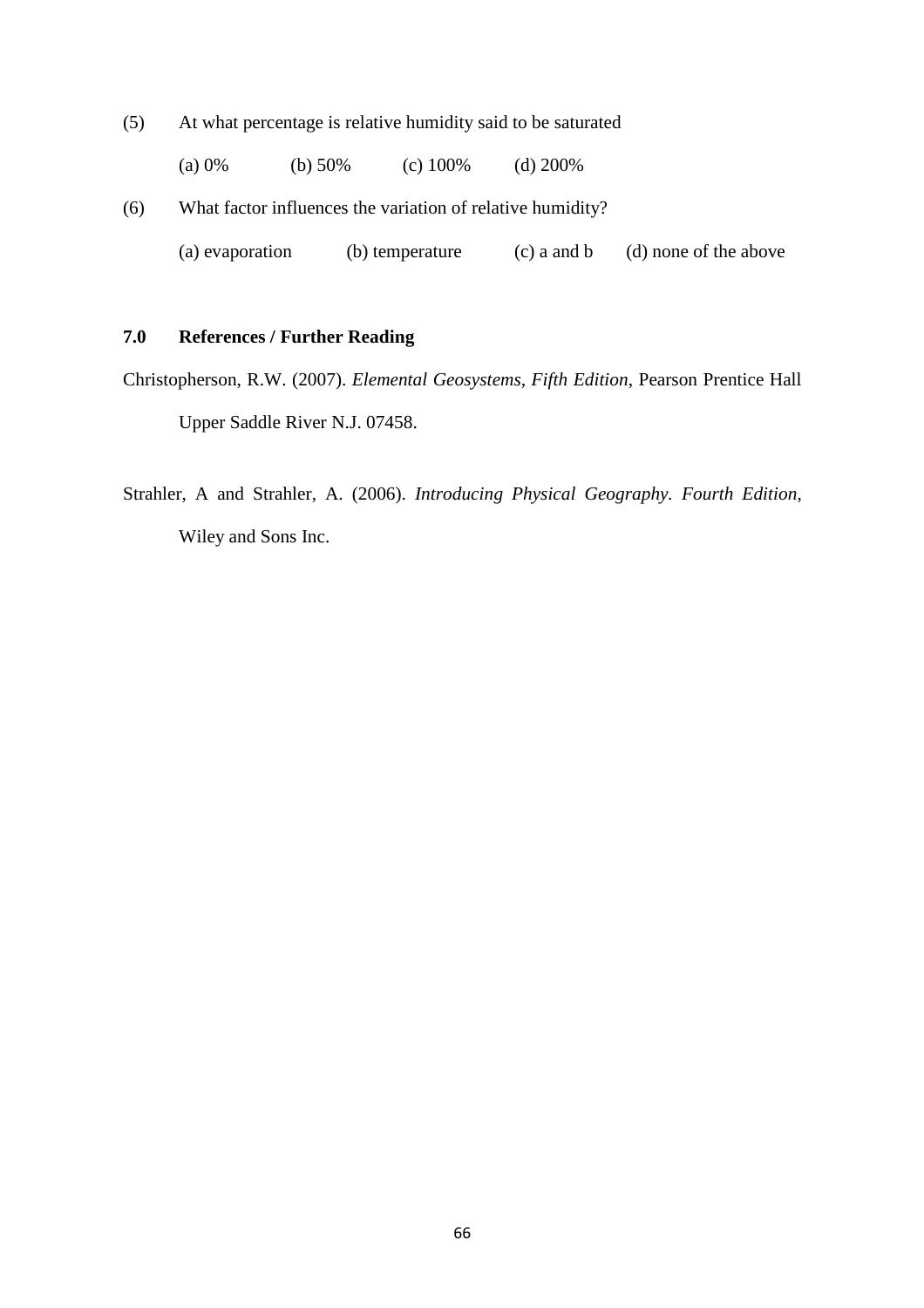# **MODULE III**

| Unit 1: | Interception |
|---------|--------------|
|---------|--------------|

Unit 2: Infiltration

- Unit 3: Soil Moisture
- Unit 4: Evaporation and Evapotranspiration
- Unit 5: Runoff

# **UNIT 1: INTERCEPTION**

### **Contents**

- 1.0: Introduction
- 2.0: Objectives
- 3.0: Main Content
- 3.1: Definition of Interception
- 3.2: Factors Affecting Interception
- 3.3: Measurement of Interception
- 4.0: Conclusion
- 5.0: Summary
- 6.0: Tutor Marked Assignment
- 7.0: References/Further Reading

# **1.0 Introduction**

Interception is another important concept in the study of hydrology. On our study of precipitation in Module II, we did not expatiate on the intervening process that prevents precipitation from getting to the ground. Such intervening process is interception. This unit will attempt a definition of interception; analyze the factors affecting interception and measurement of interception.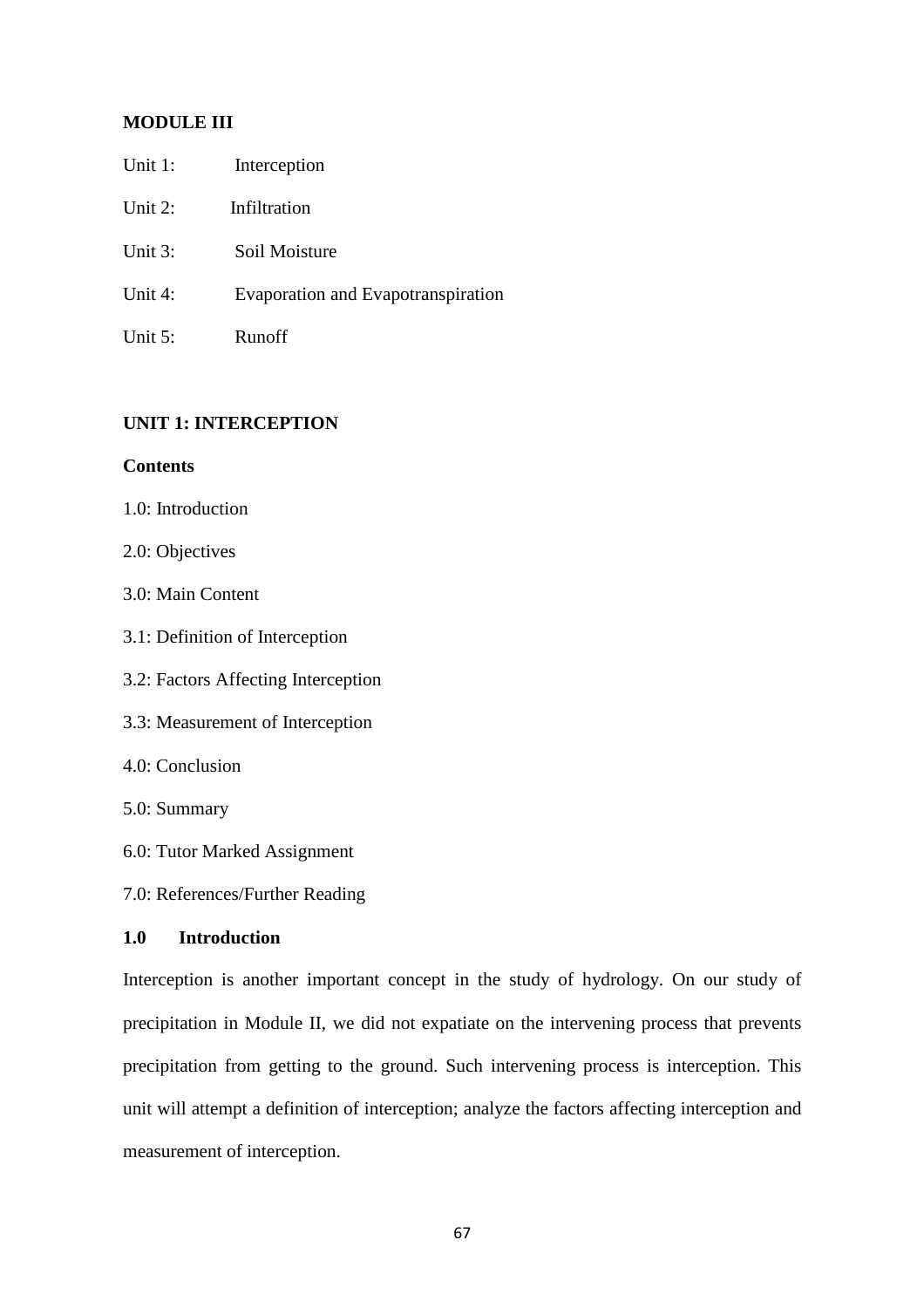# **2.0 Objectives**

The learning objectives are as follows:

- To define interception
- To state the factors affecting interception
- To describe the measurement of interception

# **3.0 Main Content**

# **3.1 Definition of Interception**

The temporary storage and prevention of precipitation from reaching the ground surface by natural and artificial objects is called interception.

Ward et al (2000) defined interception as that segment of the gross precipitation input, which wets and adheres to above ground objects until it is returned to the atmosphere through evaporation.

When precipitation falls into a vegetated surface, only a part may actually reach the ground beneath. Depending upon the nature and density of the vegetation cover, a proportion of the rain may be intercepted by the leaves and stems of the vegetation canopy and temporarily stored on its surfaces. Some or all of this water may be evaporated back into the atmosphere, and so take no part in the land-bound portion of the hydrological cycle; this is termed the interception loss. The remaining water which reaches the ground constitutes the net rainfall. The bulk of this comprises throughfall consisting of raindrops that fall through spaces in the vegetation canopy and water which drips from wet leaves, twigs and stems to the ground surface; a generally much smaller amount of water trickles along twigs and branches to run down the main stem or trunk to the ground as stemflow.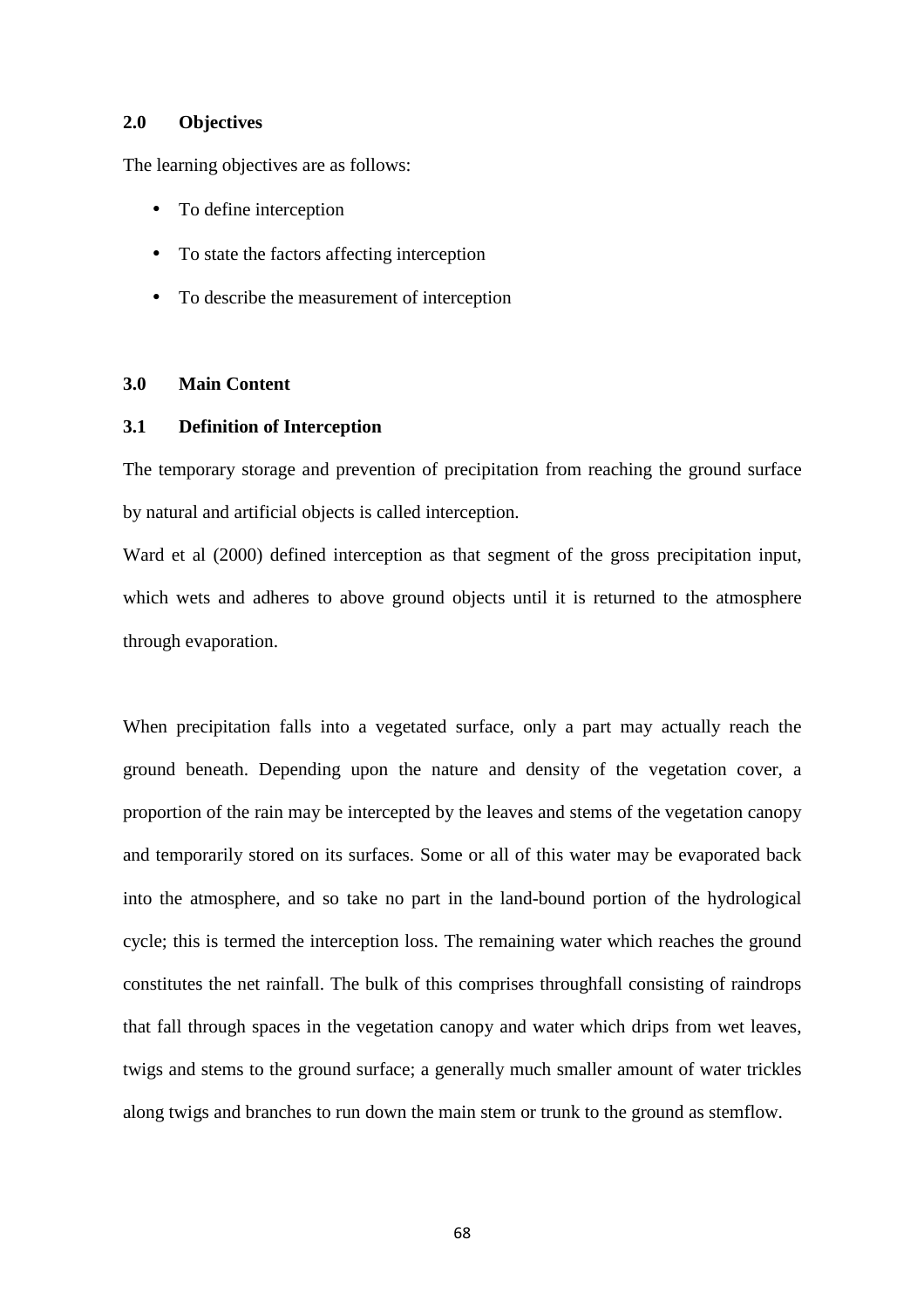Interception process is important because it can help to reduce runoff and erosion problems. Secondly, the net rainfall beneath a vegetation canopy is generally less than the gross rainfall falling onto the top of the vegetation canopy. In some cases the interception loss may be quite large and can have a significant impact on the water balance.

# **3.2 Factors Affecting Interception**

Several factors affect the magnitude of interception. Some of these factors are: vegetation type and density, wind system, duration and nature of rain.

Very dense vegetation cover is known to intercept more water than a sparse one. In addition, the general canopy density affects the rate and magnitude of interception. Also, the dryness and wetness of the vegetation is very important. Dry vegetation has higher interception storage – the ability of the vegetation surfaces to collect and retain falling precipitation, than wet vegetation, because of the differences in their surface tension.

The wind system and the duration of the rain also affect interception. The winds affect the rate of water lost through evaporation. Apart from creating turbulence within the whole system, the duration is important because the longer the period of rainfall, the more water that is likely to be intercepted. The nature of the rainfall is also important because the ability of the vegetation to intercept water is higher during low intensity rainfall than during storms.

# **3.3 Measurement of Interception**

The most common method of measuring interception loss (I) in the field is to compute the difference between the precipitation above the vegetation layer (P) and the net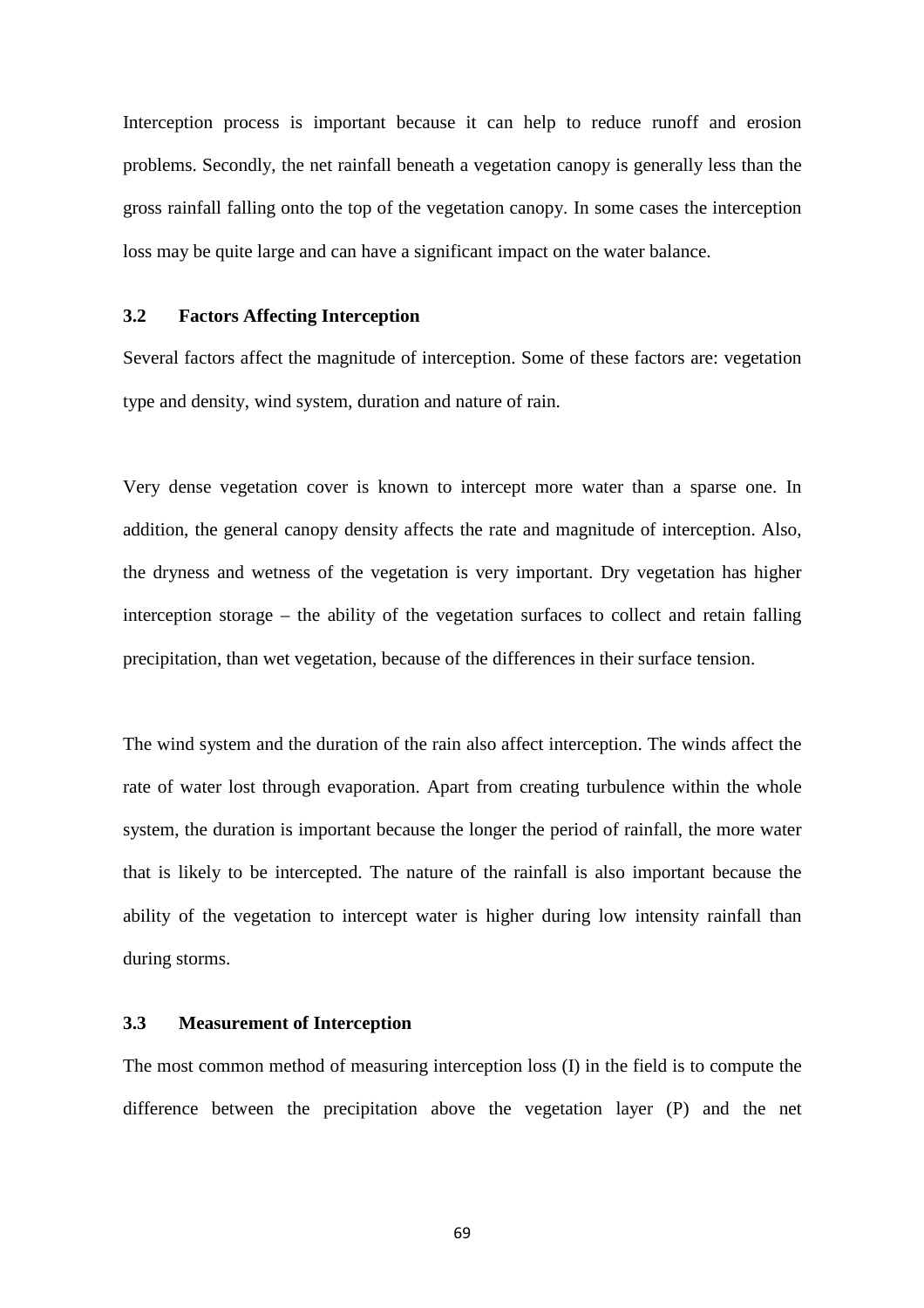precipitation below the vegetation canopy, comprising the throughfall (T) and stemflow (S), thus:

 $I = P - T - S$  ------ (2)

Due to the difficulties of installing equipment underneath a vegetation canopy, this method has been used more for forest vegetation than for lower-order covers.

Throughfall may be measured using funnel or trough gauges placed beneath the forest canopy, and stemflow may be collected by small gutters sealed around the circumference of the truck leading into a container.

# **Self Assessment Exercise**

Of what importance is interception? Can you account for the factors that influence the rate of interception?

### **4.0 Conclusion**

The journey of precipitation from the clouds to the ground is not a straight one as has been highlighted from the above discussions. Part of it is intercepted by both natural and artificial objects. Hence, the net rain that reaches the ground surface is less than the gross rainfall, which has implications on surface runoff and water balance.

### **5.0 Summary**

- The temporary storage and prevention of precipitation from reaching the ground surface by natural and artificial objects is called interception.
- Interception accounts for the variation between the gross rainfall and the net rainfall that reaches the ground.
- Factors that influence the magnitude of interception include vegetation type and density, wind system, duration and nature of rain.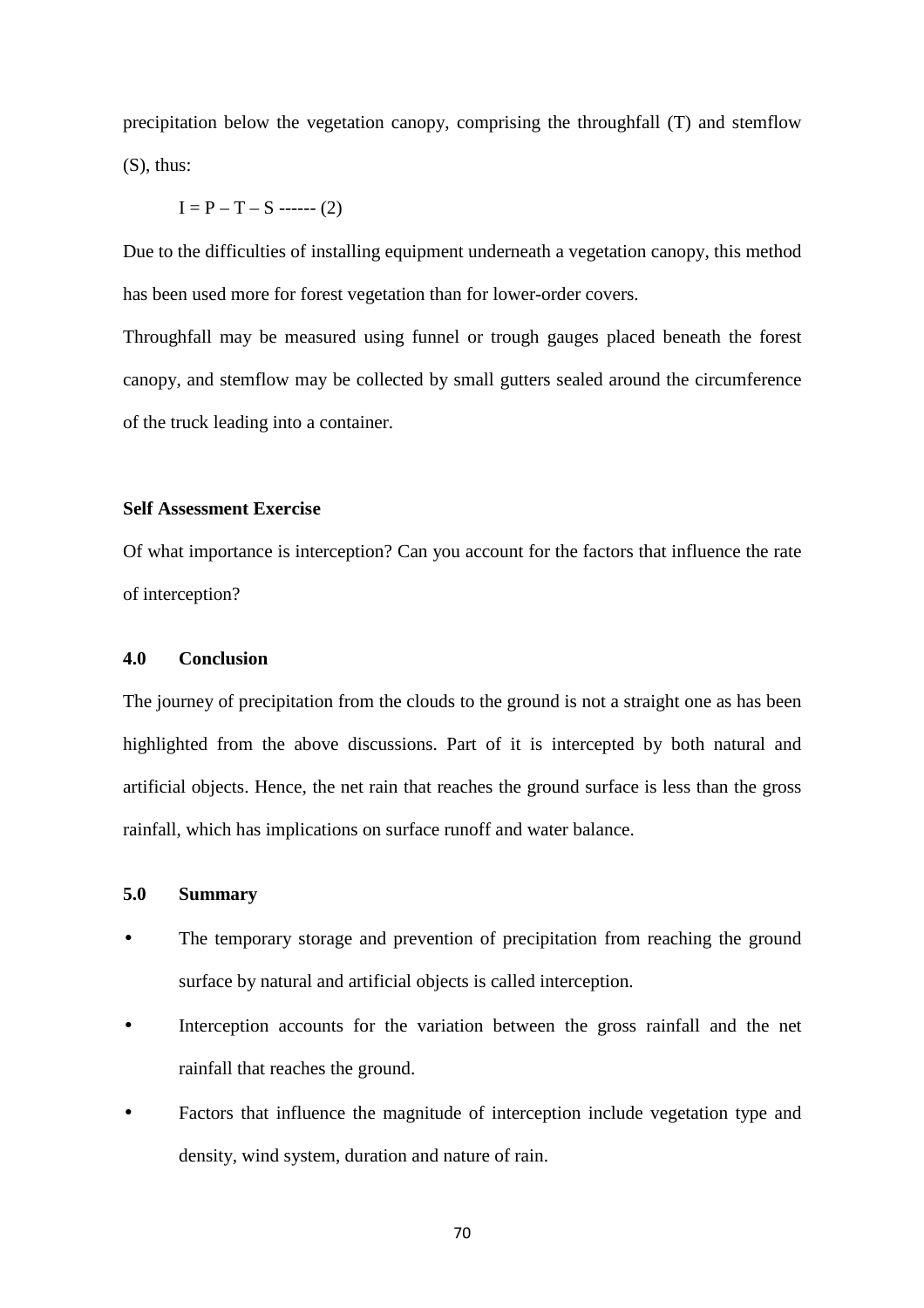# **6.0 Tutor Marked Assignment**

- (1) The process that prevents precipitation from getting to the ground by natural and artificial objects is called \_\_\_\_\_\_\_\_\_
- (2) The major natural objects of interception is
- (3) The ability of the vegetation surface to collect and retain falling precipitation is called  $\Box$
- (4) Which of the following factors do not affect interception?

(a) soil profile (b) wind system (c) duration of rain

- (d) vegetation density
- (5) Interception lost can be represented by which of the following equations:

(a)  $I = P - T + S$  (b)  $I = P - T - S$  (c)  $I = P + T + S$  (d)  $I = P + T - S$ 

- (6) Which of the following options is true of interception?
	- (a) vegetation intercept more during high storm
	- (b) vegetation intercept more during low intensity rainfall
	- (c) vegetation interception does not very at all
	- (d) all of the above.

# **7.0 References / Further Reading**

- Chorley R.J. (1969). *Water, Earth and Man. A Synthesis of Hydrology, Geomorphology and Socio-Economic Geography,* Methuen and Co Ltd, London.
- Ward, R.C. & Robinson, M. (2000). *Principles of Hydrology, Fourth Edition,* McGraw-Hill Publishing, U.K.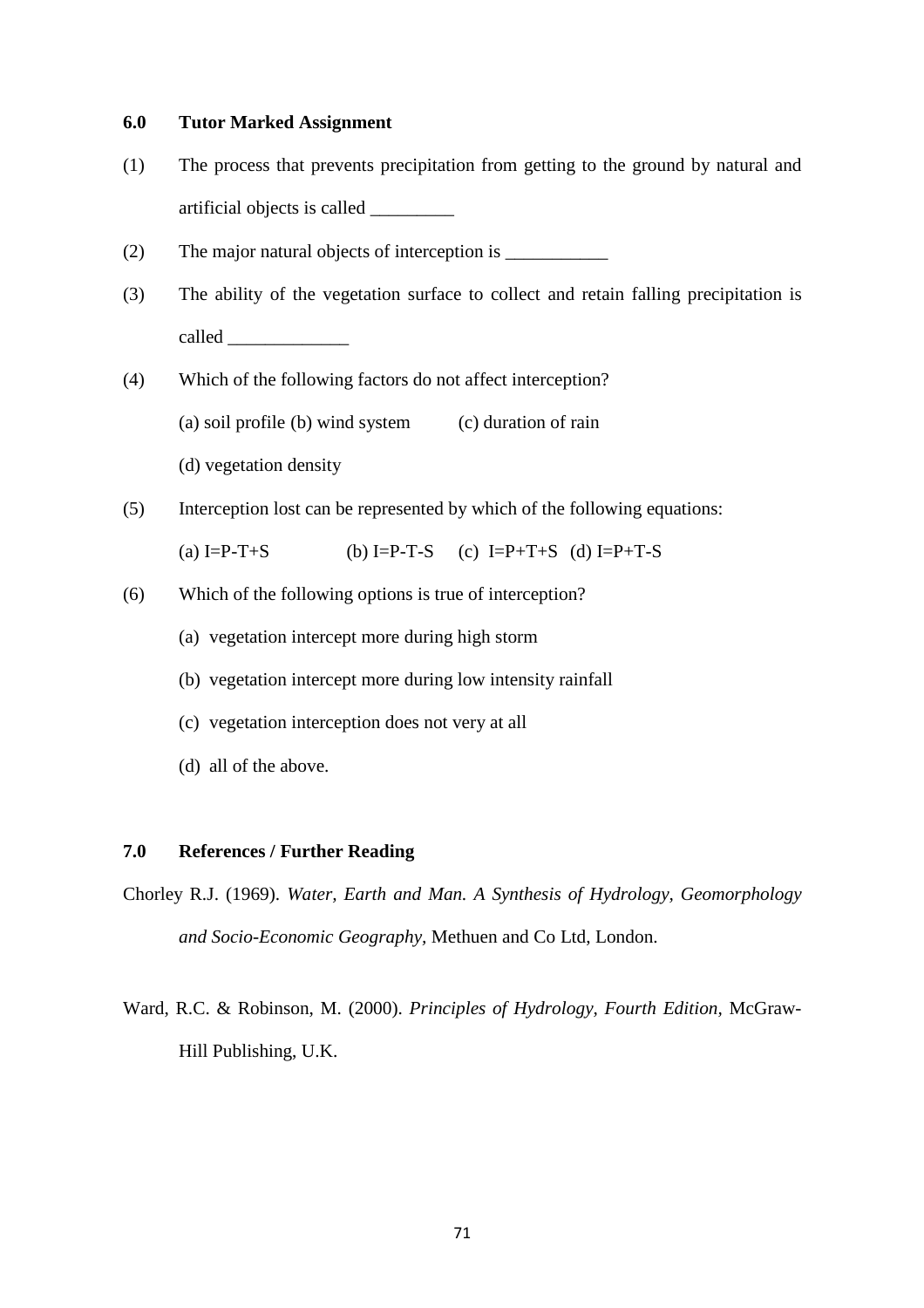# **UNIT 2: INFILTRATION**

### **Contents**

- 1.0: Introduction
- 2.0: Objectives
- 3.0: Main Content
- 3.1: Definition of Infiltration
- 3.2: Factors Influencing Infiltration
- 3.2: Measurement of Infiltration
- 4.0: Conclusion
- 5.0: Summary
- 6.0: Tutor Marked Assignment
- 7.0: References/Further Reading

# **1.0 Introduction**

In the preceding unit, we learnt that not all precipitation gets to the ground surface due to the process of interception. In this unit we are going to examine infiltration, one of the processes that precipitation which gets to the ground surface under goes. Here we shall attempt a definition of infiltration, examine the factors that influence infiltration and measurement of infiltration.

# **2.0 Objectives**

The learning objectives are as follows:

- To define infiltration
- To list and discuss the factors that influence infiltration
- To discuss the commonly used methods in measuring infiltration.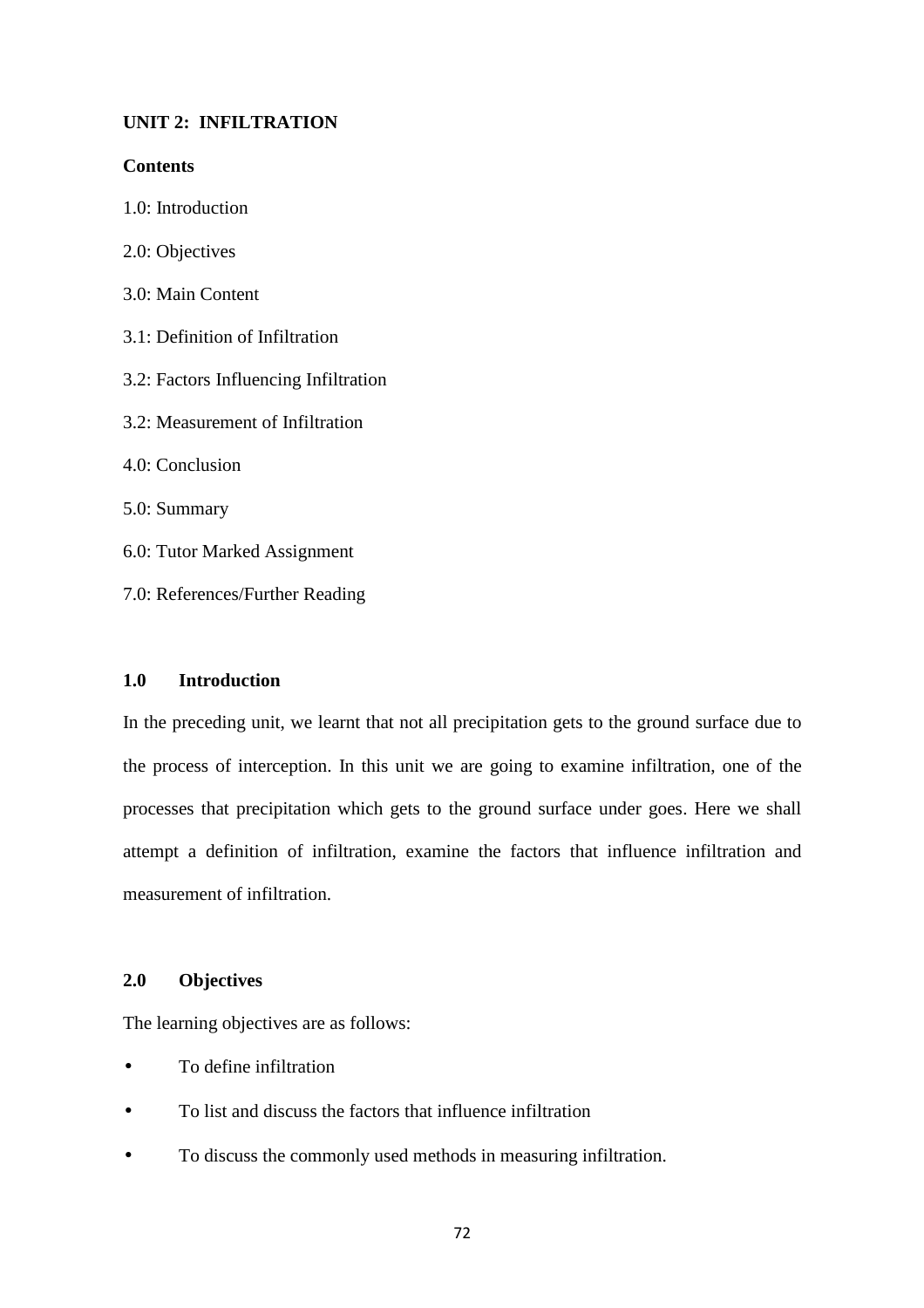#### **3.0: Main Content**

### **3.1: Definition of Infiltration**

Infiltration is the process by which precipitation moves downward through the surface of the earth and replenishes soil moisture, recharges acquifers, and ultimately supports streamflows during dry periods. Along with interception, depression storage, and storm period evaporation, it determines the availability, if any, of the precipitation input for generating overland flows. Furthermore, infiltration rates influence the timing of overland flow inputs to channelized systems. Accordingly, infiltration is an important component of any hydrological model.

## **3.2 Factors Influencing Infiltration**

The rate at which infiltration occurs is influenced by several factors such as, the type and extent of vegetal cover, the condition of the surface crust, temperature, rainfall intensity, and physical properties of the soil. Infiltration rates vary from one soil type to another. In very loose soil, e.g. sandy soils, the rate of infiltration is usually very high and lowest in clay soils because clay soils have very tiny particles, which make them compact. The pores are smaller in size and number when compared with sandy soils. Soils act as a kind of giant sponge containing passages and caverns of various sizes. The total space available for water and air in the soil is called porosity. Infiltration is a function of porosity. The passage of water from soil surface to stream banks or water conducting rocks (acquifers) takes place in a very tortuous way through small diameter passages. So, it is not surprising that water movement within the soil is slow.

Most soils are on sloping lands and so soil water movement takes place towards the slope base in a process called the through flow. The vertical movement of water in the soil is however called percolation. The degree of which is related to porosity of the soil.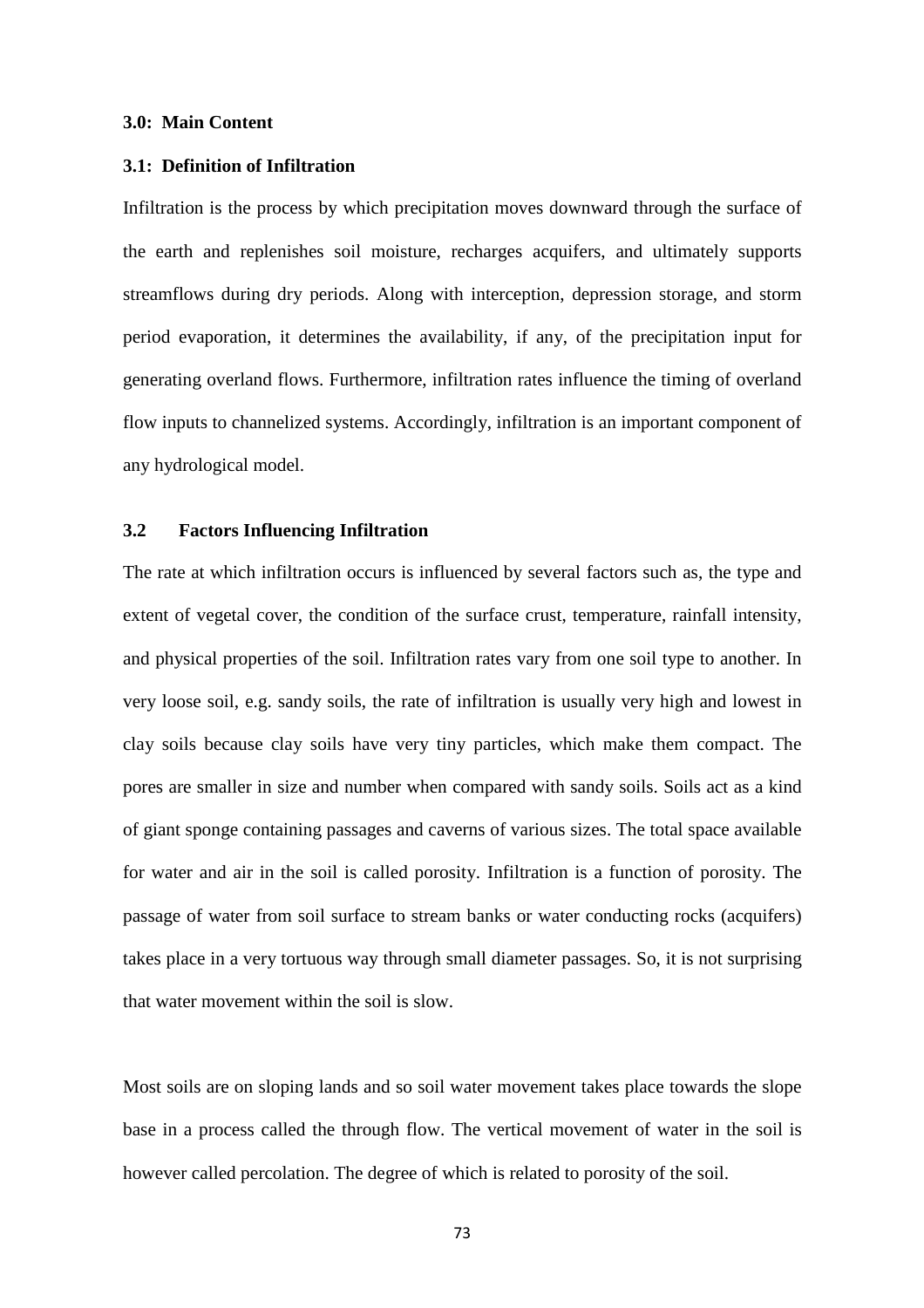The rate at which water is transmitted through the surface layer is highly dependent on the condition of the surface. For example, inwash of fine material may seal the surface so that infiltration rates are low even when the underlying soils are highly permeable. After water crosses the surface interface, its rate of downward movement is controlled by the transmission characteristics of the underlying soil profile. The volume of storage available below ground is also a factor affecting infiltration rates.

# **3.3 Measurement of Infiltration**

Hydrograph analyses and infiltrometer studies are some of the commonly used methods for determining infiltration capacity. Hydrograph is a graph which represents the changes in the level of water with time. Estimates of infiltration based on hydrograph analyses have the advantage over infiltrometers of relating more directly to prevailing conditions of precipitation and field. They are however, not better than the precision with which rainfall and runoff are measured. Of special importance in such studies is the areal variability of rainfall.

Infiltrometers are usually classified as rainfall stimulators or flooding devices. In the former, artificial rainfall is simulated over a test plot and the infiltration is calculated from observations of rainfall and runoff, with consideration given to depression storage and surface detention. Flooding infiltrometers are usually rings or tubes inserted in the ground. Water is applied and maintained at a constant level and observations are made of the rate of replenishment required. It should be noted that several other methods for measuring infiltration have been developed and are currently in use.

#### **Self Assessment Exercise**

If you agree that infiltration is the downward movement of water through the surface of the earth, then state the factors that affect the rate of infiltration.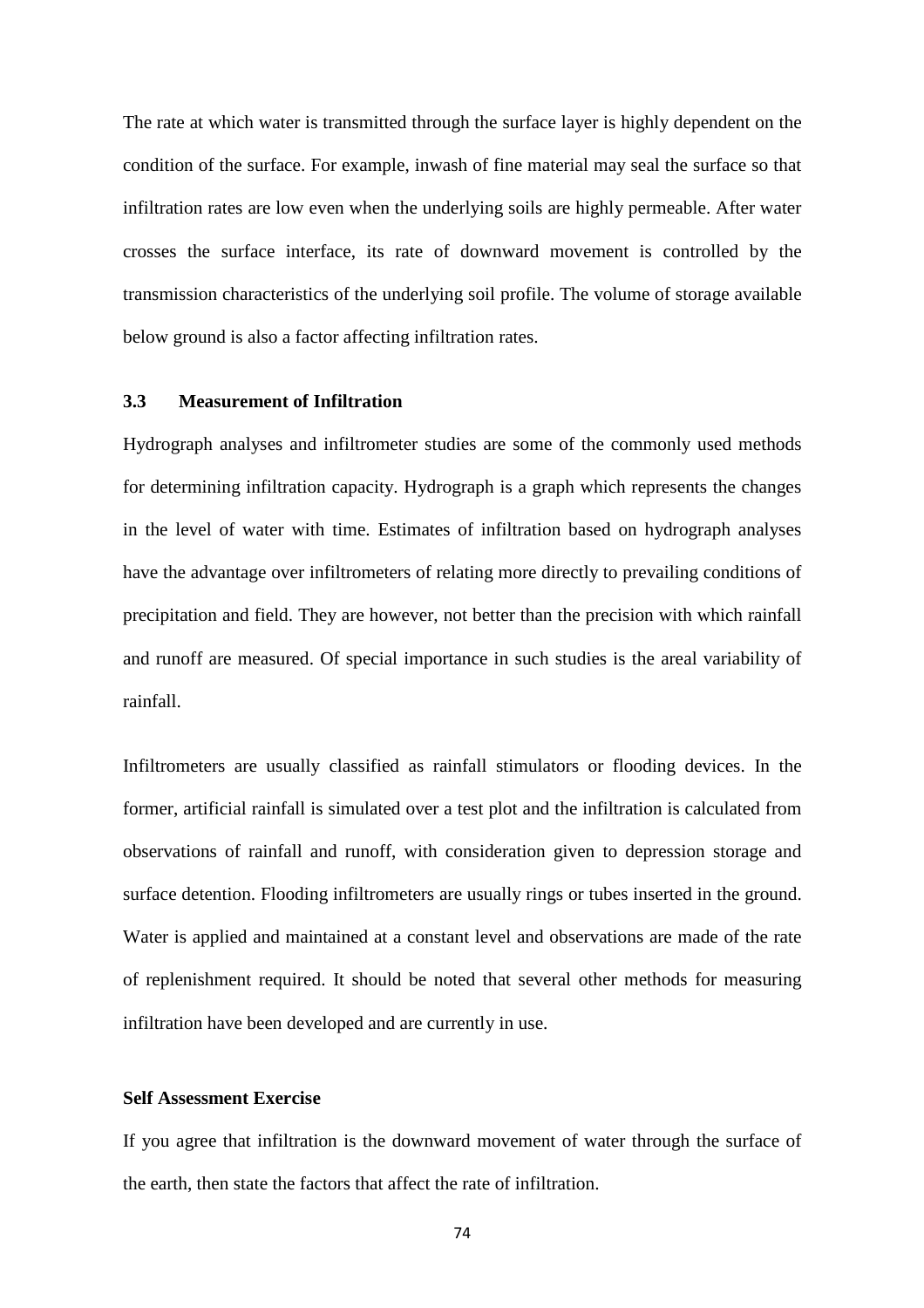#### **4.0 Conclusion**

From the above discussions, it has been revealed that the study of infiltration is very vital in hydrologic studies. Its importance can be found in the determination of soil moisture, aquifer recharge, and support to stream flow during dry season. In addition, it can be use to determine runoff and erosion.

### **5.0 Summary**

- Infiltration is the process by which precipitation moves downward through the surface of the earth.
- Some of the factors that influence infiltration are physical properties of the soil, vegetal cover, rainfall intensity, and nature of the surface crust.
- Infiltration capacity is commonly measured with the aid of hydrograph analyses and infiltrometer studies.

#### **7.0 Tutor Marked Assignment**

- (1) The process by which precipitation moves downward through the surface of the earth is called
- (2) The total space available for water and air in the soil is called \_\_\_\_\_
- (3) Which of the following options is incorrect about infiltration?
	- (a) it replenishes soil moisture (b) it affects the rate of interception (c) it recharges aquifers (d) it supports stream flow.
- (4) The rate of infiltration is highest in which of the following soil types (a) clay soil (b) loamy soil (c) sandy soil (d) none of the above

# **7.0 References/Further Reading**

- Viessman, W. Jr. and Lewis, G.L. (2003). *Introduction to Hydrology, Fifth Edition,*  Pearson Education Inc. Upper Saddle River, N.J. 07458.
- Ward, R.C. and Robinson, M. (2000). *Principles of Hydrology, Fourth Edition,* McGraw Hill Publishing, UK.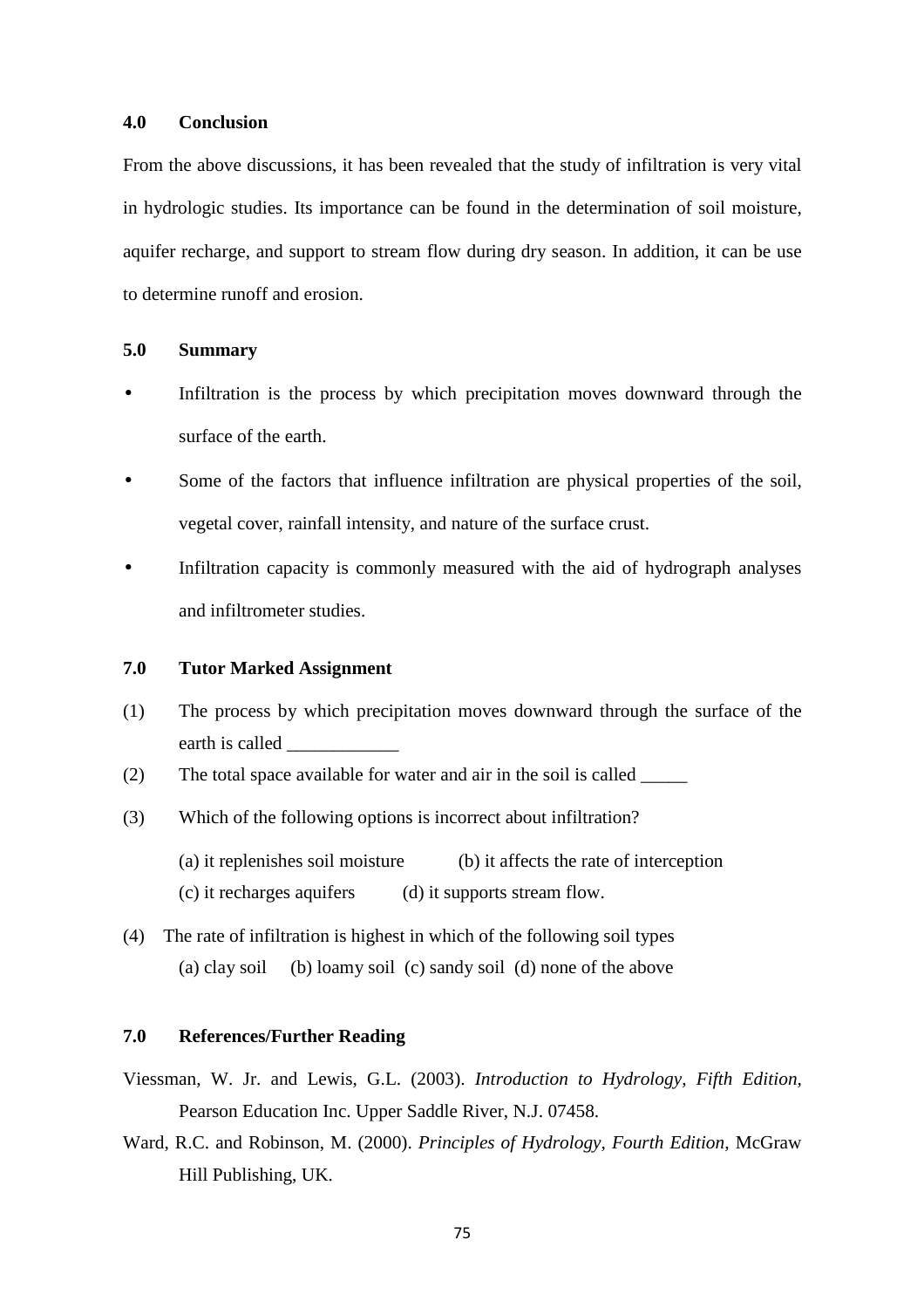# **UNIT 3: SOIL MOISTURE**

### **Contents**

- 1.0: Introduction
- 2.0: Objectives
- 3.0: Main Content
- 3.1: Definition and Importance of Soil Moisture
- 3.2: Factors Influencing Soil Moisture
- 3.3: Measurement of Soil Moisture
- 4.0: Conclusion
- 5.0: Summary
- 6.0: Tutor Marked Assignment
- 7.0: References/Further Reading

# **1.0 Introduction**

In the preceding unit we discussed the process of infiltration-downward movement of water from the surface. In this unit we are going to examine soil moisture, which is a direct consequence of infiltration process. The discussion will centre on the definition and importance of soil moisture, factors affecting soil moisture, and measurement of soil moisture.

# **2.0 Objectives**

The learning objectives are as follows:

- To define soil moisture and state its importance
- To identify soil properties affecting soil moisture
- To describe the measurement process of soil moisture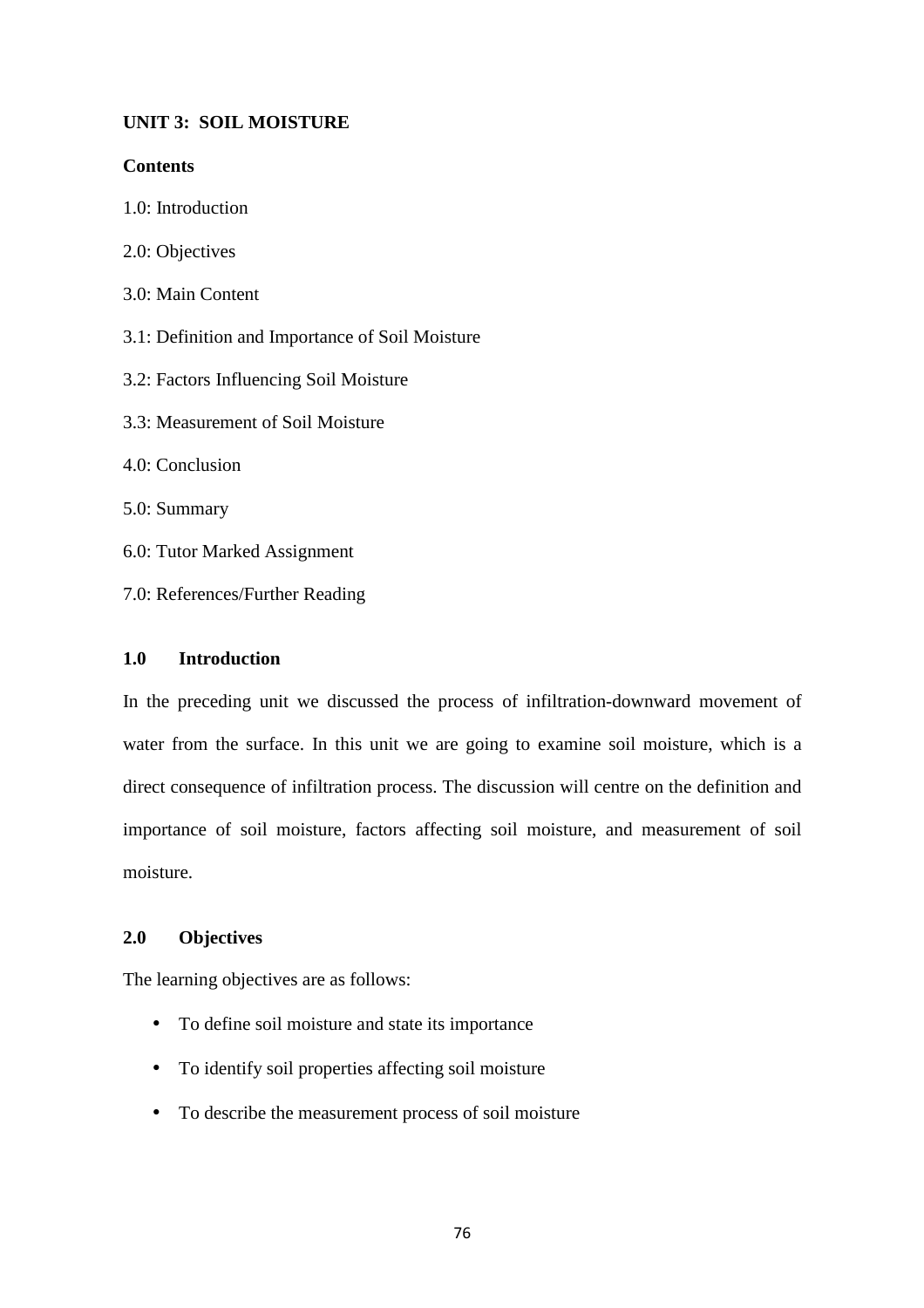#### **3.0 Main Content**

#### **3.1 Definition and Importance of Soil Moisture**

Soil moisture or soil water as it is referred to in some quarters, is normally considered to include both the water contained in the soil profile itself and the subsurface water in the unsaturated subsoil layers between the soil profile and the water table. Thus defined, soil moisture includes all the water in the zone of aeration which may extend tens or even hundreds of metres below the ground surface. However, the ability of the shallow soil profile proper to absorb and retain moisture is generally of great hydrological importance (Ward and Robinson 2000).

Water in the soil is a critical resource needed for plant growth. The amount of water available at any given time is determined by the soil water balance, which includes the gain, loss, and storage of soil water. Water held in storage in the soil water zone is increased by recharge during precipitation but decreased by use through evapotranspiration. Surplus water is disposed of by downward percolation to the ground water zone or by overland flow.

Soil moisture storage is a "savings account" of water that can receive deposits and allow withdrawals as conditions change in the water balance. Soil moisture storage refers to the amount of water that is stored in the soil and is accessible to plant roots. Moisture retained in the soil comprises two classes of water, only one of which is accessible to plants. The inaccessible class is hydroscopic water, the thin molecular layer that is tightly bound to each soil particle by the natural hydrogen bonding of water molecules. Such water exists even in the desert but is not available to meet moisture demands. Soil is said to be at the wilting point when all that is left in the soil is unextractable water; the plant wilt and eventually die after a prolonged period of such moisture stress.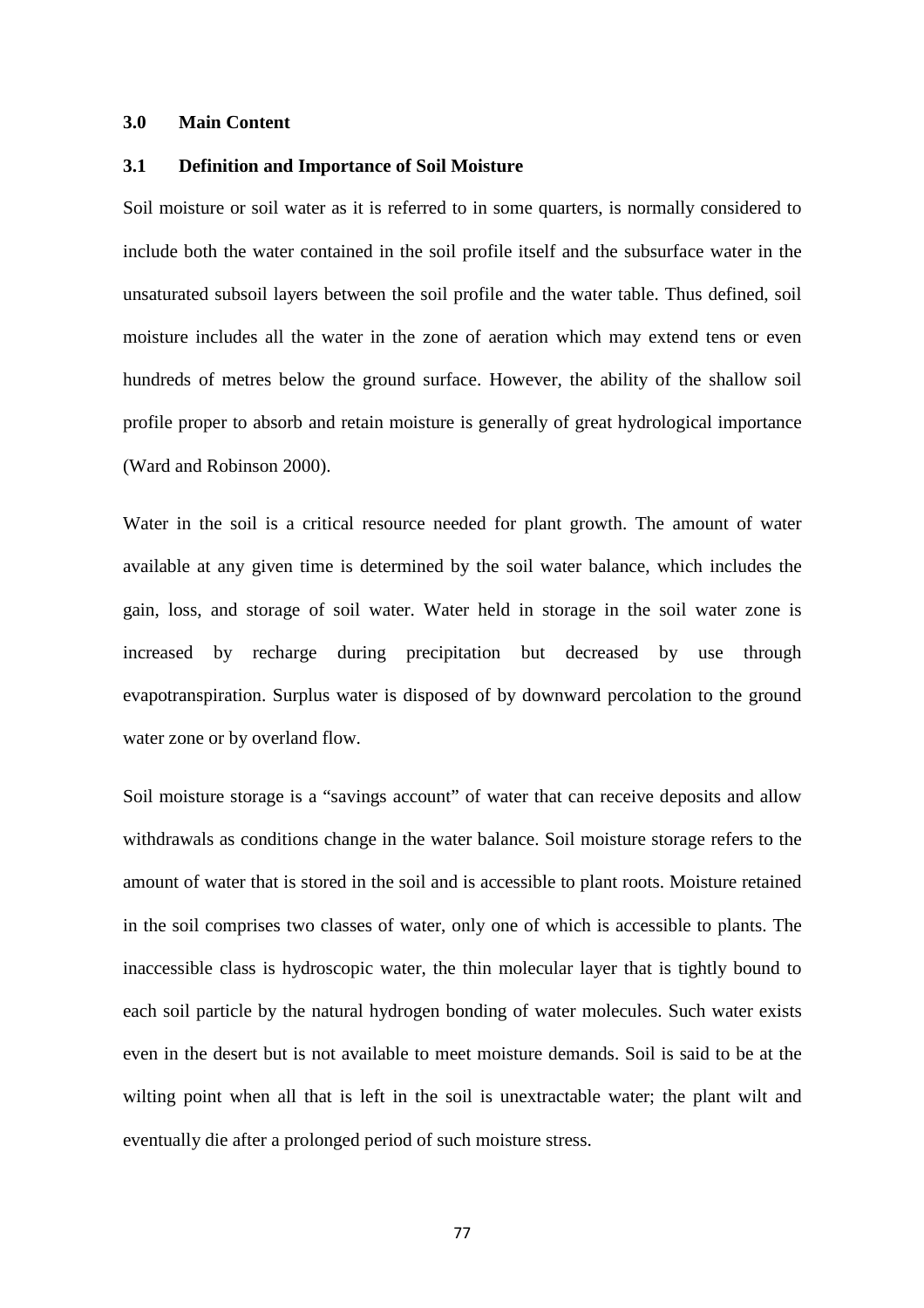The soil moisture that is generally accessible to plant roots is capillary water, held in the soil by surface tension and hydrogen bonding between the water and the soil. Most capillary water that remains in the soil is available water in soil-moisture storage and is removable to meet moisture demands through the action of plant roots and surface evaporation. After water drains from the larger pore spaces, the available water remaining for plants is termed field capacity, or soil-storage capacity. Generally, maintaining soil moisture close of field capacity is essential to plant growing success.

When soil becomes saturated after rainfall or snowmelt, some soil-water surplus becomes gravitational water. This excess water percolates downward under the influence of gravity from the shallower capillary zone to the deeper groundwater zone.

Plant roots exert a tensional force on soil moisture to absorb it. As water transpires through the leaves, a pressure gradient is established throughout the plant, thus "pulling" water into plant roots. When soil moisture is at field capacity, plants obtain water with less effort. As the soil water is reduced by soil-moisture utilization, the plants must exert greater effort to extract the same amount of moisture. As a result, even though a small amount of water may remain in the soil, plants may be unable to exert enough pressure to utilize it. The unsatisfied demand is a deficit (Christopherson, 2007). Rainwater, snowmelt, and irrigation water provide soil moisture recharge.

### **3.2 Factors Influencing Soil Moisture**

The main forces responsible for holding water in the soil are those of capillarity, absorption and osmosis. Capillary forces result from surface tension at the interface between the soil air and soil water. Molecules in the liquid are attracted more to each other than to the water vapour molecules in the air, resulting in a tendency for the liquid surface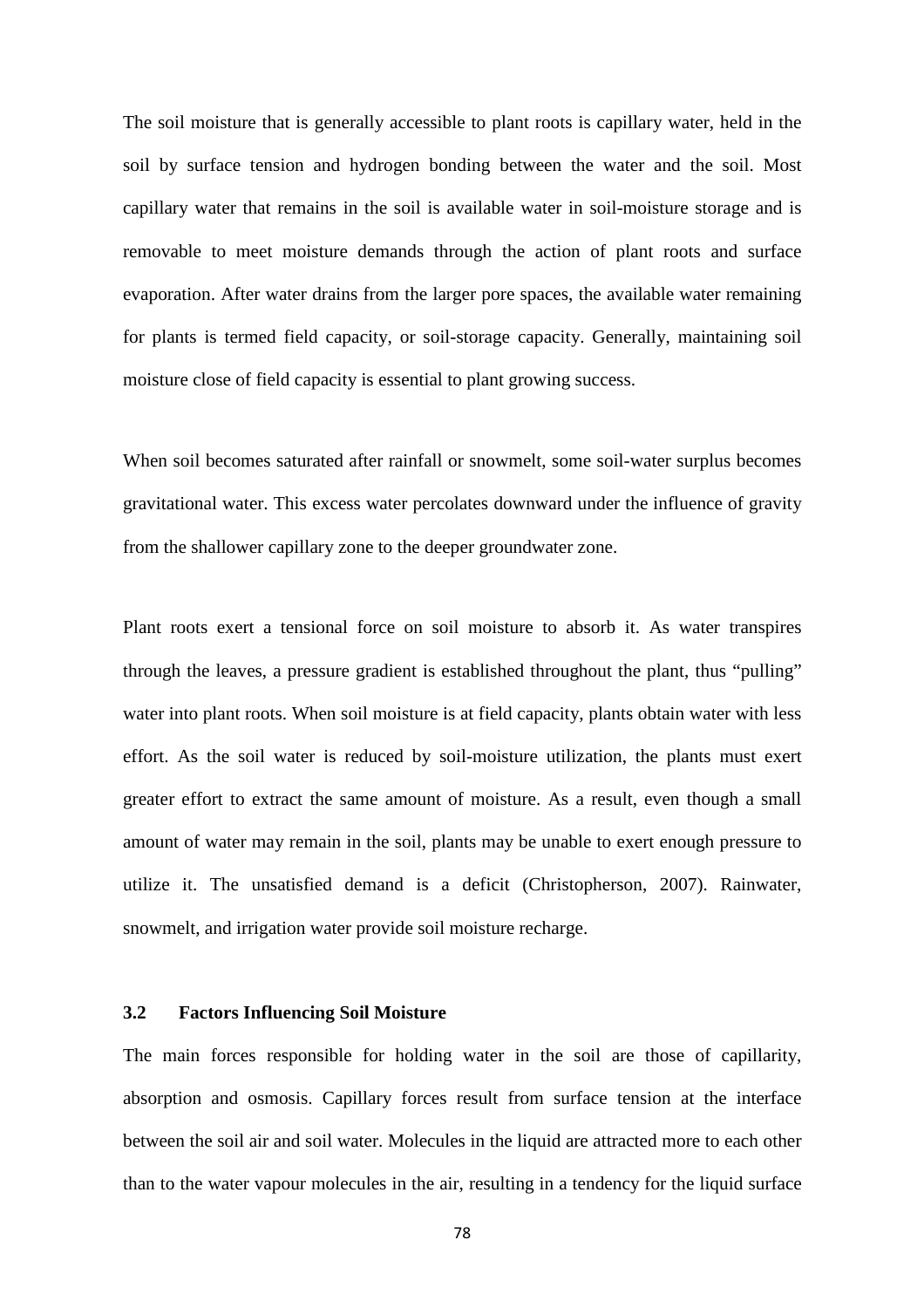to contract. If the pressure was exactly the same on either side, then the air-water interface would be flat, but pressure differences result in a curved interface, the pressure being greater on the inner, concave side by an amount that is related to the degree of curvature. At the interface in the soil pore space, the air will be at atmospheric pressure, but the water may be at a lower pressure.

In addition to capillary forces, soil water liquid or vapour can be absorbed upon the surfaces of soil particles mainly due to electrostatic forces in which the polar water molecules are attracted to the charge faces of the solids. Since the forces involved are only effective very close to the solid surface, only very thin films of water can be held in this way. Nevertheless, if the total surface area of the particles (i.e. the specific surface) is larger, and/or the charge per unit area is large, then the total amount of water absorbed in a volume of soil may be considerable.

A third force which acts to retain water in the soil results from osmotic pressure due to solutes in the soil water. Osmotic pressure is important when there is a difference in solute concentration across a permeable membrane. This may be at a plant root surface, making water less available to plants, especially in saline soils, or across a diffusion barrier such as an air-filled pore, by allowing the movement of water vapour, but not the solute, across the pore from the more dilute to the more concentrated solution (Hillel, 1982) quoted from (Ward and Robinson, 2000).

The amount of water that can be held in a given volume of soil and the rate of water movement through that soil depend upon both the texture, i.e. the size distribution of the mineral particles of the soil, and upon the soil structure, the aggregation of these particles. Water may occupy both inter structural voids and textural voids (between the particles). At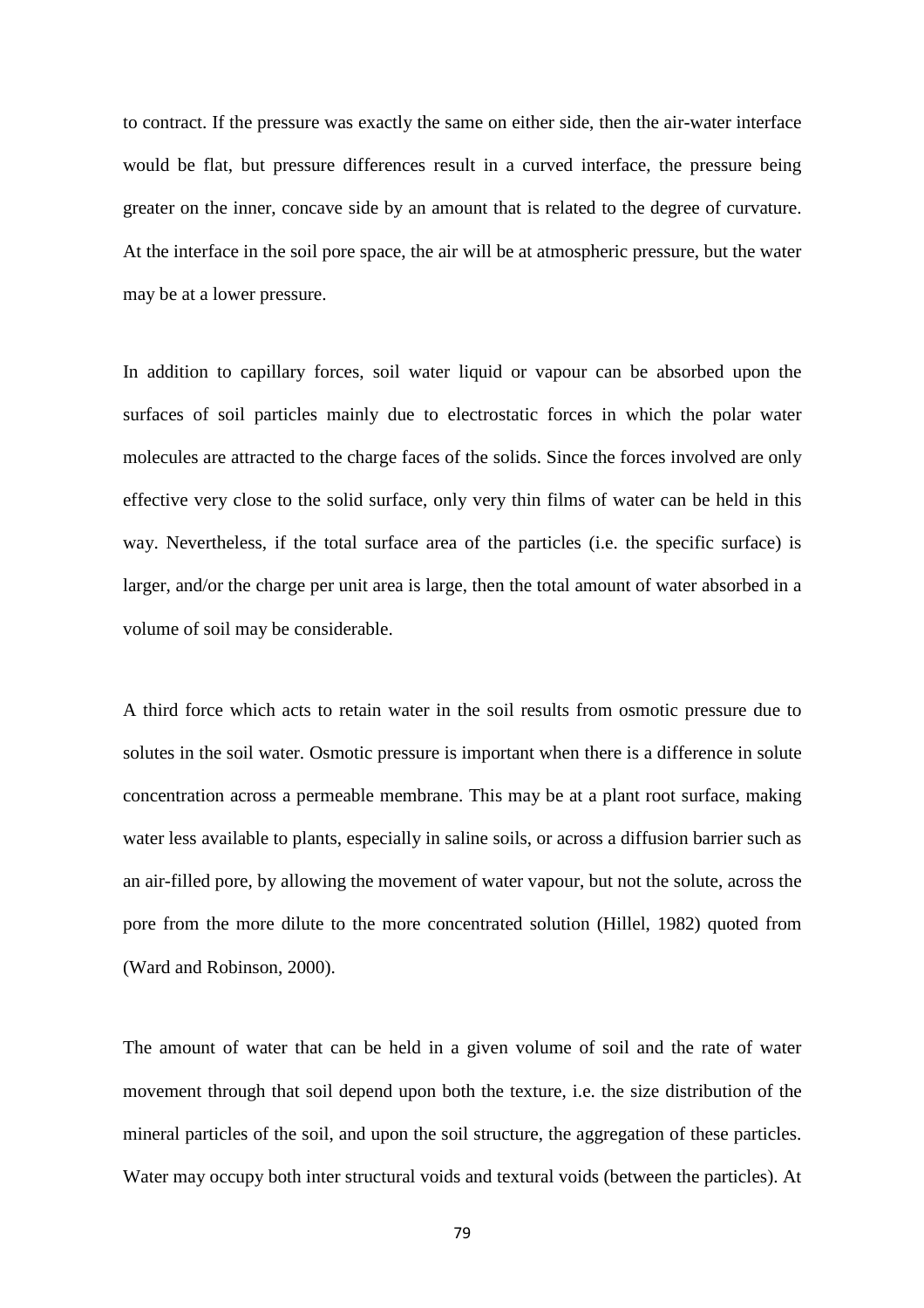high moisture contents water flow through the former may be dominant, but becomes rapidly less important as the soil becomes drier. In general, the coarser the particles, the larger will be the intervening voids and the easier it will for water movement to take place. Thus, sandy soils tend to be more freely draining and permeable than clay soils, which are both slower to absorb water and slower to drain water.

### **3.3 Measurement of Soil Moisture**

Soil moisture measurements are made in a variety of ways but the principal method employed is the gravimetric method. In that procedure, a soil sample is weighed and placed in a container of known weight. The weight of the wet soil sample is thus known. The soil sample is sealed in its container and taken to a laboratory where it is removed and over dried at  $105^{\circ}$ C, until all the water evaporates. The sample is then weighed again, and the loss in weight is equated to the weight, and thus the amount of soil moisture that the field sample contained.

A number of other methods for determining soil moisture include radiological, electric resistance, remote sensing amongst others. Details of these methods are available in literature.

### **Self Assessment Exercise**

Make a case for the study of soil moisture in hydrology.

# **4.0 Conclusion**

Soil moisture is a critical resource for plant growth as has been established from the above discussions. However, of more importance is capillary water, which is generally accessible to plant roots. The knowledge of soil moisture is therefore vital in planning for an effective and efficient irrigation system aimed at improving agricultural productivity.

80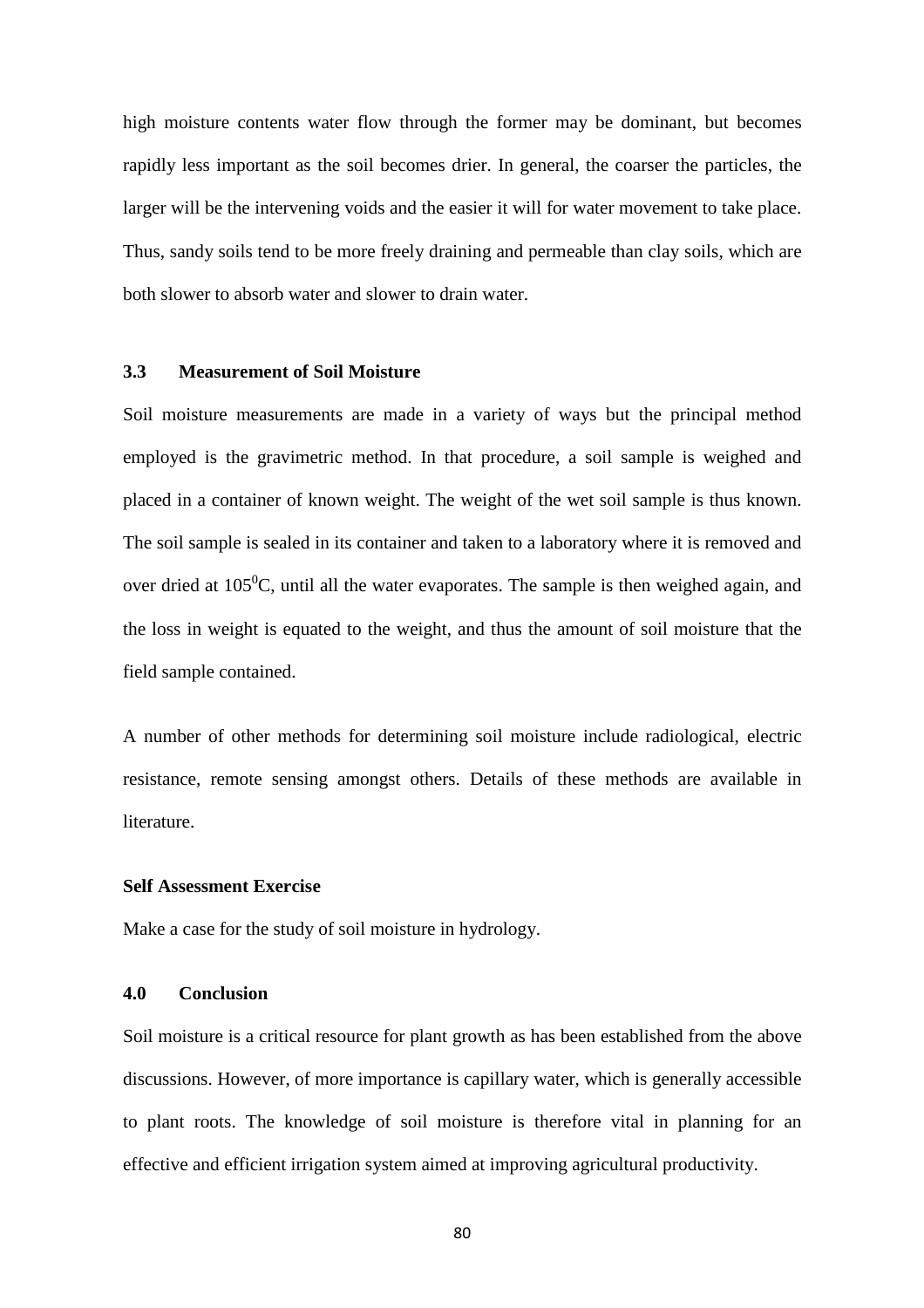#### **5.0 Summary**

- Soil moisture includes all the water in the zone of aeration, which may extend tens or even hundreds of metres below the ground surface.
- Soil moisture is critical for plant growth, and the water accessible to plant is called capillary water.
- The main forces responsible for holding soil moisture are capillarity, adsorption and osmosis.
- One of the most popular ways for measuring soil moisture is gravimetric method.

#### **6.0 Tutor Marked Assignment**

- $(1)$  Soil moisture that is accessible to plant roots is called
- (2) Water held in storage in the soil water zone is increased by recharge during \_\_\_\_\_\_
- (3) Soil moisture that is inaccessible to plant roots is called (a) absorption (b) osmosis (c) capillary (d) hydroscopic
- (4) Soil moisture is much more relevant to which of the following (a) agriculture (b) stream flow (c) mining (d) none of the above

# **7.0 References / Further Reading**

- Christopherson, R.W. (2007). *Elemental Geosystems, Fifth Edition,* Pearson Prentice Hall Upper Saddle River, N.J. 07458.
- Strahler, A and Strahler A. (2006). *Introducing Physical Geography, Fourth Edition,* John Wiley and Sons Inc.
- Viessman, W. Jr and Lewis, G.L. (2003). *Introduction to Hydrology, Fifth Edition,*  Pearson Education Inc. Upper Saddle River N.J. 07458.
- Ward, R.C. and Robinson, M (2000). *Principles of Hydrology, Fourth Edition,* McGraw Hill Publishing, UK.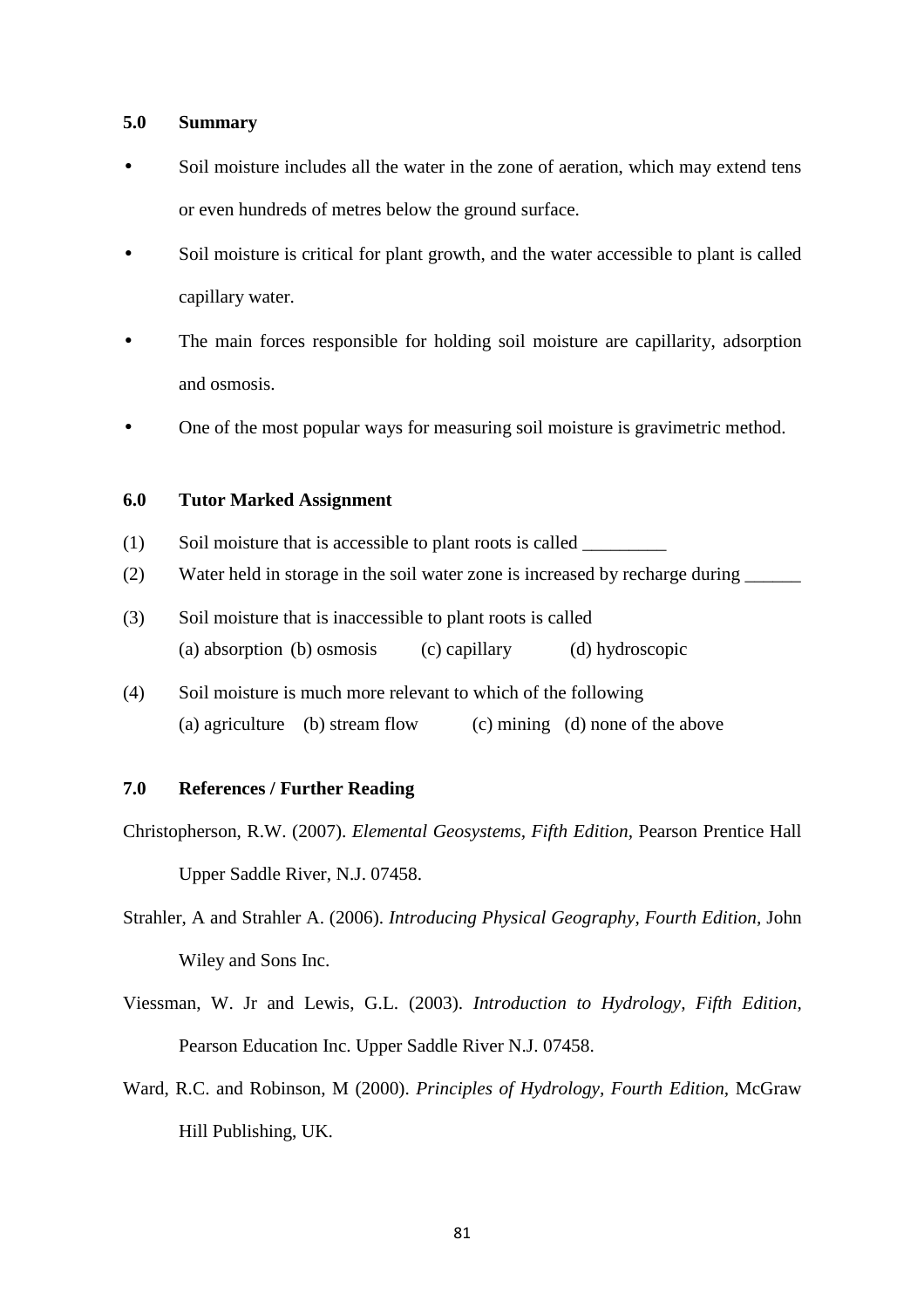# **UNIT4: EVAPORATRION AND EVAPOTRANSPIRATION**

#### **Contents**

- 1.0: Introduction
- 2.0: Objectives
- 3.0: Main Content

3.1: Defining Evaporation and Evapotranspiration

- 3.2: Factors Controlling the Evaporation Process
- 3.3: Measurement of Evaporation and Evapotranspiration
- 4.0: Conclusion
- 5.0: Summary
- 6.0: Tutor Marked Assignment
- 7.0: References/Further Reading

### **1.0 Introduction**

This unit focuses on that phase of the hydrologic cycle in which precipitation reaching the earth's surface is returned to the atmosphere as vapour. Of the precipitation falling earthward, a portion evaporates before reaching the ground. The discussions shall however centre on the definitions of evaporation and evapotranspiration, which include transpiration by plants and evaporation from soil, lakes, streams etc. Furthermore, the factors controlling the evaporation process and its measurement will also be highlighted.

### **2.0 Objectives**

The learning objectives are as follows:

- To differentiate between evaporation and transpiration
- To identify the factors driving the evaporation process.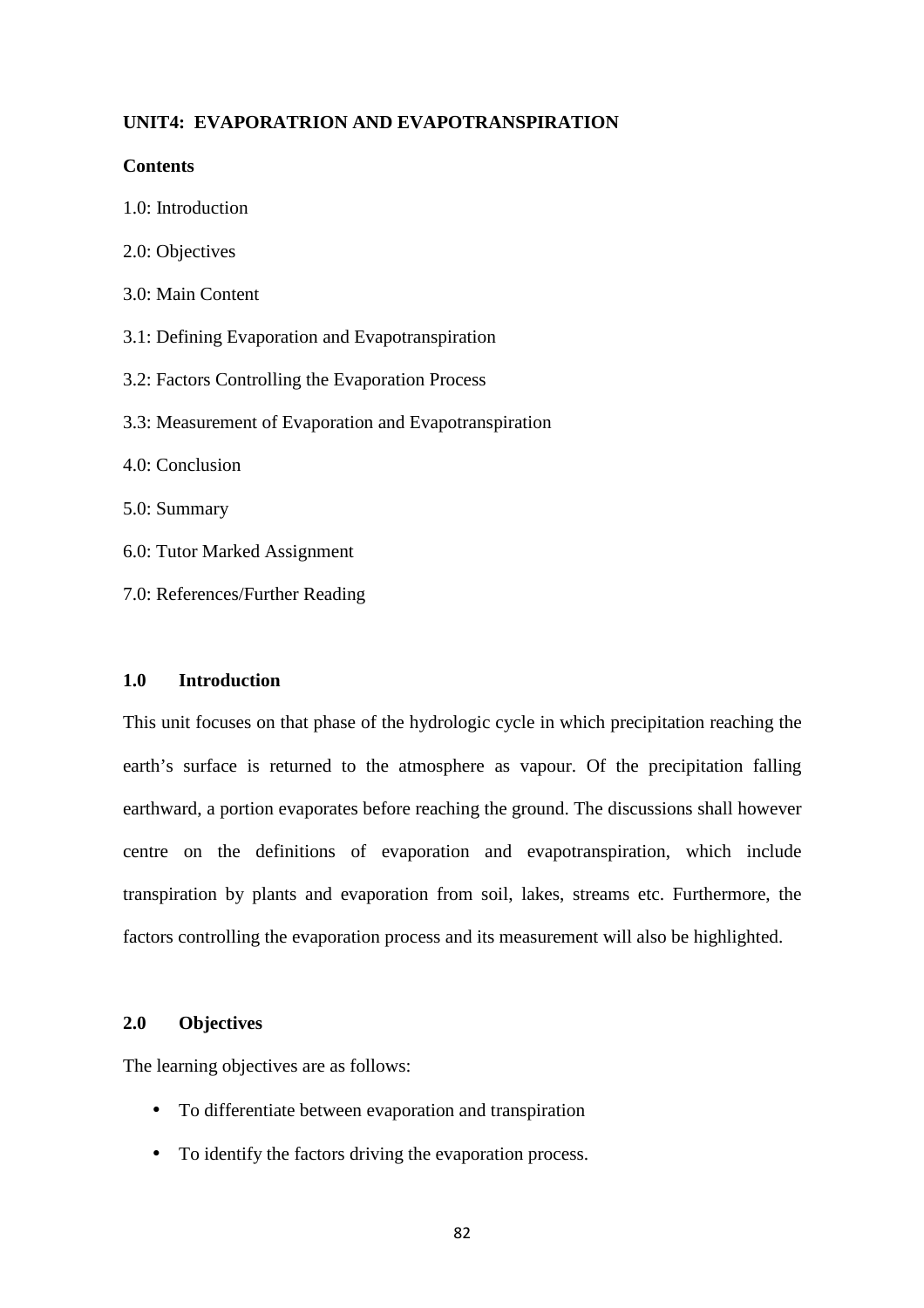#### **3.0 Main Content**

#### **3.1 Defining Evaporation and Evapotranspiration**

Evaporation can be defined as the process by which a liquid is converted into gaseous state. It involves the net movement of individual water molecules from the surface of the earth into the atmosphere, a process occurring wherever there is a vapour pressure gradient from the surface to the air. The rate of evaporation depends on the balance between the vaporization of water molecules into the atmosphere and the condensation rate from the atmosphere. However, when the air reaches saturation (100 percent relative humidity) no net evaporation takes place. Wind is therefore required to remove the layer of air near the surface which would otherwise become saturated and stop net evaporation (Smithson, et al, 2002).

Transpiration is a related process involving water loss from plants. It occurs mainly by day when small pores called stomata, on leaves of the plants open up under the influence of sunlight. They expose the moisture in the leaves to the atmosphere and, if the vapour pressure of the air is less than that on the leaf cells, the water is transpired. As a result of this transpiration, the leaf becomes dry and a moisture gradient is set up between the leaf and the base of the plant. Moisture is drawn up through the plant and from the soil into the roots.

In reality it is often difficult to distinguish between evaporation and transpiration. Wherever vegetation is present, both processes tend to be operating together, so the two are normally combined to give the composite term evapotranspiration. This process is governed mainly by atmospheric conditions. Energy is needed to power the process, and wind is necessary to mix the water molecules with the air and transport them away from the surface.

83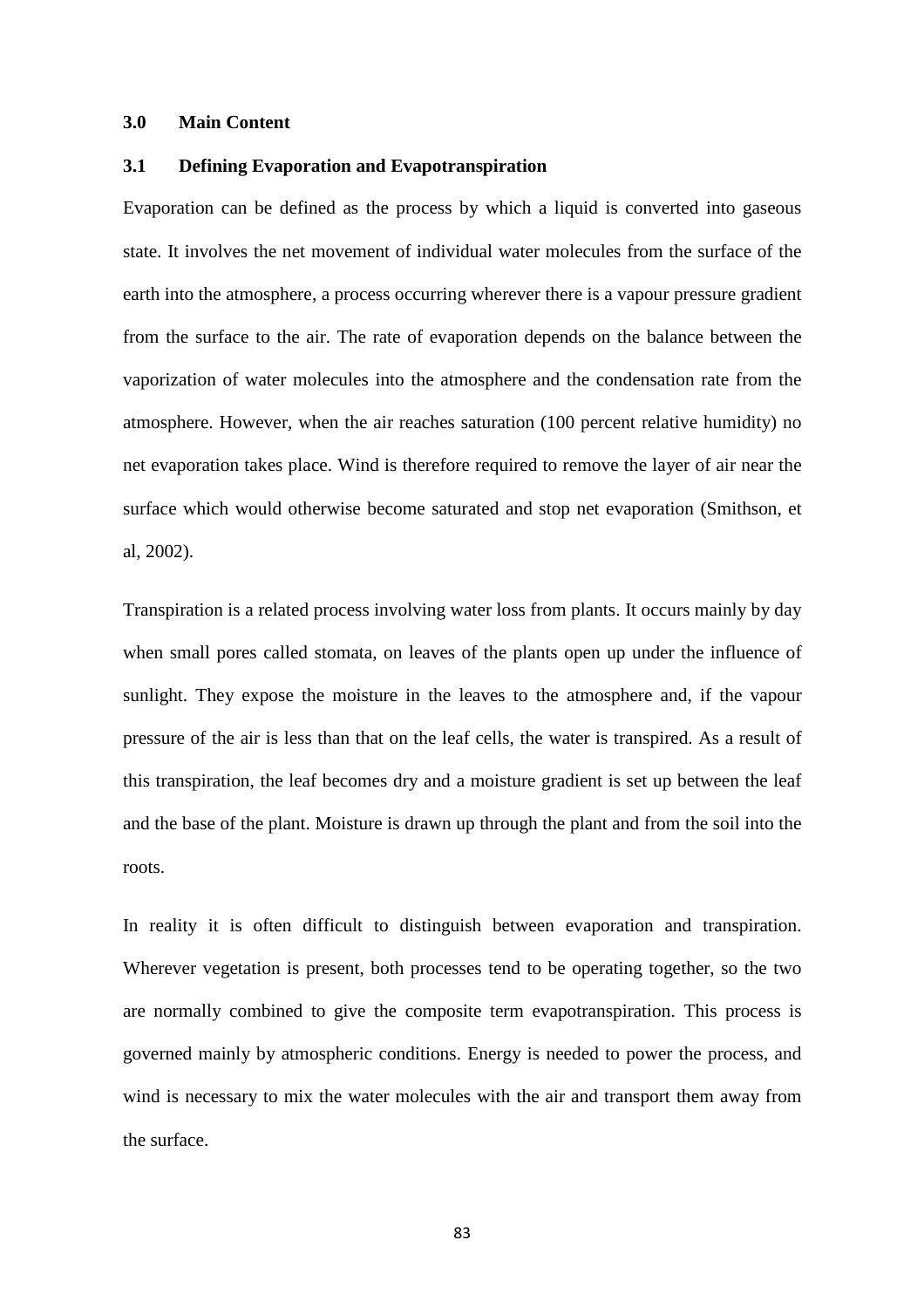In addition, the state of the surface plays an important part, for evaporation can continue only so long as there is a vapour pressure gradient between the ground and the air. Thus, as the soil dries out the rate of evapotransipiration declines. Lack of moisture at the surface often acts as a limiting factor on the process.

We can therefore distinguish between two aspects of evapotranspiration. Potential evapotranspiration (PE) is a measure of the ability of the atmosphere to remove water from the surface, assuming no limitation of water supply. Actual evapotranspiration (AE) is the amount of water that is actually removed. Except where the surface is continuously moist, AE is lower than PE.

### **3.2 Factors Controlling the Evaporation Process**

Rates of evaporation vary, depending on meteorological factors and the nature of evaporating surface. If natural evaporation is viewed as an energy-exchange process, it can be demonstrated that radiation is by far the most important single factor and that the term solar evaporation is basically applicable. On the other hand, theory and wind-tunnel experiments have shown that the rate of evaporation from water of specific temperature is proportional to wind speed and is highly dependent on the vapour pressure of the overlying air (Linsley et al, 1982). How are these two conclusions to be reconciled? In essence, it can be said that water temperature is not independent of wind speed and vapour pressure. If radiation exchange and all other meteorological elements were to remain constant over a shallow lake for an appreciable time, the water temperature and the evaporation rate would become constant. If the wind speed were then suddenly doubled, the evaporation rate would also double momentarily. This increased rate of evaporation would immediately begin to extract heat from the water at a more rapid rate than what could be replaced by radiation and conduction. The water temperature would approach a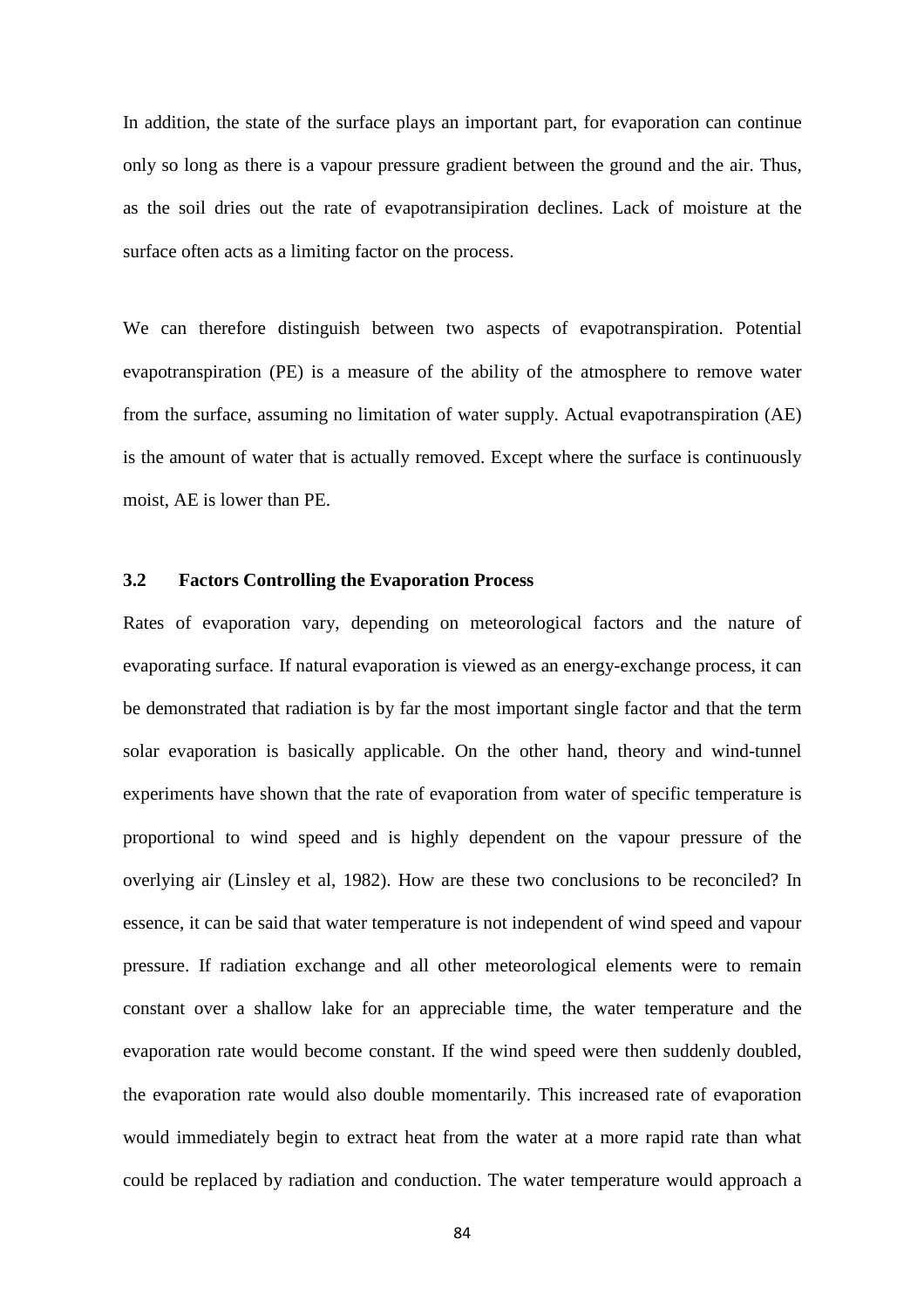new, lower equilibrium value, and evaporation would diminish accordingly (Linsley et al, 1982).

The nature of evaporating surface is another important factor in the evaporation process. All surfaces exposed to precipitation, such as vegetation, buildings, and paved streets, are potentially evaporation surfaces. The rate of evaporation from a saturated soil surface is approximately the same as that from an adjacent water surface of the same temperature; as the soil begins to dry, evaporation decreases and its temperature rises to maintain the energy balance. Eventually, evaporation virtually ceases, since there is no effective mechanism for transporting water from appreciable depths. Thus the rate of evaporation from soil surfaces is limited by the availability of water, or evaporation opportunity.

Evaporation from snow and ice constitute a special problem since the melting point lies within the range of temperatures normally experienced. Evaporation can occur only when the vapour pressure of the air is less than that of the snow surface i.e, only when the dewpoint is lower than temperature of the snow. It should be noted that only foreign material which tends to seal the water surface or change its vapour pressure or albedo will affect the evaporation.

# **3.3 Measurement of Evaporation and Evapotranspiration**

Evaporation pans have been widely used for estimating the amount of evaporation from free water surfaces. The devices, depicted in figure.30 are easy to use, but relating measurements taken from them to actual field conditions is difficult and the data they produce are often of questionable value for making areal estimates. A variety of pan types have been developed but the U.S. Weather Bureau Class A pan is the standard in the United States (Viessman and Lewis, 2003). Pan evaporation observations have been used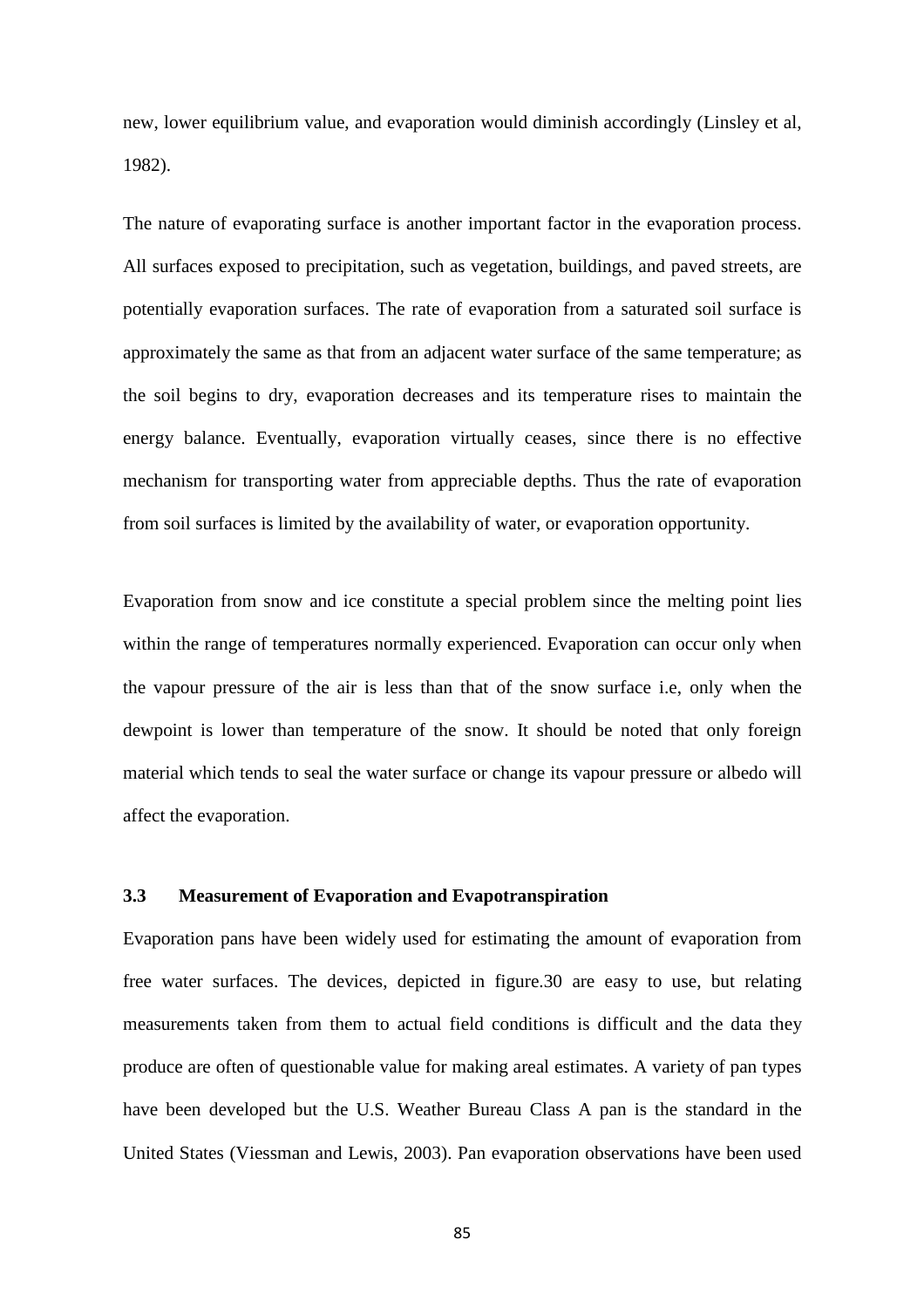to estimate both free water (lake) evaporation and evapotransipiration from well-watered vegetation. Interestingly enough, field experiments have shown a high degree of correlation of pan data with evapotranspiration from surrounding vegetation when there is full cover and good water supply (Viessman and Lewis, 2003). As in the case of precipitation gauges, pan data can be continuously recorded and transmitted to a central receiving station.

Evapotranspiration measurements are often made using lysimeters. These devices are containers placed in the field and filled with soil, on which some type of vegetation growth is maintained. The object is to study soil-water-plant relationships in a natural surrounding. The main feature of a weighing lysimeter is a block of undisturbed soil, usually weighing about 50 tons, encased in a steel shell that is 10x10x8ft. The lysimeter is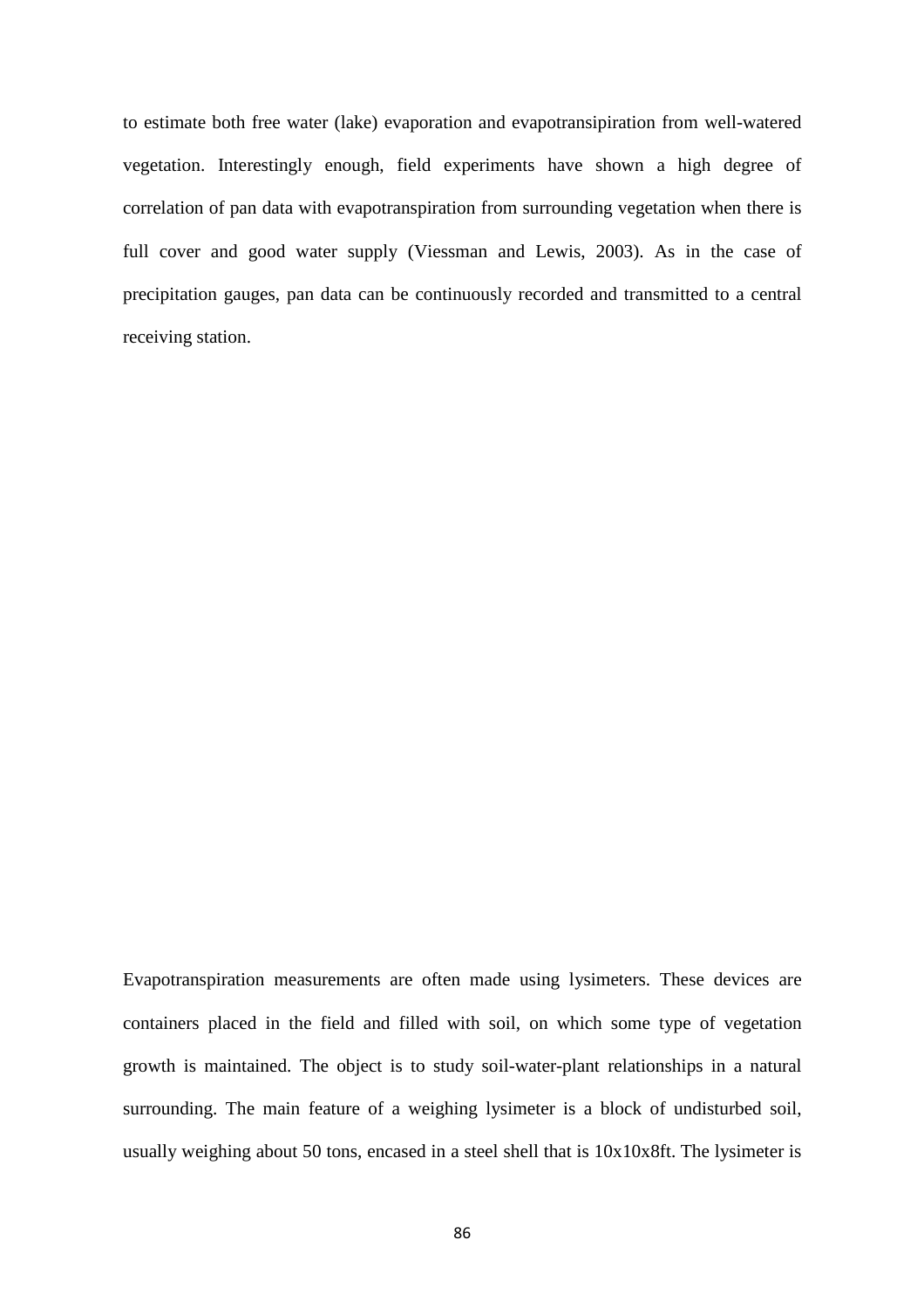buried so that only a plastic border marks the top of the underground scale sensitive enough to record even the movement of rabbit over its surface (Viessman and Lewis, 2003). The soil is weighed at intervals, often every 30 minutes around the clock, to measure changes in soil water level. The scales are set to counterbalance most of the dead weight of the soil and measure only the active change in weight of water in the soil. The weight loss from the soil in the lysimeter represents water used by the vegetative cover, plus any soil evaporation. Added water is also weighed and thus an accounting of water content can be kept. Crops or cover are planted in the area surrounding the lysimeter to provide uniformity of conditions surrounding the instrument. Continuous records at the set weighing intervals provide almost continuous monitoring of conditions. The data obtained can be transmitted to any desired location for analysis and/or other use. Weighing lysimeters can produce accurate values of evapotranspiration over short periods of time, but they are expensive. Non-weighing types of lysimeters, which are less costly, have also been used, but unless the soil moisture content can be measured reliably by some independent method, the data obtained from them cannot be relied upon except for longterm measurements such as between precipitation events (Viessman and Lewis, 2003).

# **Self Assessment Exercise**

Evaporation has been identified as one of the driving forces of the hydrologic cycle; in your opinion, what are the major controlling forces of the evaporation process.

### **4.0 Conclusion**

The above discussions revealed that evaporation process is mainly dependent on an energy source (sun) and wind-which is necessary to mix the water molecules with the air and transport them away from the surface. Without evaporation, the hydrologic cycle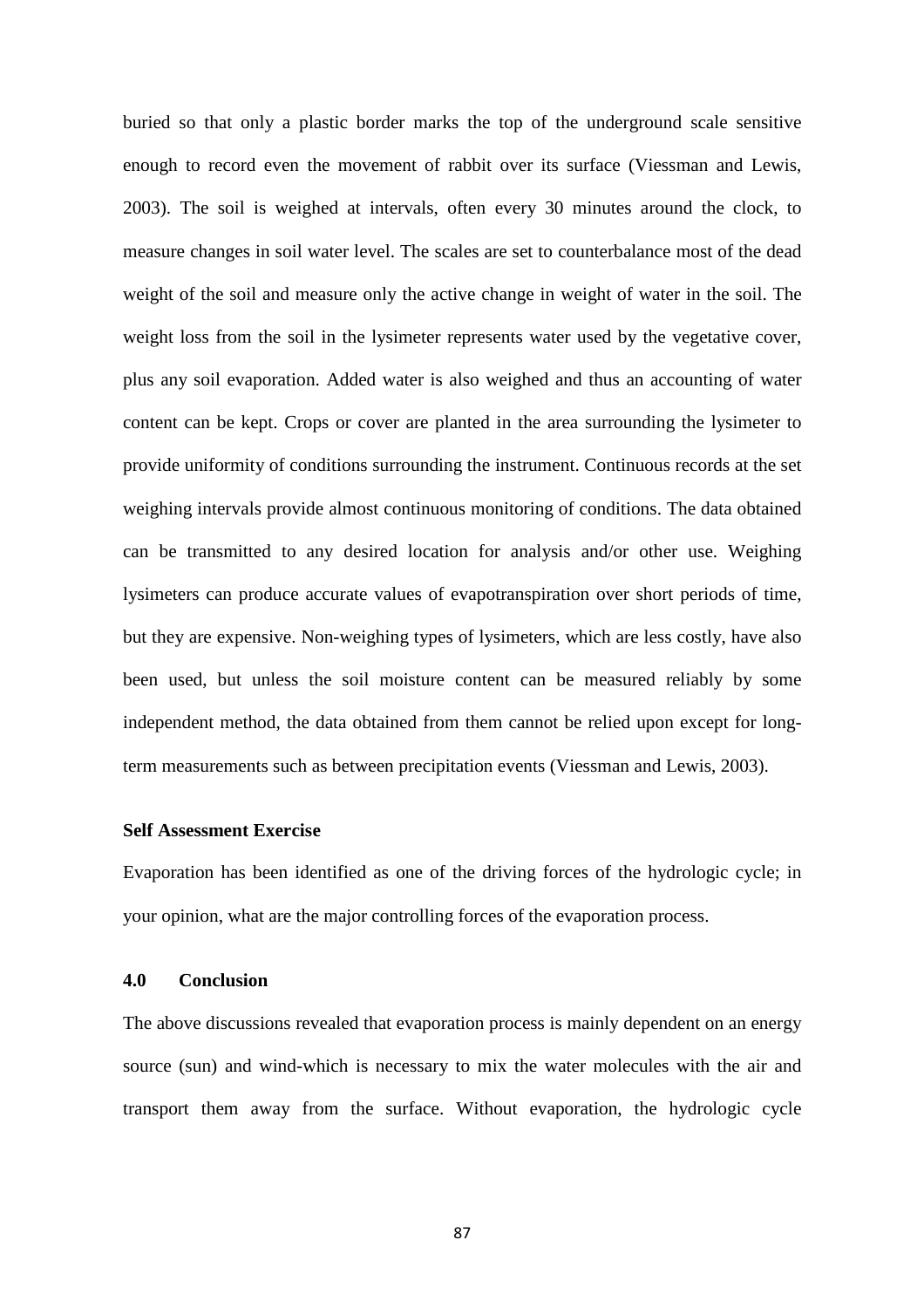processes will be incomplete, with serious implications on precipitation, which would have adverse effects on plants, animals and human lives.

### **5.0 Summary**

- Evaporation is the process by which a liquid is converted into a gaseous state; while transpiration involves water lost from plants. The combine process is called evapotranspiration.
- Rates of evaporation vary, depending on meteorological factors and the nature of the evaporating surface.
- Evaporation pans and lysimeters are the common instruments used in measuring evaporation and evapotranpiration respectively.

#### **6.0 Tutor Marked Assignment**

- (1) The process by which precipitation reaching the earth's surface is returned to the atmosphere as vapour is called \_\_\_\_\_\_\_\_\_\_\_\_
- (2) At what percentage is air said to be saturated
- (3) The process of water lost by plants through the stomata is called\_\_\_
- (4) Evapotranspiration involves the combined process of which of the following. (a) evaporation and respiration (b) evaporation and Precipitation (c) evaporation and transpiration (d) none of the above
- (5) The rate of evaporation is mainly dependent on what factor.
	- (a) hydrological (b) meteorological (c) geological (d) biological
- (6) A measure of the ability of the atmosphere to remove water from the surface assuming no limitation of water supply is called
	- (a) potential evapotranspiration (b) actual evapotranspiration
	- (c) equal evapotranspiration (d) a and b only.
		- 88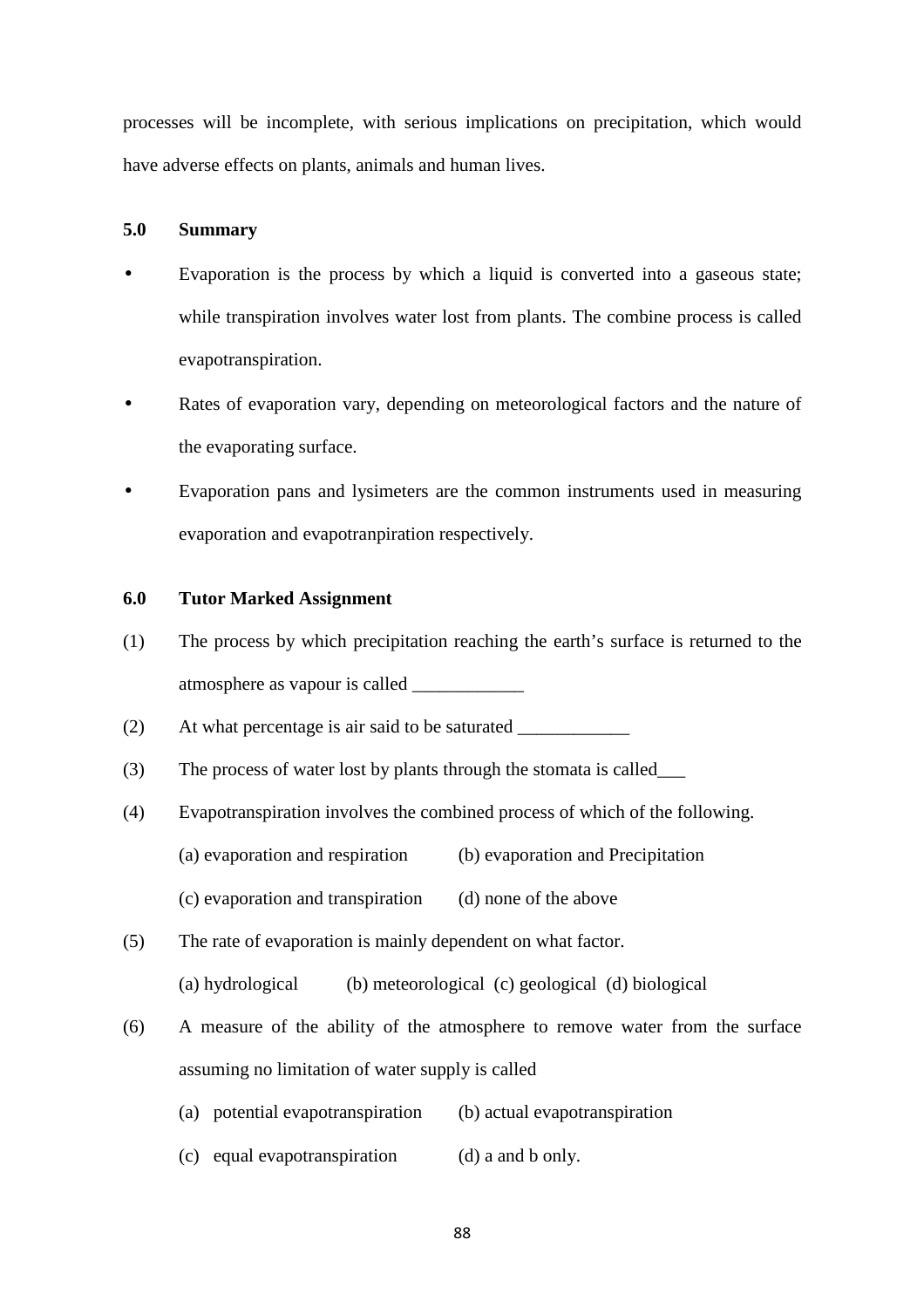### **7.0 References/Further Reading**

- Linsley, R.K. Jr; Kohler, M.A. and Paulhus J.L.H. (1982). *Hydrology for Engineers, Third Edition,* McGraw Hill International Book Company.
- Smithson, P; Addison, K. and Atkinson, K. (2002). *Fundamental of the Physical Environment, Third Edition* Routledge, Tayor and Frances Group, London.
- Viessman, W. Jr. and Lewis, G.L. (2003). *Introduction to Hydrology, Fifth Edition,*  Pearson Education Inc. Upper Saddle River N.J. 07458.
- Ward, R.C. and Robinson, M. (2000). *Principles of Hydrology, Fourth Edition,* McGraw Hill Publishing, UK.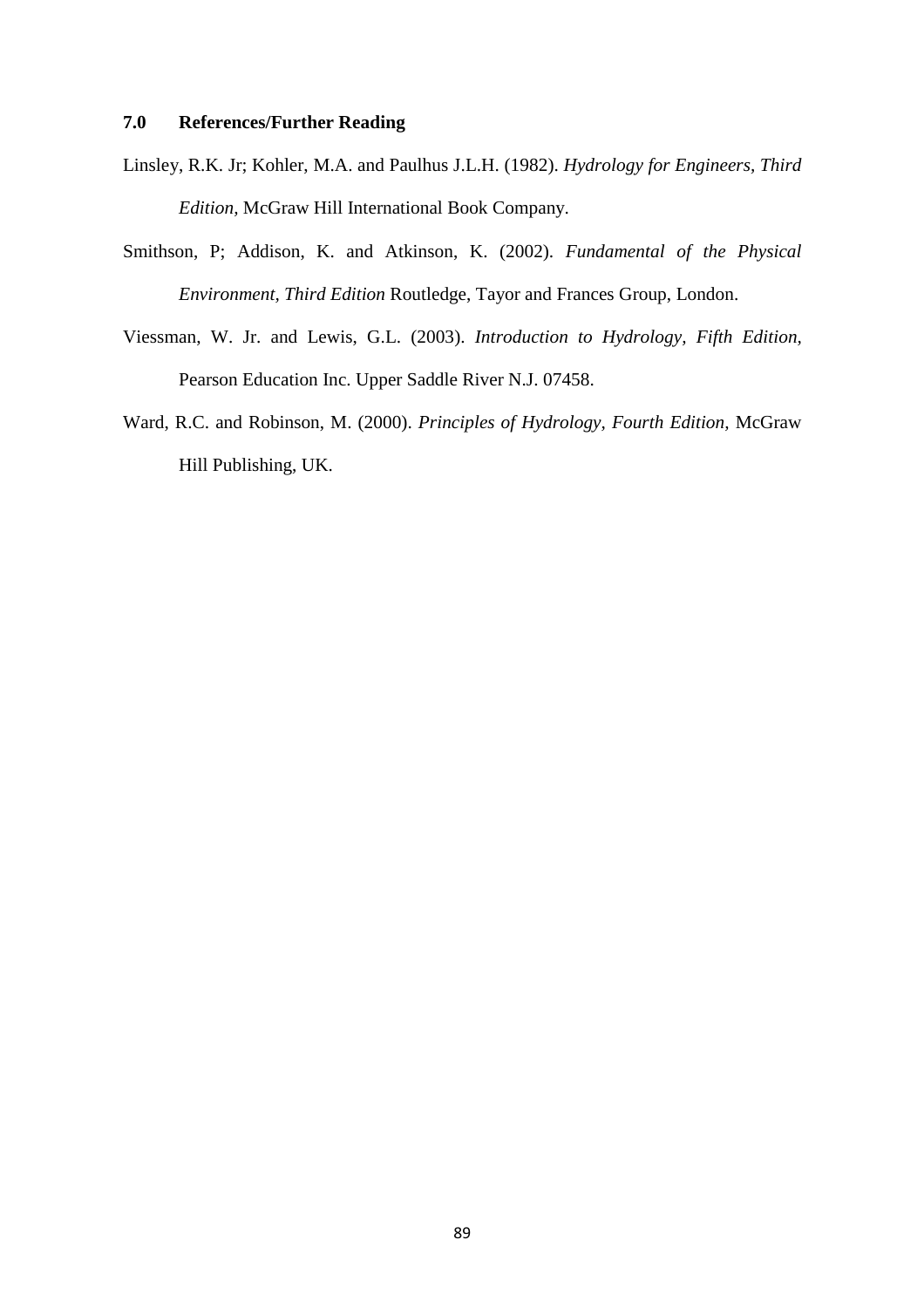# **UNIT 5: RUNOFF**

# **Contents**

- 1.0: Introduction
- 2.0: Objectives
- 3.0: Main Content
- 3.1: Definition of Runoff
- 3.2: Quick flow and delayed flow
- 3.3: Sources and Components of Runoff
- 3.3.l: Channel Precipitation
- 3.3.2: Overland Flow
- 3.3.3: ThoughFlow
- 3.3.4: Groundwater Flow
- 4.0: Conclusion
- 5.0: Summary
- 6.0: Tutor Marked Assignment
- 7.0: References/Further Reading

# **1.0 Introduction**

Two of the major pathways of precipitation received on the Earth's surface are infiltration and evaporation, as was discussed in the preceding units. The third major pathway is runoff, which shall be the focus of this unit. The discussions shall centre on sub topics such as definition of runoff, quickflow and delayed flow, sources and components of runoff.

# **2.0 Objectives**

The learning objectives are as follows:

• To define runoff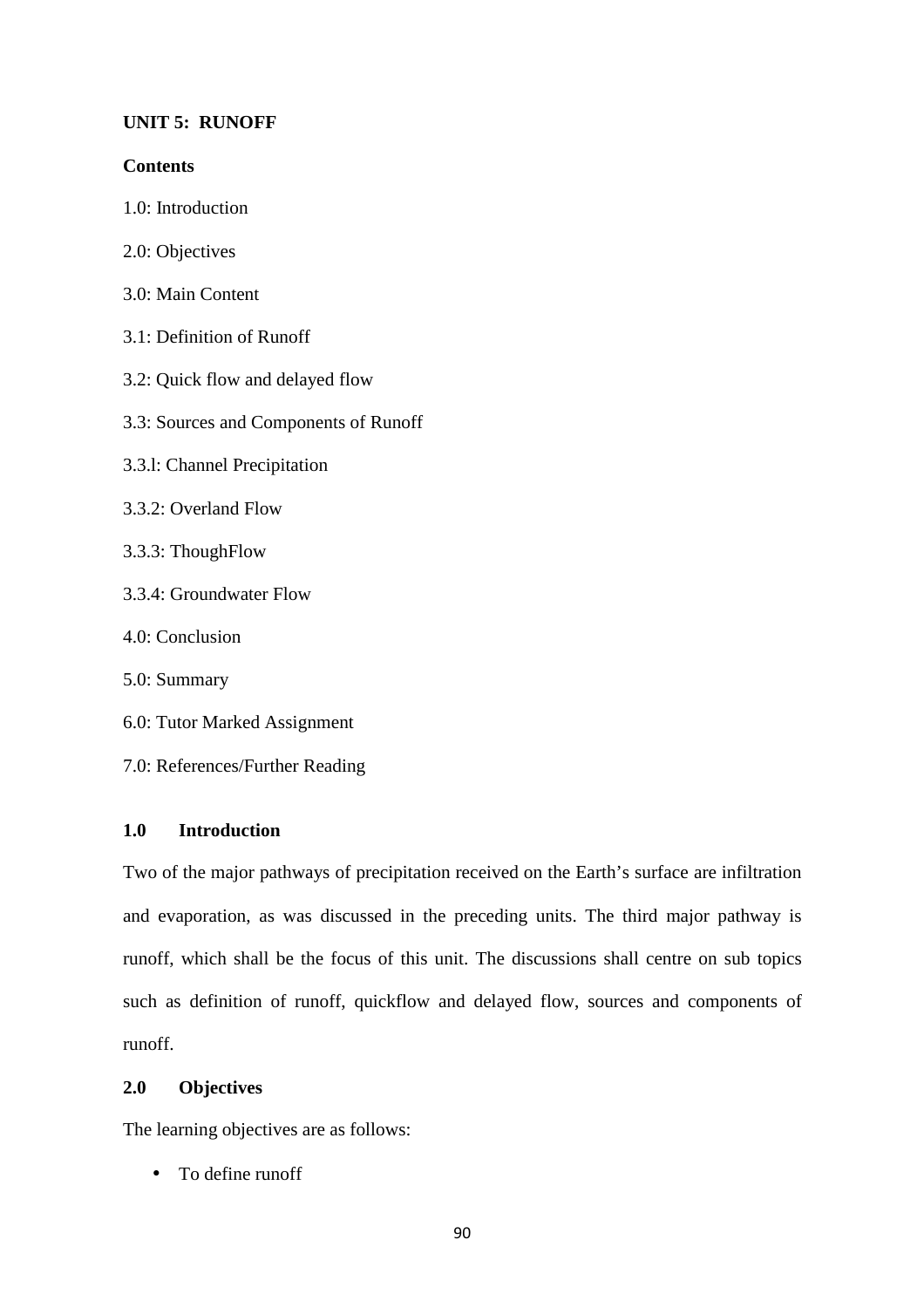- To distinguish between quick flow and delayed flow
- To identify sources and components of runoff.

#### **3.0 Main Content**

#### **3.1 Definition of Runoff**

Runoff or stream flow comprises gravitation movement of water in channels, varying in size from those containing the smallest ill defined trickles to those containing the largest rivers such as the Amazon or the Congo (Ward and Robinson, 2000).

Runoff, which is also known as stream flow, stream or river discharge, or catchment yield, can simply be referred to as the movement of water over the Earth's surface. The point to be stressed here is that they all mean the same because they tell us on how water moves from one place to the other on the Earth surface. The unit area over the earth surface which has been found to be most convenient for monitoring water flow is the river basin – the boundary of a river system.

Generally, water within the basin is separated into various components. There is the channel flow, which is common in rivers and streams. There is surface runoff, which is mostly experience on land after rain. It could be in form of sheet flow or channel flow. Runoff is important in hydrological study because they are the causes of major environmental problems experience on the landscape.

### **3.2 Quickflow and Delayed flow**

The immediacy of streamflow response to a rainfall event indicates that part of the rainfall takes a rapid route to the stream channels (i.e. quickflow); equally, the subsequent continuity of flow through often prolonged dry weather period indicates that another part of the rainfall takes a much slower route as delayed flow, which is more usually referred to as baseflow. These two components of flow are apparent in rivers of all sizes. However, in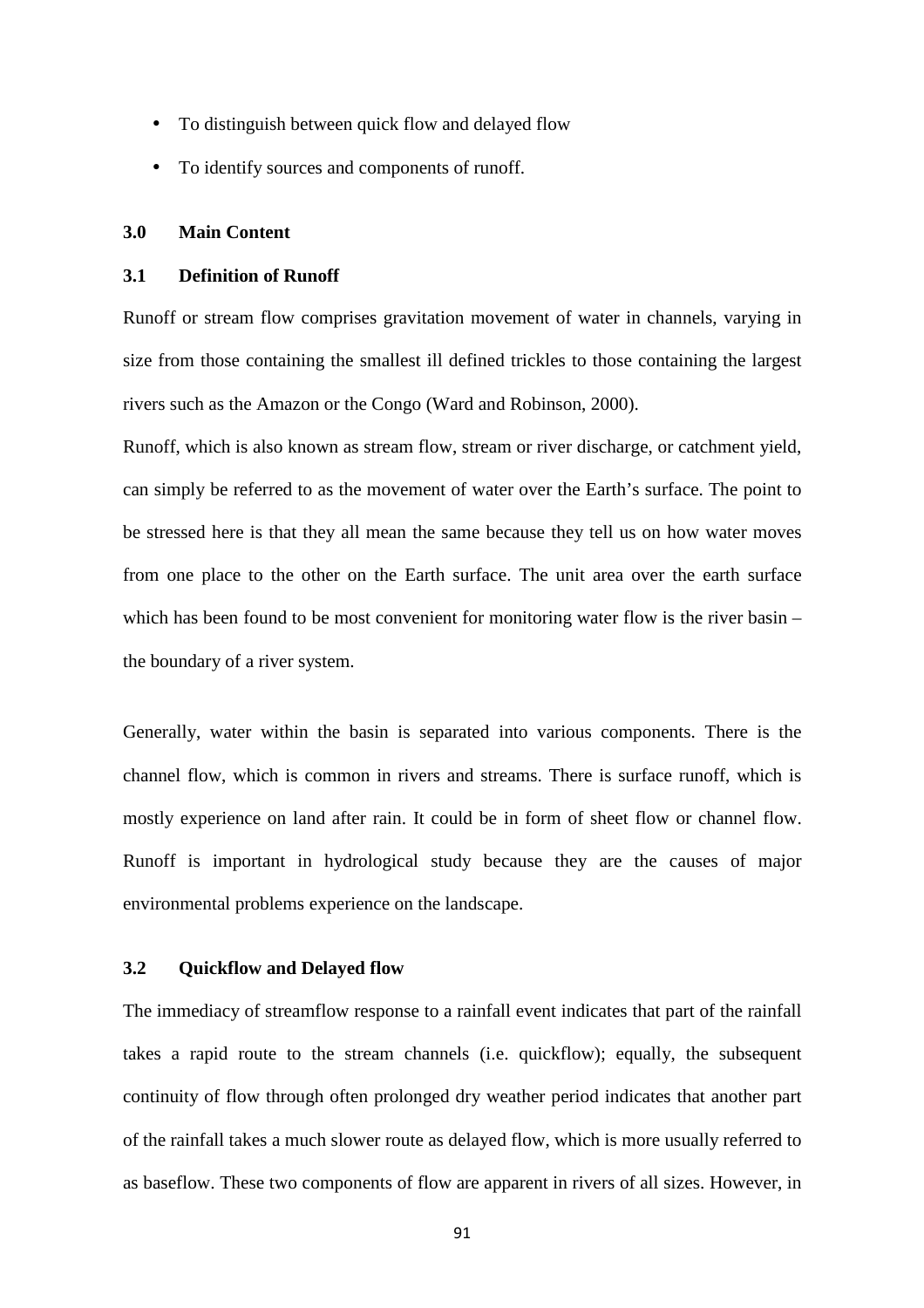large river systems lag effects, both within and outside channels, and the multiplicity of flow contributions to the main channel from numerous tributary streams complicate interpretation of the hydrograph response of major rivers to precipitation. It is estimated that globally an average of 36 percent of the total precipitation falling on the land areas reaches the oceans as runoff. Of this amount, quickflow accounts for about 11 percent and delayed flow accounts for the remaining 25 percent of precipitation (Ward and Robinson, 2000).

### **3.3 Sources and Components of Runoff**

The variable response of streamflow to precipitation, both spatially and with time, reflects the contrasting flowpaths of precipitation towards the stream channels. Precipitation may arrive in the stream channel by a number of flowpaths: direct precipitation onto the watersurface, overland flow, shallow subsurface flow (throughflow); and deep subsurface flow (groundwater flow). The relative importance of these sources of runoff may vary spatially, depending upon drainage basin characteristics, such as soil type and the nature and density of the vegetation cover, and upon precipitation conditions. In addition, the importance of individual runoff sources may vary with time, for example over a period of years or seasonably, and may also change quite dramatically during an individual storm or sequence of rainfall events in response to variations of infiltration capacity, water table levels and surface water area.

#### **3.3.1 Channel Precipitation**

The contribution of precipitation falling directly on to water surfaces is normally small simply because the perennial channel system occupies only a small proportion  $(1-2)$ percent) of the area of most catchments. Even so, for small precipitation events channel precipitation may be the only component of the hydrograph. The channel system is more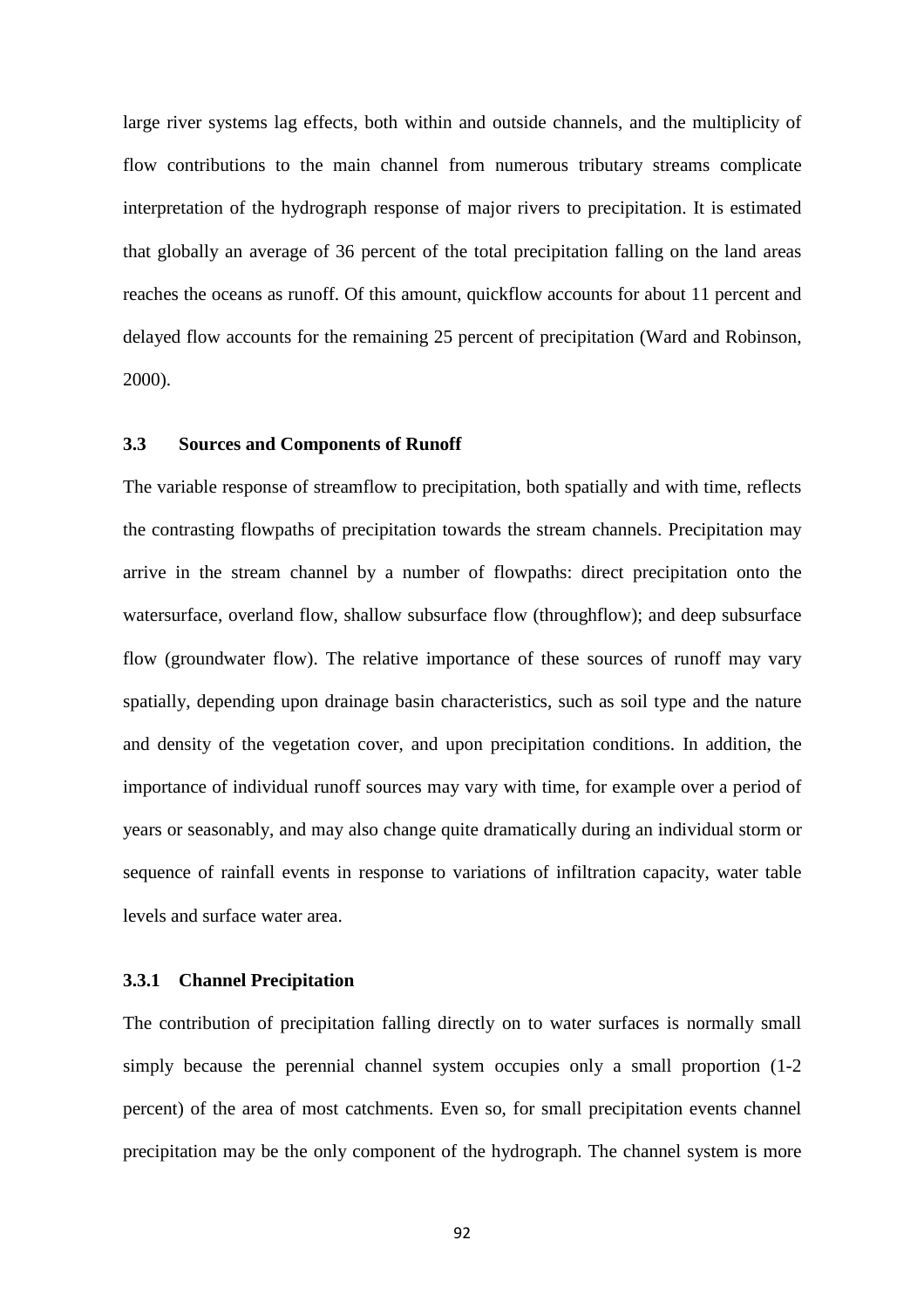extensive where catchments contain a large area of lakes or swamps and in these circumstances; channel precipitation will tend to be a more dominant component of runoff. In addition, channel precipitation will increase significantly during a prolonged storm or sequence of precipitation events, as the channel network expands, and may temporarily account for 60 percent or more of total runoff in some small catchments.

#### **3.3.2 Overland Flow**

Overland flow comprises the water that flows over ground surface to stream channels either as quasi-laminar sheet flow or more usually, as flow anastomosing in small trickles and minor rivulets. One cause of overland flow is the inability of water to infiltrate the surface as a result of a high intensity of rainfall and/or a low value of infiltration capacity. Ideal conditions are found on moderate to steep slopes in arid and semi-arid areas. Here, vegetation cover may be sparse or non-existent, exposing the surface to raindrop impact and crusting processes. Other conditions in which overland flow assumes considerable importance involve the hydrophobic nature of some very dry and sodic soils, the deleterious effects of many agricultural practices on infiltration capacity, and freezing of the ground surface. In humid area, vegetation cover is thicker and more substantial and because of the high value of infiltration, which characterizes most vegetation – covered surfaces, overland flow is rarely observed, even in tropical rainforest (Anderson and Spencer, 1991), quoted from (Ward and Robinson 2000).

However, there are many areas, both humid and sub-humid, where the effects of topography or the nature of the soil profile facilitate the rise of shallow water tables to the ground surface during rainfall or throughflow events. In such conditions the infiltration capacity at the ground surface falls to zero and saturation overland flow result.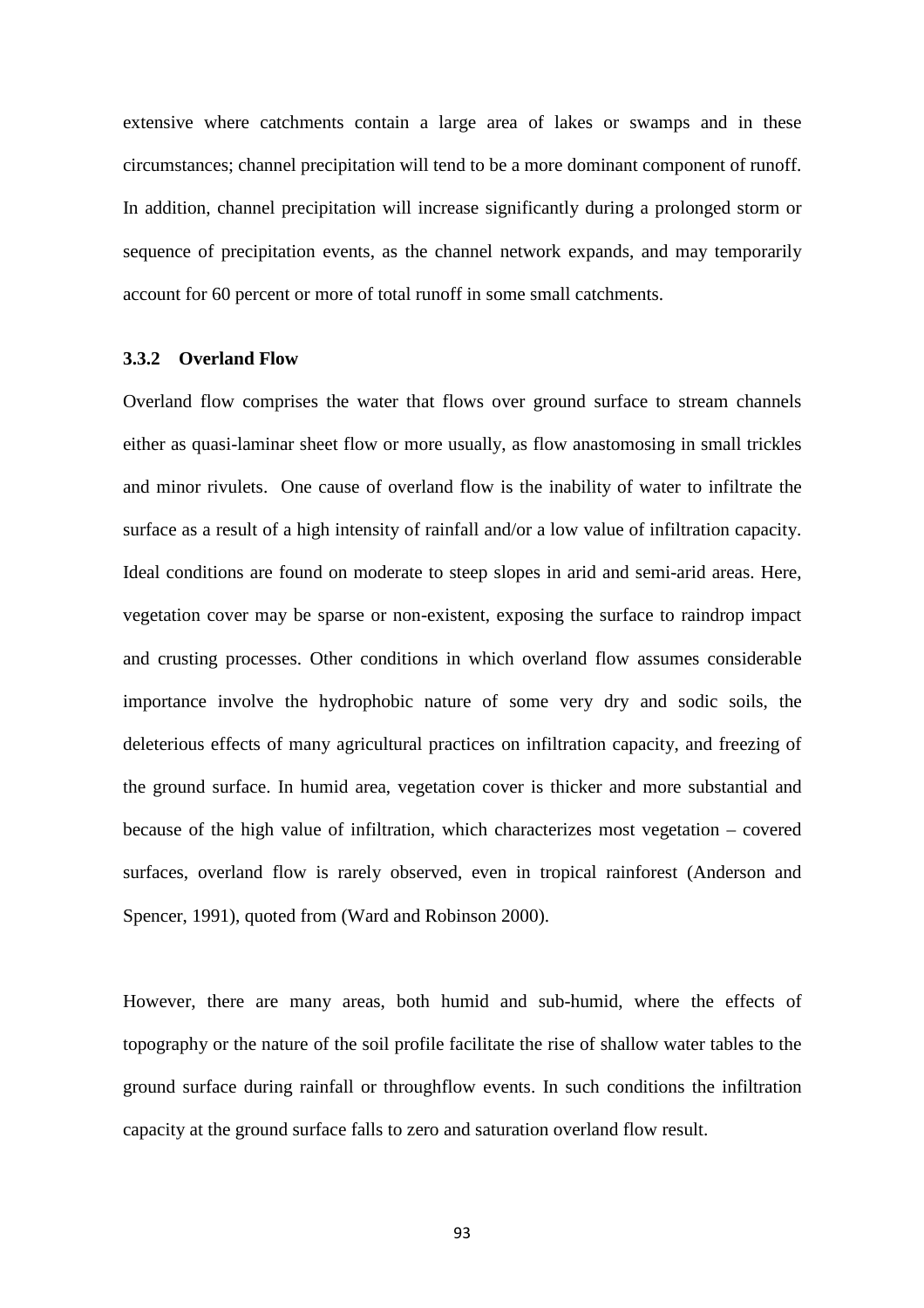#### **3.3.3 Thoughflow**

Water that infiltrates the soil surface and then moves laterally through the upper soil horizon towards the stream channels, either as unsaturated flow or, more usually, as shallow perched saturated flow above the main groundwater level, is known as throughflow. Alternative terms found in the literature include interflow, subsurface stormflow, storm seepage and secondary baseflow. Throughflow is liable to occur when the lateral hydraulic conductivity of the surface soil horizons greatly exceeds the overall vertical hydraulic conductivity through the soil profile. Then, during prolonged or heavy rainfall on a hill slope, water will enter the upper part of the profile more rapidly than it can drain vertically through the lower part, thus accumulating and forming a perched saturated layer from which water will 'escape' laterally, i.e. in the direction of greater hydraulic conductivity.

#### **3.3.4 Groundwater Flow**

Most of the rainfall that infiltrates the catchment surface will percolate through the soil layer to the underlying groundwater and will eventually reach the main stream channels as groundwater flow through the zone of saturation. Since water at depth can move only very slowly through the ground, the outflow of groundwater into the stream channels may lag behind the occurrence of precipitation by several days, weeks or even years. Groundwater flow tends to be very regular, representing as it does the outflow from the slowly changing reservoir of moisture in the soil and rock layers. In general groundwater flow represents the main long-term component of total runoff and is particularly important during dry spells when surface runoff is absent. Figure 3.1 shows the diagrammatic representation of the runoff process.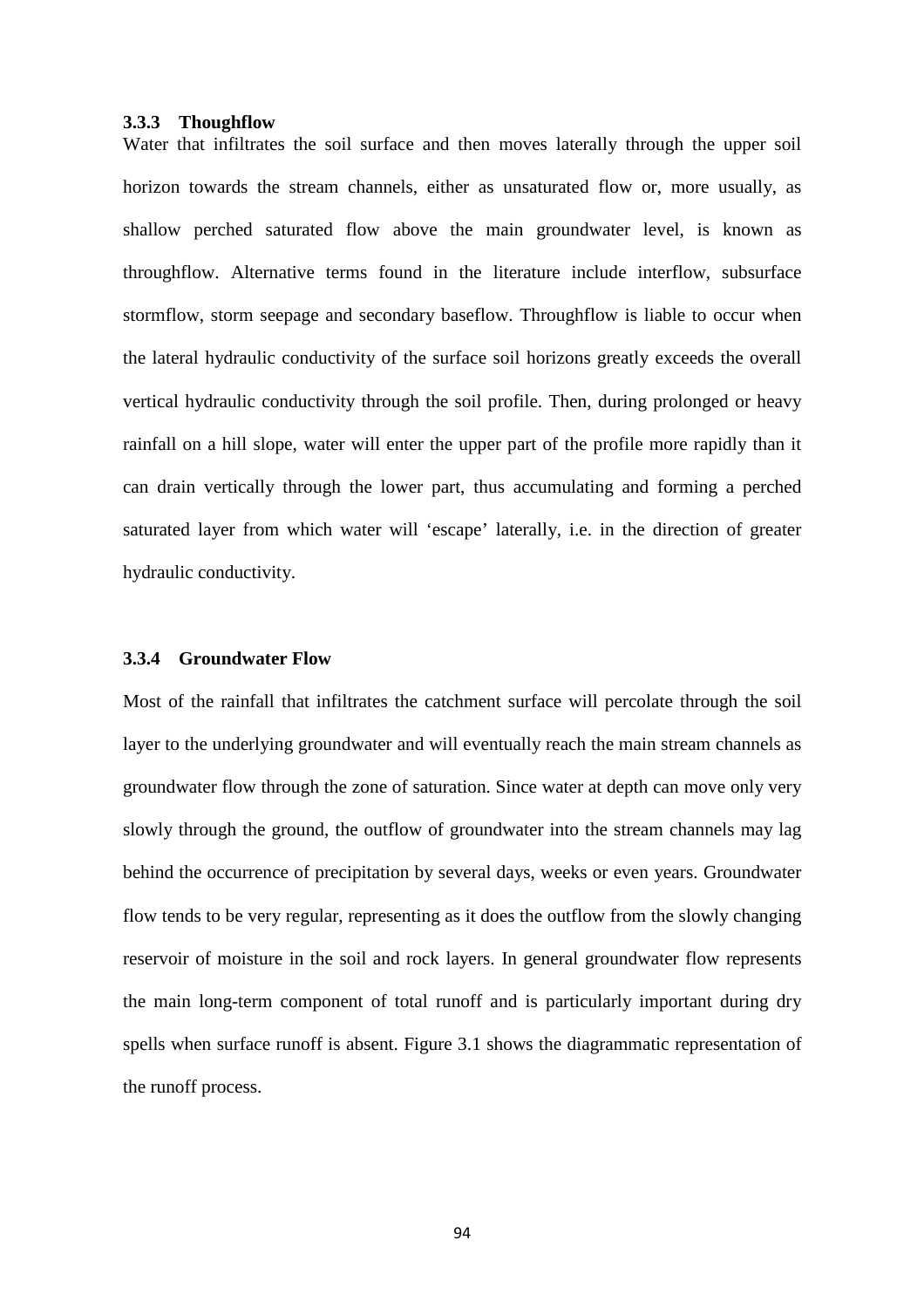### **Self Assessment Exercise**

Identify the various sources of runoff to a stream channel.

# **4.0 Conclusion**

The sources of runoff identified above include direct precipitation, overland flow, through flow and groundwater flow. These sources are however influenced by the characteristics of the drainage basin, such as soil type, nature and density of the vegetation cover, and upon precipitation conditions. In areas where the soils are compact or where the macro and micro pores of the soil has been sealed up due to trampling, vehicular movement and other human activities, runoff generation is usually high as a result of low infiltration. This explains why there is higher runoff in urban centres than in rural areas.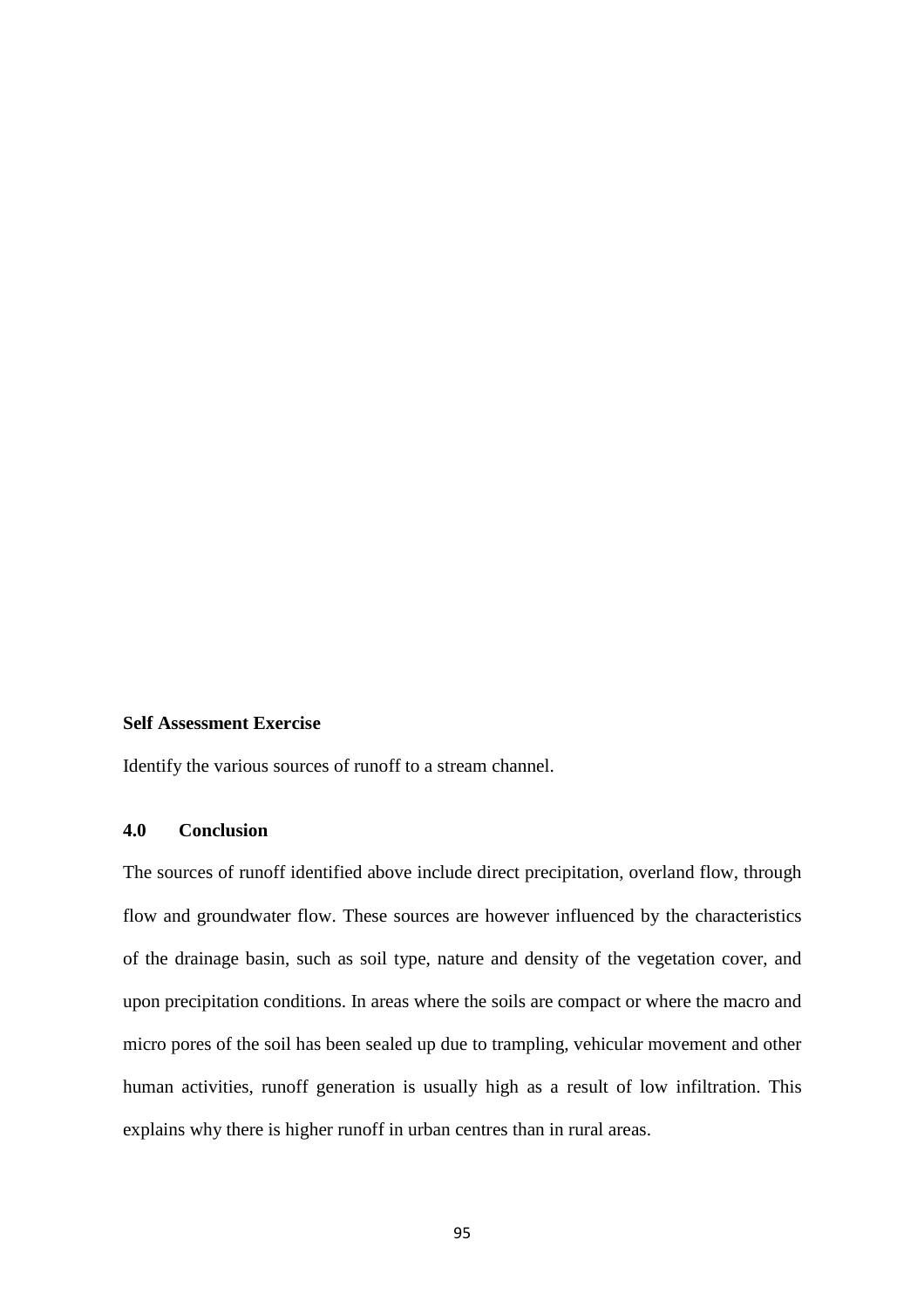#### **5.0 Summary**

- Runoff comprises the gravitation movement of water in channel in varying sizes.
- Quickflow involves rapid flow of precipitation to stream channel, while delayed flow involves a much slower flow.
- The major sources of runoff include channel precipitation, overland flow, througflow and groundwater flow. These sources are influenced by the nature of the drainage basin characteristics, which include soil, precipitation and plant cover.

#### **6.0 Tutor Marked Assignment**

- (1) Precipitation that gets to the ground surface follows three major pathways, which include evaporation, infiltration and \_\_\_\_\_\_\_\_\_\_\_\_\_
- (2) The movement of water over the land surface is called
- (3) Which of the following is a source of runoff?
	- (a) overland flow (b) groundwater flow (c) throughflow
	- (d) all of the above
- (2) Which of the following options is not true of runoff?
	- (a) Runoff is high when infiltration is high
	- (b) Runoff is low when infiltration is high
	- (c) Runoff is affected by soil characteristics
	- (d) Runoff is high when infiltration is low.

### **7.0 References/Further Reading**

- Ward R.C. and Robinson M. (2000). Principles of Hydrology. 4<sup>th</sup> Edition, McGraw Hill Publishing , U.K.
- Chorley R.J. (1969). *Water, Earth and Man. A Synthesis of Hydrology, Geomorphology and Socio-Economic Geography,* Methuen and Co Ltd, London.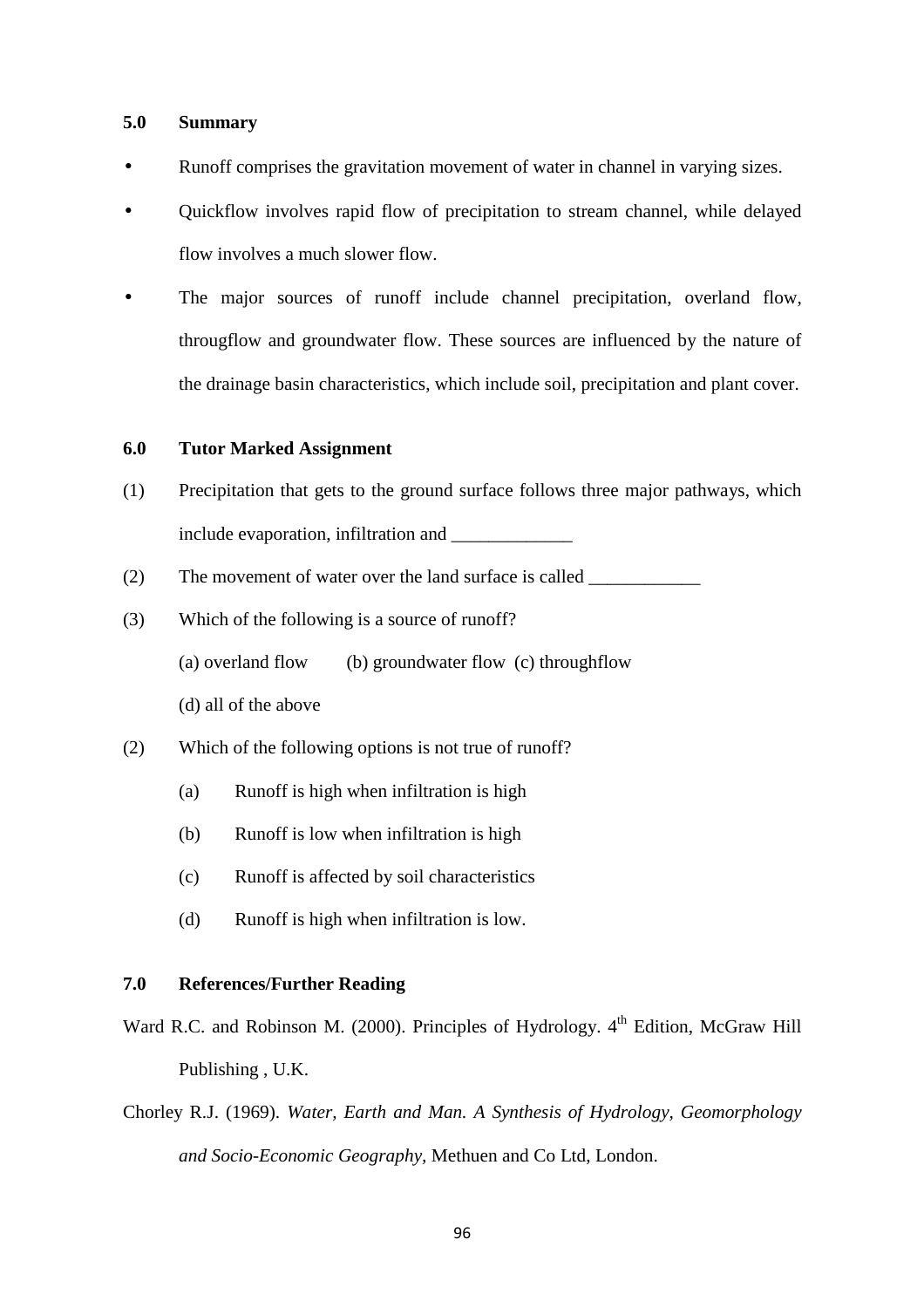### **MODULE IV**

- Unit 1: Erosion
- Unit 2: Flooding
- Unit 3: Sediment
- Unit 4: Problems of Water Resources Development
- Unit 5: Development and Management of Water Resources

# **Contents**

- 1.0: Introduction
- 2.0: Objectives
- 3.0: Main Content
- 3.1: Definition of Erosion
- 3.2: Agents of Erosion
- 3.3: Erosion Control
- 4.0: Conclusion
- 5.0: Summary
- 6.0: Tutor Marked Assignments
- 7.0: References/Further Reading

# **UNIT 1: EROSION**

# **1.0 Introduction**

In the preceding unit, we discussed the runoff process-which simply means the movement of water over the Earth surface. This process acting with other natural agents such as wind and ice leads to erosion. The question now is what is erosion? What are the agents of erosion, and how can the problem of erosion be controlled? Answers to these questions will be the focus of this unit.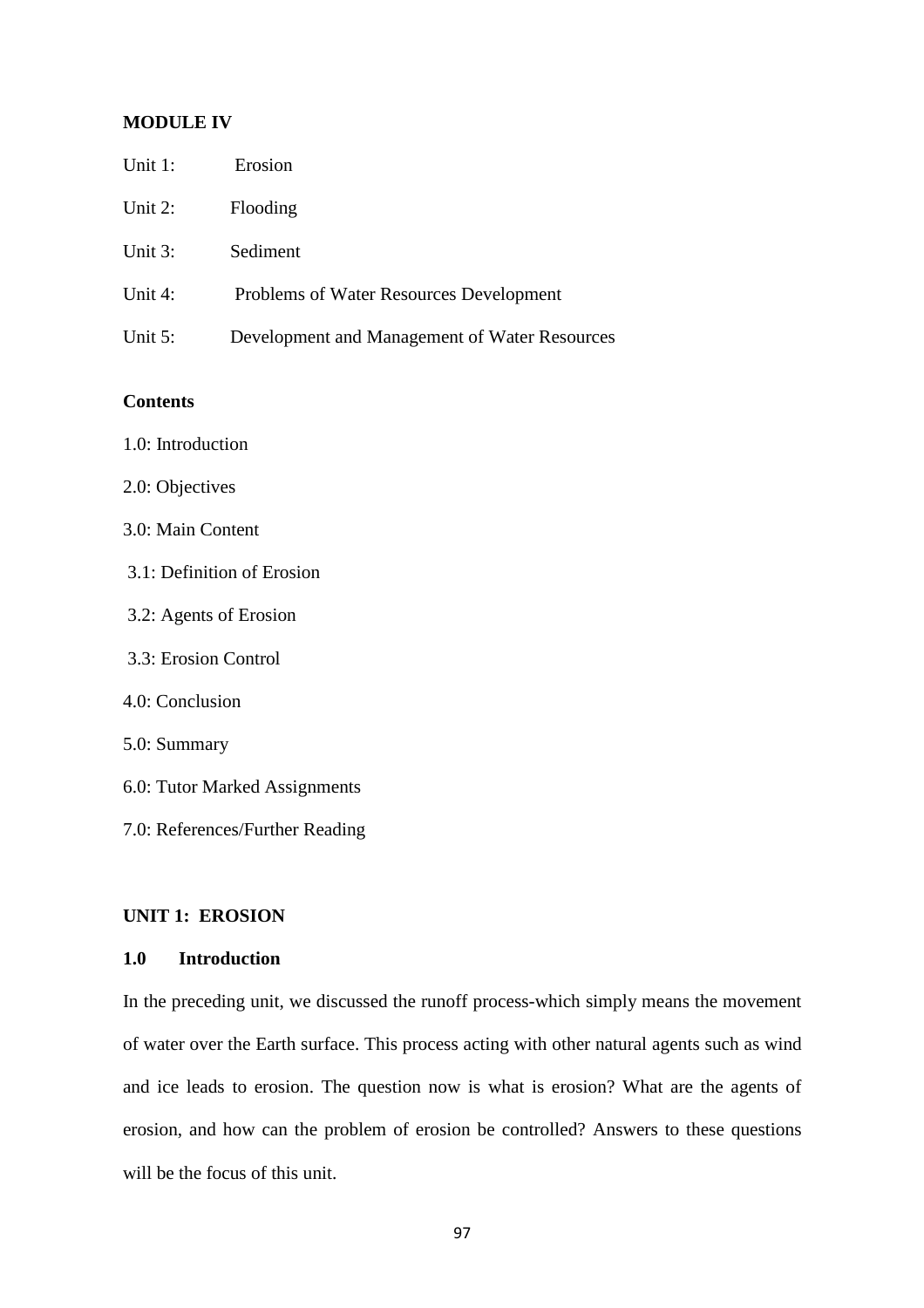### **2.0 Objectives**

The learning objectives are as follows:

- To define erosion
- To list and discuss the agents of erosion
- To state how the problem of erosion can be controlled.

## **3.0 Main Content**

## **3.1 Definition of Erosion**

Erosion is the wearing away and removal of soil and rock fragments at the surface of the earth by wind, water, ice, or other natural agents. It is part of the process known as gradation, which besides the wearing away of rocks to form sediments also involves the transportation and eventual deposition of the sediments. Working together, the processes of erosion and deposition have done much to shape the earth's surface (Encyclopedia Americana, 1990).

The New Encyclopedia Britannica (2007) defines erosion as the removal of surface material from the Earth's crust, primarily soil and rock debris, and the transportation of the eroded materials by natural agencies from the point of removal.

Erosion will often occur after rock has been disintegrated or altered through weathering. Weathered rock material will be removed from its original site and transported away by a natural agent. With both processes often operating simultaneously, the best way to distinguish erosion from weathering is by observing the transportation of materials. Erosion is the part of a cycle of geological events that may be complemented by processes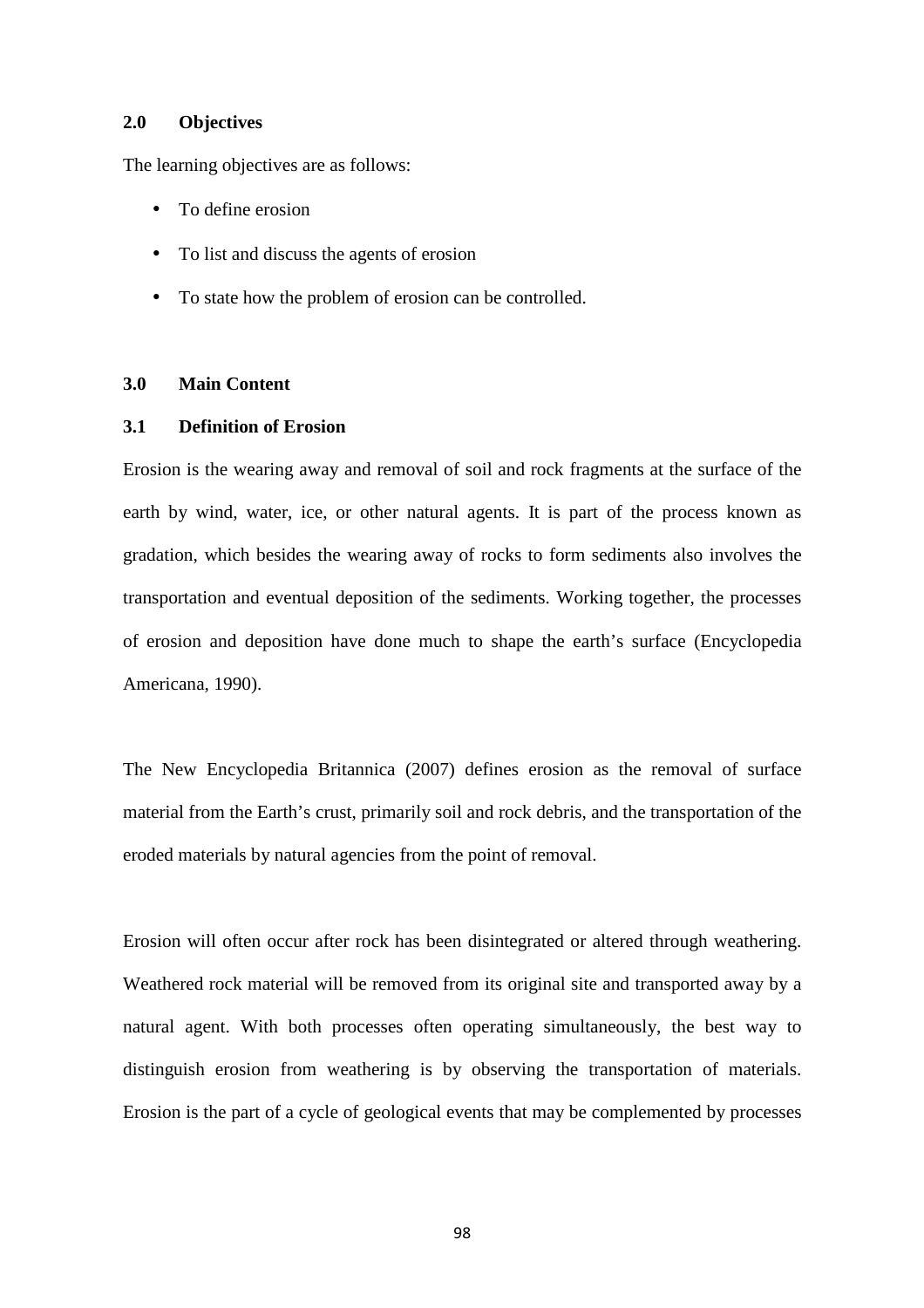that originate beneath the earth's surface. For example, mountain ranges are first raised by great crustal movements and are then slowly worn away by the agents of erosion.

### **3.2 Agents of Erosion**

Rocks are continually being worn away and land areas gradually lowered as agents of erosion attack the minerals of which the rocks are made. The fragments thus produced are carried elsewhere by wind, water, ice or other transporting agents. Most of the sediments eventually are deposited in the ocean, where they settle at the bottom to probably become the sedimentary rocks of the geological future. There are five principal agents of erosionrunning water, wind, groundwater, glacier and marine.

#### **3.2.1 Running Water**

Streams have been recognized to cause more erosion than all other geological agents combined. The erosion starts when rain begins to runoff the earth's surface. The runoff at first is sometimes in the form of sheets of moving water, but such sheets usually are soon channeled into streams and rivers.

The ability of a stream to erode is governed by several factors. Thus an increase in the volume of water and in the velocity of stream flow greatly increases the rate of erosion. Streams running down steep slopes in areas that lack vegetation are especially effective erosional forces. Stream volume and velocity also determine the stream's sediment load at a given time.

Transported rock fragments become cutting tools that widen and deepen a channel by rubbing against the channel bed. The fragments also are eroded by knocking against each other, and some rocks are slowly dissolved by the stream water as well. In addition,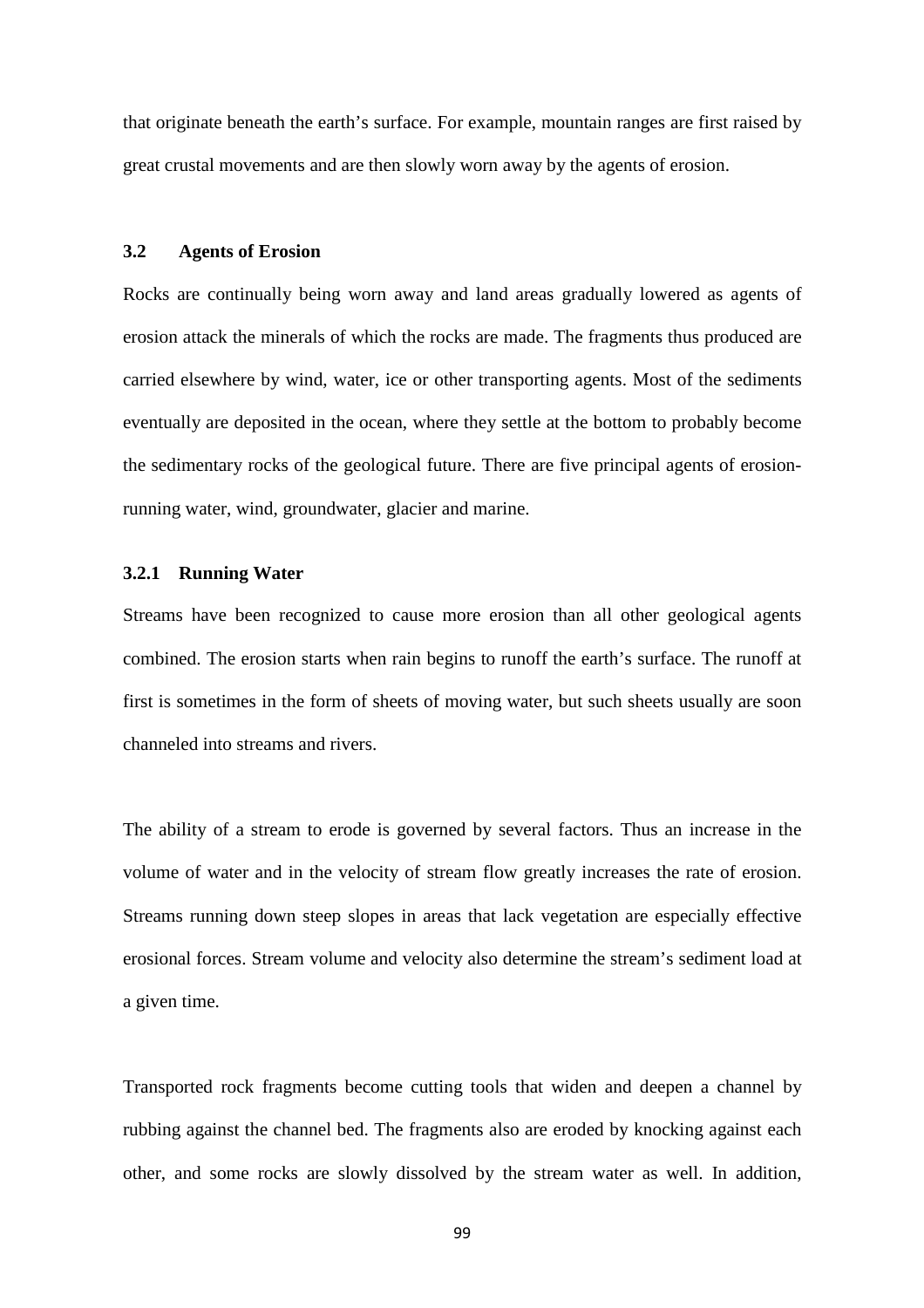turbulent water may remove materials from the stream channel by a "plucking" action caused by hydraulic pressure, or by cavitations, an erosive process caused by the sudden collapse of vapour bubbles against the channel wall.

#### **3.2.2. Wind**

Wind erosion is more likely to occur in dry areas where soil is loose and unprotected by vegetation. Winds of high velocity in these areas carry a load of rock fragments that cause wind abrasion. Evidence of such abrasion is seen on rock fragments with facets that have been cut and polished by the sandblasting action of windblown sediments, and in rocks undercut to form table rocks or pedestals. A form of erosion that occurs when loose rock particles are blown away by the wind is called deflation. Features produced by deflation include blowouts, and desert pavement.

#### **3.2.3 Groundwater**

Erosion by groundwater takes place just beneath the earth's surface. Carbon dioxide from the air and decaying organic matter from the soil may combine with groundwater to form carbonic acid. Groundwater containing carbonic acid and circulating through rocks commonly removes soluble minerals and carries them away in solution.

#### **3.2.4 Glaciers**

Glaciation is a powerful erosional agent. As a glacier advances, the moving ice quarries pieces of material from the bedrock over which it passes. The fragments become embedded in the ice and serve as abrasive tools that further scratch and gouge the bedrock.

### **3.2.5 Marine**

The ocean acts as an erosional agent primarily through waves and the currents produced by waves. Most ocean waves are generated by wind currents that agitate the water's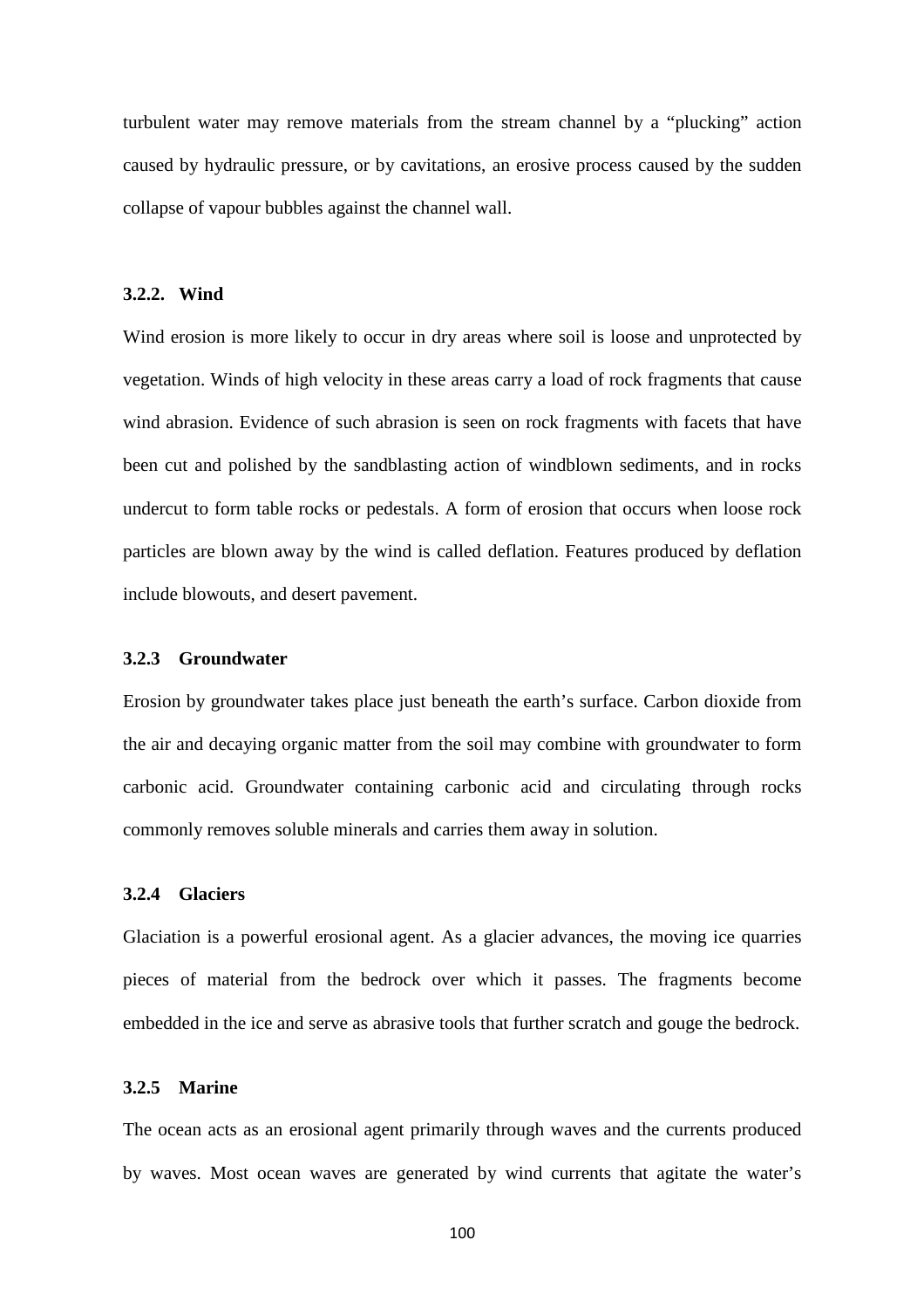surface. Large waves may pound the shore with tremendous force, producing a hydrauliclifting action that dislodges large masses of coastal rock. The blocks fall to the ocean bottom, where they undergo more erosion along with other wave-battered rock debris that has accumulated there. The sand and rock fragments grind against each other and scour the shore. In areas where the coast is formed of soluble rocks, the ocean may also erode the rocks by dissolving their minerals.

### **3.3 Erosion Control**

Erosion can be controlled through various measures, which include reforestation, contour ploughing, strip cropping, crop rotation, control grazing and deforestation, avoidance of over cultivation amongst other measures.

Reforestation is the restocking of existing forests and woodlands which have been depleted. Trees can be used as windbreakers or shelterbelt – a plantation usually made up of one or more rows of trees or shrubs planted in such a manner as to provide shelter from the wind and to protect soil from erosion. They are commonly planted around the edges of fields or farms.

Contour ploughing or contour farming is the farming practice of ploughing across a slope following its elevation. The rows formed slow water runoff during rainstorms to prevent soil erosion and allows the water time to settle into the soil.

Strip cropping is a method of farming used when a slope is long and steep or when other types of farming may not prevent soil erosion. Strip cropping helps to stop soil erosion by creating natural dams for water, helping to preserve the strength of the soil. Certain layers of plants will absorb minerals and water from the soil more effectively than others. When water reaches the weaker soil that lacks the minerals needed to make it stronger, it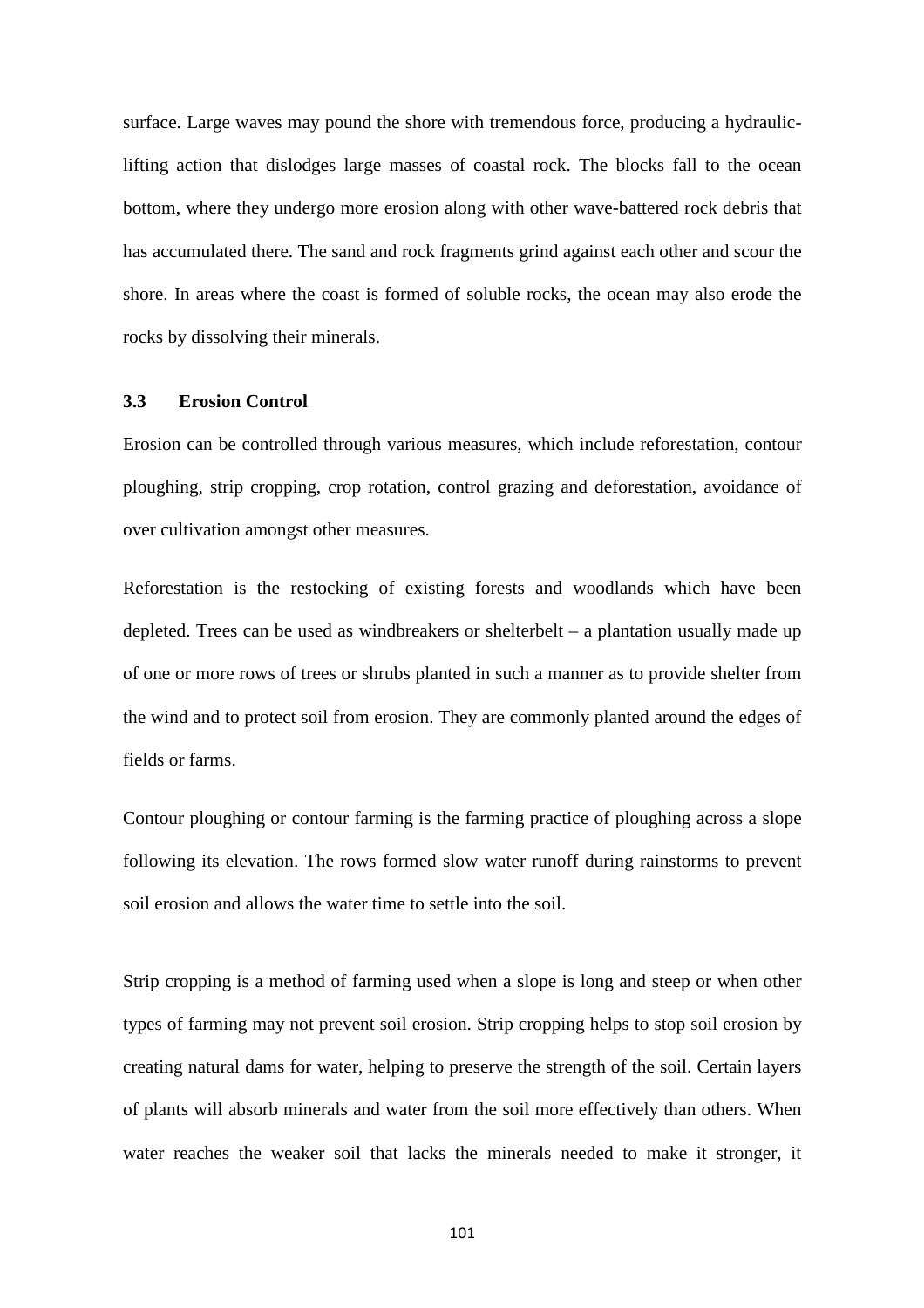normally washes it away. However, when strips of soil are strong enough to slow down water from moving through them, the weaker soil can't wash away like it normally would, thereby preventing erosion.

The carrying capacity of land for cattle varies with the rainfall and the fertility of the soil. However, when the carrying capacity is exceeded, the land is overgrazed. Overgrazing reduces the diversity of plant species, lead to reduction in the growth of vegetation and dominance of plant species that are relatively undesirable to the cattle, increases the loss of soil by erosion as the plant cover is reduced and results to damage from the cattle trampling on the land. For example, paths made as the cattle travel to the same water hole or stream develop into gullies, which erode rapidly in the rain. To control erosion caused by overgrazing, proper care should be taken to ensure that the carrying capacity of the land is not exceeded.

Another practice that encourages erosion is deforestation – harvesting trees for commercial and other uses and burning forest to convert lands to agricultural purposes. This practice exposes the land to the active agents of erosion. Deforestation has to be properly managed by ensuring that trees are replanted to replace fell ones, and the forest has to be given time to regenerate. This management method will help in achieving sustainability of the forest, and consequently reduce erosion.

Over cultivation of farmlands is another negative agricultural practice that promotes erosion. Over cultivation exposes the land for erosion. For example, when a particular farmland is tilled year in year out, the soil structure is affected, and the loose soil can easily be eroded away by rain or wind. The stoppage of over cultivation will help to maintain the soil structure, thereby enhancing its ability to withstand erosion.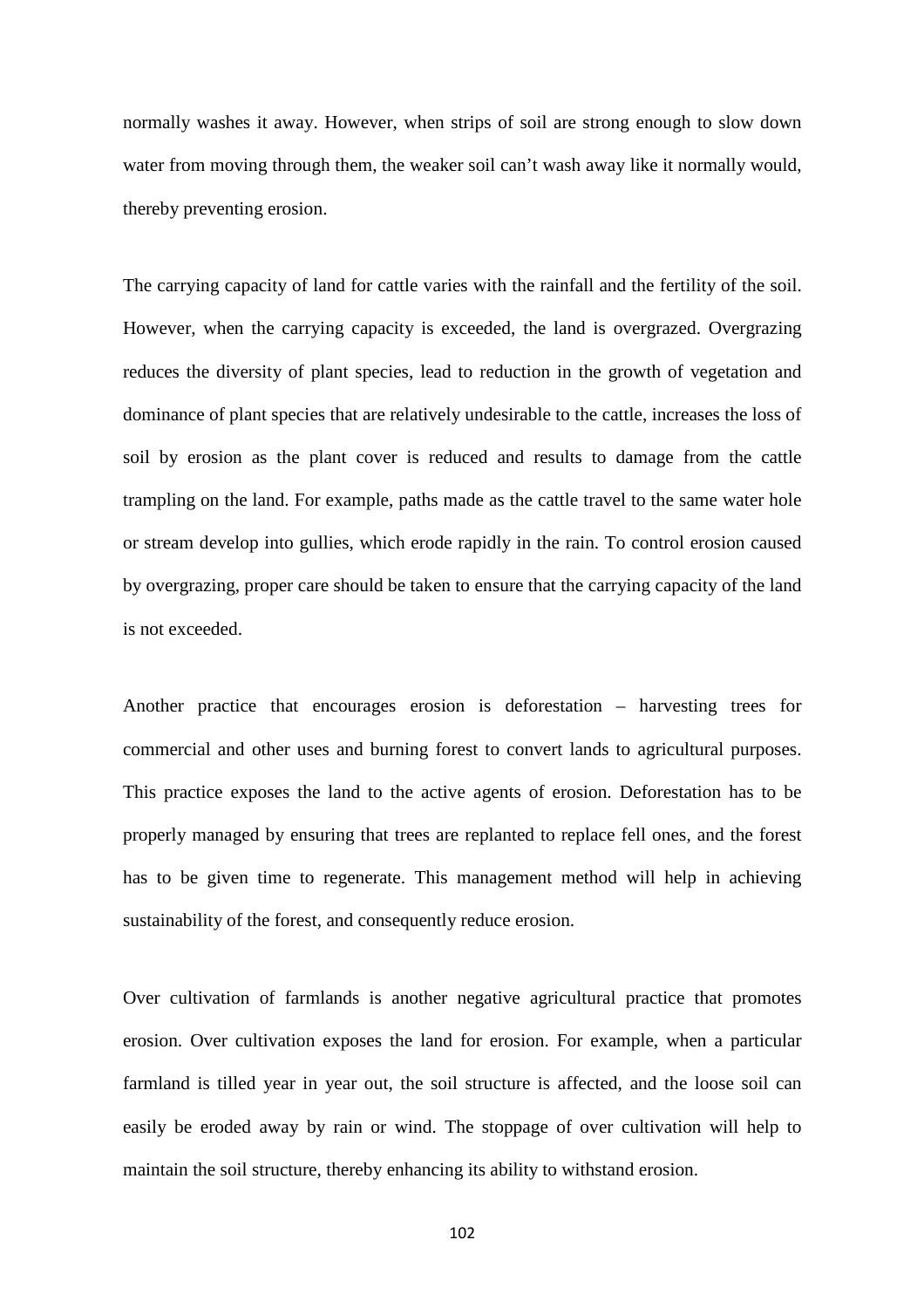Another effective way of preventing soil erosion is the practice of crop rotation. This practice can greatly affect the amount of soil lost from erosion by water. In areas that are highly susceptible to erosion, farm management practices such as zero and reduced tillage can be supplemented with specific crop rotation methods to reduce raindrop impact, sediment detachment, sediment transport, surface runoff, and soil loss. Protection against soil loss is maximized with rotation methods that leave the greatest mass of crop stubble (plant residue left after harvest) on top of the soil. Stubble cover in contact with the soil minimizes erosion from water by reducing overland flow velocity, stream power, and thus the ability of the water to detach and transport sediment. Crop rotation helps to prevent the disruption and detachment of soil aggregates that cause macrospores to block, infiltration to decline, and runoff to increase. This significantly improves the resilience of soils when subjected to periods of erosion and stress.

#### **Self Assessment Exercise**

Identify the agents of erosion, and propose how erosion menace can be ameliorated.

## **4.0 Conclusion**

Even though most people see erosion as a negative process, it also has its benefits to man though they are usually not so striking. Erosion usually helps is breaking down bedrocks to form soil.

However, erosion unless kept in check, also destroys soils and removes them from the land. Urban development aggravates some erosional problems, as when housing projects are built on unstable soils that are subject to landslides. In addition, commercial operations such as strip mining, quarrying, and poor agricultural practices take their toll on precious soil. Consequently, soil-conservation practices are becoming increasingly important as population grows and land areas are abused on a wider scale.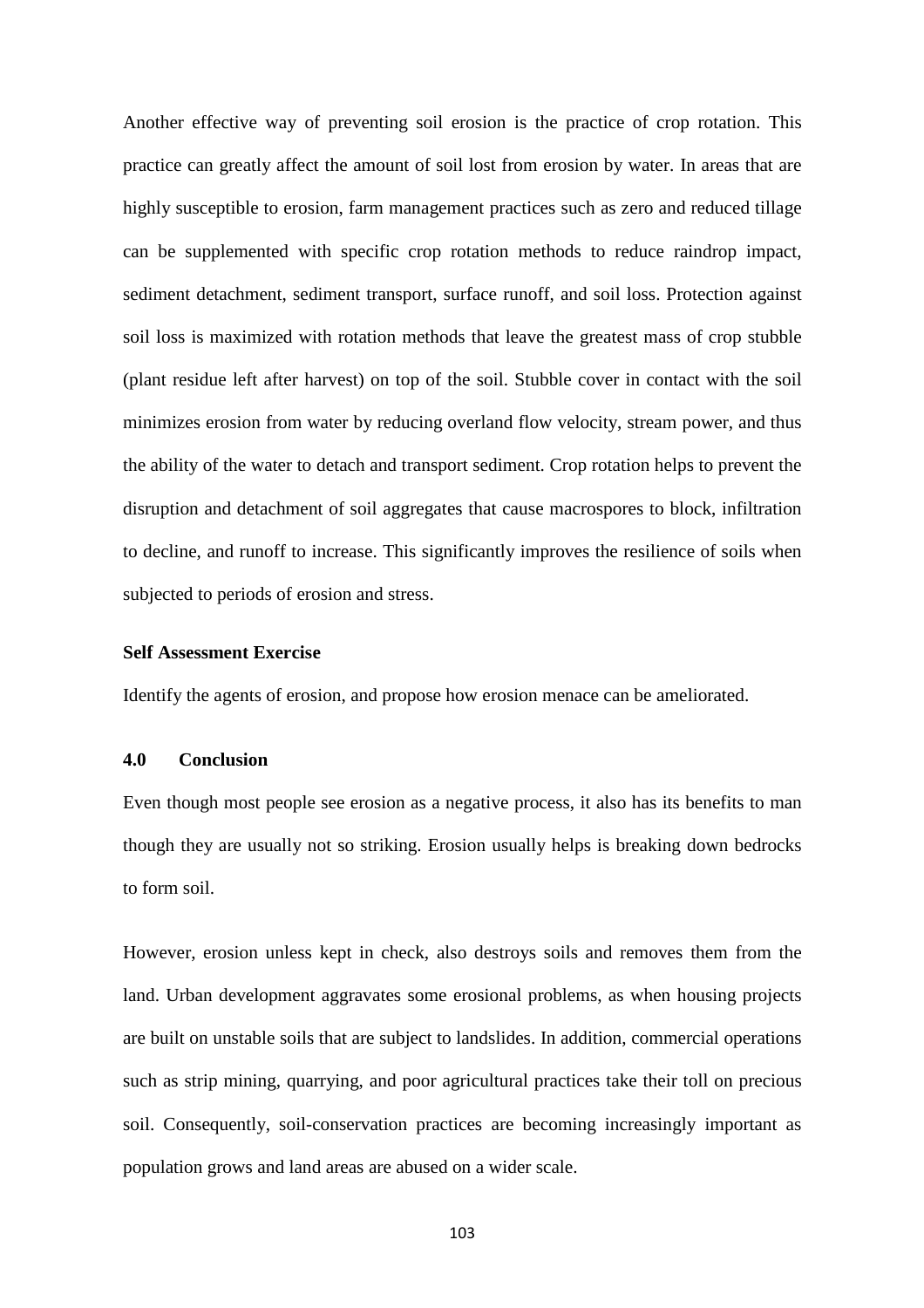### **5.0 Summary**

- Erosion is the wearing away and removal of soil and rock fragments at the surface of the earth by wind, water, ice or other natural agents.
- There are five principal agents of erosion, which include running water, wind, groundwater, glacier and marine.
- Some measures of erosion control include reforestation, contour ploughing, strip cropping, crop rotation, control glazing and deforestation, and stoppage of over cultivation.

### **6.0 Tutor Marked Assignment**

- (1) \_\_\_\_\_\_\_\_\_\_\_ erosion is more likely to occur in dry areas where soil is loose and unprotected by vegetation.
- (2) A form of erosion that occurs when loose rock particles are blown away by wind is called \_\_\_\_\_\_\_\_\_\_\_
- (3) erosion takes place just beneath the earth's surface
- (4) Erosion control measures include all of the following except which (a) deforestation (b) aforestation (c) strip cropping (d) contour ploughing
- (5) Which of the following is not an agent of erosion? (a) marine (b) groundwater (c) wind (d) evaporation
- (6) Erosion rate may be increased through which of the following measures (a) planting of cover crops (b) over cultivation (c) control grazing (d) crop rotation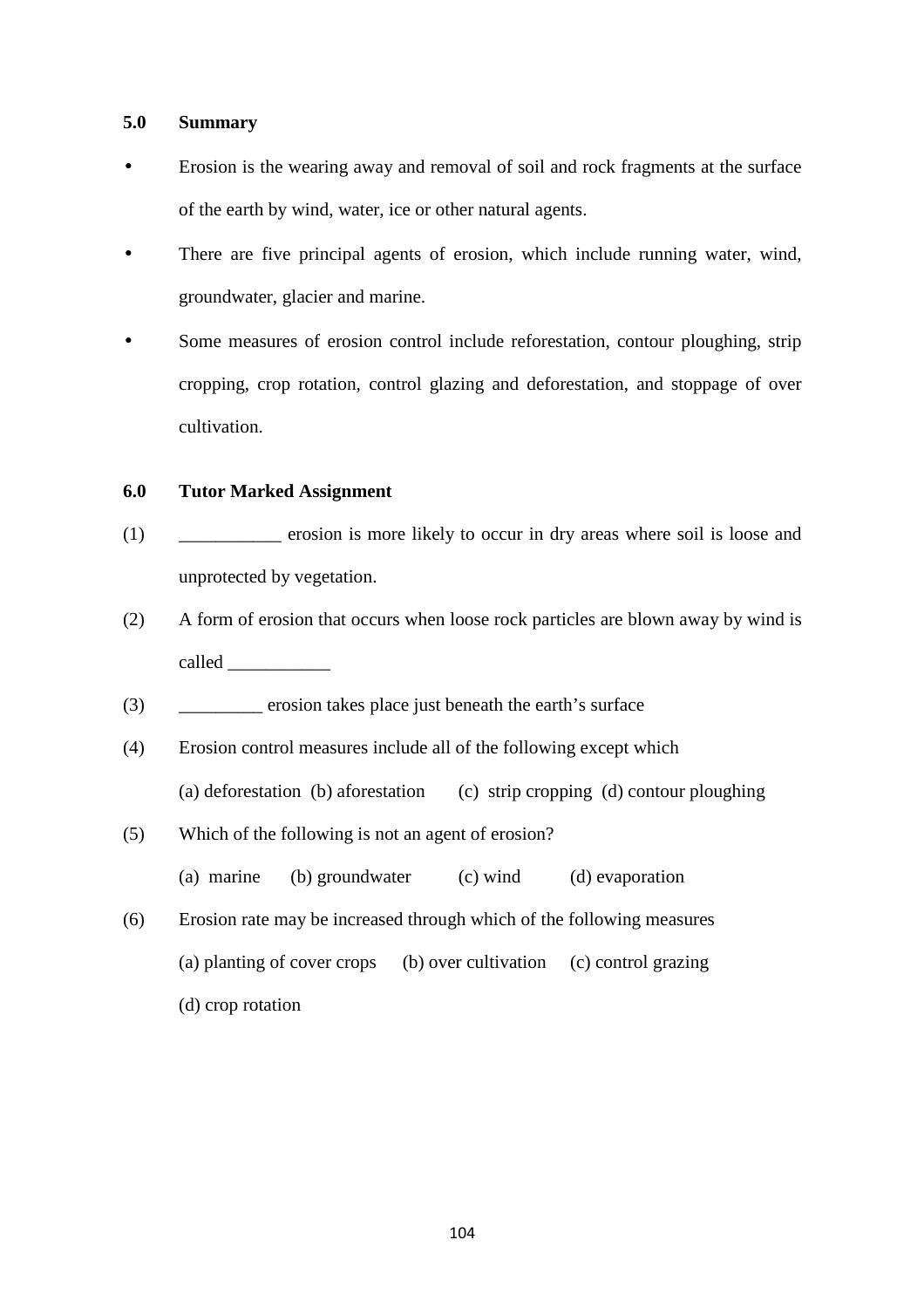# **7.0 References/Further Reading**

- Botkin, D.B. and Keller, E.A. (1998). *Environmental Science. Earth as a Living Planet, Second Edition.* John Wiley and Sons Inc. New York.
- Encyclopedia Americana (1990) "Erosion" Vol.10, Encyclopaedia Americana Corporation.
- The New Encyclopedia Britannica (2007). "Erosion" Encyclopaedia Britannica, Incorporated.
- Carroll C; Halpin M; Burger P, Bell K; Sallaway M.M and Yule D.F. (1997). "The Effect of Crop Type, Crop Rotation, and Tillage Practice on Runoff and Soil Loss on Vertisol in Central Queensland". *Australian Journal of Soil Research.*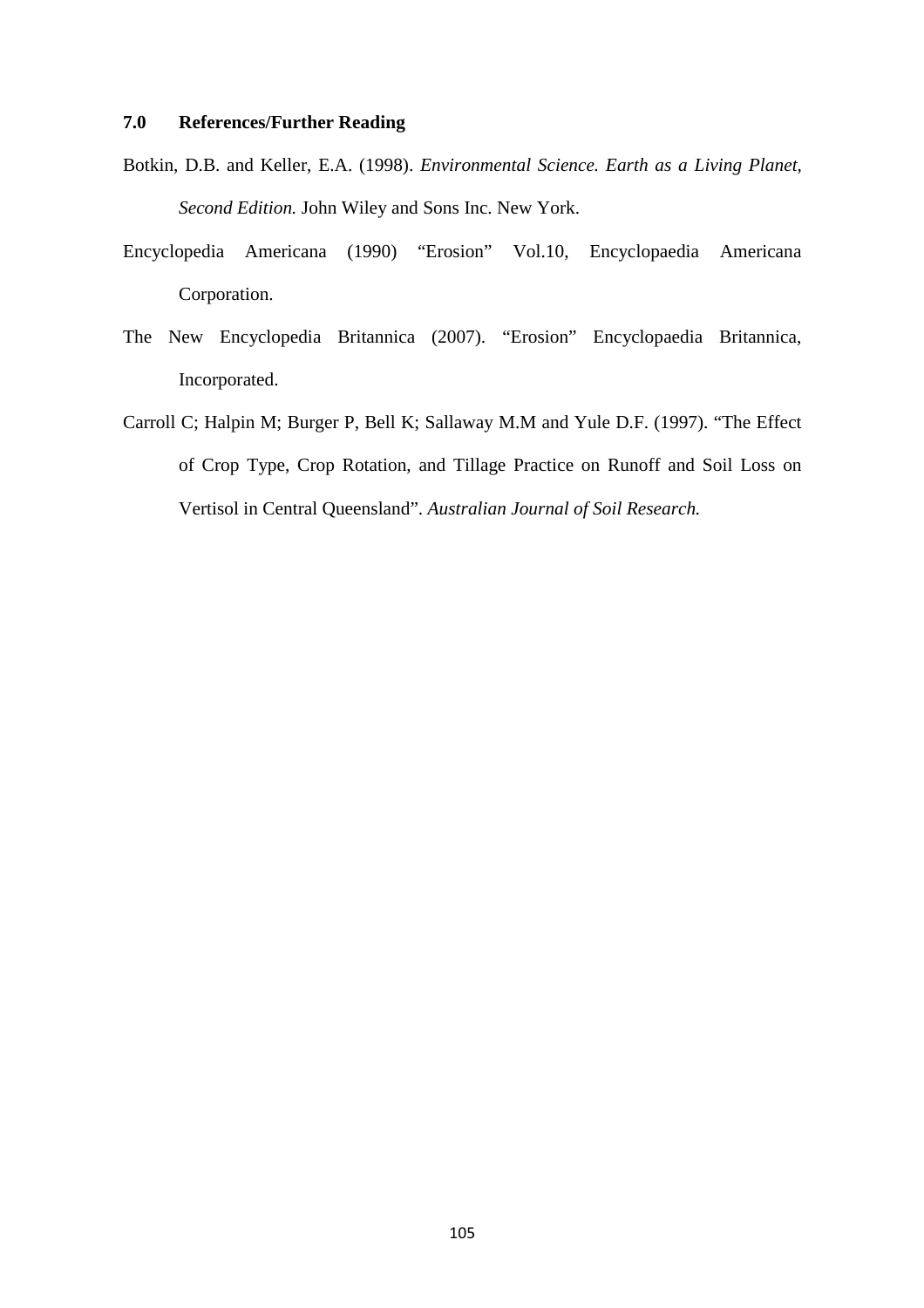# **UNIT 2: FLOODING**

# **Contents**

- 1.0: Introduction
- 2.0: Objectives
- 3.0: Main Content
- 3.1: What is Flooding?
- 3.2: Causes of Flooding
- 3.3: Impacts of Flooding
- 3.3.1: Economic Impact
- 3.3.2: Health Impact
- 3.3.3: Social Impact
- 3.4: Flood Control
- 4.0: Conclusion
- 5.0: Summary
- 6.0: Tutor Marked Assignments
- 7.0: References/Further Reading

# **1.0 Introduction**

Flooding has been an environmental menace in most urban centres worldwide. In well planned urban centres however, the problem is minimized. It is more pronounced in urban centres of developing countries due to poor planning and negative human activities. This unit will attempt a definition of flooding; examine the causes, impacts and control of flooding.

# **2.0 Objectives**

The learning objectives are as follows:

• To define flooding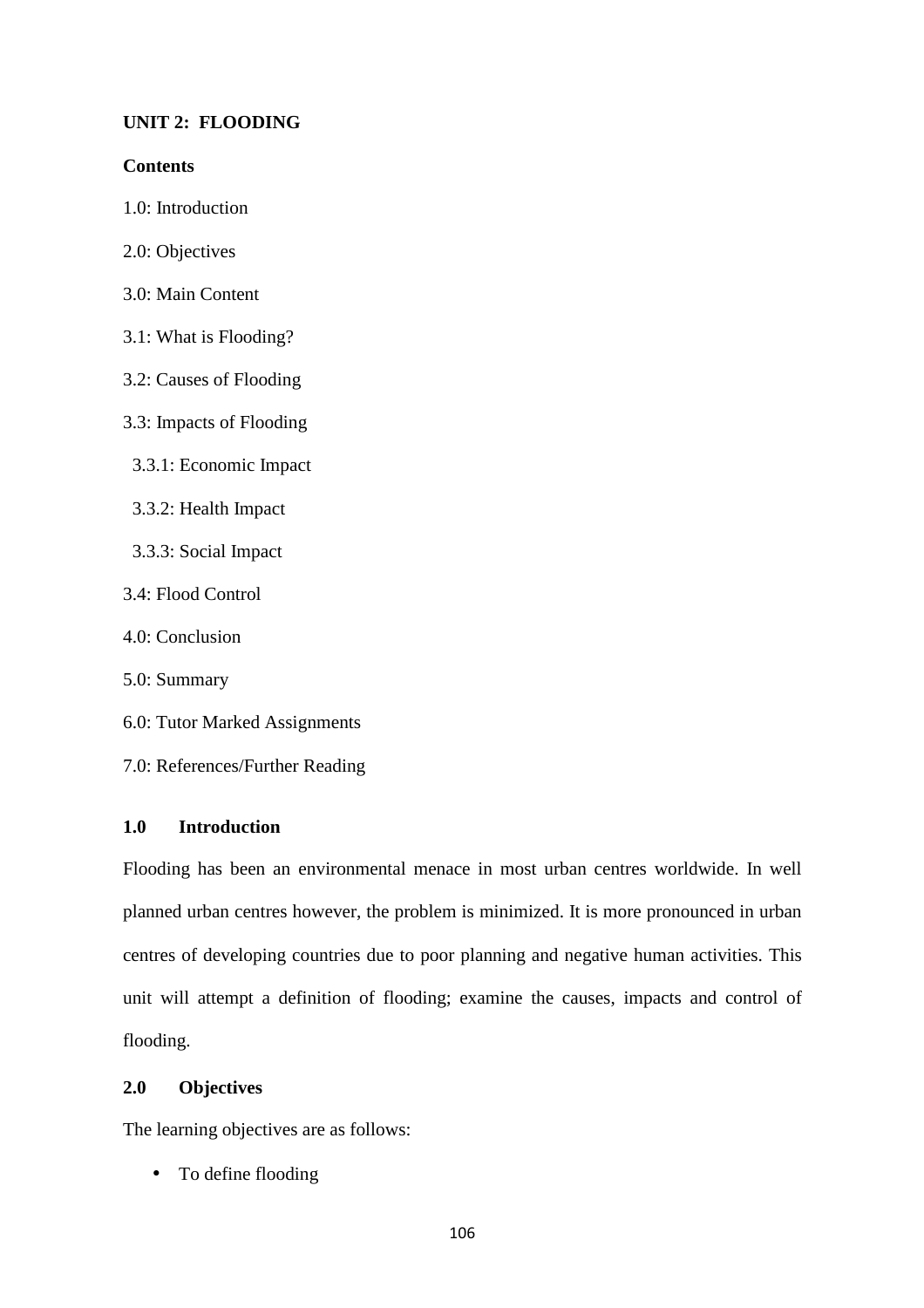- To list the causes of flooding
- To examine the impacts of flooding and control measures.

### **3.0 Main Content**

### **3.1 What is flooding?**

Flooding is the inundation of land beyond the normal confines of a channel or coastline, either by overflow of excess water or its influx via shallow subsurface or low-lying routes (Smithson et al, 2002). Flooding can also be defined as a process whereby a river outflows its natural channel or the artificial channel constructed for it.

Periodic floods occur on many rivers, forming a surrounding region known as the flood plain. During times of rain or snow, some of the water is retained in ponds or soil, some is absorbed by grass and vegetation, some evaporates, and the rest travels over the land as surface runoff. Floods occur when ponds, lakes, riverbeds, soil, and vegetation cannot absorb all the water. Water then runs off the land in quantities that cannot be carried within stream channels or retained in natural ponds, lakes, and man-made reservoirs.

### **3.2 Causes of Flooding**

There are several causes of flooding, prominent amongst which are meteorological factors, poor development planning and poor maintenance. Flooding can however, be exacerbated by increased amounts of impervious surface or by other natural hazards such as wildfires, which reduce the supply of vegetation that can absorb rainfall.

Most floods are the result of severe meteorological or climatologically conditions. They may follow severe local thunderstorms or more widespread rain falling on a saturated landscape. Snowmelt, particularly when associated with further rain, can cause major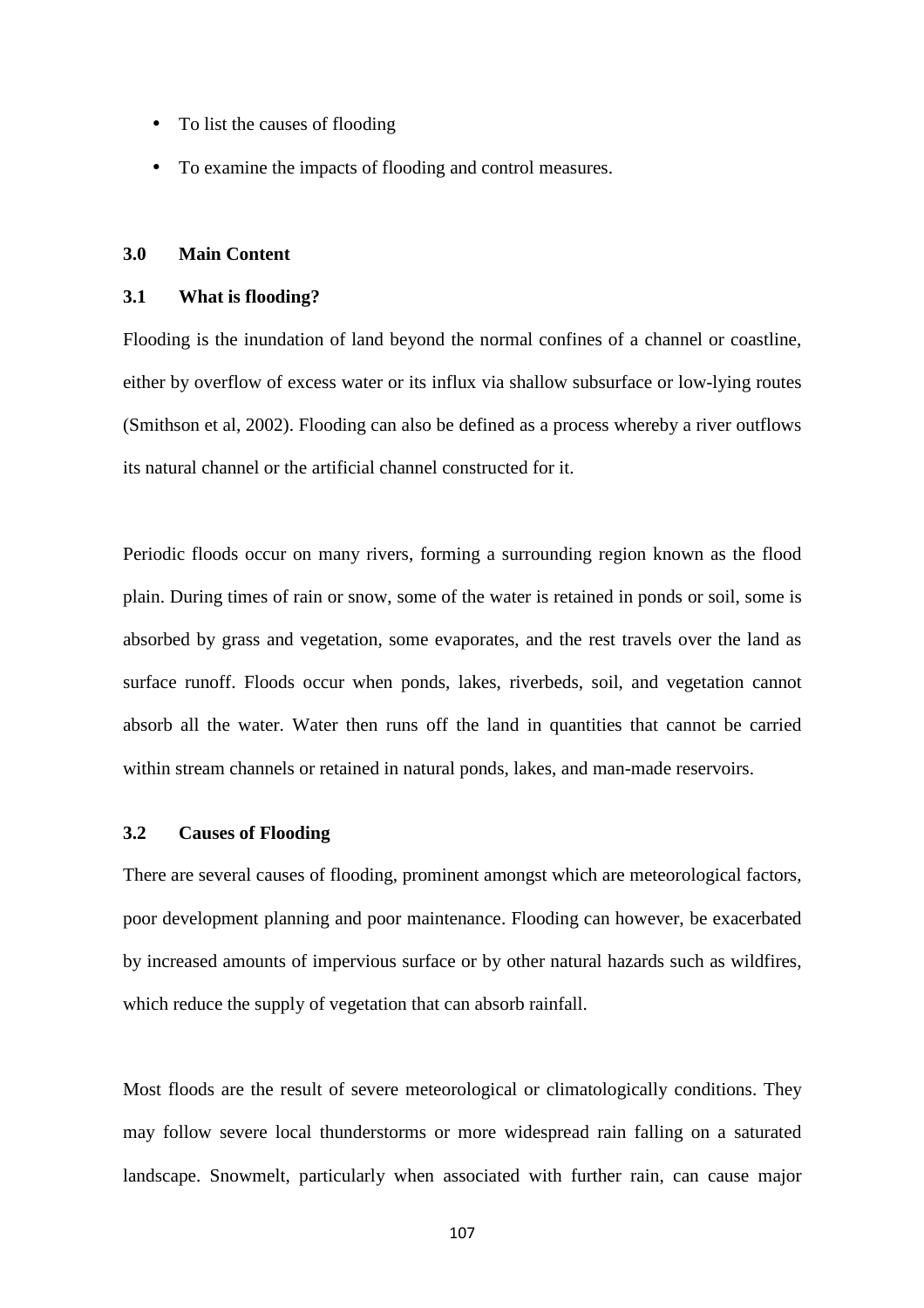flooding. Storm surges onto the coast as a result of tropical cyclones can cause even more damage when reaching delta where rivers are in flood.

Floods may also occur as a result of individual disasters such as landslides or dam bursts. Although these conditions may be very important, major floods are usually the result of flood-intensifying conditions which worsen the original meteorological problem. For example, the basin characteristics may aid the movement of rainwater by having unvegetated steep, impermeable slopes, variable altitude and a basin shape, which focuses the tributaries on to a particular part of the catchment. Floods often occur where there is a sudden change of channel gradient, causing the flow of water to decrease its velocity and perhaps spillover the flood banks.

Severe winds over water bodies can also result to flooding, even when rainfall is relatively light. For example, the shorelines of lakes and bays can be flooded by severe winds-such as during hurricanes-that low water into the shore areas. In addition, coastal areas are sometimes flooded by unusually high tides, such as spring tides, especially when steep compounded by high winds and storm surges. Tsunamis have also been identified as a trigger for flooding. Tsunamis are high large waves, typically caused by undersea earthquakes or massive explosions, such as the eruption of an undersea volcano. A recent example of a tsunami triggered flood happen in Japan some months ago, as a result of a massive earthquake, which claimed the lives of over 10,000 people, with property worth billions of US dollars destroyed.

Apart from meteorological factors, anthropogenic (human) factors are also very important in determining the severity of floods. Poor development planning and maintenance are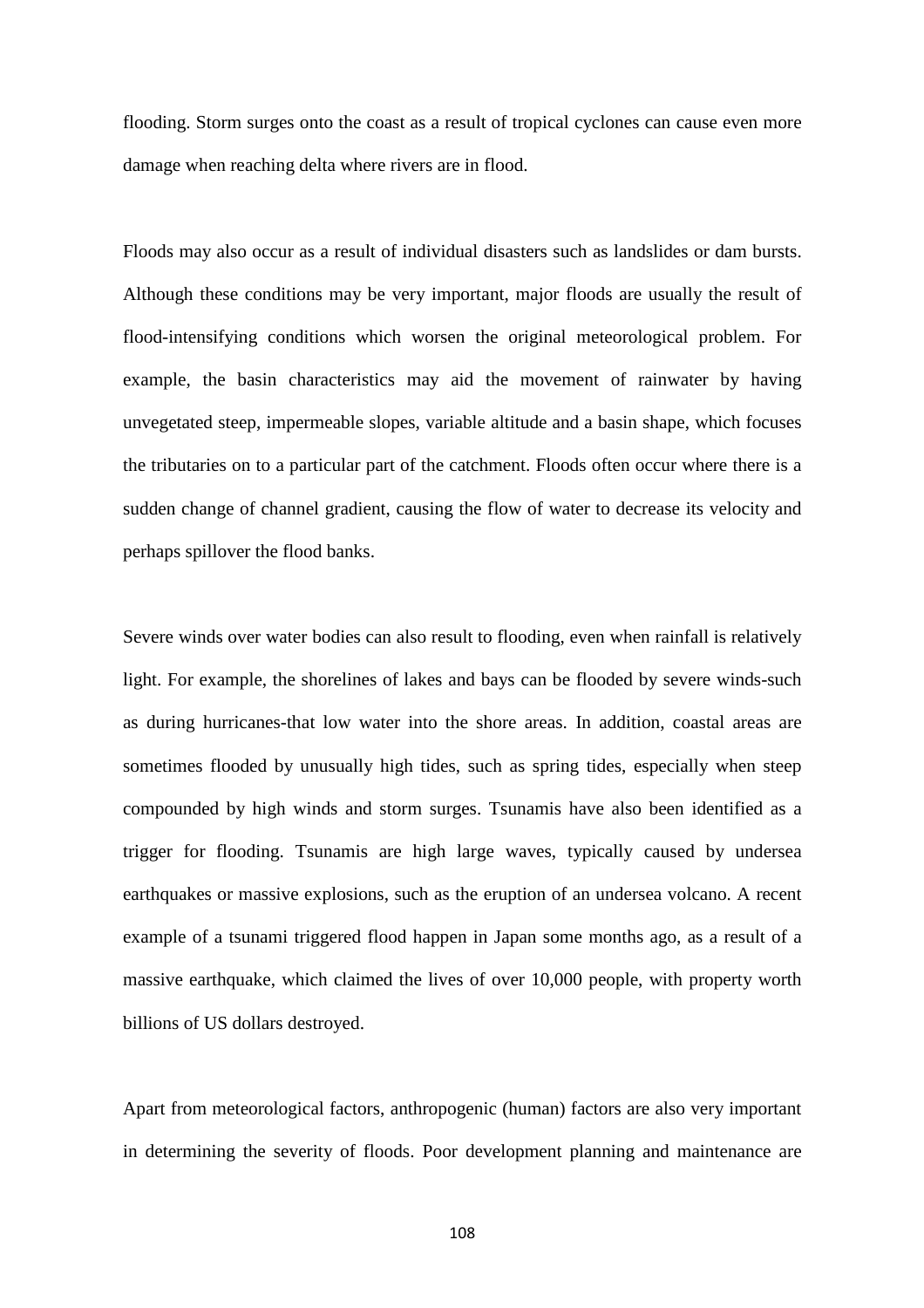responsible for some of the flooding episode so far recorded in the world. In the urban areas of most parts of the world, there are reported cases of inappropriate developments in flood plains due to pressure on available land. Inappropriate constructions of roads, car parks, buildings etc, in such a way that prevents rainfall from draining away naturally, can increase the risk of flooding from rainwater runoff. Furthermore, poor or insufficient drainage networks, inadequate maintenance of watercourses, faulty sewer networks, failure of dams, levees, retention ponds, or other structures that retain water, due to poor design, construction or maintenance all contribute to flooding.

### **3.3 Impacts of Flooding**

Flooding has many impacts. It damages property and endangers the lives of humans and other species. Rapid water runoff causes soil erosion and concomitant sediment deposition elsewhere (such as further downstream or down a coast). The spawning grounds for fish and other wildlife habitats can become polluted or completely destroyed. Some prolonged high floods can delay traffic in areas which lack elevated roadways. Floods can interfere with drainage and economic use of lands, such as interfering with farming. Structural damage can occur in bridge abutments, bank lines, sewer lines, and other structures within floodways. Waterway navigation and hydroelectric power are often impaired. Financial looses due to floods are typically in millions of dollars each year. The impacts of flooding will be discussed further under three board sub-heading – health, economic and social impacts.

### **3.3.1 Health Impact**

Specifically, health effects caused by a flood event may result from: the event itself; the disruption and problems arising from trying to recover; and from the worry or anxiety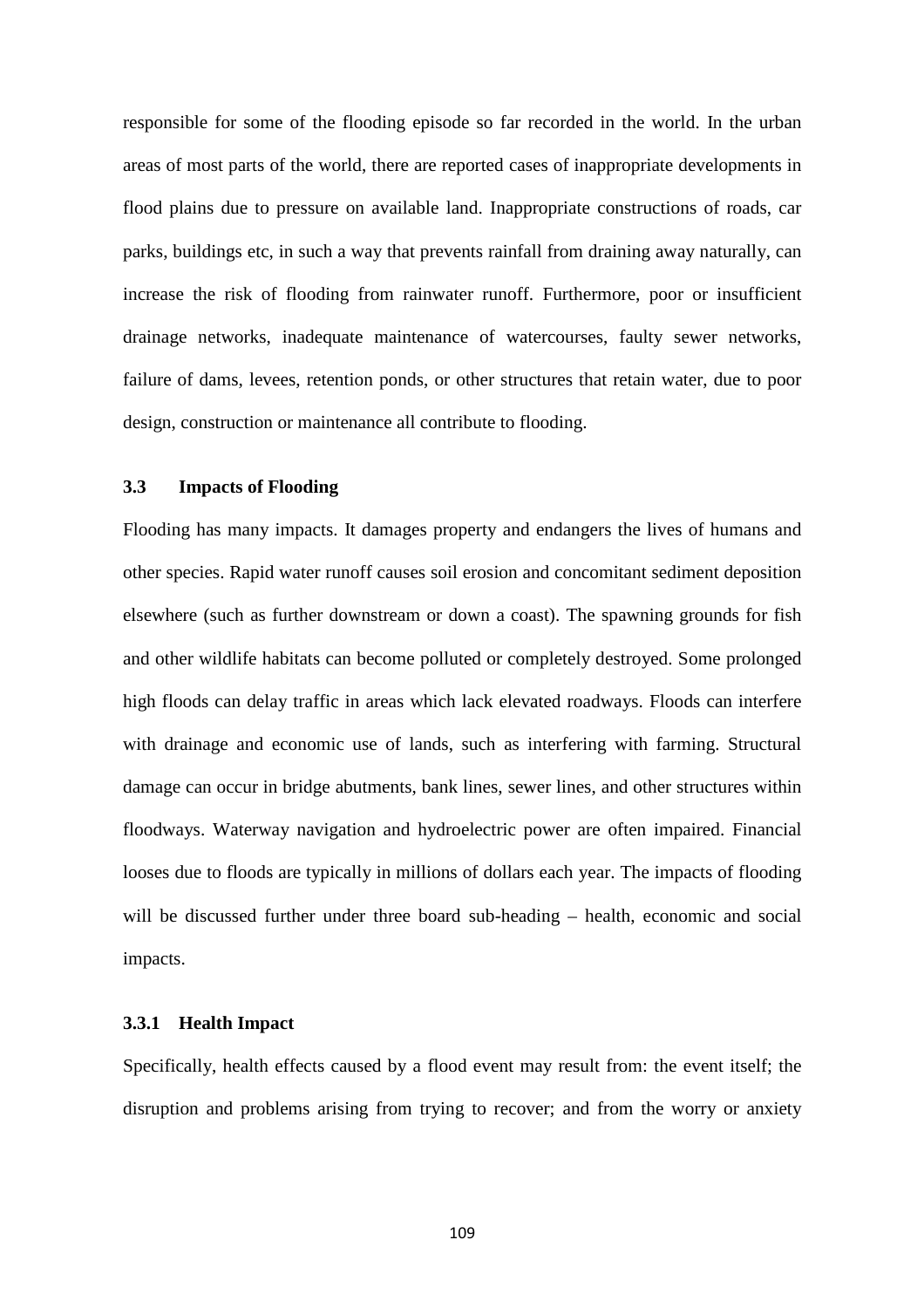about the risk of flood re-occurring. The potential health effects can be considered at three time periods:

- **Immediate:** Death by drowning, injuries due to being knocked over by flood waters or struck by falling trees, over-exertion during the event, hypothermia, electrocution, exposure to contaminants, and the stress of the event itself.
- **Medium term:** Gastrointestinal illnesses, cardiovascular disease from overexertion during recovery/clean-up processes, lacerations, sprains/strains, dermatitis, respiratory illnesses and carbon monoxide poisoning.
- **Longer term:** Longer term effects are mostly psychologically related. Sewer flooding and the health issues associated with it is a key issue for urban flooding, whereas concern is growing over the effects of diffuse pollution in rural flooding. In terms of density and sparsity issues, because of the close proximity of people to one another within the urban environment, there are more chances of an outbreak of epidemic, especially if sewer flooding is involved (Twigger-Ross, 2005).

#### **3.3.2 Economic Impact**

This includes the cost of damage done to a property by a flood, the cost of clean-up (eg paying for the house to be dried out), the costs of living in temporary accommodation, and possibly the costs of having a house that is harder to re-sell because it has been flooded or is in a defined flood plain. In rural areas where there are few facilities, the loss of services and shops could have a disproportionately large economic impact on small communities. There could also be a negative impact in deprived urban neighbourhoods where business confidence is vital to regeneration. If businesses fail because of the impacts of flooding this could damage the perception of the area as an attractive place for investment.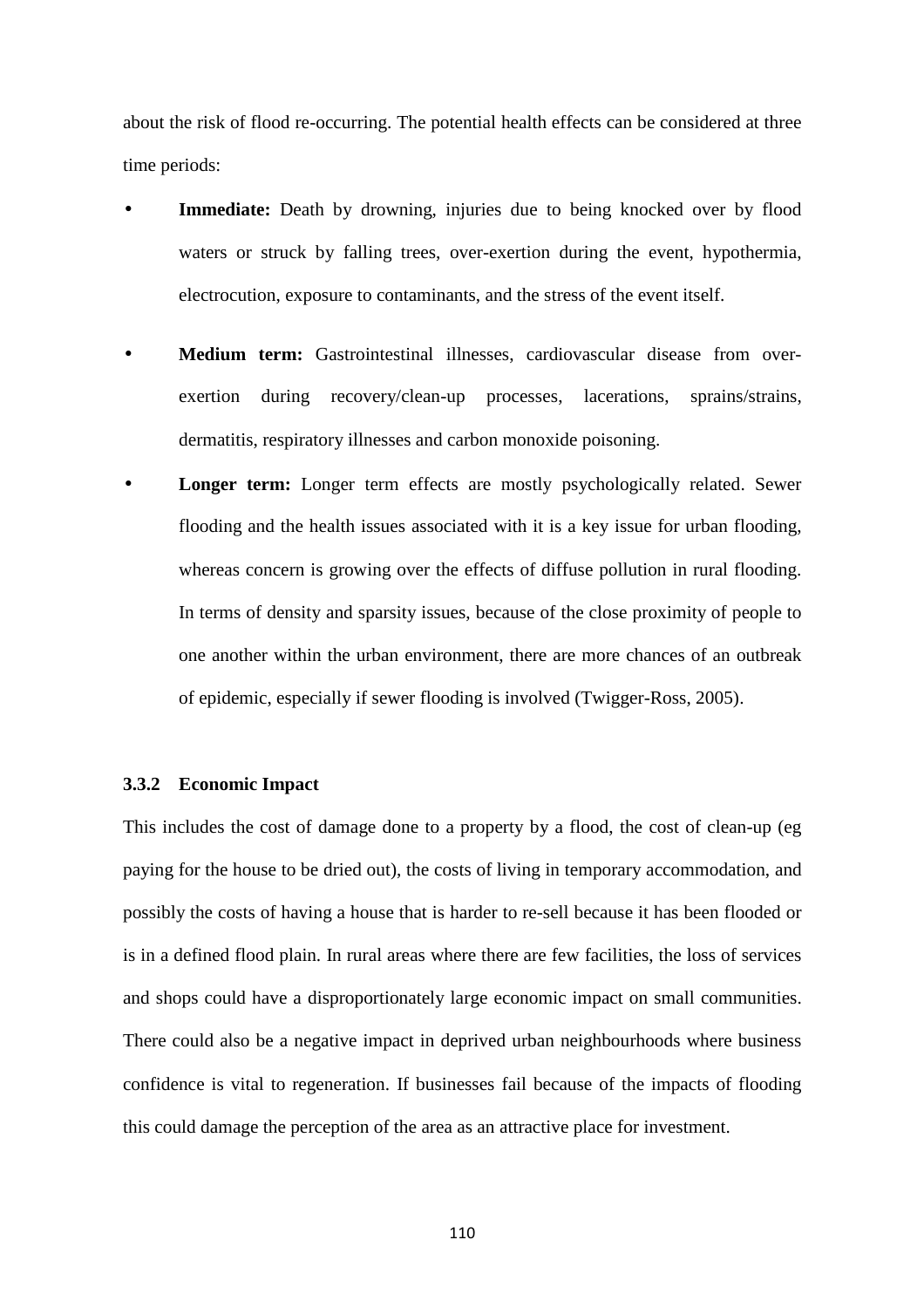#### **3.3.3 Social Impact**

Social impact includes every other kinds of discomfort, which is not directly economic or health related. Social impacts may include household disruption, community and neighbourhood changes, and associated impacts of evacuation and temporary accommodation.

Household disruption, include the stress of cleaning up the house, dealing with builders, and dealing with living in a damp environment. These activities are rated as something that is very stressful for a lot of people (Defra, 2004) as quoted from (Twigger-Ross, 2005). In both rural and urban areas, there is likely to be pressure on services to aid the clean up of the flooding. In urban areas, if a large area has been flooded, then there may be difficulties in finding workmen to repair flood damage.

Impacts associated with evacuation and temporary accommodation include both the effects of having to leave home and those of having to live away from home. In urban areas, if there are large numbers of people to be relocated then this will put pressure on services, and may mean that people have to live in cramped and overcrowded conditions, or have to move a distance from their homes. For people in both rural and urban centres, difficulties will be experienced if they are relocated to areas, which is some distance from their homes. Specifically, it will be harder to keep in touch with repairs being carried out on their homes, and harder to maintain normal routines because of greater travelling distances and new routes to schools, work and services.

#### **3.4 Flood Control**

Flood control refers to all methods used to reduce or prevent the detrimental affects of flood waters. Some methods of flood control have been practiced since ancient times.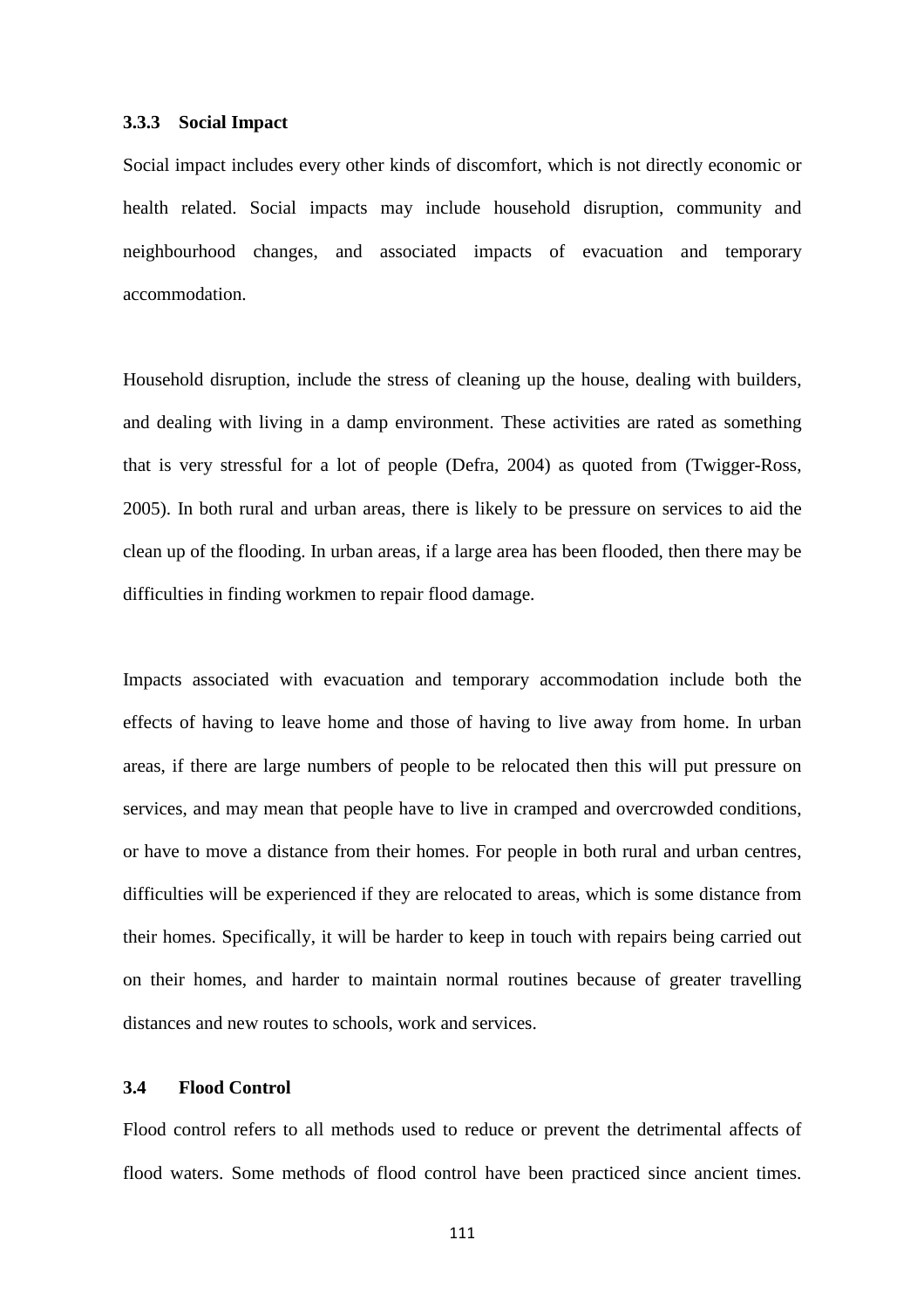These methods include planting vegetation to retain extra water, terracing hillsides to slow flow downhill, and the construction of floodways (man-made channels to divert floodwater). Other techniques include the construction of levees, dikes, dam; reservoirs or retention ponds to hold extra water during times of flooding.

Many dams and their associated reservoirs are designed wholly or partially to aid in flood protection and control. In many countries, rivers prone to floods are often carefully managed. Defenses such as levees, bunds, reservoirs, and weirs are used to prevent rivers from overflowing their banks. When these defenses fail, emergency measures such as sandbags or portable inflatable tubes are used. A weir, also known as low head dam, is most often used to create millponds, but on the Humber River in Toronto, a weir was built near Raymore Drive to prevent a recurrence of the flood damage caused by Hurricane Hazael in 1954. Coastal flooding has been addressed in Europe and the Americans with coastal defenses, such as sea walls, beach nourishment, and barrier islands.

Other methods of flood control include the stoppage of further developments of flood plains; proper channelization of drainage systems; discourage indiscriminate to disposal of waste (especially rubber bags and cans), which are not biodegradable and have the capacity to block drainage systems, leading to flooding.

#### **Self Assessment Exercise**

Flooding is a global environmental menace especially in urban centres. In your own opinion what are the causes, impacts and controls of flooding?

## **4.0 Conclusion**

Floods are the most common of all environmental hazards. Each year many thousands of people die as a result of flooding and millions are affected by indirect consequences such

112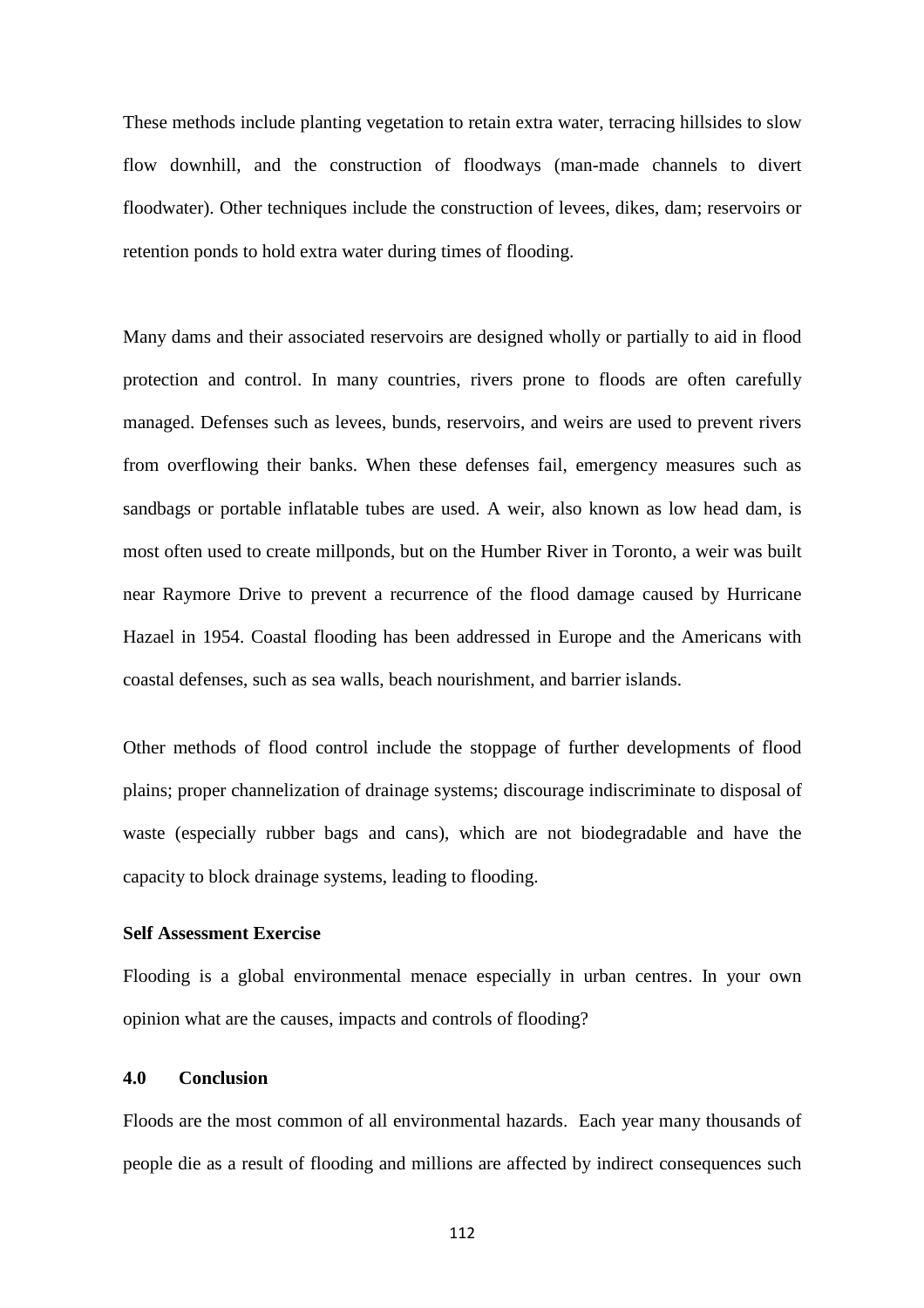as damage to crops, housing, transport, etc. Most flood problems are found on riverine flood plains, in both developed and developing countries, though the impact is often greater in the latter, where high populations are to be found on extensive and often relatively fertile flood plains such as those of the ganges and the Yangtse.

Having gone through this unit, you should be well informed of the causes, impacts and control measures of flooding. This knowledge should therefore, be transform to positive actions in contributing to solving the flooding menace in our environment.

## **5.0: Summary**

- Flooding is a process whereby a river outflows its natural channel or the artificial channel constructed for it.
- The major causes of floods are meteorological or climatological conditions. However, human activities tend to exacerbate its effects.
- Flooding has noticeable impacts on health, economic and social well being of the affected people.
- Flooding can be control by several coordinated measures which include planting vegetation, construction of dams, levees etc, and avoidance of areas prone to floods – such as flood plains.

#### **6.0 Tutor Marked Assignments**

- (1) The process by which a river outflows its natural channel or the artificial channel constructed for it is called
- (2) The area of land surrounding a river whose floods occur periodically is called\_\_\_\_\_\_\_\_\_\_\_\_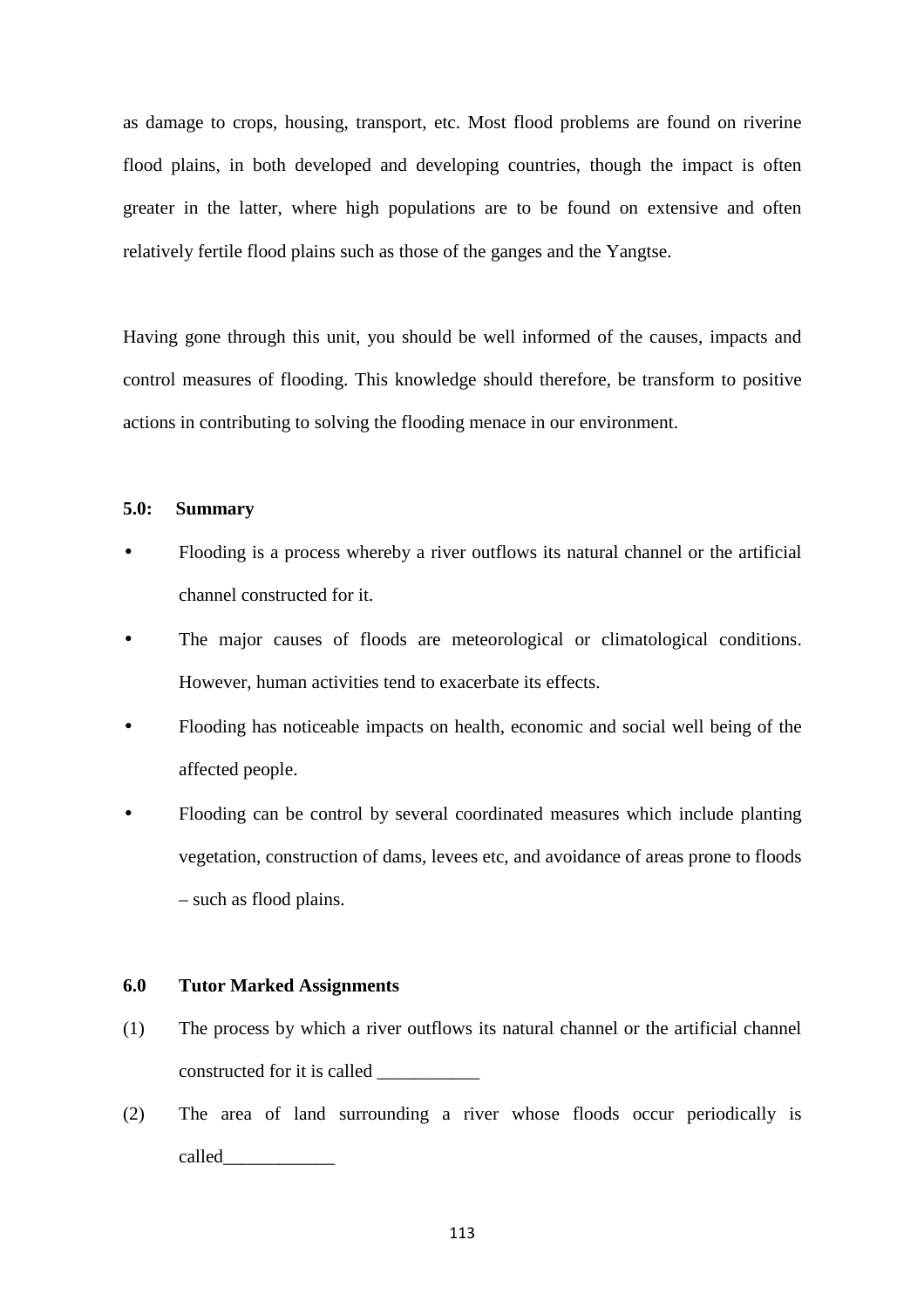- (3) The causes of flooding can broadly be classified into natural and \_\_\_\_ factors
- (4) Which of the following conditions would favour the process of flooding? (a) light rainfall (b) Heavy rainfall that is well infiltrated (c) Heavy rainfall on vegetated surface (d) Heavy rainfall on concrete surface
- (5) Which of the following statements is true of the social impact of flooding?
	- (a) Cost and damage done to a property by a flood
	- (b) Inconveniences of relocating to a temporary accommodation
	- (c) Psychological problems
	- (d) Exposure to contamination
- (6) One of the following is a measure for flood control.
	- (a) planting vegetation (b) building on floodplains
	- (c) deforestation (d) none of the above

# **7.0 References / Further Reading**

Smithson P; Addison K. and Atkinson K (2002). *Fundamental of the Physical Environment, Third Edition,* Routledge, Tayor and Frances Group, London.

Twigger – Ross, C. (2005). *Impacts of Flooding on Urban and Rural Communities,* Environment Agency, Rio House, Waterside Drive Aztec West, Almondsbury, Bristol BS 324 UD.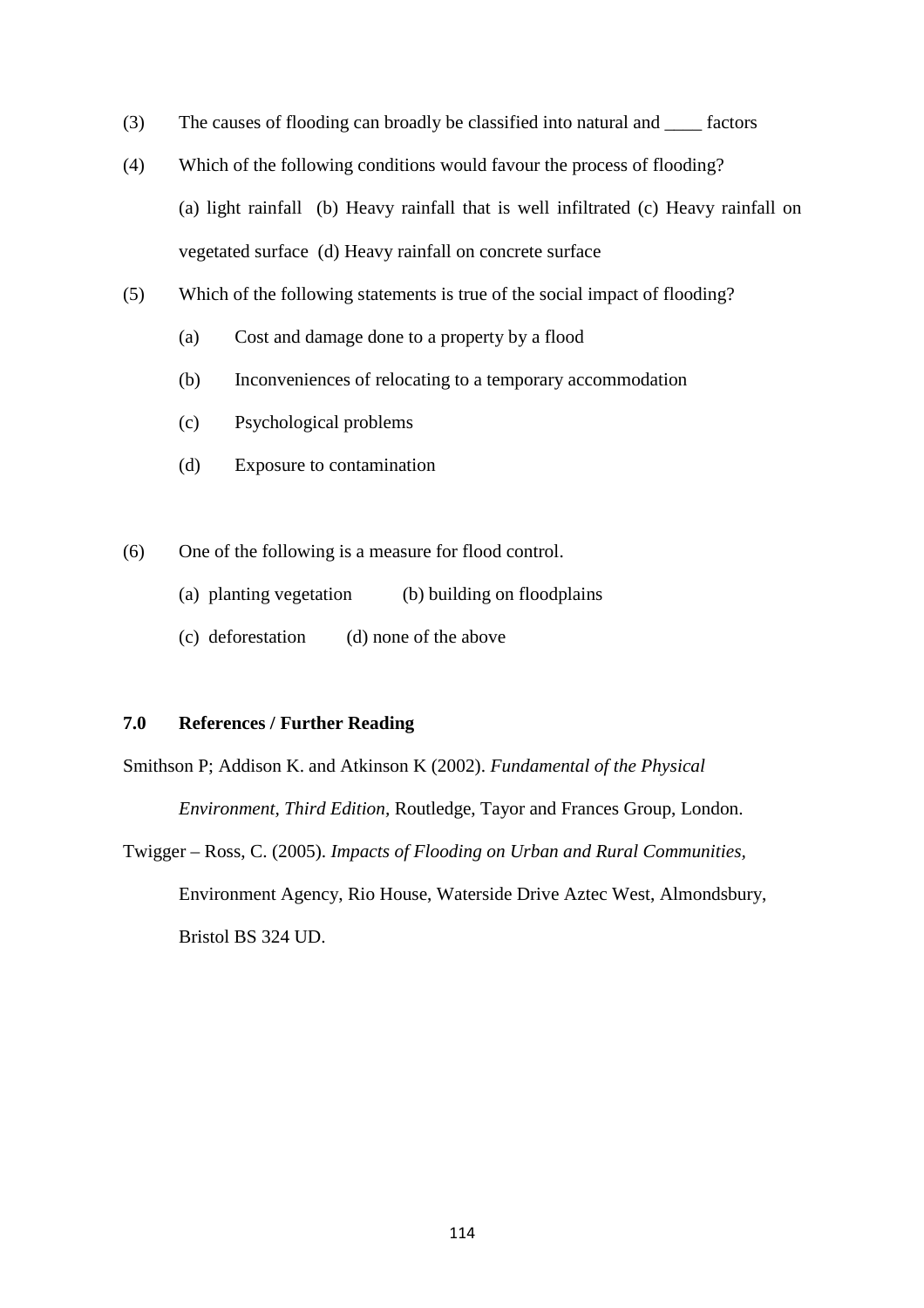# **UNIT 3: SEDIMENT**

## **Contents**

- 1.0: Introduction
- 2.0: Objectives
- 3.0: Main Content
- 3.1: What is Sediment?
- 3.2: Sources of Sediment
- 3.3: Sediment Transport
- 3.4: Sediment Deposition
- 3.5: Impacts of Sediment
- 3.6: Sediment control
- 4.0: Conclusion
- 5.0: Summary
- 6.0: Tutor Marked Assignments
- 7.0: References/Further Reading

# **1.0 Introduction**

Sediment and erosion are closely related concepts in hydrology. The erosion process produces sediment in form of both organic and inorganic materials, which are transported and eventually deposited. This unit will examine the sources, transportation process, deposition, impacts, and control measures of sediment.

# **2.0 Objectives**

The leaving objectives are as follows:

- To define sediment
- To list the transport modes of sediment
- To identify the sources of sediment
- To state the preventive and control measures of sediment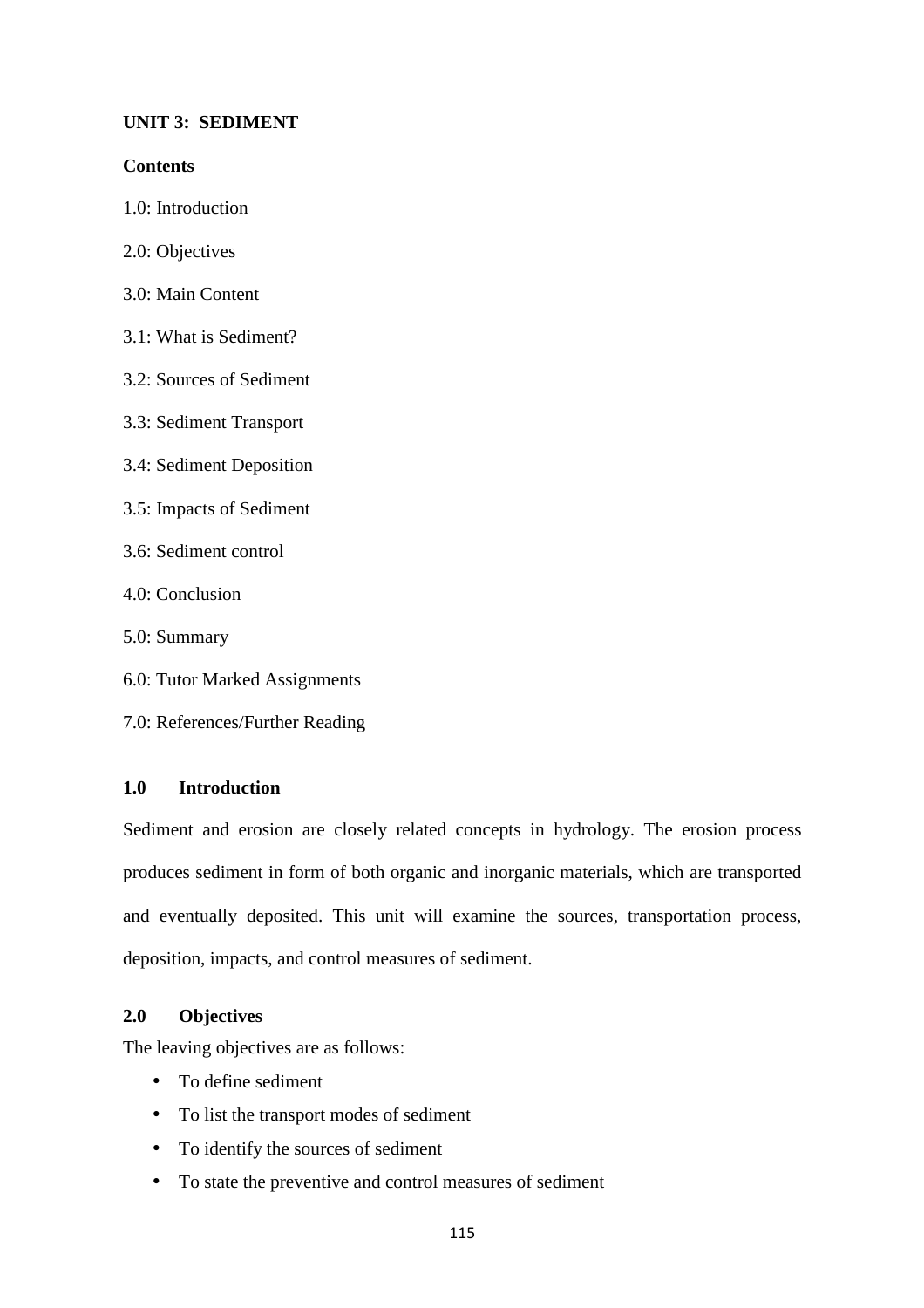#### **3.0 Main Content**

#### **3.1 What is Sediment?**

Sediment is naturally occurring material that is broken down by processes of weathering and erosion, and is subsequently transported by the action of wind, water, or ice, and by the force of gravity acting on the particle itself.

In the context of stream hydrology, sediment is inorganic and organic material that is transported by, suspended in, or deposited by streams. Sediment load, which is the quantity of sediment transported by a stream, is a function of stream discharge, soil and land-cover features, weather conditions, land-use activities, and many other factors. Sediment load carried by streams and rivers can be composed either of fine materials, mostly silts and clays, or larger materials such as sand.

#### **3.2 Sources of Sediment**

Sediment is a natural product of stream erosion: however, the sediment load may be increased by human activities. Such enhanced sources of sediment in a watershed include unvegetated stream banks and uncovered soil regions, including construction sites, deforested areas, and croplands.

When soils erode, sediments are washed into streams and rivers. Sediment in waterways are often high in areas where river banks are grazed by livestock, on farms with steep slopes cleared of trees, and where there is a lack of riparian vegetation.

Grazing along river banks removes or damages existing vegetation, increases compaction of the soil, and damages the banks of a waterway. With time, the area around a stream will become unstable, prone to slips, and vulnerable to erosion, especially during floods.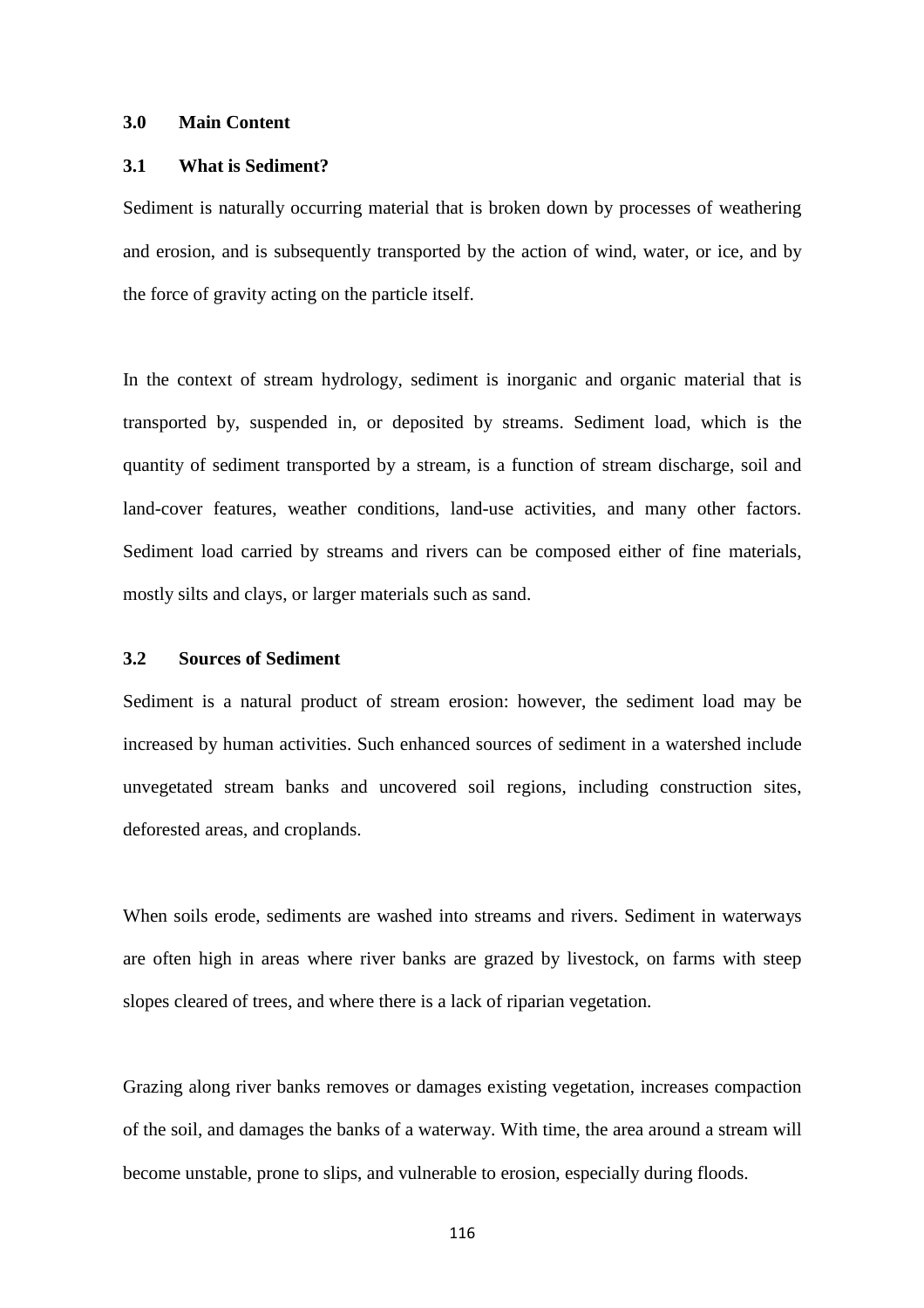Deer can cause sediment loads into waterways because they have a tendency to walk along fenced lines. This activity causes soil compaction and erosion, which may lead to the formation of drainage channels that then transport water and sediment to the nearest stream.

Forest increases soil stability because their roots bind the soil together. When large areas of land are cleared and harvested of trees, the soil becomes vulnerable to erosion as tree roots die and as the land is exposed to direct rainfall. Trees increase the soil's ability to take up water, and as a result there is usually a significant increase in the amount of surface water runoff from the surrounding catchment when trees are felled. Removal of riparian vegetation directly next to a waterway is likely to cause banks to become unstable and prone to slips, thereby increasing erosion, especially during floods. Other impacts that can produce sediment include earthwork for roads and landing sites, and hauling logs across bare slopes.

When land is cleared for urban development, earthworks are required to establish roads and building sites. The exposed soils are prone to erosion and can cause large quantities of sediment to be washed into nearby waterways through surface runoff especially after heavy rain. Small streams and rivers may also be completely modified through channelization, construction of revetments (concrete structures), and instream barriers (e.g. culverts and dams), and removal of riparian vegetation.

Dams impact on the amount of sediment that moves downstream. Sediments are trapped behind a hydro-dam's reservoir (hydro-lake) and build up. This reduces the reservoir's storage capacity. The rate at which this happens varies greatly among hydro-dams. Dams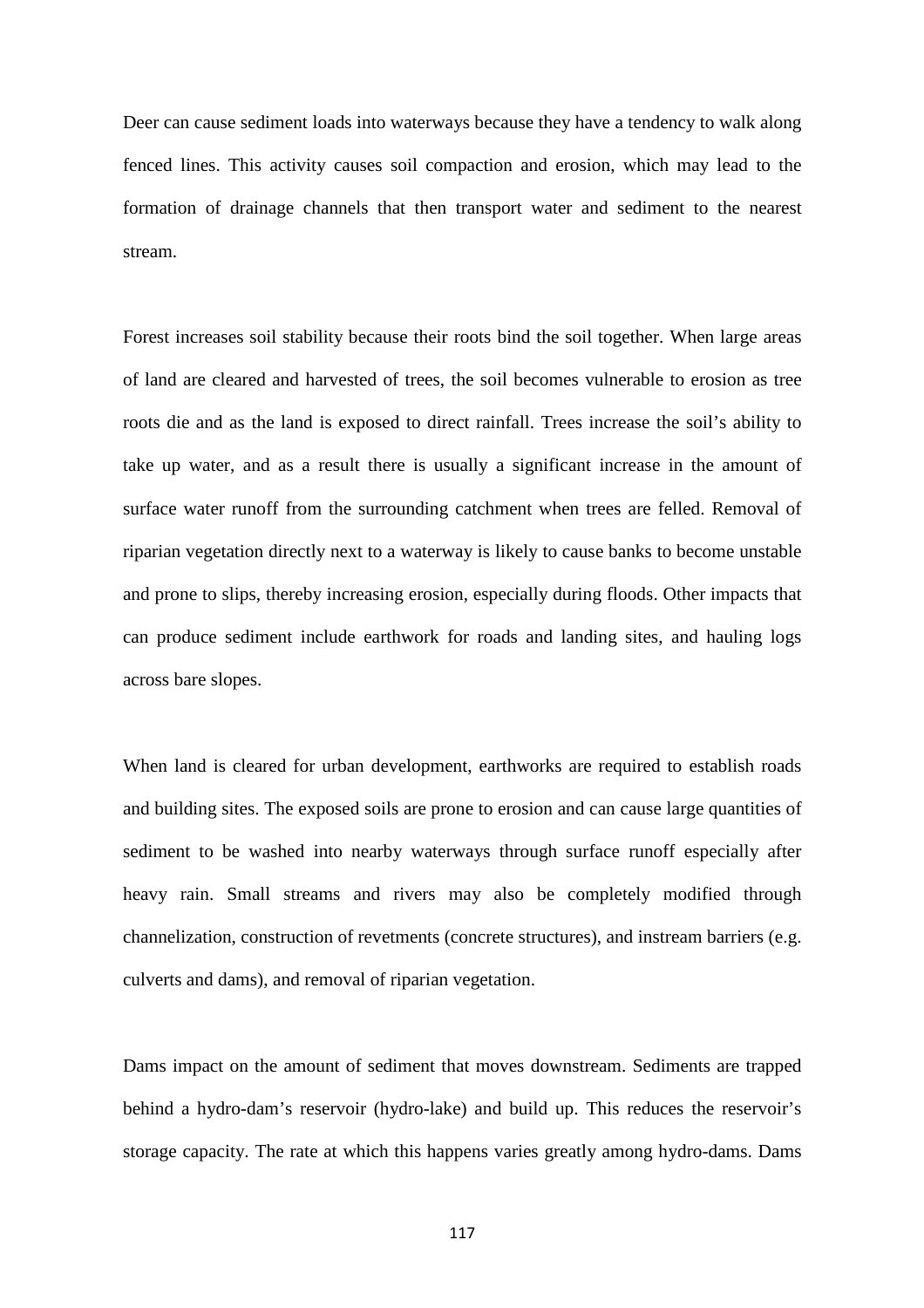also reduce the amount of sediment deposited downstream. This increases erosion and scouring and decreases the amount of sediment available to replenish downstream habitats.

The conversion of wetlands or wood lands to cropland can increased soil erosion and the associated sedimentation in streams, particularly when bare soil is exposed. Wind blown particles from bare soil also contribute to sedimentation problems. Activities such as dredging and channelization that increase stream slope and velocity can increase the streams erosive capacity and sediment-transport capability. Construction projects within or adjacent to stream can contribute to the sedimentation problems as they dislodge or expose soil and sediment.

#### **3.3 Sediment Transport Process**

Sediment is transported based on the strength of the flow that carries it and its own size, volume, density, and shape. Stronger flows will increase the lift and drag on the particle, causing it to rise, while larger or denser particles will be more likely to fall through the flow.

Sediment is most often transported by water (fluvial processes), wind (aeolian processes) and glaciers. Beach sands and river channel deposits are examples of fluvial transport and deposition, though sediment also often settles out of slow-moving or standing water in lakes and oceans. Deserts sand dunes and loess are examples of aeolian transport and deposition. Glacial moraine deposits and till are ice transported sediment.

Rivers and streams carry sediment in their flows. This sediment can be in a variety of locations within the flow, depending on the balance between the upwards velocity on the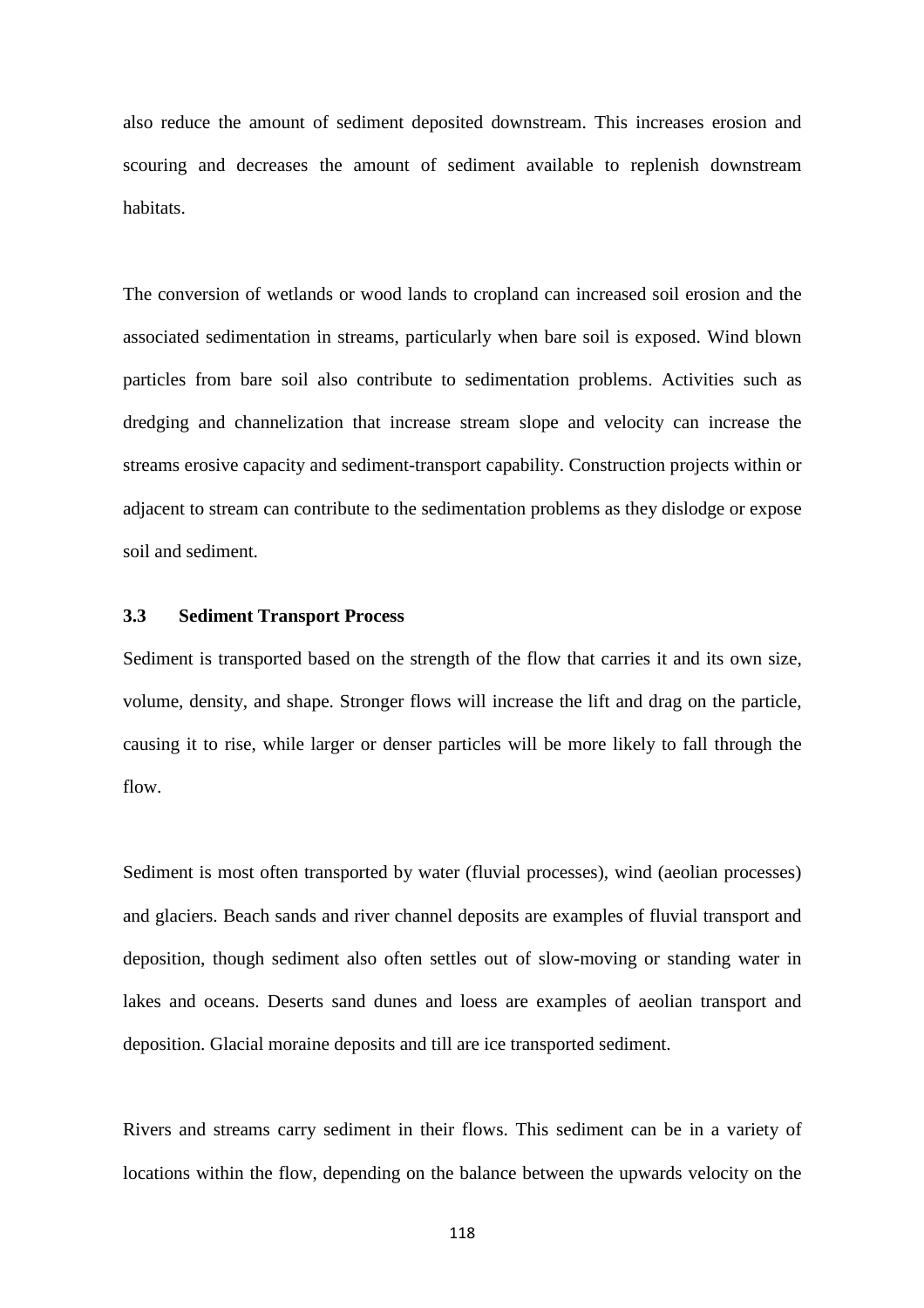particle (drag and lift forces), and the settling velocity of the particle. These relationships are given in the following table for the Rouse number which is a ratio of sediment fall velocity to upwards velocity.

$$
Rouse = \frac{Setting Velocity}{Upwards velocity from lift and drag}
$$
 
$$
KU^*
$$

Where:

Ws is the fall velocity

K is the von Karman constant

U\* is the shear velocity

**Table: 4.0 Ration of Sediment Fall Velocity to Upwards Velocity.** 

| <b>Mode of Transport</b>      | <b>Rouse Number</b> |  |
|-------------------------------|---------------------|--|
| Bed load                      | > 2.5               |  |
| Suspended load 50% suspended  | >1.2, < 2.5         |  |
| Suspended load 100% suspended | >0.8, < 1.2         |  |
| Wash load                     | < 0.8               |  |

**Source: Http://en.wikipedia.org/wiki/sediment, 23/5/11** 

If the upwards velocity approximately equal to the settling velocity, sediment will be transported downstream entirely as suspended load. If the upwards velocity is much less than the settling velocity, but still high enough for the sediment to move, it will move along the bed as bed load by rolling, sliding, and saltation (jumping up into the flow, being transported a short distance then settling again). If the upwards velocity is higher than the settling velocity, the sediment will be transported high in the flow as wash load. As there are generally a range of different particle sizes in the flow, it is common for material of different sizes to move through all areas of the flow for given stream conditions.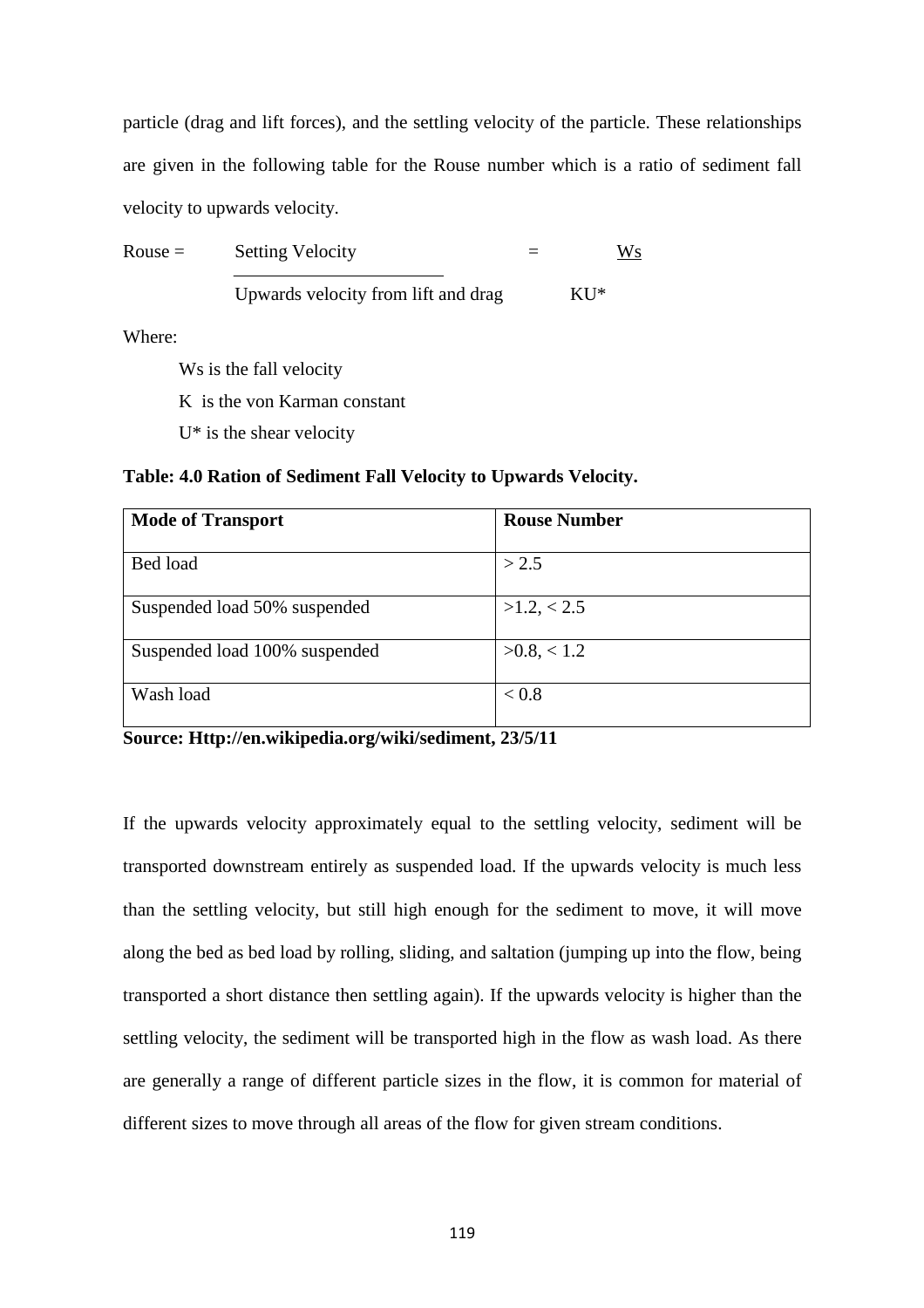The overall balance between sediment in transport and sediment being deposited on the bed is given by the Exner equation. This expression states that the rate of increase in bed elevation due to deposition is proportional to the amount of sediment that falls out of the flow. This equation is important in that changes in the power of the flow changes the ability of the flow to carry sediment, and this is reflected in patterns of erosion and deposition observed throughout a stream. This can be localized, and simply due to small obstacles: examples are scour holes behind boulders, where flow accelerates, and deposition on the inside of meander bends. Erosion and deposition can also be regional: erosion can occur due to dam removal and base level fall. Deposition can occur due to dam emplacement that causes the river to pool, and deposit its entire load or due to base level rise.

Solid sediment load can be divided into two components on the basis of the mode of sediment transport, suspended sediment, and bedload sediment, each of which is produced by mechanical weathering processes is clearly visible, and is able to settle out of water. Suspended sediment consists of silt-sized and clay-sized particles held in suspension by turbulence in flowing water. Bedload sediment consists of larger particles which slide, roll, or bounce along the stream bed by the force of moving water. Dissolved load consists of inconspicuous material in solution moving downstream. It is produced by chemical weathering processes, and does not settle out of water.

Sediment yield is the total quantity of sediment transported from a watershed (drainage basin) at a given location in a given period of time. Low suspended sediment yields can be attributed to, among other factors, a region's low erosion rate. Permeable soils and low topographic relief, in general, help limit the availability of eroded material from within a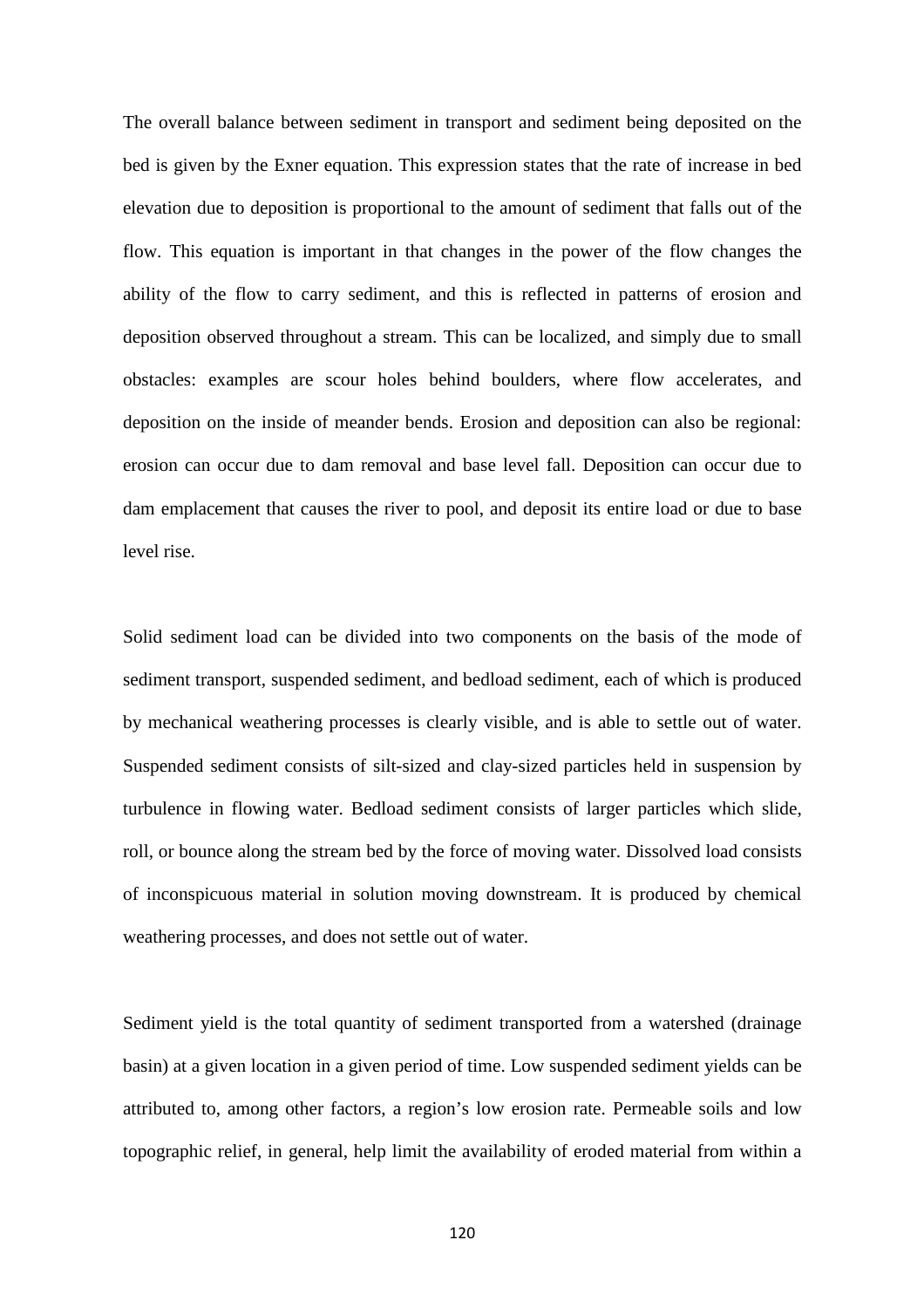watershed. Conversely, relatively impermeable soils and steep topography can yield high erosion rates and therefore greater sediment yield.

### **3.4 Sediment Deposition**

Deposition begins once the flow velocity falls below the settling velocity of a particle, which for a given particle size is less than that required for entrainment. Settling velocity is closely related to particle size, so that the coarsest fraction in motion should be deposited first with progressively finer grains settling out as the flow velocity continues to fall. The net effect is a vertical and horizontal (downstream and transverse) gradation of sediment sizes (Knighton, 1984).

The most common depositional feature is the flood-plain, formed from a combination of within-channel and overbank deposition, although many sedimentary forms are involved (Lewin, 1978), quoted from (Knighton, 1984). During lateral channel migration, erosion of one bank is approximately compensated by deposition against the other, principally but not exclusively in the form of point-bars. With continuing migration, a point-bar is built stream ward and also increases in height through the deposition of sediment carried onto the bar surface by inundating flows. The sediment deposited by overbank floodwaters comes from material carried in suspension, either as wash load (silts and clays) or the finer fractions of the bed-material load (fine and medium sand). Since the transportation ability of the flow tends to decrease away from the channel margins, both the amount and mean size of deposited sediment should similarly vary. Also, as the flood recedes and flow velocities over the flood-plain decline, an upward fining of sediment may develop.

Flood-plains provide storage space for sediment as it moves through a drainage basin, the potential for which increases as they become wider with distance downstream. The flood-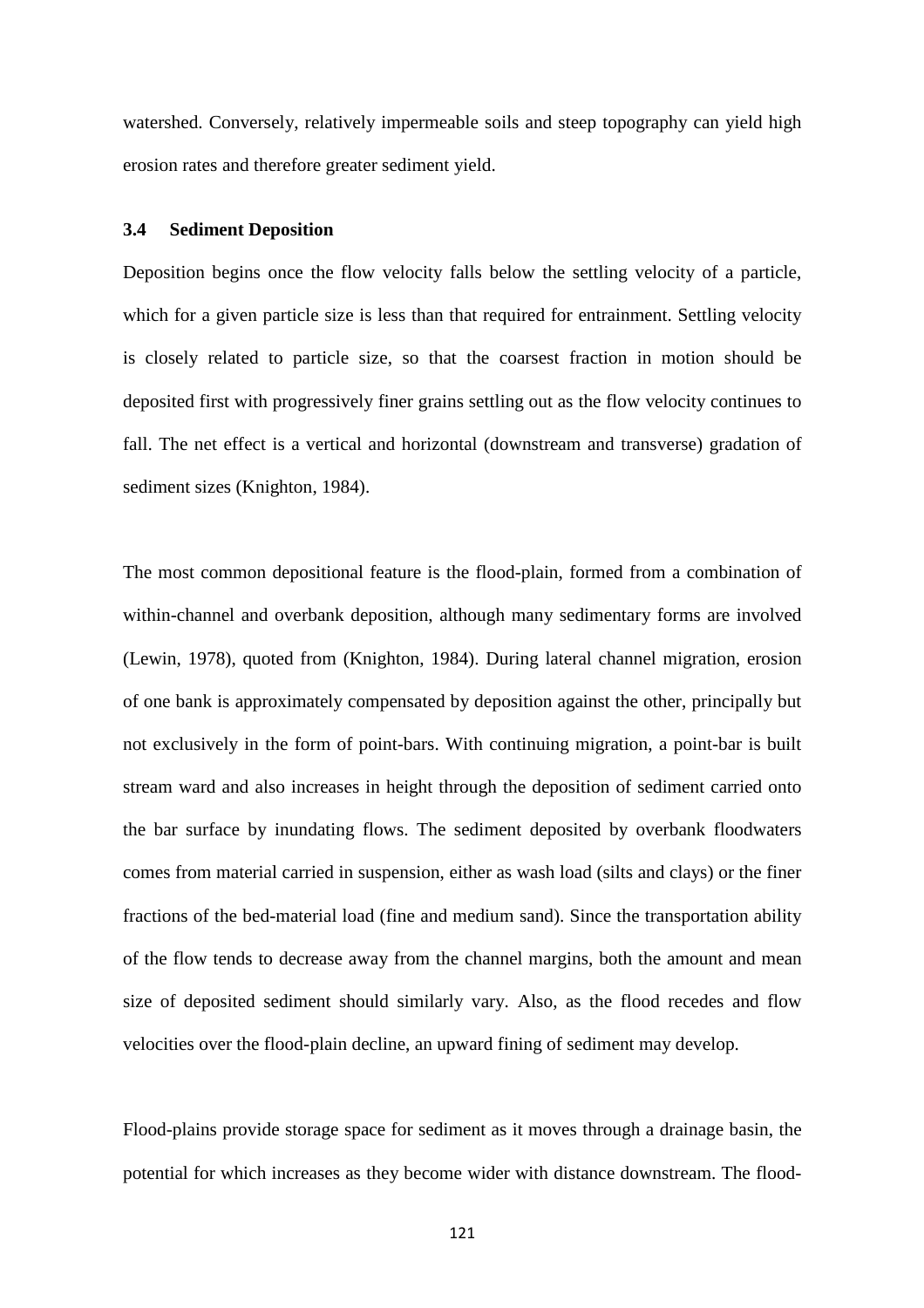plain is an integral part of the fluvial system, whose deposits influence channel form through the composition of the channel boundary and therefore the type of material supplied to a stream.

#### **3.5 Impacts of sediment**

One of the principal causes of degraded water quality and aquatic habitat is the depositing of eroded soil sediment in water bodies. Excessive amounts of sediment resulting from natural or human-induced causes can result in the destruction of aquatic habitat and a reduction in the diversity and abundance of aquatic life. Diversity and population size of fish species, mussels, and benthic (bottom-dwelling) macro invertebrates associated with course substrates can be greatly reduced if the substrates are covered with sand and silt. Where sand or silt substrates have historically predominated, however, increased deposition may have little detrimental impact on benthic aquatic life.

 Suspended sediment causes the water to be cloudy (turbid). Increased turbidity reduces light transmission (and hence photosynthesis), thereby reducing the growth of algae and aquatic plants, which can adversely affect the entire aquatic ecosystem. Moreover, increased turbidity decreases the water's aesthetic appeal and the human enjoyment of recreational activities. If the river cross-section is sufficiently reduced by sediment build up, sedimentation can increase downstream flooding. In addition, some metal ions, pesticides and nutrients may adhere to sediment particles and be transported downstream. Increased sediment in surface-water bodies (e.g. rivers, lakes, and reservoirs) may have an economic impact on public water systems that use them as a source of drinking water. High turbidity not only is aesthetically displeasing, but also interferes with disinfection of the water prior to it being pumped to customers. Communities whose water-supply source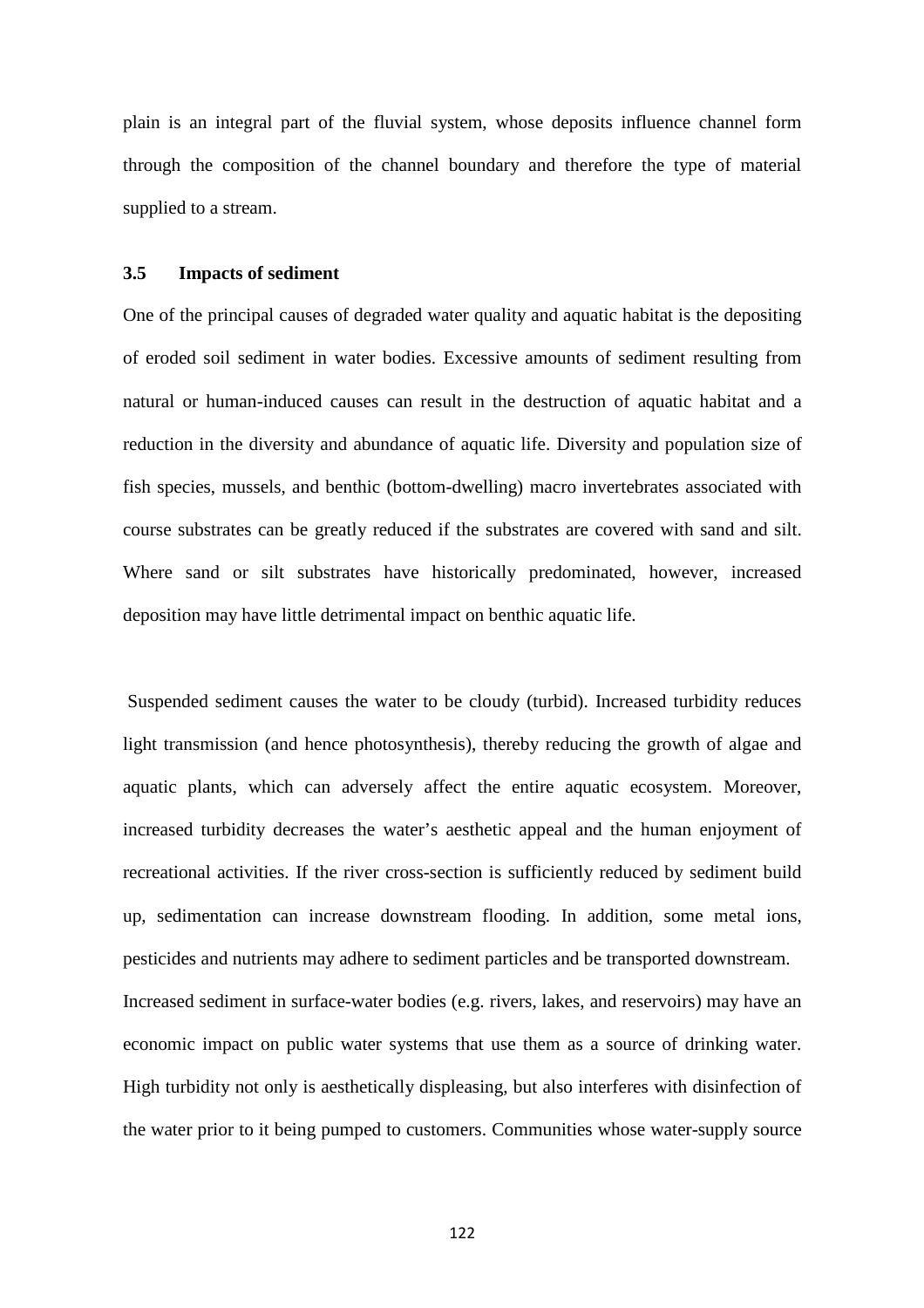has been more turbid often invest millions of naira to upgrade their treatment faculties in order to remove the increased sediment load.

Excessive erosion can reduce the soil's inherent productivity, whereas the associated sedimentation can damage young plants and fill drainage ditches, lakes, and streams. Erosive processes can reduce farm income by decreasing crop yields and increasing maintenance costs for drainage systems. Additional erosion damages in both rural and urban areas include reduced ditches, and surface-water supplies.

Erosion is also an issue in areas of modern farming, where the removal of native vegetation for the cultivation and harvesting of a single type of a crop has left the soil unsupported. Many of these regions are near rivers and drainage. Loss of soil due to erosion removes useful farmland, adds to sediment loads, and can help transport anthropogenic fertilizers into the river system, which leads to eutrophication, with negative consequences on aquatic lives.

## **3.6 Sediment Control**

Sediment control is a practice or device designed to keep eroded soil on a construction site or other places, so that it does not wash off and cause water pollution to a nearby stream, river, lake, or bay. Sediment controls are usually employed together with erosion controls, which are designed to prevent or minimize erosion and thus reduce the need for sediment controls.

Coordinated efforts by federal and state agricultural programmes can help reduce the amount of soil erosion and sedimentation. Farmers should be encouraged to utilize a variety of conservation practices to reduce erosion and limit sedimentation, such as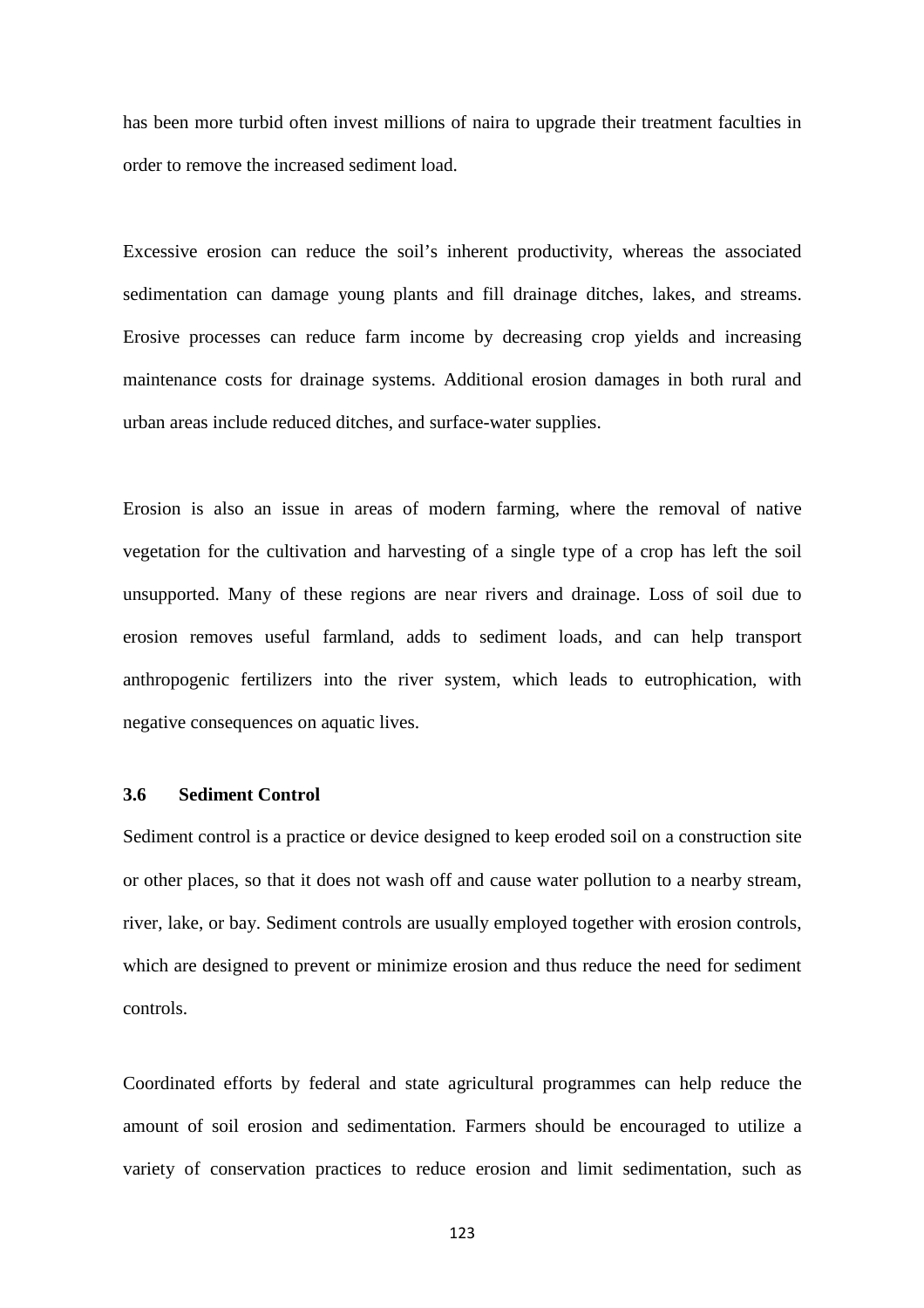conservation tillage methods, use of conservation buffers and riparian habitat, and establishment of conservation easements.

Water quality can be protected by controlling and minimizing erosion. Federal and state laws should provide some consideration for erosion and sedimentation control along streams and lakes during flood control, drainage, highway, bridge, and other streamrelated construction projects. Both the public and private agencies should be engaged in a variety of programmes for erosion control. Such programmes should include research projects, education programmes, technical assistance, regulatory measures, and cost-share financial assistance.

In a nutshell, preventive measures for reducing excessive sediment load in streams include:

- Proper repair and maintenance of drainage ditches and levees.
- Minimal disturbance of the stream banks.
- Avoidance of structural disturbance of rivers.
- Reduction of sediment excesses arising from construction activities.
- Application of artificial and natural means for preventing erosion, and
- Use of proper land and water management practices on the water-shed.

These preventive measures are preferred over remedial measures, which include;

- Construction of detention reservoirs, sedimentation ponds, or settling basins.
- Development of side-channel flood-retention basin and
- Removal of deposited sediment by dredging.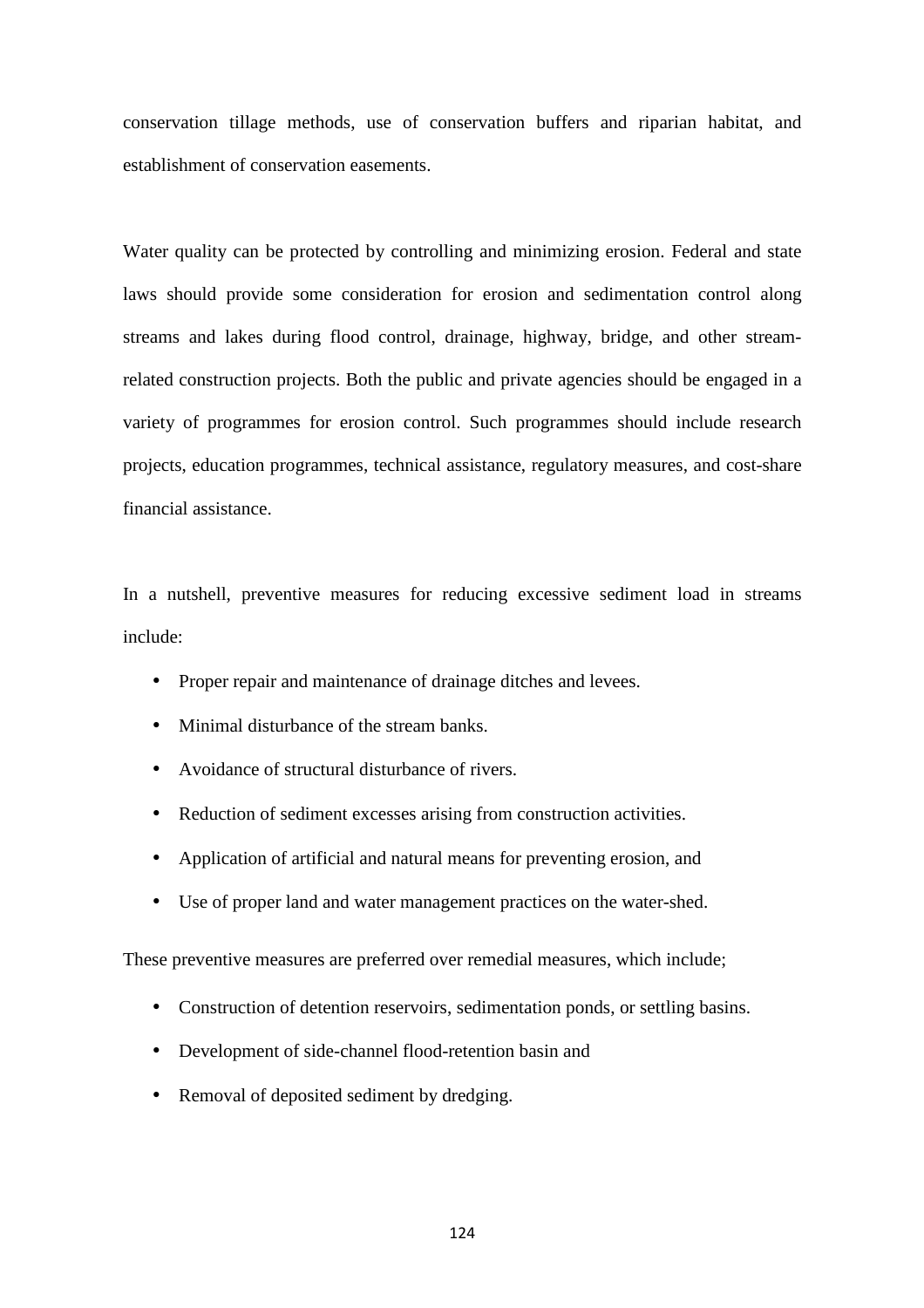#### **Self Assessment Exercise**

Examine the relationship between sediment and erosion processes, and account for the sources, transport mode, impacts and control measures of sediment.

### **4.0 Conclusion**

Discussions in this unit have established the close relationship between erosion and sedimentation processes. Erosion process exacerbates sedimentation problems; therefore, in designing any control measures for sedimentation problems, accounts must be taken of erosion control.

## **5.0 Summary**

- Sediment is naturally-occurring material that is broken down by processes of weathering and erosion, and is subsequently transported by the action of wind, water, or ice, and by the force of gravity acting on the particle itself.
- There are several sources of sediment, which include eroded uncovered soils, construction sites, dredging and channelization of streams, grazing along river banks etc.
- Sediment is transported based on the strength of the flow that carries it and its own size, volume, density and shape. Sediment are most often transported by water, wind and glacier.
- Some of the major impacts of sediment are pollution increase in water turbidity, eutrophication, and disruption of aquatic ecosystems.
- There are two broad categories of sediment control preventive and remedial measures. Preventive measures are proactive, while remedial measures are reactionary.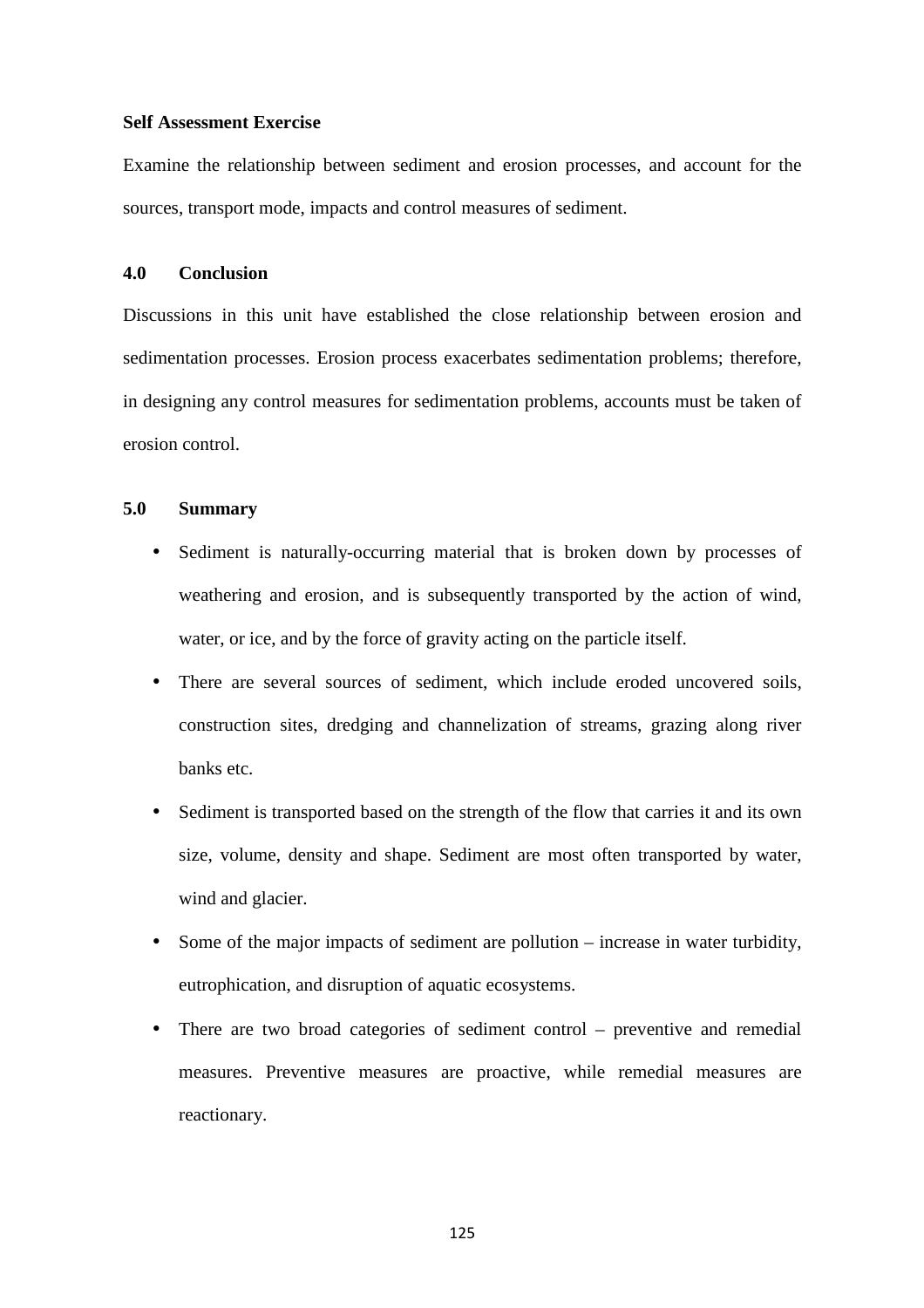#### **6.0 Tutor Marked Assignments**

- (1) Sediment load may be increased by both natural and activities.
- (2) Sediment is most often transported by water, wind and  $\qquad$
- (3) Solid sediment load can be divided into two components on the basis of the mode of transportation; they are suspended and \_\_\_\_\_ sediment.
- (4) Which of the following is not a means of sediment transport (a) wind (b) ice (c) water (d) none of the above
- (5) Which of the following activities is most likely to contribute less to sedimentation. (a) riparian vegetation (b) grazing (c) deforestation (d) dredging
- (6) The total quantity of sediment transported from a watershed at a given location in a given period of time is called.

(a) sediment transport (b) sediment load (c) sediment yield (d) sediment deposi

## **7.0 References/Further Reading**

http://e.wikipedia.org/wiki/sediment, 23-6 -2011

- Nicholas, G (1999), *Sedimentology and Stratigraphy,* Malden, MA: Wiley-Blackwell.
- Prothero, D.R. and Schwab, F. (1998). *Sedimentary Geology: An Introduction to Sedimentary Rocks and Stratigraphy,* W.H. Freeman.
- Tarbuck, E.J. and Frederick, K.L. (1998). *The Earth: An Introduction to Physical Geology, 6th Edition,* Prentice Hall, New York.
- Troeh, F.R; Ray, L.D. and Arthur H. (2000), *Soil and Water Conservation.* Prentice Hall, New York.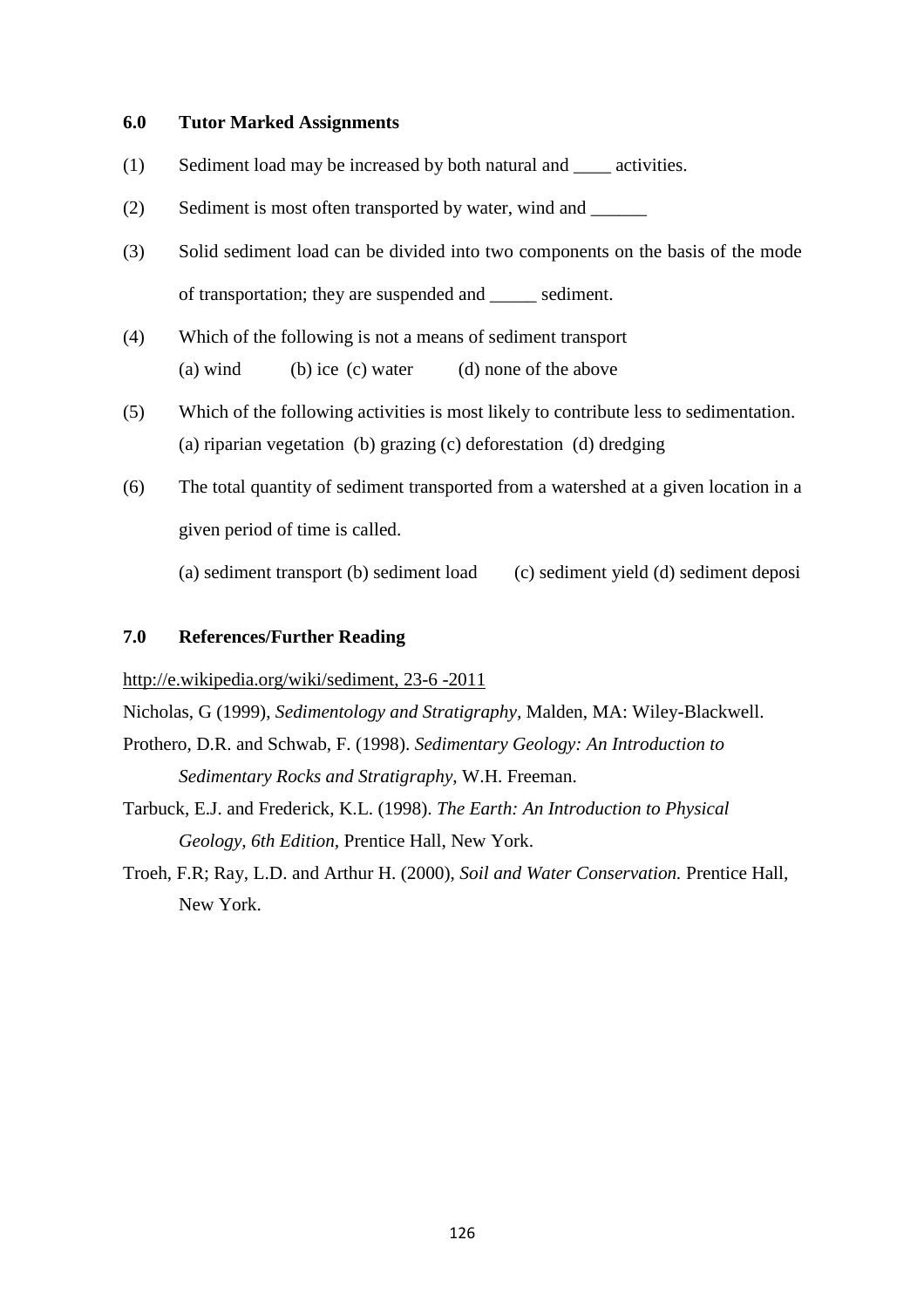# **UNIT 4: PROBLEMS OF WATER RESOURCES DEVELOPMENT**

### **Contents**

- 1.0: Introduction
- 2.0: Objectives
- 3.0: Main Content
- 3.1: Precipitation Patterns
- 3.2: Population Growth
- 3.3: Pollution
- 3.4: Corruption
- 3.5: Energy
- 3.6: Other Factors
- 4.0: Conclusion
- 5.0: Summary
- 6.0: Tutor Marked Assignments
- 7.0: References/Further Reading

# **1.0 Introduction**

Several problems militating against water resources development have been identified in literature. Some of the identified problems include precipitation pattern, population growth, pollution, increase affluence, economic growth and development, corruption in the water sector, energy, finance, technology, political will and management. These problems are not limited to certain regions but extend throughout the world.

## **2.0 Objectives**

The learning objectives are as follows:

- To list the major problems of water resources development.
- To discuss how these problems militate against water resources development.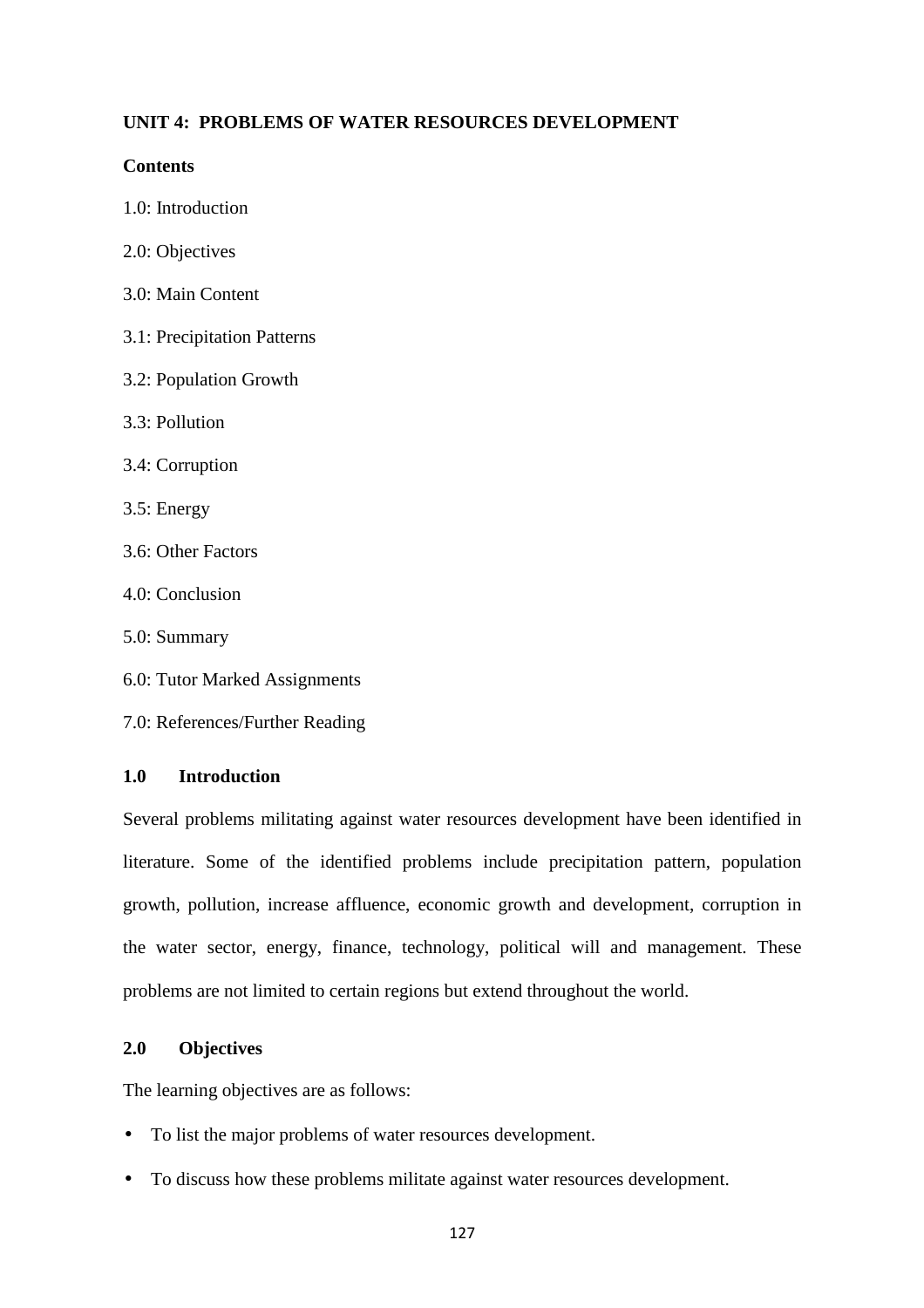#### **3.0 Main Content**

#### **3.1 Precipitation Patterns**

Precipitation patterns have been identified as one of the primary problems militating against water resources development, since precipitation is the primary source of replenishment of both surface and groundwater sources (Miller, 1996). In areas where there is lower than normal precipitation, there is usually water stress, which may result to a drought situation. Drought is usually triggered by reduced average annual precipitation, higher than normal temperatures, or both. Such situations do not favour adequate water resources development.

## **3.2 Population Growth**

Population growth has been identified as a major factor in water resources development. At the most fundamental level, water is needed to supply people's basic domestic needs, in quantities directly proportional to the number of people. For instance, the National Research Council (1999) stated that with population growth; demand for the world's finite supply of fresh water is rising, putting strains even on the industrialized countries. Global population projections suggest that the world population of over 6 billion people in 2000 will increase by 20% to over 7 billion by 2015, and to 7.8 billion by 2025, a 30% rise. Enormous strains will be put on existing services, and substantial increases in the provision of water and sanitation will be needed to meet the needs of the ever-growing population. As populations grow and demands for water and other services expand, pollution levels will raise, which will then reduce the availability of water for human consumption.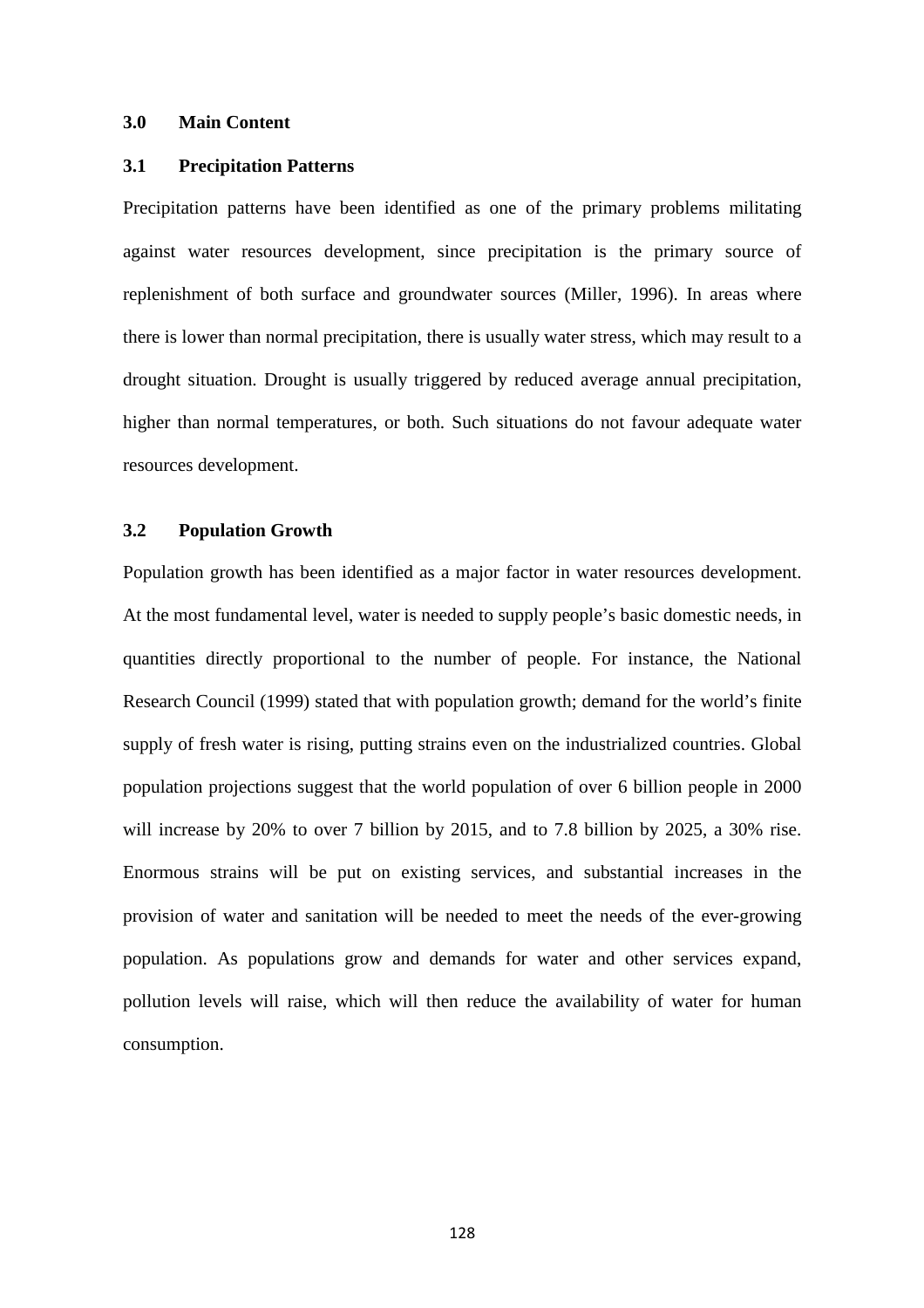#### **3.3 Pollution**

Pollution is another major problem in the development of water resources. Water pollution according to Botkin and Keller (1998) refers to degradation of water quality. In defining pollution, we generally look at the intended use of the water, how far it departs from the norm, its effects on public health, or its ecological impacts. From a public heath or ecological view, a pollutant is any biological, physical or chemical substance that in identifiable excess is known to be harmful to other desirable living organisms. Water pollutants include excessive amounts of heavy metals, certain radioactive isotopes, *faecal coliform* bacteria, phosphorus, nitrogen, sodium, and other useful (even necessary) elements, as well as certain pathogenic bacteria and viruses (Botkin and Keller, 1998).

The primary causes of deterioration of surface water quality are municipal and domestic waste water, industrial and agricultural wastes (organic, inorganic, heat) and solid and semi-solid refuse. Groundwater quality is influenced by the quality of its source. Changes in source water or degraded quality of source supplies may seriously impair the quality of the groundwater supply. Municipal and industrial wastes entering an aquifer are major sources of organic and inorganic pollution. A municipality obtaining its water supply from a surface body may find its source so fouled by wastes and toxic chemicals that it is unsuitable or too costly to treat for use as a water supply (Viessman and Hammer, 1998).

Another form of pollution that has impacted negatively on water resources development, especially in the coastal regions of the world is salt water intrusion. According to Oteri and Atolagbe (2003), potable water supply to inhabitants in some of the communities in the coastal belt of Nigeria has been a major problem due to salt water intrusion. They stated that communities such as Burutu in Delta State and Aiyetoro in Ondo State have no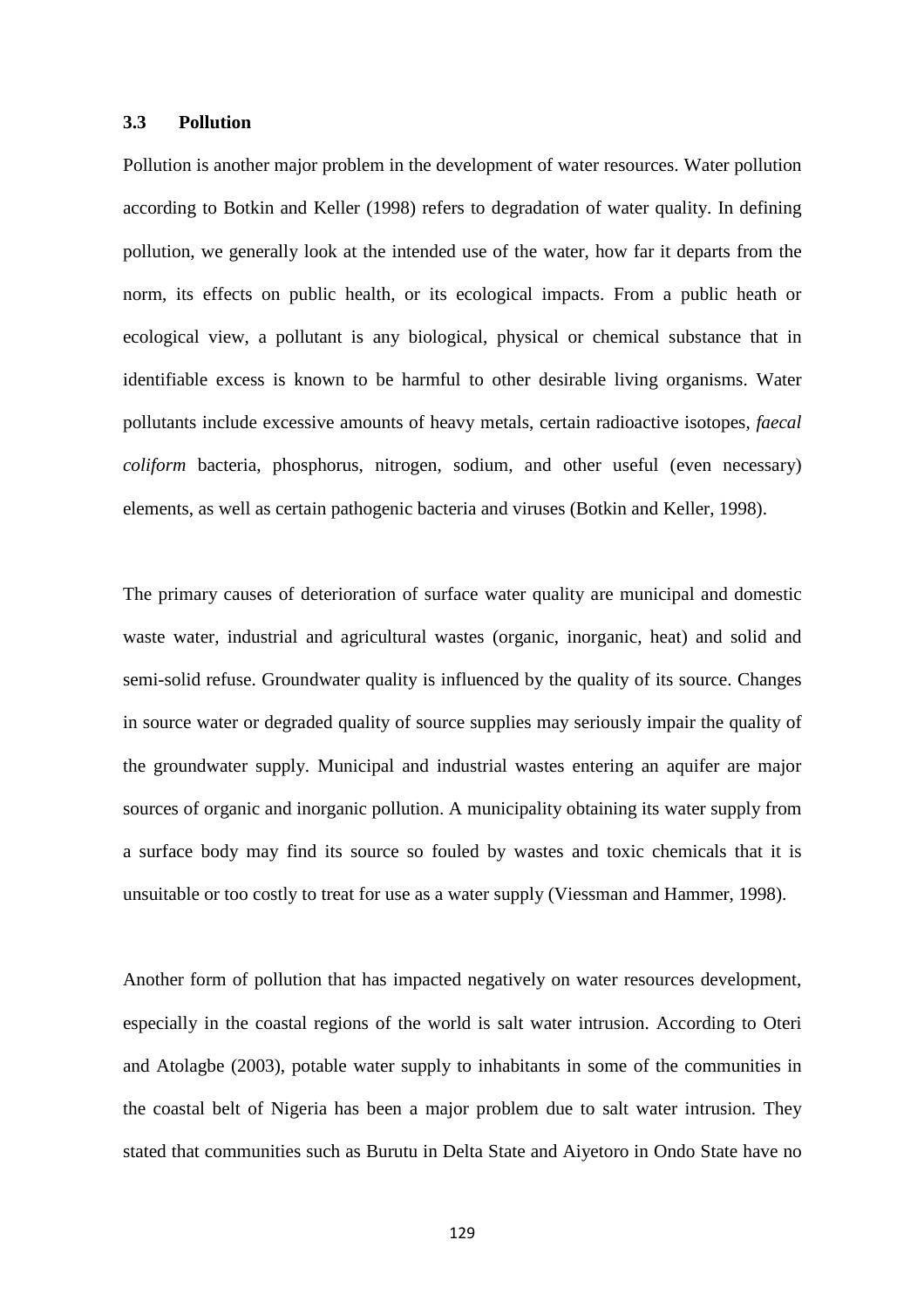potable water source as the surface water is salty, while all the boreholes drilled so far have yield saline water. The inhabitants therefore depend on rain water harvesting (in the midst of numerous gas flares from oil production platforms) and purchasing water from merchants coming from the hinterland in boats. They noted that the high degree of restiveness and agitations against oil companies and installations is partly due to the lack of basic infrastructure in their areas especially potable water.

### **3.4 Corruption**

Corruption has also been identified as a major problem of water resources development worldwide. For instance, Stalgen (2007) in his analysis of corruption in the water sector observed that the main reason behind the inadequate water supply is not the lack of a natural supply of water nor is it primarily an engineering problem, i.e. stemming from the lack of technical solutions. Instead, the global water crisis is primarily a crisis of governance. As a group of experts working under the UN Millennium Project puts it, the problem is "the lack of appropriate institutions at all levels and the chronic dysfunction of existing institutional arrangements". Stalgren affirms that corruption is at the core of the governance crisis in the water sector. Whereas the scope of corruption varies substantially across the sector and between different countries and governance systems, estimates by the World Bank suggest that 20% to 40% of water sector finances are being lost to dishonest and corrupt practices. The magnitude of this figure is distressing, especially, if one considers current efforts to aggregate the \$6.7 billion needed annually to meet the Millennium Development Goals (MDGs) for water and sanitation in sub-Saharan Africa. An average level of corruption of 30% represents a leakage of \$20 billion over the next decade. This situation is not healthy for water resources development.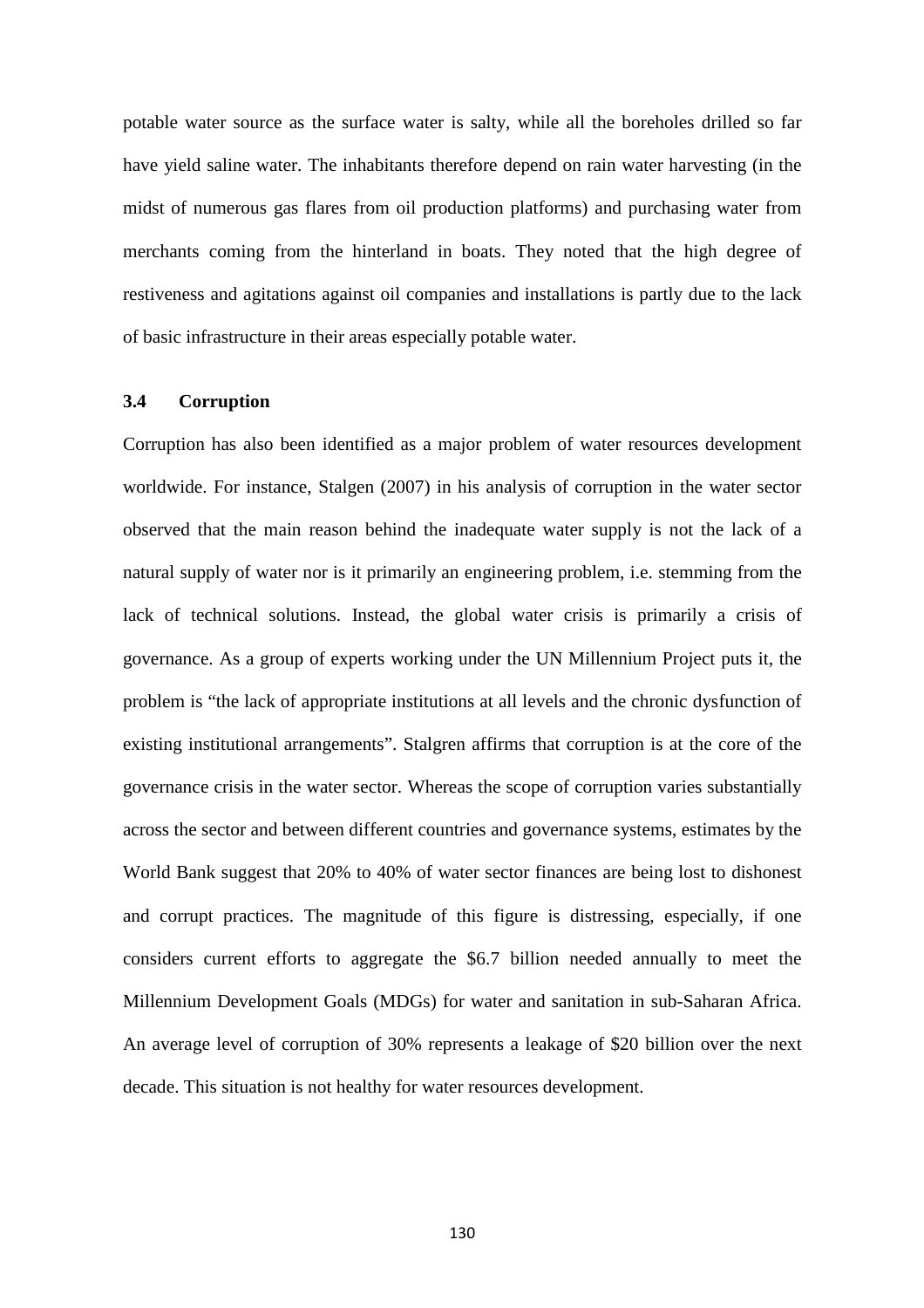#### **3.5 Energy**

Inadequate energy supply has also been identified as a factor in water resources development, most especially in developing economies. For instant, Onyekakeyah (2007) in his analysis of national power blackout and water supply, noted that Nigerians lives in cities without water, and that the absence of power to pump water further compound the problem. He stated that water supply is directly tied to regular supply of electricity. Without electricity, there can be no potable water supply. Pipe water flows when power is energized. But in a situation where the entire nation is in blackout, water supply is drastically reduced and becomes critical.

## **3.6 Other Factors**

Apart from the problems discussed above, other factors that affect the development of water resources include poor maintenance culture (evidence abounds of pipe leakages, rusted pipes, unlocked taps, broken valve etc); high cost of facilities, economic growth and development (putting pressure on existing water infrastructure) and increasing affluence (increase in demand for water, through the use of washing machines, dishes, and the watering of lawns). All these factors act in one way or the other to militate against water resources development.

#### **Self Assessment Exercise**

What are the factors you can identify as militating agent water resources development in your locality?

## **4.0 Conclusion**

The discussions above have made it very clear that there are several problems militating against adequate water resources development world wide. Apart from precipitation pattern, which is an obvious natural factor, the others are human factors that can be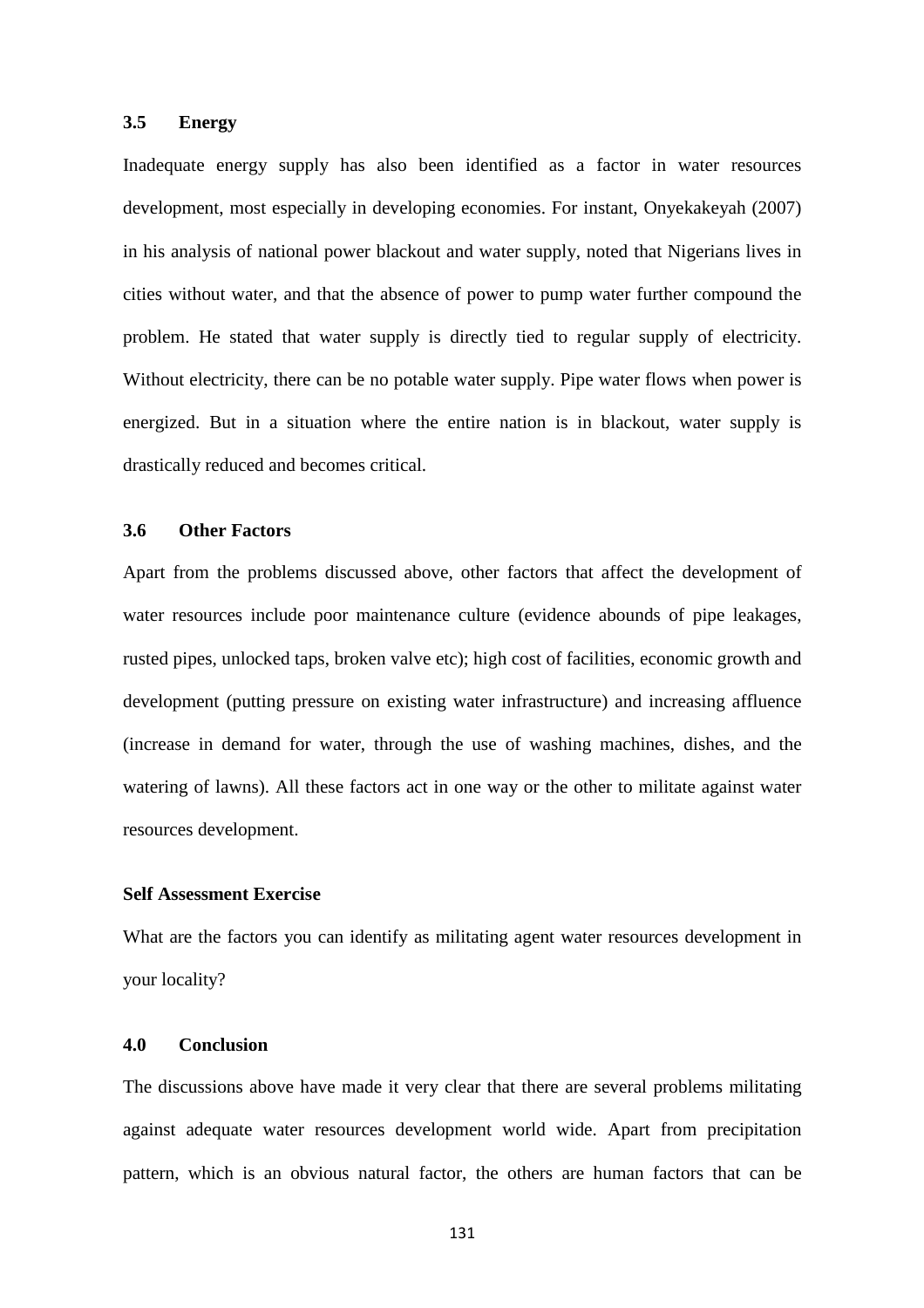surmounted. With adequate planning and management, change of negative habits (pollution, corruption, poor maintenance and wastages) the task of water resources development, can be made easier, more effective and efficient.

#### **5.0 Summary**

- Problems militating against water resources development over the world are similar; though vary in severity from one region or country to another.
- The problems can be classified into human and natural. Precipitation seems to be the only major natural factor.
- The human factors include pollution, energy, corruption, population growth etc.
- With adequate planning and management, and change of negative habits, the task of water resources development could be simplified.

### **6.0 Tutor Marked Assignments**

\_\_\_\_\_\_\_\_\_\_\_\_\_

(1) The problems of water resources development can be classified into human and

- (3) Which of the following is a problem affecting water resources development? (a) population growth (b) high precipitation (c) adequate power supply
	- (d) none of the above

## **7.0 References/Further Reading**

- Botkin, D.B and Keller, E.A. (1998). *Environmental Science: Earth as a Living Planet, Second Edition*, New York, John Wiley and Sons Inc.
- Miller, G.T. (1996). *Living in the Environment: Principles, Connections and Solutions, Nineth Edition,* Wadsworth Publishing Company, Belomont, California.

<sup>(2)</sup> The act of degradation of water resources is called \_\_\_\_\_\_\_\_\_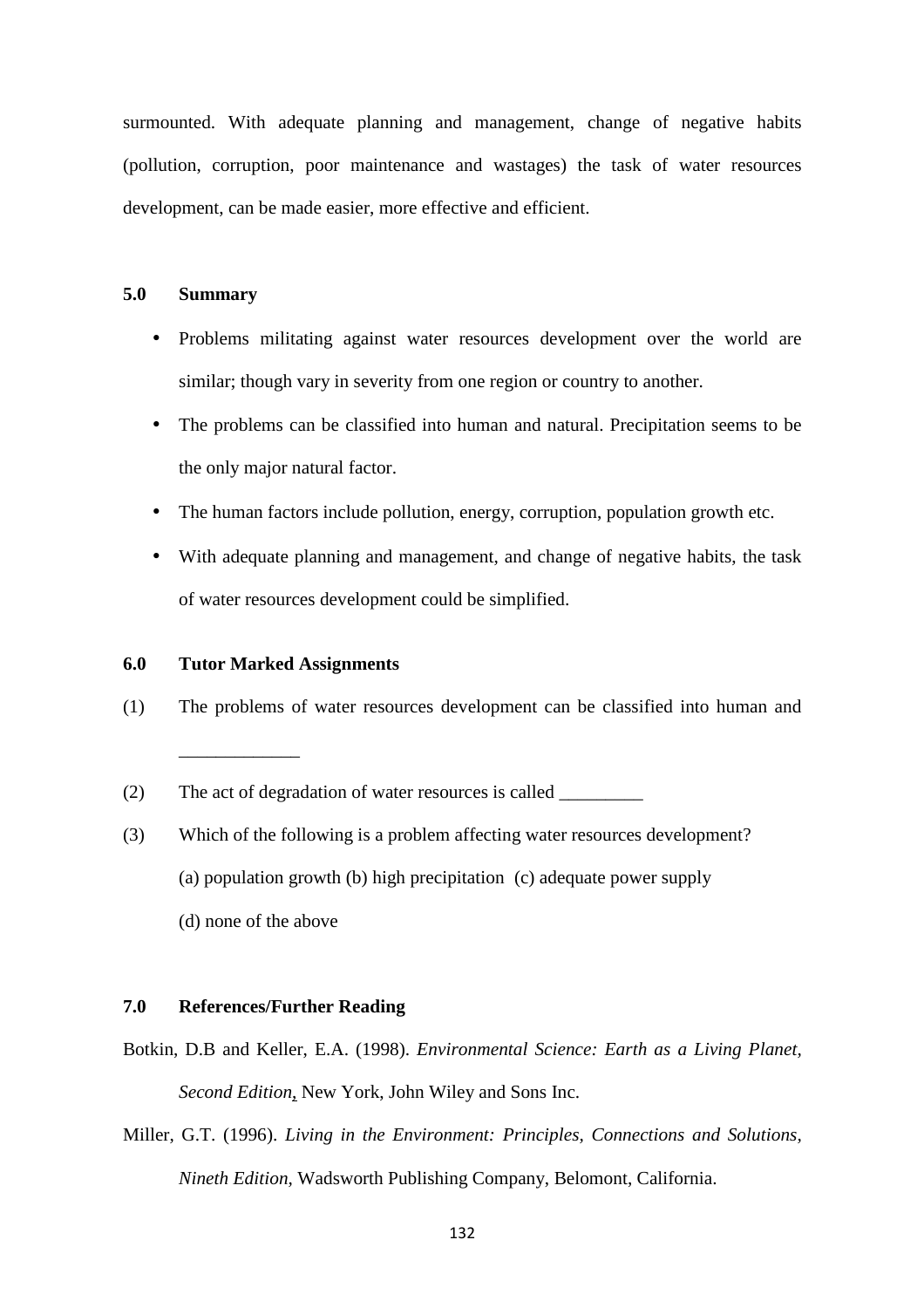National Research Council (1999) "Water for the Future: The West Bank and Gaza strip, Israel and Jordan", *US National Academy of Science, http/books.nap.edu/openbook.nap.edu/openbook.php?record\_id:6031*

- Oteri, A.U. and Atolagbe, F.P. (2003). "Salt-Water Intrusion into Coastal Aquifers in Nigeria, *The Second International Conference on Intrusion Saltwater and Coastal Aquifers-Monitoring Modeling and Management, Merida, Tucatan, Mexico, March 30 – April 2, 2003.*
- Onyekakeyah, L. (2007). "National Power Blackout and Water Supply" *The Guardian, Tuesday, March 27, 2007.*
- Stalgren, P. (2007), "Corruption in the Water Sector" *The Punch, Wednesday, March 7, 2007.*
- Viessman, W. and Hammer, M.J. (1998). *Water Supply and Pollution Control, Sixth Edition,* California, Addison Wesley Longman Incorporated.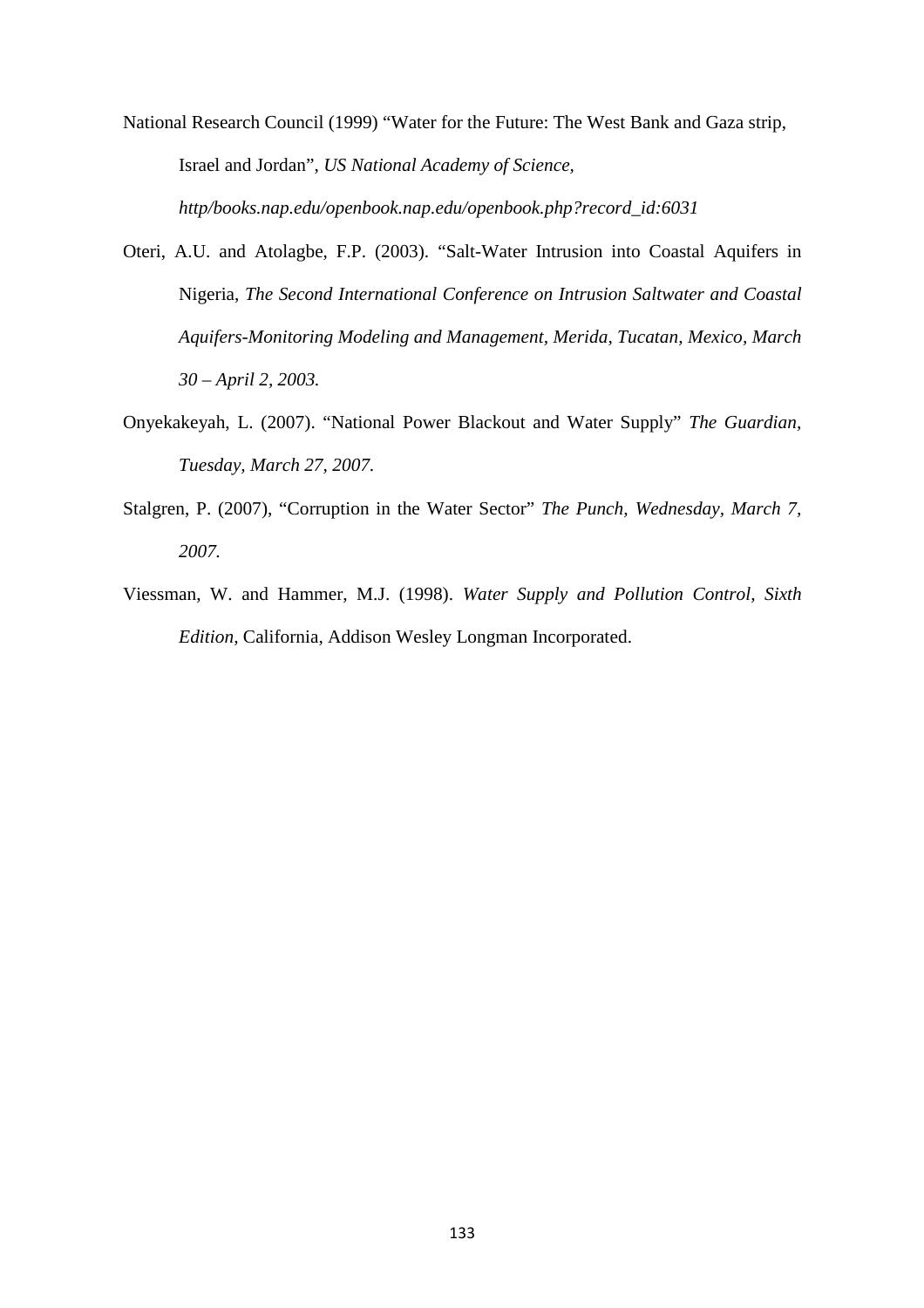### **UNIT 5: DEVELOPMENT AND MANAGEMENT OF WATER RESOURCES**

#### **Contents**

- 1.0: Introduction
- 2.0: Objectives
- 3.0: Main Content
- 3.1: Defining Water Resources Development
- 3.2: Key Dimensions in Water Resources Development and Management
- 3.2.1: Facilities Provision
- 3.2.2: Demand Management
- 3.2.3: Desalination
- 3.2.4: Water Allocation
- 3.2.5: Integrated Water Management
- 4.0: Conclusion
- 5.0: Summary
- 6.0: Tutor Marked Assignments
- 7.0: References/Further Reading

## **1.0 Introduction**

One of the most fundamental objects of hydrological studies is to provide adequate water supply for domestic, industrial and agricultural uses. In spite of this however, the problem of inadequate water supply is still prevalent in most parts of the world including Nigeria. The question now is how can we develop and manage water resources to meet our current and future forecasted needs? This question will form the central theme of discussions in this unit.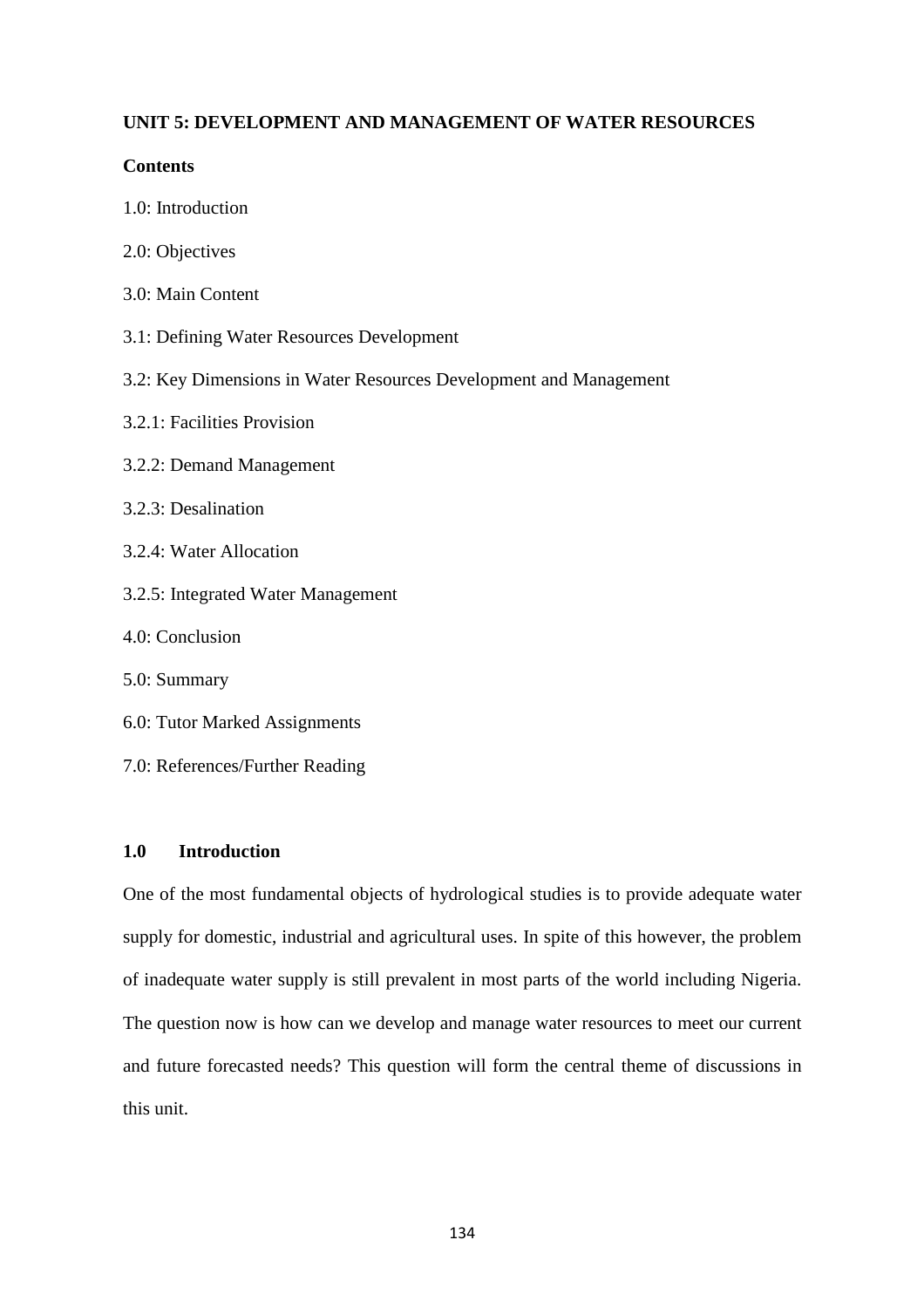#### **2.0 Objectives**

The learning objectives are as follows

- To define water resources development
- To list and discuss the key dimensions in the development and management of water resources.

## **3.0 Main Contents**

### **3.1 Defining Water Resources Development**

Water resources development is the process by which the world's water sources are engineered to deliver adequate quantities of high-quality water to serve the forecasted need of society (Botkin and Keller, 1998). Management of water resources for water supply is a complex issue that will become more difficult as demand for water increases in the coming years. This difficulty will be especially apparent in the semiarid and arid parts of the world where water is or soon will be in short supply. Options for minimizing potential water supply problems include locating alternative water supplies and managing existing supplies better (Botkin and Keller, 1998). These options were also advocated by Miller (1999) where the stated that the two general approaches to water resources management are to increase the unstable supply and to decrease unnecessary loss of waste. Most water resource experts believe that any effective plan for water management should combine these approaches.

#### **3.2 Key Dimensions in Water Resources Development and Management**

According to Mcdonald and Kay (1988), water management is multidimensional. It embraces planning, design, construction, operation and maintenance. It must be conducted within the constraints of technology, social goals, laws and regulations, political viewpoints, environmental concerns, and economic realities. To be effective, water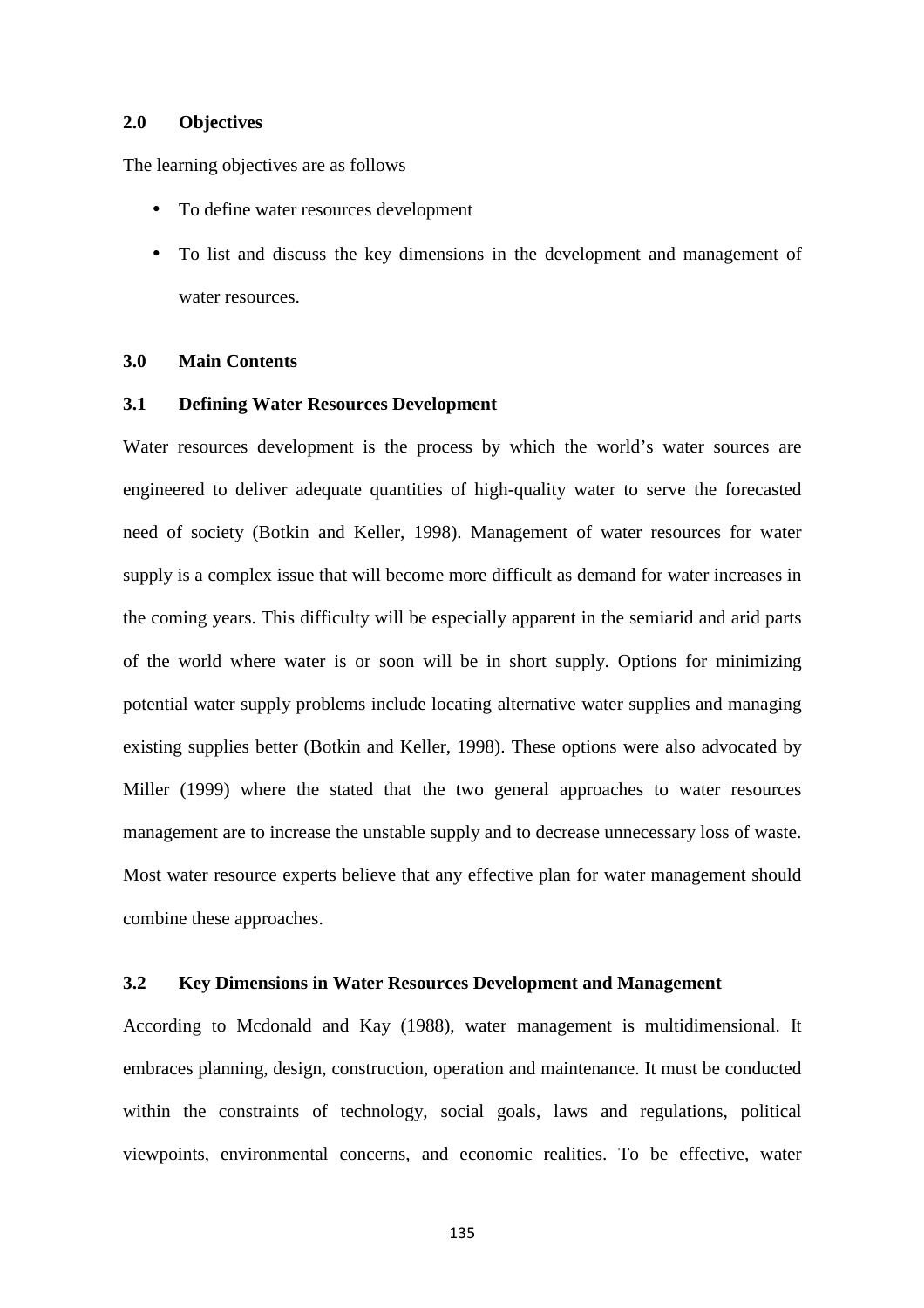management must recognize and take advantage of interconnections between surface and groundwater bodies, exploit the potential for coordinated use of existing facilities, acknowledge that water quantity and quality are a single issue, devise new ways to operate old systems, blend structural and non structural approaches, accept that the expansiveness of water resources systems may require regional rather than local solutions to problems. In concept, water management is simple; the trouble is that the boundaries of the physical systems that must be dealt with often differ markedly from the political boundaries that affect how water is used and developed.

According to Wurbs (2003), the development and management of water resources include the following key dimensions.

- Facilities Provision
- Demand Management
- Desalination
- Water Allocation
- Integrated Water Management.

#### **3.2.1 Facilities Provision**

Water supply facilities include wells, dams and storage reservoirs, pipelines and pump station, water treatment plants, municipal distribution pipe network, wastewater collection and treatment systems, and irrigation equipment. Dams, reservoirs, and associated structures play a key role in water supply and multipurpose water management. Most of the world's rivers are characterized by highly variable flows, with seasonal fluctuations aggravated by severe droughts and extreme floods. Reservoir storage is therefore necessary to regulate stream flow fluctuations and develop reliable water supplies (Wurbs, 2003). Also highlighting the role of dams in water resources management, Miller (1996)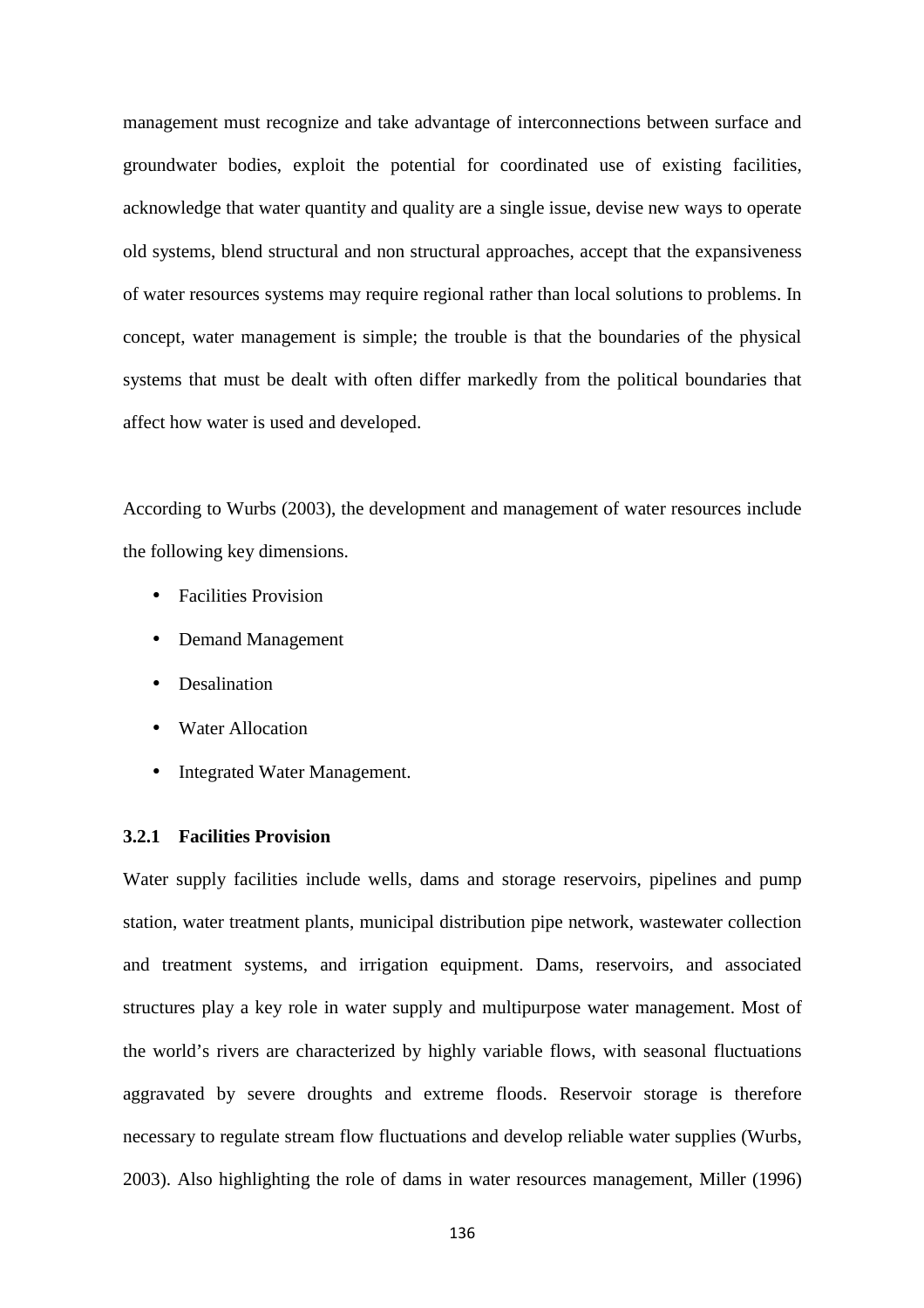stated that rainwater and water from melting snow that would otherwise be lost can be captured and stored in large reservoirs behind dams built across rivers. He further noted that damming increases the annual supply by collecting fresh surface water during wet periods and storing it for use during dry periods.

#### **3.2.2 Demand Management**

Hydrologic, environmental, and economic conditions have led to heightened constraints on developing additional water supplies. Consequently, demand management in the form of reducing waste and increasing efficiency of use has become a major focus in the development of water resources in some parts of the world.

Demand management is concerned with the prevention of water wastages in any form – domestic, industry or agriculture. Water wastages through undetected pipeline leaks in aging water-distribution systems, agricultural losses through seepage and evaporation, and other forms of looses are involved in demand management.

#### **3.2.3 Desalination**

Removing dissolved salts from ocean water or brackish (slightly salty) groundwater is an appealing way to increase freshwater supplies because of the huge volume of, seawater adjacent to coastal cities (Miller, 1996). Until recently, the high salt content of the oceans, inland seas, and certain segment of rivers and groundwater has severely restricted our ability to use their waters. Now, however, desalination technology is well established and readily available.

The primary limiting factor of desalination is other cost relative to the water-supply options. However, due to over drafting of the groundwater system, large areas of wetlands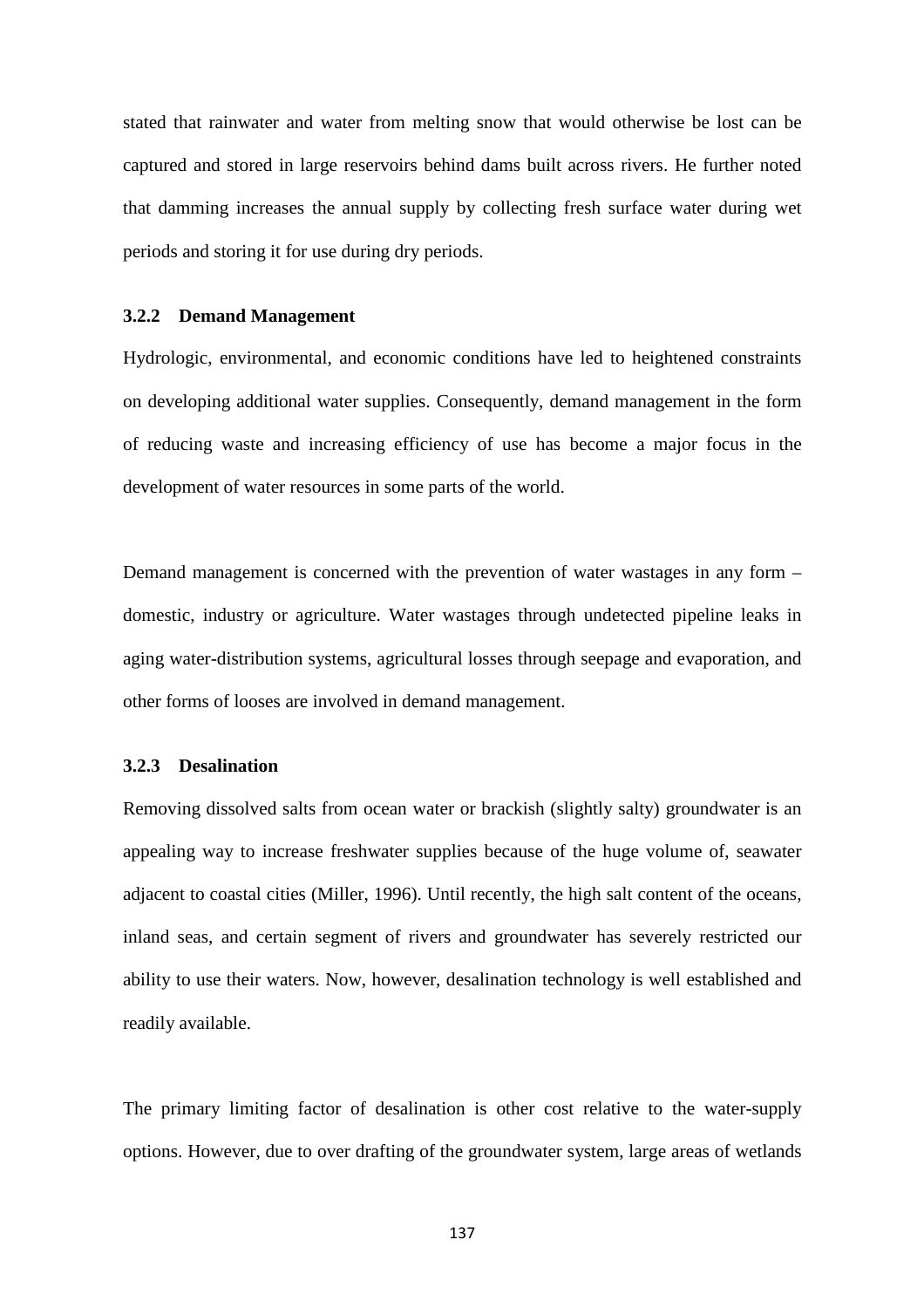are being permanently damaged, lakes are drying up, and domestic wells for hundreds of families are being lost. This type of scenario will lead to increased use of desalination technology, but the challenge for future research and development is to continue to minimize cost.

## **2.2.4 Water Allocation**

Water rights systems and interstate and international agreements allocating water resources are becoming increasingly important. Around the world, 261 river basins are shared by two or more countries, often leading to disputes and conflicts related to water supply. As a result, methods of cooperation and conflict mitigation need to be brought into play (Wurb, 2003).

#### **3.2.5 Integrated Water Management**

Water resources are tapped by multiple users for a variety of purpose. Therefore, effective water management requires a systems approach, with comprehensive integration of a number of factors. In particular, attention must be given to both water quality and quantity. Conjunctive management of groundwater and surface water resources is required and the water needs to be appropriately allocated to the various users. Human needs must be balanced with ecosystem needs, economic development with environmental protection. Efforts have to be made toward optimizing the mix of demand management programmes, new facilities construction, and improved operations and maintenance of existing facilities. Water-management approaches need to incorporate ongoing advances in water supply technologies such as desalination processes and efficient irrigation techniques – and the technology chosen have to be appropriate for the particular country, region, and local culture. In addition, computer technology can be used to assist in data collection, analysis, systems modeling and management.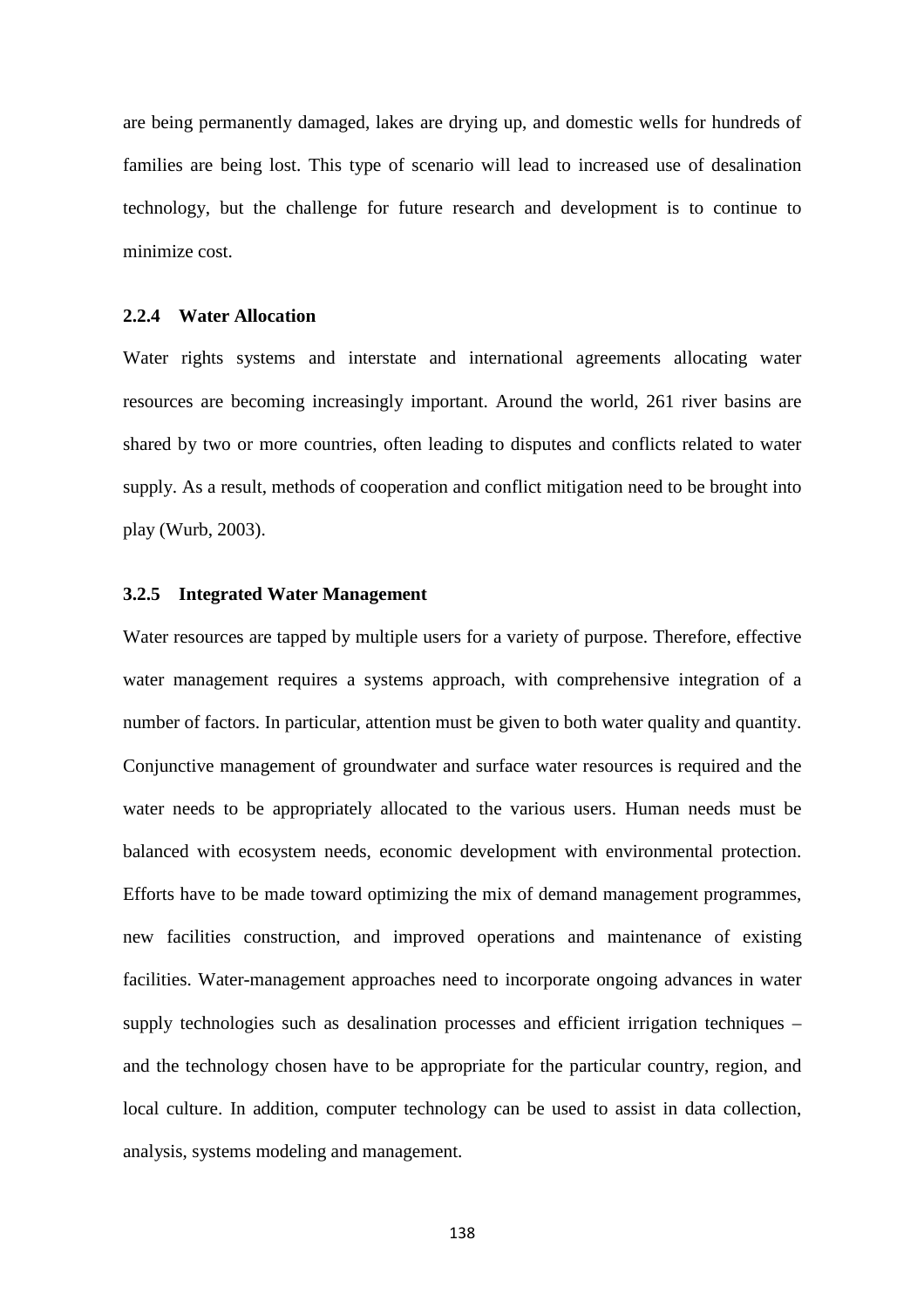#### **Self Assessment Exercise**

As a newly appointed minister of water resources, what are the measures you will put in place to ensure effective and efficient development and management of water resources in Nigeria?

## **4.0 Conclusion**

As we look to the future, we can expect that the planning and management of water resources will move toward a holistic systems approach, which will coordinate and integrate various aspects, including water supply (for domestic, industrial, and agricultural needs), hydroelectric power, flood control, and ecosystem conservation. The reduction of waste and enhancement of efficiency will be increasingly stressed. And the decision making process will have to consider the views of various people, including scientists, engineers, political officials, interest groups, and the public at large. The success of this approach will depend on how well the diverse factors are blended to make up the larger picture.

## **5.0 Summary**

- Water resource development is the process by which the world's water sources are engineered to deliver adequate quantities of high-quality water to serve the forecasted need of society.
- The key dimensions in water resources development and management include facilities provision, demand management, water allocation, desalination and integrated water management.

### **6.0 Tutor Marked Assignments**

(1) The process of removing dissolved salts from ocean water or brackish groundwater is called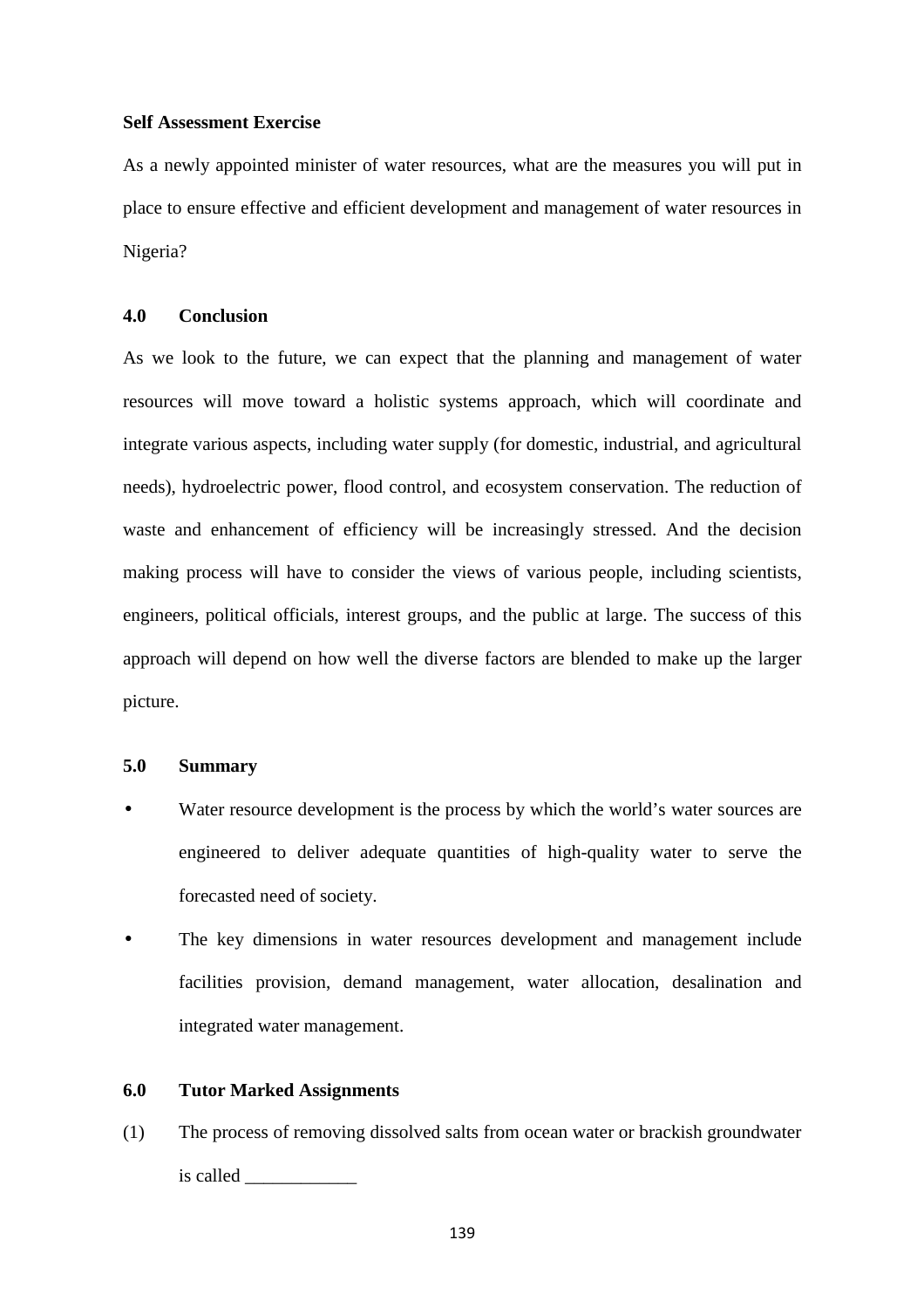(2) Which of the following options is not a key dimension in water resources development?

(a) Desalination (b) facilities provision (c) demand management (d) none of the above

## **7.0 References / Further Reading**

- Botkin, D.B and Keller, E.A. (1998). *Environmental Science: Earth as a Living Planet, Second Edition,* New York, John Wiley and Sons Inc.
- McDonald, A.T and Kay, D. (1988). *Water Resources Issues and Strategies, Longman Scientific and Technical*, Longman Group UK Ltd.
- Miller, G.T. (1996), *Living in the Environment: Principles, Connections and Solutions, Nineth Edition*, Wadsworth Publishing Company, Belomont, California.
- Onyekakeyah, L. (2007). "National Power Blackout and Water Supply" *The Guardian, Tuesday, March 27, 2007.*
- World Water Council (2005). *Water Supply and Sanitation, http//www.worldwater council.org/index.php?id 10/7/2005.*
- Wurbs, A.R. (2003). *Managing our Water Resources, The World and Online Magazine http://www/worldandi.com/public/2000/october/waters.html. 1/5/2007*.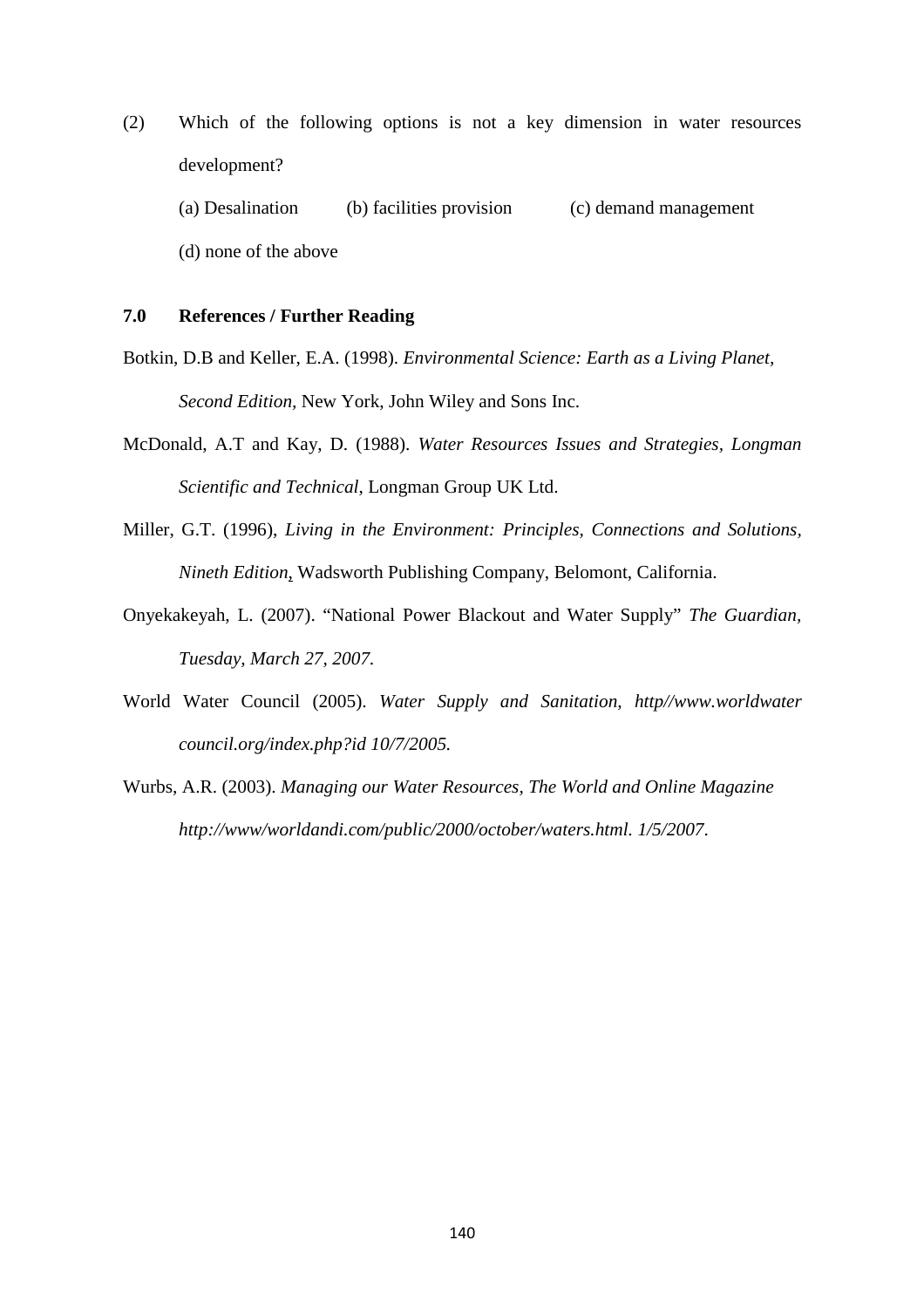# **Answers to Tutor Marked Assignments**

# **Module I**

# **Unit 1: Definition and Scope of Hydrology**

- 1. Hydrology
- 2. Chemical hydrology
- 3. Hydrologic cycle
- 4. (c) Hydrologist
- 5. (d) Rock formation
- 6. (b) Surf hydrology

# **Unit 2: Brief History of the Development of Hydrology**

- 1. Nilumeter
- 2. Philosophical or Unscientific
- 3. (c)  $17<sup>th</sup>$  Century
- 4. (a) Marcus Vitruvius
- 5. (d)  $19<sup>th</sup>$  Century

# **Unit 3: Basic Properties of Water**

- 1. Hydrogen bonding
- 2. (a) Liquid, (b) solid (c) gas
- 3. Biological lives
- 4. (b) 80 calories
- 5. (b) The solid form is lighter than the liquid form.
- 6. (c) It expands

# **Unit 4: The Hydrologic Cycle**

- 1. Solar heating
- 2. Condenses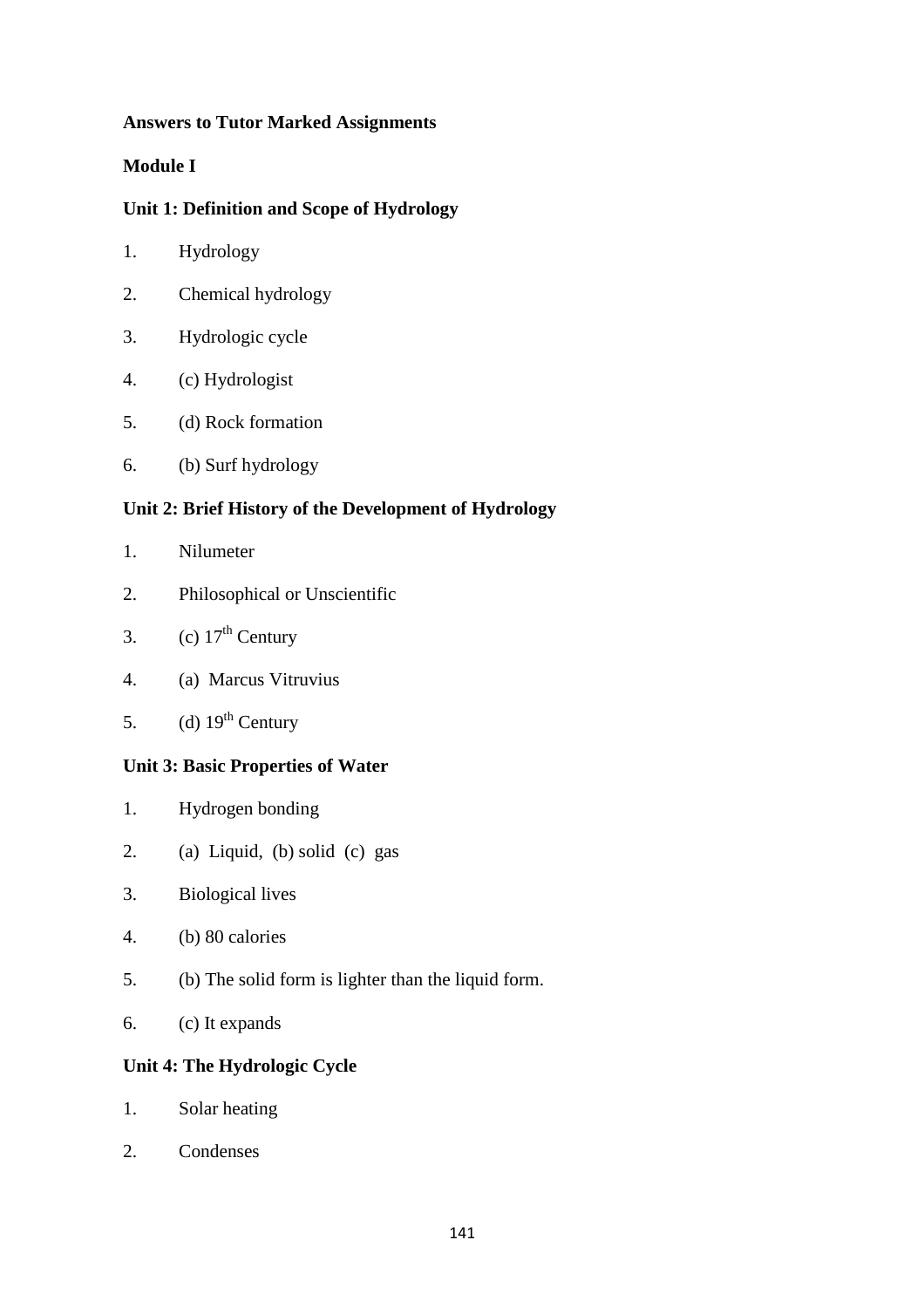- 3. Infiltration
- 4. (d) Evapotranspiration
- 5. (a) Runoff

# **Unit 5: Application of Hydrology**

- 1. Water
- 2. Pollution
- 3. (d) All of the above

# **MODULE 2**

## **Unit 1: Concept of the Drainage Basin**

- 1. Watershed
- 2. Parallel
- 3. (a) Deposition
- 4. (b) Soil colour

# **Unit 2: Groundwater Resources**

- 1. Ground and surface water
- 2. Aquifers
- 3. Subsidence
- 4. (c) Aquiclude
- 5. (a) All of the above
- 6. (d) All of the above

# **Unit 3: Surface Water Resources**

- 1. Surface water
- 2. Precipitation
- 3. Stream flow
- 4. (d) All of the above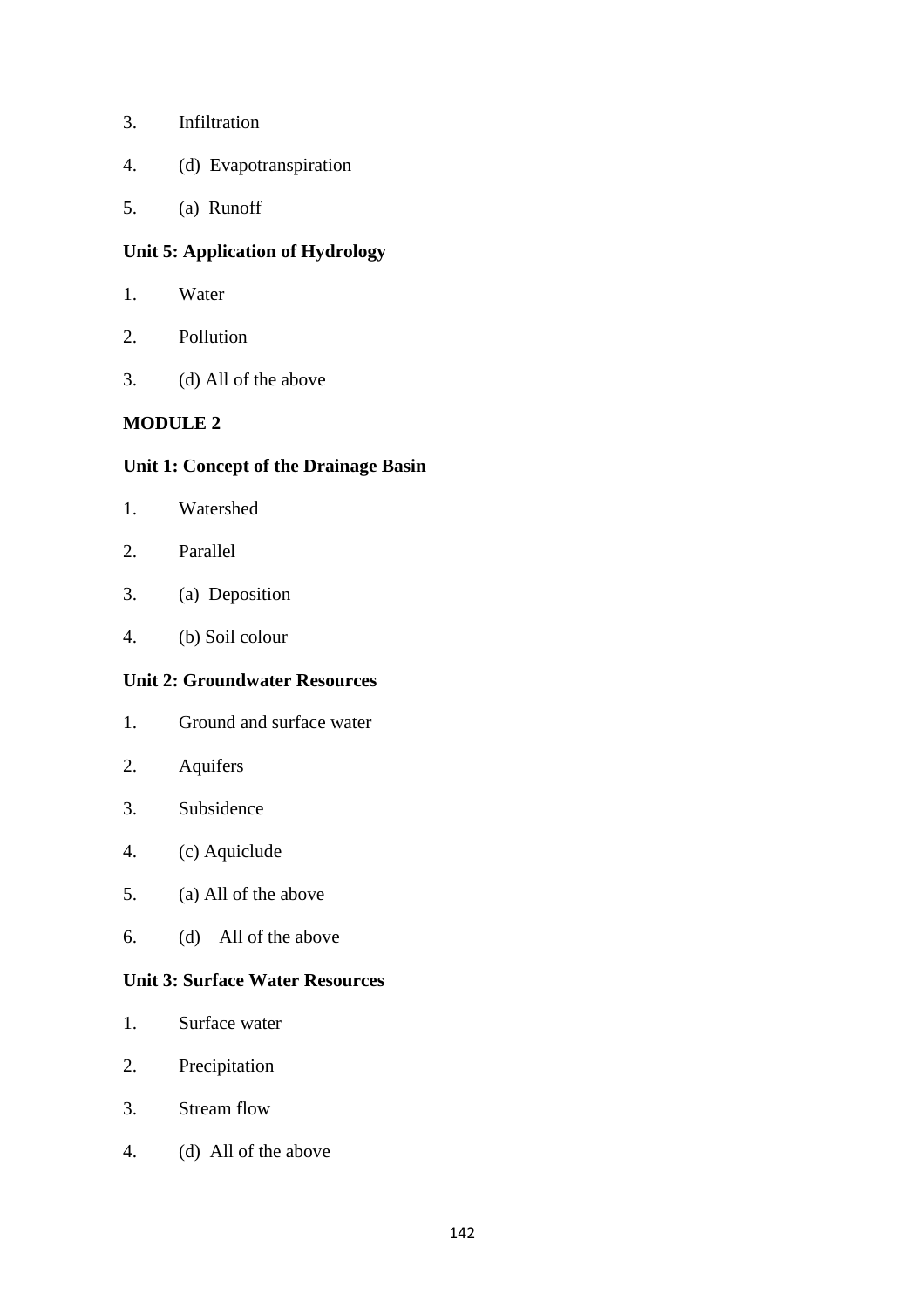- 5. (a) Climatic factors
- 6. (a) Pipes from industrial sites that empty into rivers.

## **Unit 4: Precipitation**

- 1. Rain gauge
- 2. Orographic
- 3. (a) Snow
- 4. (b) Convectional
- 5. (c) Conventional

# **Unit 5: Humidity**

- 1. Humidity
- 2. Air temperature
- 3. Specific humidity
- 4. (c) A & B
- 5. (c) 100%
- 6. (c) A & B

# **MODULE 3**

## **Unit 1: Interception**

- (1) Interception
- (2) Vegetation
- (3) Interception storage
- (4) (a) Soil profile
- (5) (b)  $I = P T S$
- (6) (b) Vegetation intercept more during low intensity rainfall

## **Unit 2: Infiltration**

(1) Infiltration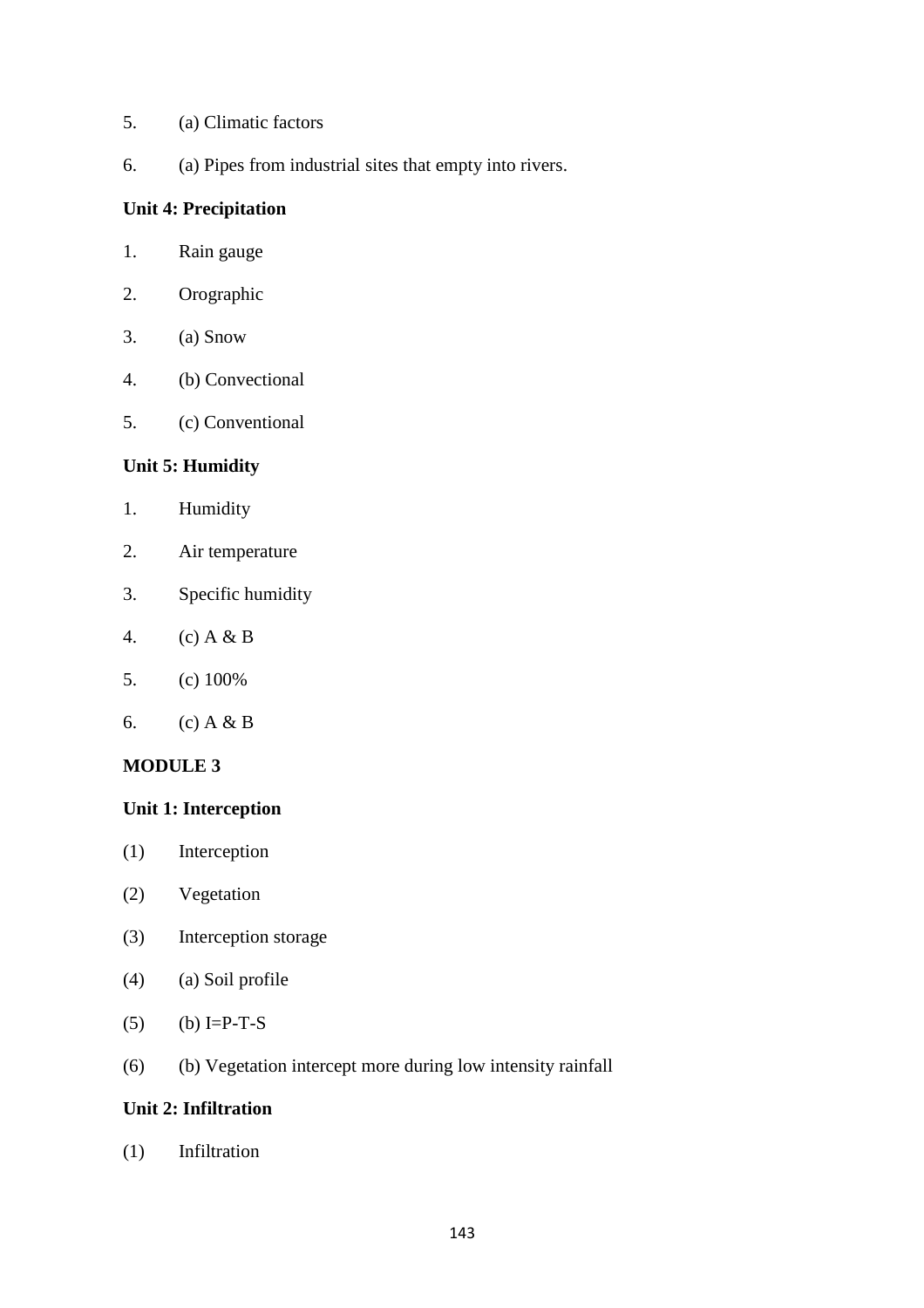- (2) Porosity
- (3) (b) It affects the rate of interception
- (4) (c) Sandy soil

## **Unit 3: Soil Moisture**

- (1) Capillary water
- (2) Precipitation
- (3) (d) Hydroscopic
- (4) (a) Agriculture

## **Unit 4: Evaporation and Evapotranspiration**

- 1. Evaporation
- 2. 100%
- 3. Transpiration
- 4. (c) Evaporation and transpiration
- 5. (b) Meteorological
- 6. (a) Potential evapotranspiration

# **Unit 5: Runoff**

- 1. Runoff
- 2. Runoff
- 3. (d) All of the above
- 4. (a) Runoff is high when infiltration is high

# **MODULE IV**

# **Unit 1: Erosion**

- 1. Wind
- 2. Deflation
- 3. Groundwater